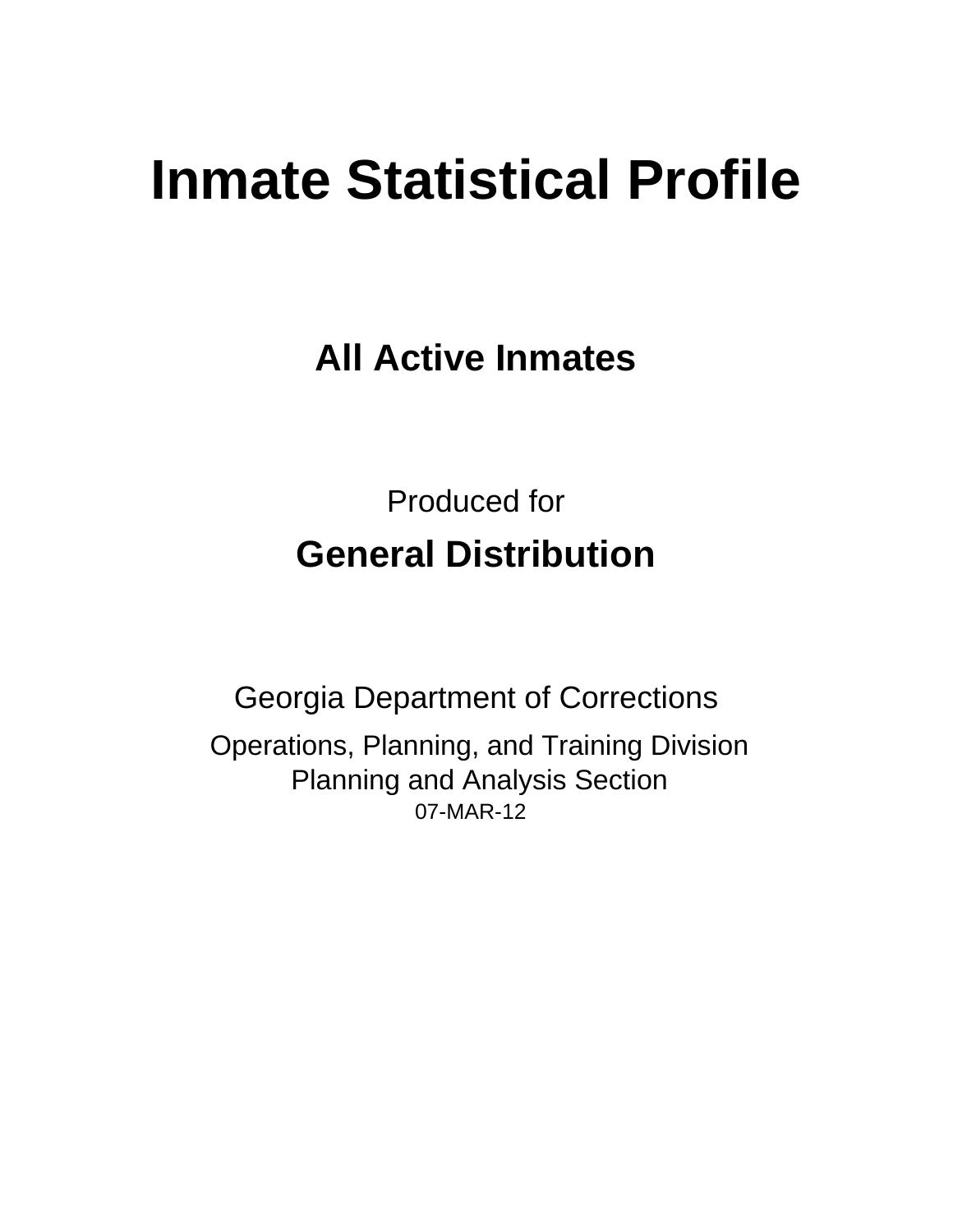#### **Inmate Statistical Profile O7-MAR-12** Contents

**All Active Inmates** 

Produced for General Distribution

# **Table of Contents**

| <b>Demographic information</b>                                       |
|----------------------------------------------------------------------|
| 5 Current age, broken out in ten year age groups                     |
| 6 Race group                                                         |
| 7 Marital status, self-reported at entry to prison                   |
| 8 Number of children, self-reported at entry to prison               |
| 9 Religious affiliation, self-reported at entry to prison            |
| 10 Home county - self-reported at entry to prison                    |
| 15 Socioeconomic class, self-reported at entry to prison             |
| 16 Environment to age 16, self-reported at entry to prison           |
| 17 Guardian status to age 16, self-reported at entry to prison       |
| 18 Employment status before prison, self-reported at entry to prison |
| 19 Age at admission                                                  |
| 21 Height, measured at entry to prison                               |
| 22 Weight, measured at entry to prison                               |
| 24 Military service                                                  |
| <b>Correctional information</b>                                      |
| 25 Type of admission to prison                                       |
| 26 Current / last security status                                    |
| 27 Current / last institution type                                   |
| 28 Institution type - transitional centers                           |
| 29 Institution type - county prisons                                 |
| 30 Institution type - state prisons                                  |
| 31 Institution type - private prisons                                |
| 32 Institution type - pre-release centers                            |
| 33 Institution type - inmate boot camp                               |
| 34 Number of disciplinary reports                                    |
| 35 Number of transfers                                               |
| 36 Number of escapes                                                 |
| 38 Probable future release type of still active inmates              |
| 39 Time served in current (or last) institution                      |
| <b>Educational, psychological and physical information</b>           |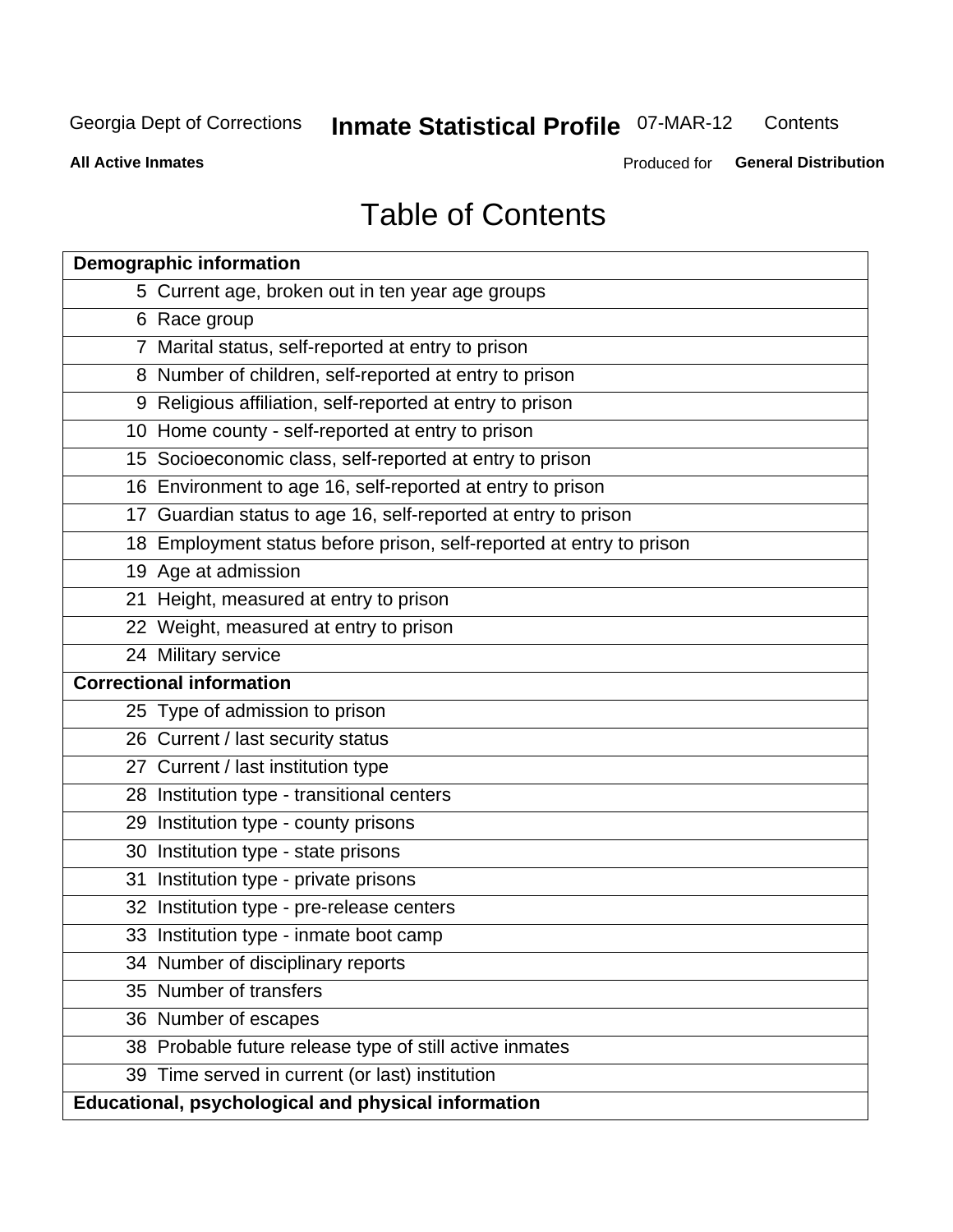#### **Inmate Statistical Profile O7-MAR-12** Contents

**All Active Inmates** 

Produced for General Distribution

# **Table of Contents**

| <b>Educational, psychological and physical information</b>       |
|------------------------------------------------------------------|
| 37 Culture fair IQ scores                                        |
| 40 Highest grade level attained                                  |
| 41 Culture fair IQ scores                                        |
| 42 Wide Range Achievement Test (WRAT) reading score              |
| 43 Wide Range Achievement Test (WRAT) math score                 |
| 44 Wide Range Achievement Test (WRAT) spelling score             |
| 45 Scope of substance abuse - summary                            |
| 46 Scope of substance abuse - detail                             |
| 47 Current / last mental health treatment level                  |
| 48 PULHESDWIT medical scale - 'P' overall condition ('P'hysical) |
| 49 PULHESDWIT medical scale - 'U' upper body                     |
| 50 PULHESDWIT medical scale - 'L' lower body                     |
| 51 PULHESDWIT medical scale - 'H' hearing                        |
| 52 PULHESDWIT medical scale - 'E' vision                         |
| 53 PULHESDWIT medical scale -'S' psychiatric                     |
| 54 PULHESDWIT medical scale - 'D' dental                         |
| 55 PULHESDWIT medical scale - 'W' work ability                   |
| 56 PULHESDWIT medical scale - 'I' impairment                     |
| 57 PULHESDWIT medical scale - 'T' transportability               |
| 58 Criminality in family, self-reported                          |
| 59 Alcoholism in family, self-reported                           |
| 60 Drug abuse in family, self-reported                           |
| 61 Subjected to frequent beatings, self-reported                 |
| 62 Father absent during inmate's childhood                       |
| 63 Mother absent during inmate's childhood                       |
| 64 Inmate diagnosed as manipulative                              |
| 65 Inmate diagnosed as assaultive                                |
| <b>Crimes and criminal history information</b>                   |
| 66 Number of prior Georgia incarcerations                        |
| 67 Prison sentence in years                                      |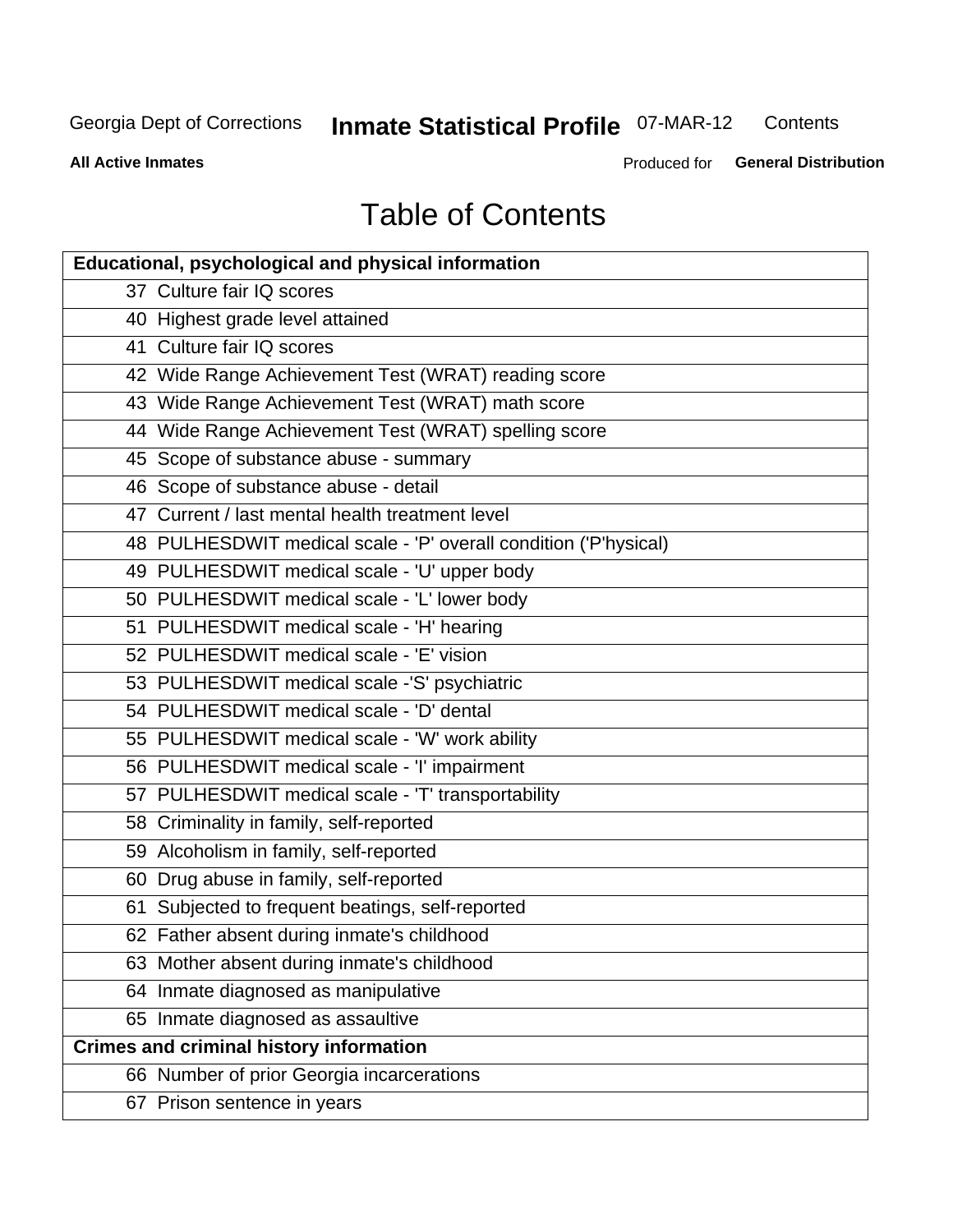#### **Inmate Statistical Profile O7-MAR-12** Contents

**All Active Inmates** 

Produced for General Distribution

# **Table of Contents**

| <b>Crimes and criminal history information</b>                 |
|----------------------------------------------------------------|
| 68 Primary offense, broken out into felonies vs misdemeanors   |
| 69 Primary offense, broken out into six broad crime categories |
| 70 Primary offense, detailed offense code                      |
| 79 County of conviction of primary offense                     |
| 84 Circuit of conviction of primary offense                    |
| 85 Years served (jail + prison) in this incarceration          |
| <b>Medical information</b>                                     |
| 86 Results of most recent HIV test                             |
| 87 Results of most recent tuberculosis test                    |
| 88 Results of most recent syphilis test                        |
| 89 Results of most recent Hepatitis-C test                     |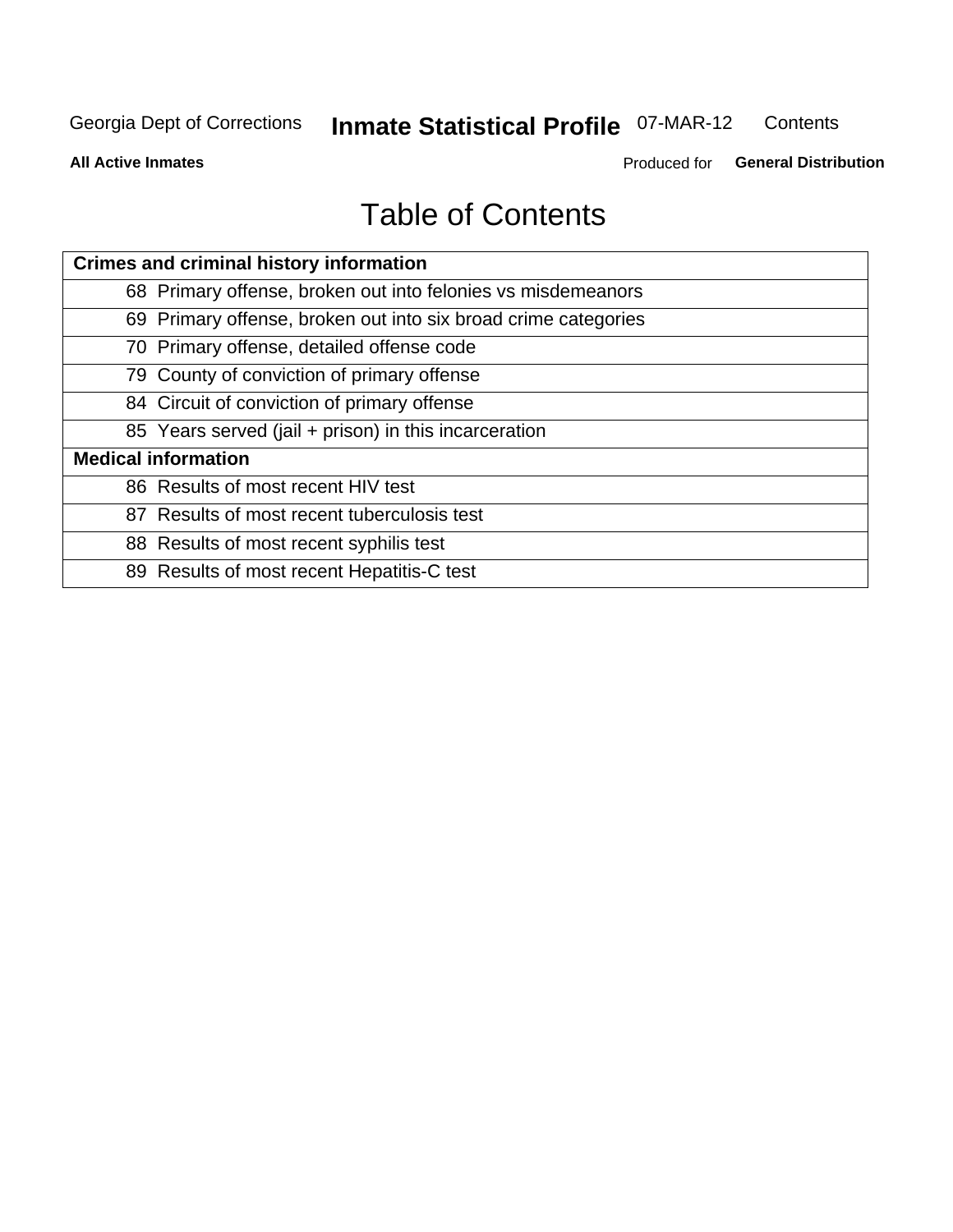#### **All Active Inmates**

#### Produced for General Distribution

### Current age, broken out in ten-year age groups

COL % - percent each COUNT is of its particular column

|                          |              | <b>Male</b> |        |                 | <b>Female</b> |          | <b>Total</b> |               |
|--------------------------|--------------|-------------|--------|-----------------|---------------|----------|--------------|---------------|
| <b>Current Age</b>       | <b>Count</b> | Col %       | Row %  | <b>Count</b>    | Col %         | Row %    | <b>Total</b> | Col %         |
| <b>Teens (1-19)</b>      | 937          | $1.80\%$    | 97.71% | 22 <sub>1</sub> | 0.58%         | 2.29%    | 959          | 1.72%         |
| <b>Twenties (20-29)</b>  | 15,879       | 30.57%      | 93.66% | 1,075           | 28.38%        | 6.34%    | 16,954       | 30.42%        |
| <b>Thirties (30-39)</b>  | 15,093       | 29.06%      | 92.49% | 1,226           | 32.37%        | $7.51\%$ |              | 16,319 29.28% |
| <b>Forties (40-49)</b>   | 11,296       | 21.75%      | 91.82% | 1,007           | 26.58%        | 8.18%    |              | 12,303 22.08% |
| <b>Fifties (50-59)</b>   | 6,272        | 12.08%      | 94.49% | 366             | 9.66%         | 5.51%    | 6,638        | 11.91%        |
| <b>Sixties (60-69)</b>   | 1,565        | $3.01\%$    | 95.72% | 70              | 1.85%         | 4.28%    | 1,635        | 2.93%         |
| Seventy + (70 and above) | 898          | 1.73%       | 97.61% | 22 <sub>1</sub> | 0.58%         | 2.39%    | 920          | 1.65%         |
| <b>Total Reported</b>    | 51,940       | 100%        | 93.20% | 3,788           | 100%          | 6.80%    | 55,728       | 100%          |

| <b>Not Reported</b> |        |       |             |
|---------------------|--------|-------|-------------|
| Total               | 51 943 | 3,789 | 700<br>ா பட |

| <b>Mean</b><br>(average) | 37.30     | 36.82 | 37.26                      |
|--------------------------|-----------|-------|----------------------------|
| Median (middle)          | -25<br>vu | 36    | 35                         |
| Mode<br>(most frequent)  | n,<br>◡▵  | ◡▵    | $\ddot{\phantom{0}}$<br>⊾ت |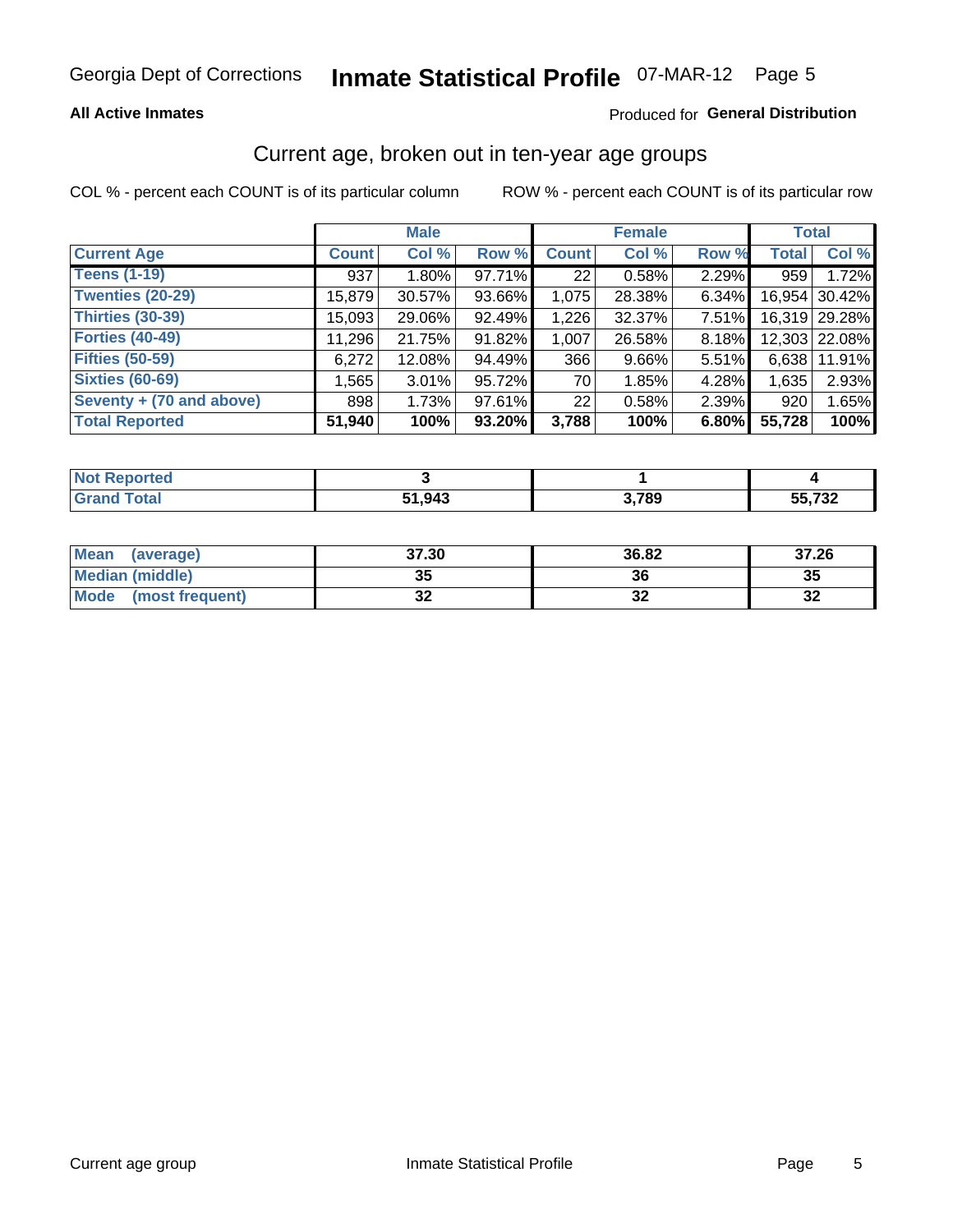# Inmate Statistical Profile 07-MAR-12 Page 6

#### **All Active Inmates**

#### **Produced for General Distribution**

### Race group

COL % - percent each COUNT is of its particular column

|                   |                        |              | <b>Male</b> |         |             | <b>Female</b> |         |              | <b>Total</b> |
|-------------------|------------------------|--------------|-------------|---------|-------------|---------------|---------|--------------|--------------|
|                   | <b>Race Group</b>      | <b>Count</b> | Col %       |         | Row % Count | Col %         | Row %   | <b>Total</b> | Col %        |
|                   | <b>White</b>           | 16,607       | 31.97%      | 89.26%  | 1,998       | 52.73%        | 10.74%  | 18,605       | 33.38%       |
| 2                 | <b>Black</b>           | 32,768       | 63.08%      | 95.10%  | ,688        | 44.55%        | 4.90%   | 34,456       | 61.82%       |
| 5                 | <b>Other</b>           | 46           | .09%        | 86.79%  |             | .18%          | 13.21%  | 53           | .10%         |
| 6                 | <b>Asian</b>           | 133          | .26%        | 95.68%  | 6           | .16%          | 4.32%   | 139          | .25%         |
| 9                 | <b>Unknown</b>         | 2            | $.01\%$     | 100.00% |             |               |         | 2            | .01%         |
| 10                | <b>Hispanic</b>        | 2,363        | 4.55%       | 96.57%  | 84          | 2.22%         | 3.43%   | 2,447        | 4.39%        |
| $12 \overline{ }$ | <b>Native American</b> | 24           | .05%        | 82.76%  | 5           | .13%          | 17.24%  | 29           | .05%         |
| 13                | <b>Native Hawaiian</b> |              |             |         |             | .03%          | 100.00% |              | .01%         |
|                   | <b>Total Reported</b>  | 51,943       | 100%        | 93.2%   | 3,789       | 100%          | 6.8%    | 55,732       | 100%         |

| <b>orted</b><br>- IN 4 |        |       |                |
|------------------------|--------|-------|----------------|
| <b>cotal</b>           | 51,943 | 3,789 | -- 700<br>ے ک' |

| Mode (<br>tenti<br>most tren | こうへん | White<br>$\sim$ $\sim$ $\sim$ | <b>Black</b> |
|------------------------------|------|-------------------------------|--------------|
|                              |      |                               |              |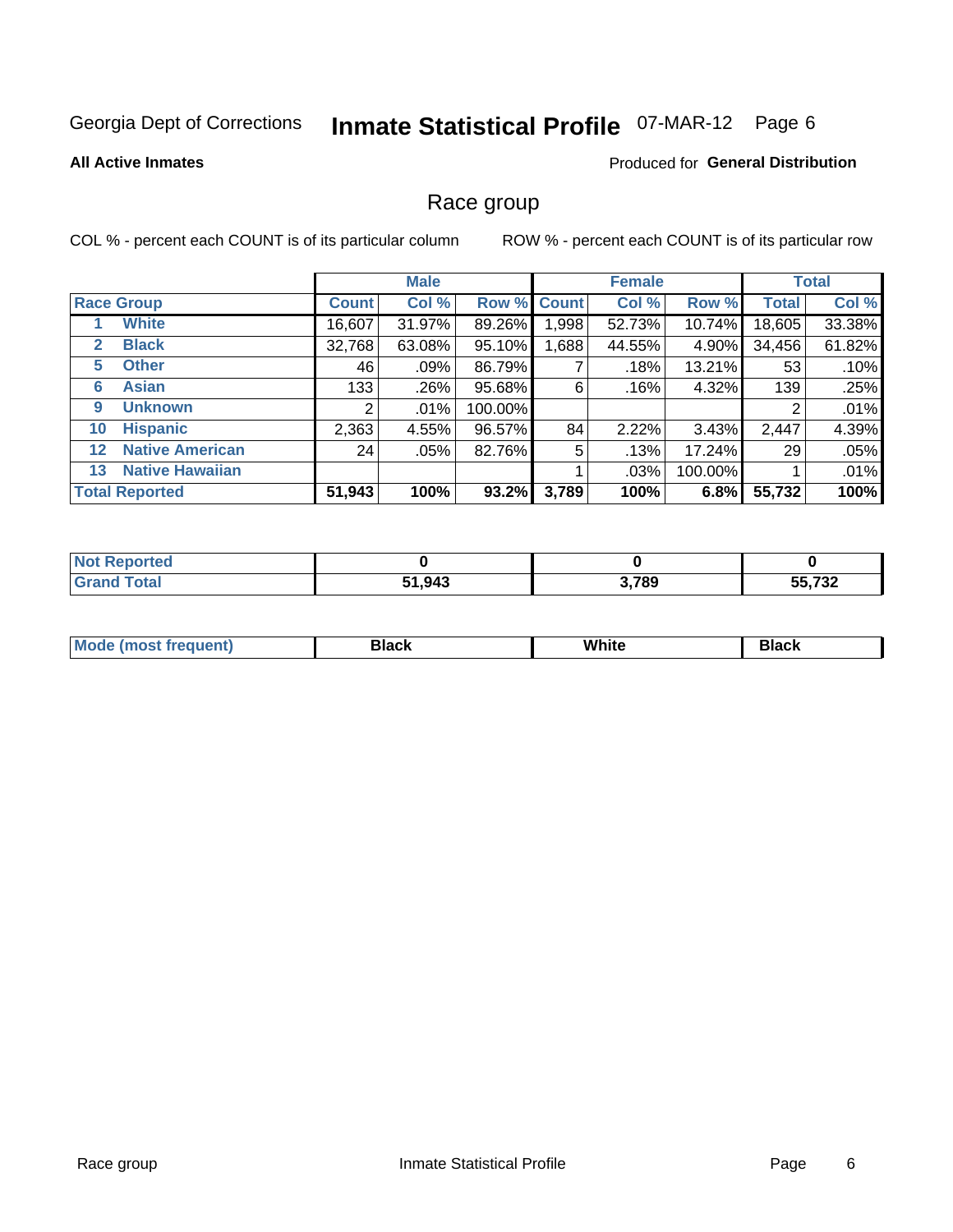# Inmate Statistical Profile 07-MAR-12 Page 7

**All Active Inmates** 

#### Produced for General Distribution

### Marital status, self-reported at entry to prison

COL % - percent each COUNT is of its particular column

|                            |              | <b>Male</b> |        |              | <b>Female</b> |        |              | <b>Total</b> |
|----------------------------|--------------|-------------|--------|--------------|---------------|--------|--------------|--------------|
| <b>Marital Status</b>      | <b>Count</b> | Col %       | Row %  | <b>Count</b> | Col %         | Row %  | <b>Total</b> | Col %        |
| <b>Unknown</b><br>$\bf{0}$ | 449          | .86%        | 93.35% | 32           | .84%          | 6.65%  | 481          | .86%         |
| <b>Divorced</b><br>D       | 4,995        | 9.62%       | 88.67% | 638          | 16.84%        | 11.33% | 5,633        | 10.11%       |
| <b>Married</b><br>М        | 7,161        | 13.79%      | 91.94% | 628          | 16.57%        | 8.06%  | 7,789        | 13.98%       |
| <b>S</b> Separated         | 1,821        | 3.51%       | 84.90% | 324          | 8.55%         | 15.10% | 2,145        | 3.85%        |
| <b>Unmarried</b><br>U      | 37,051       | 71.33%      | 94.83% | 2,019        | 53.29%        | 5.17%  | 39,070       | 70.10%       |
| <b>Widow</b><br>W          | 466          | .90%        | 75.90% | 148          | 3.91%         | 24.10% | 614          | 1.10%        |
| <b>Total Reported</b>      | 51,943       | 100%        | 93.2%  | 3,789        | 100%          | 6.8%   | 55,732       | 100%         |

| <b>Not Reported</b> |        |       |               |
|---------------------|--------|-------|---------------|
| Total<br>Grar       | 51.943 | 3,789 | ビビ ラクク<br>ے ت |

|--|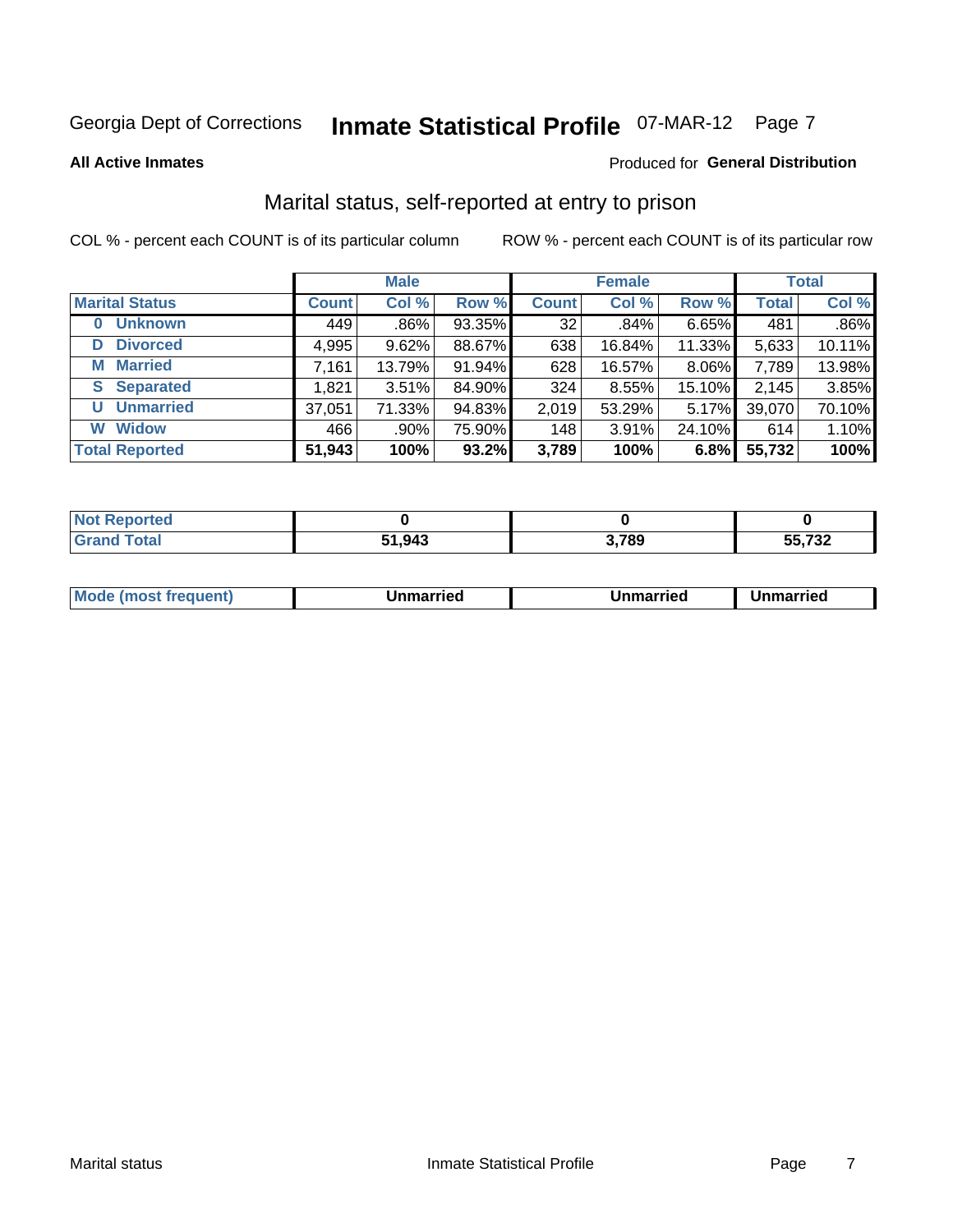# Inmate Statistical Profile 07-MAR-12 Page 8

#### **All Active Inmates**

#### **Produced for General Distribution**

### Number of children, self reported at entry to prison

COL % - percent each COUNT is of its particular column

|                           |              | <b>Male</b> |           |              | <b>Female</b> |        | <b>Total</b> |        |
|---------------------------|--------------|-------------|-----------|--------------|---------------|--------|--------------|--------|
| <b>Number of Children</b> | <b>Count</b> | Col %       | Row %     | <b>Count</b> | Col %         | Row %  | <b>Total</b> | Col %  |
| 10                        | 21,062       | 41.25%      | 94.80%    | 1,155        | 30.54%        | 5.20%  | 22,217       | 40.51% |
|                           | 11,499       | 22.52%      | 94.19%    | 709          | 18.75%        | 5.81%  | 12,208       | 22.26% |
| $\overline{2}$            | 8,435        | 16.52%      | 91.03%    | 831          | 21.97%        | 8.97%  | 9,266        | 16.90% |
| $\overline{\mathbf{3}}$   | 5,014        | 9.82%       | 89.31%    | 600          | 15.86%        | 10.69% | 5,614        | 10.24% |
| $\overline{\mathbf{4}}$   | 2,514        | 4.92%       | 90.11%    | 276          | 7.30%         | 9.89%  | 2,790        | 5.09%  |
| 5                         | 1,250        | 2.45%       | 91.84%    | 111          | 2.93%         | 8.16%  | 1,361        | 2.48%  |
| $6\phantom{1}6$           | 616          | 1.21%       | 91.94%    | 54           | 1.43%         | 8.06%  | 670          | 1.22%  |
| 7                         | 295          | 0.58%       | 93.06%    | 22           | 0.58%         | 6.94%  | 317          | 0.58%  |
| 8                         | 139          | 0.27%       | $90.26\%$ | 15           | 0.40%         | 9.74%  | 154          | 0.28%  |
| 9                         | 92           | 0.18%       | 98.92%    |              | 0.03%         | 1.08%  | 93           | 0.17%  |
| 10                        | 60           | 0.12%       | 92.31%    | 5            | 0.13%         | 7.69%  | 65           | 0.12%  |
| Over 10                   | 81           | 0.16%       | 96.43%    | 3            | 0.08%         | 3.57%  | 84           | 0.15%  |
| <b>Total Reported</b>     | 51,057       | 100%        | 93.10%    | 3,782        | 100%          | 6.90%  | 54,839       | 100%   |

| NO | 886    |       | 893              |
|----|--------|-------|------------------|
|    | 51,943 | 3,789 | rr 700<br>55,732 |

| <b>Mean</b><br>(average) | l.35 | 72 | 1.38 |
|--------------------------|------|----|------|
| Median (middle)          |      |    |      |
| Mode<br>(most frequent)  |      |    |      |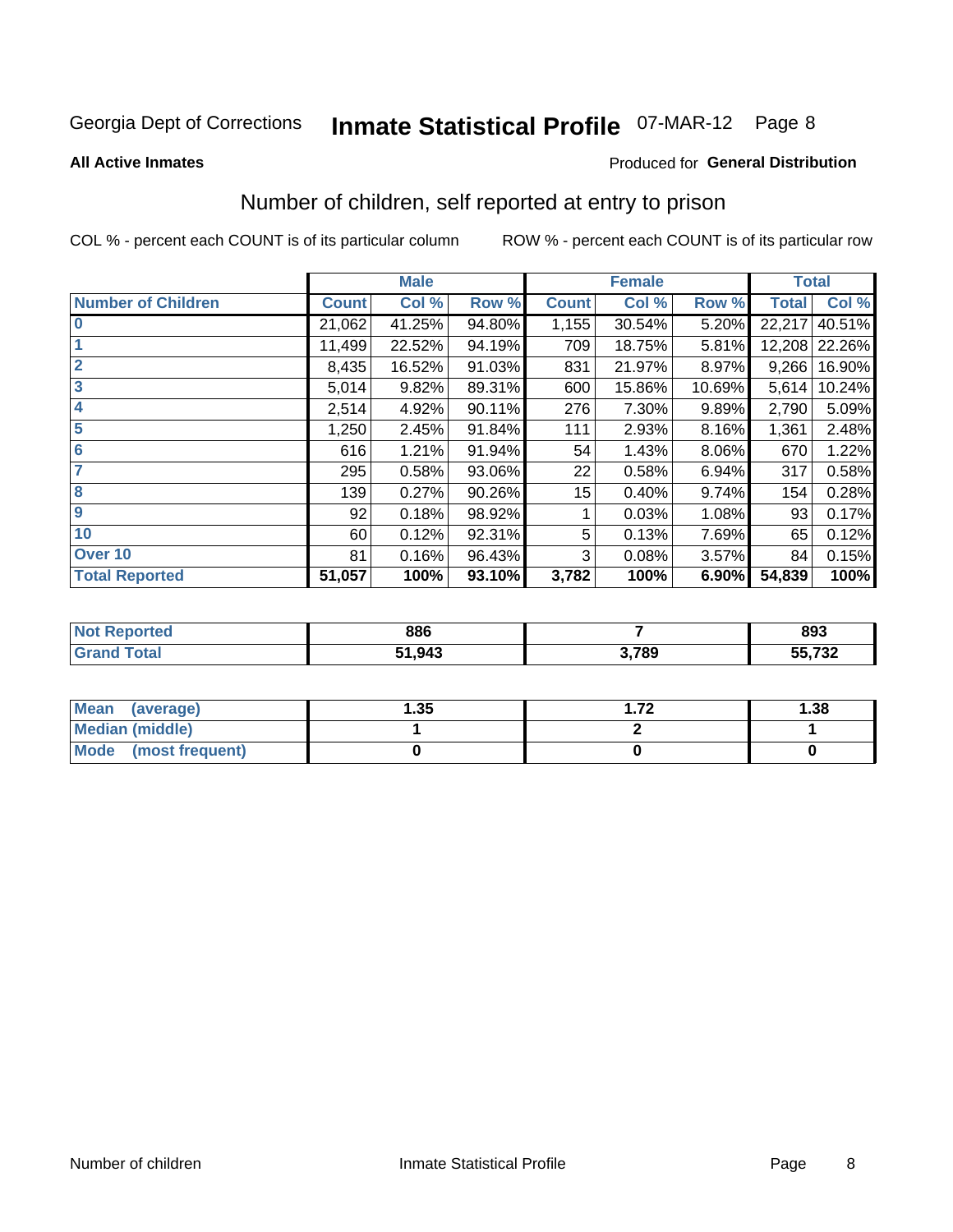# Inmate Statistical Profile 07-MAR-12 Page 9

#### **All Active Inmates**

#### Produced for General Distribution

### Religious affiliation, self-reported at entry to prison

COL % - percent each COUNT is of its particular column

|                         |                              |              | <b>Male</b> |         |              | <b>Female</b> |        | <b>Total</b> |        |
|-------------------------|------------------------------|--------------|-------------|---------|--------------|---------------|--------|--------------|--------|
|                         | <b>Religious Affiliation</b> | <b>Count</b> | Col %       | Row %   | <b>Count</b> | Col %         | Row %  | <b>Total</b> | Col %  |
| 1                       | <b>Islam</b>                 | 1,143        | 4.03%       | 97.44%  | 30           | 1.05%         | 2.56%  | 1,173        | 3.76%  |
| $\overline{2}$          | <b>Catholic</b>              | 1,485        | 5.24%       | 89.51%  | 174          | 6.09%         | 10.49% | 1,659        | 5.32%  |
| $\overline{\mathbf{3}}$ | <b>Baptist</b>               | 13,868       | 48.91%      | 88.16%  | 1,863        | 65.16%        | 11.84% | 15,731       | 50.40% |
| 4                       | <b>Methodist</b>             | 569          | 2.01%       | 86.61%  | 88           | 3.08%         | 13.39% | 657          | 2.10%  |
| $\overline{5}$          | <b>EpiscopIn</b>             | 47           | .17%        | 90.38%  | 5            | .17%          | 9.62%  | 52           | .17%   |
| $6\overline{6}$         | <b>Presbytrn</b>             | 78           | .28%        | 90.70%  | 8            | .28%          | 9.30%  | 86           | .28%   |
| 7                       | <b>Chc Of God</b>            | 410          | 1.45%       | 72.18%  | 158          | 5.53%         | 27.82% | 568          | 1.82%  |
| 8                       | <b>Holiness</b>              | 973          | 3.43%       | 83.30%  | 195          | 6.82%         | 16.70% | 1,168        | 3.74%  |
| $\boldsymbol{9}$        | <b>Jewish</b>                | 36           | .13%        | 94.74%  | 2            | .07%          | 5.26%  | 38           | .12%   |
| 10                      | <b>Anglican</b>              | 8            | .03%        | 88.89%  |              | .03%          | 11.11% | 9            | .03%   |
| 11                      | <b>Grk Orthdx</b>            | 5            | .02%        | 83.33%  | 1            | .03%          | 16.67% | 6            | .02%   |
| 12                      | <b>Hindu</b>                 | 10           | .04%        | 100.00% |              |               |        | 10           | .03%   |
| 13                      | <b>Buddhist</b>              | 41           | .14%        | 82.00%  | 9            | .31%          | 18.00% | 50           | .16%   |
| 14                      | <b>Taoist</b>                | 5            | .02%        | 100.00% |              |               |        | 5            | .02%   |
| 15                      | <b>Shintoist</b>             | 3            | .01%        | 100.00% |              |               |        | 3            | .01%   |
| 16                      | <b>Seven D Ad</b>            | 98           | .35%        | 89.91%  | 11           | .38%          | 10.09% | 109          | .35%   |
| 17                      | <b>Jehovah Wt</b>            | 336          | 1.19%       | 91.55%  | 31           | 1.08%         | 8.45%  | 367          | 1.18%  |
| 18                      | <b>Latr Day S</b>            | 38           | .13%        | 86.36%  | 6            | .21%          | 13.64% | 44           | .14%   |
| 20                      | <b>Other Prot</b>            | 4,745        | 16.73%      | 95.61%  | 218          | 7.63%         | 4.39%  | 4,963        | 15.90% |
| 96                      | <b>None</b>                  | 4,456        | 15.72%      | 98.69%  | 59           | 2.06%         | 1.31%  | 4,515        | 14.47% |
|                         | <b>Total Reported</b>        | 28,354       | 100%        | 90.84%  | 2,859        | 100%          | 9.16%  | 31,213       | 100%   |

| 23,589        | חמח<br>งงบ | 24,519        |
|---------------|------------|---------------|
| 51,943<br>E4. | 3,789      | 55,732<br>--- |

|  | Mode (most frequent) | 3aptist | 3aptist | Baptist |
|--|----------------------|---------|---------|---------|
|--|----------------------|---------|---------|---------|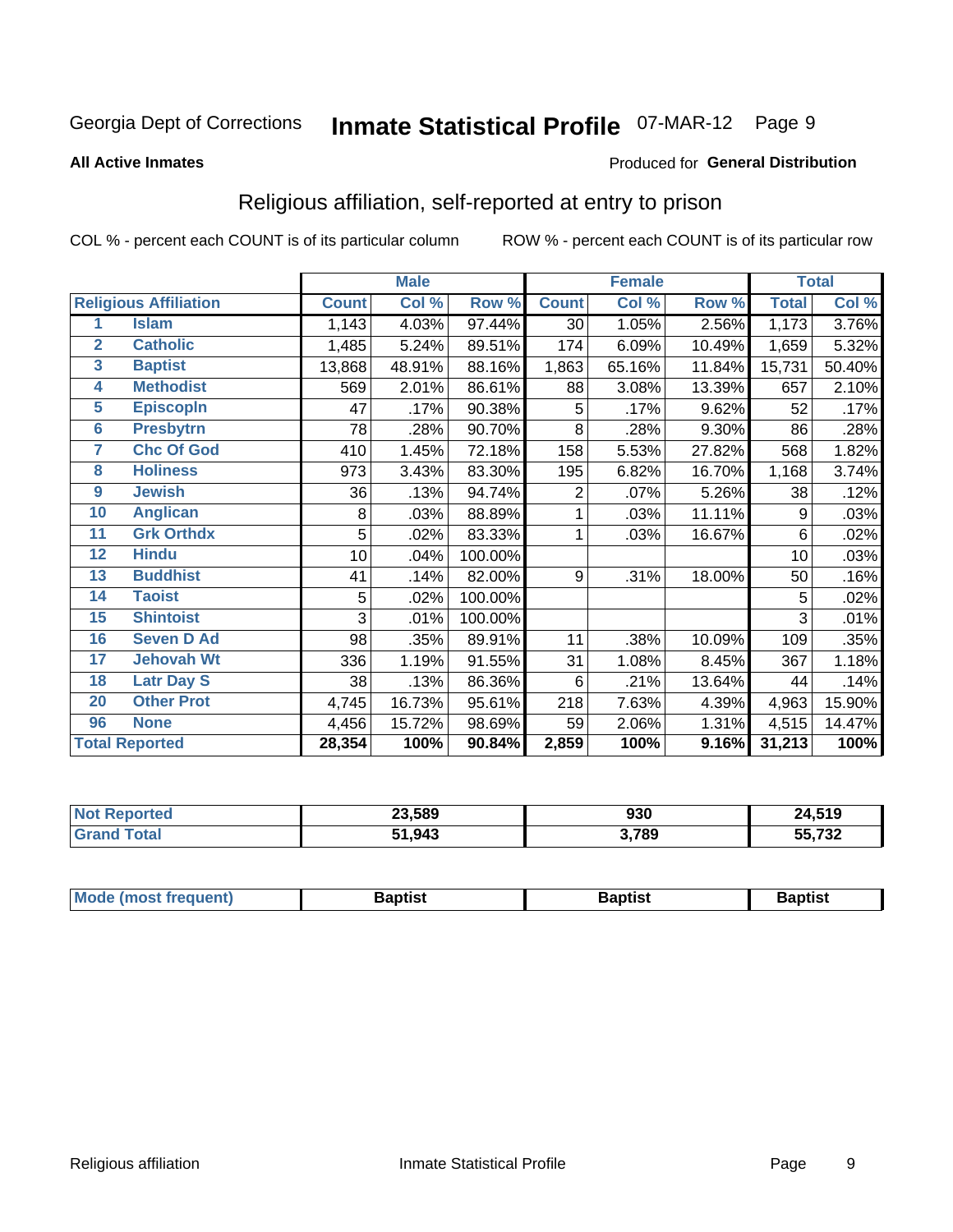# Inmate Statistical Profile 07-MAR-12 Page 10

#### **All Active Inmates**

#### **Produced for General Distribution**

### Home county, self-reported at entry to prison

COL % - percent each COUNT is of its particular column

|     |                             |              | <b>Male</b> |                  |                         | <b>Female</b> |        | <b>Total</b> |        |
|-----|-----------------------------|--------------|-------------|------------------|-------------------------|---------------|--------|--------------|--------|
|     | <b>Home County</b>          | <b>Count</b> | Col %       | Row <sup>%</sup> | <b>Count</b>            | Col %         | Row %  | <b>Total</b> | Col %  |
| 000 | <b>Unknown</b>              | 5,604        | 10.79%      | 94.20%           | 345                     | 9.11%         | 5.80%  | 5,949        | 10.67% |
| 001 | <b>Appling County</b>       | 124          | .24%        | 96.88%           | 4                       | .11%          | 3.13%  | 128          | .23%   |
| 002 | <b>Atkinson County</b>      | 44           | .08%        | 93.62%           | 3                       | .08%          | 6.38%  | 47           | .08%   |
| 003 | <b>Bacon County</b>         | 68           | .13%        | 95.77%           | 3                       | .08%          | 4.23%  | 71           | .13%   |
| 004 | <b>Baker County</b>         | 17           | .03%        | 100.00%          |                         |               |        | 17           | .03%   |
| 005 | <b>Baldwin County</b>       | 276          | .53%        | 93.88%           | 18                      | .48%          | 6.12%  | 294          | .53%   |
| 006 | <b>Banks County</b>         | 49           | .09%        | 90.74%           | 5                       | .13%          | 9.26%  | 54           | .10%   |
| 007 | <b>Barrow County</b>        | 258          | .50%        | 92.14%           | 22                      | .58%          | 7.86%  | 280          | .50%   |
| 008 | <b>Bartow County</b>        | 558          | 1.07%       | 89.28%           | 67                      | 1.77%         | 10.72% | 625          | 1.12%  |
| 009 | <b>Ben Hill County</b>      | 193          | .37%        | 94.15%           | 12                      | .32%          | 5.85%  | 205          | .37%   |
| 010 | <b>Berrien County</b>       | 83           | .16%        | 92.22%           | 7                       | .18%          | 7.78%  | 90           | .16%   |
| 011 | <b>Bibb County</b>          | 1,184        | 2.28%       | 95.10%           | 61                      | 1.61%         | 4.90%  | 1,245        | 2.23%  |
| 012 | <b>Bleckley County</b>      | 69           | .13%        | 94.52%           | 4                       | .11%          | 5.48%  | 73           | .13%   |
| 013 | <b>Brantley County</b>      | 54           | .10%        | 90.00%           | $\,6$                   | .16%          | 10.00% | 60           | .11%   |
| 014 | <b>Brooks County</b>        | 118          | .23%        | 97.52%           | $\overline{3}$          | .08%          | 2.48%  | 121          | .22%   |
| 015 | <b>Bryan County</b>         | 119          | .23%        | 95.20%           | $\,6$                   | .16%          | 4.80%  | 125          | .22%   |
| 016 | <b>Bulloch County</b>       | 335          | .64%        | 91.28%           | 32                      | .84%          | 8.72%  | 367          | .66%   |
| 017 | <b>Burke County</b>         | 211          | .41%        | 99.53%           | 1                       | .03%          | .47%   | 212          | .38%   |
| 018 | <b>Butts County</b>         | 153          | .29%        | 91.62%           | 14                      | .37%          | 8.38%  | 167          | .30%   |
| 019 | <b>Calhoun County</b>       | 51           | .10%        | 94.44%           | 3                       | .08%          | 5.56%  | 54           | .10%   |
| 020 | <b>Camden County</b>        | 111          | .21%        | 93.28%           | $\bf 8$                 | .21%          | 6.72%  | 119          | .21%   |
| 021 | <b>Candler County</b>       | 106          | .20%        | 92.17%           | $\boldsymbol{9}$        | .24%          | 7.83%  | 115          | .21%   |
| 022 | <b>Carroll County</b>       | 602          | 1.16%       | 90.80%           | 61                      | 1.61%         | 9.20%  | 663          | 1.19%  |
| 023 | <b>Catoosa County</b>       | 220          | .42%        | 89.43%           | 26                      | .69%          | 10.57% | 246          | .44%   |
| 024 | <b>Charlton County</b>      | 46           | .09%        | 93.88%           | 3                       | .08%          | 6.12%  | 49           | .09%   |
| 025 | <b>Chatham County</b>       | 2,233        | 4.30%       | 96.00%           | 93                      | 2.45%         | 4.00%  | 2,326        | 4.17%  |
| 026 | <b>Chattahoochee County</b> | 23           | .04%        | 95.83%           | 1                       | .03%          | 4.17%  | 24           | .04%   |
| 027 | <b>Chattooga County</b>     | 260          | .50%        | 89.66%           | 30                      | .79%          | 10.34% | 290          | .52%   |
| 028 | <b>Cherokee County</b>      | 388          | .75%        | 90.23%           | 42                      | 1.11%         | 9.77%  | 430          | .77%   |
| 029 | <b>Clarke County</b>        | 485          | .93%        | 93.45%           | 34                      | .90%          | 6.55%  | 519          | .93%   |
| 030 | <b>Clay County</b>          | 47           | .09%        | 97.92%           | 1                       | .03%          | 2.08%  | 48           | .09%   |
| 031 | <b>Clayton County</b>       | 1,432        | 2.76%       | 93.23%           | 104                     | 2.74%         | 6.77%  | 1,536        | 2.76%  |
| 032 | <b>Clinch County</b>        | 63           | .12%        | 95.45%           | 3                       | .08%          | 4.55%  | 66           | .12%   |
| 033 | <b>Cobb County</b>          | 2,027        | 3.90%       | 91.72%           | 183                     | 4.83%         | 8.28%  | 2,210        | 3.97%  |
| 034 | <b>Coffee County</b>        | 233          | .45%        | 93.20%           | 17                      | .45%          | 6.80%  | 250          | .45%   |
| 035 | <b>Colquitt County</b>      | 261          | .50%        | 95.60%           | 12                      | .32%          | 4.40%  | 273          | .49%   |
| 036 | <b>Columbia County</b>      | 222          | .43%        | 90.98%           | 22                      | .58%          | 9.02%  | 244          | .44%   |
| 037 | <b>Cook County</b>          | 118          | .23%        | 96.72%           | $\overline{\mathbf{4}}$ | .11%          | 3.28%  | 122          | .22%   |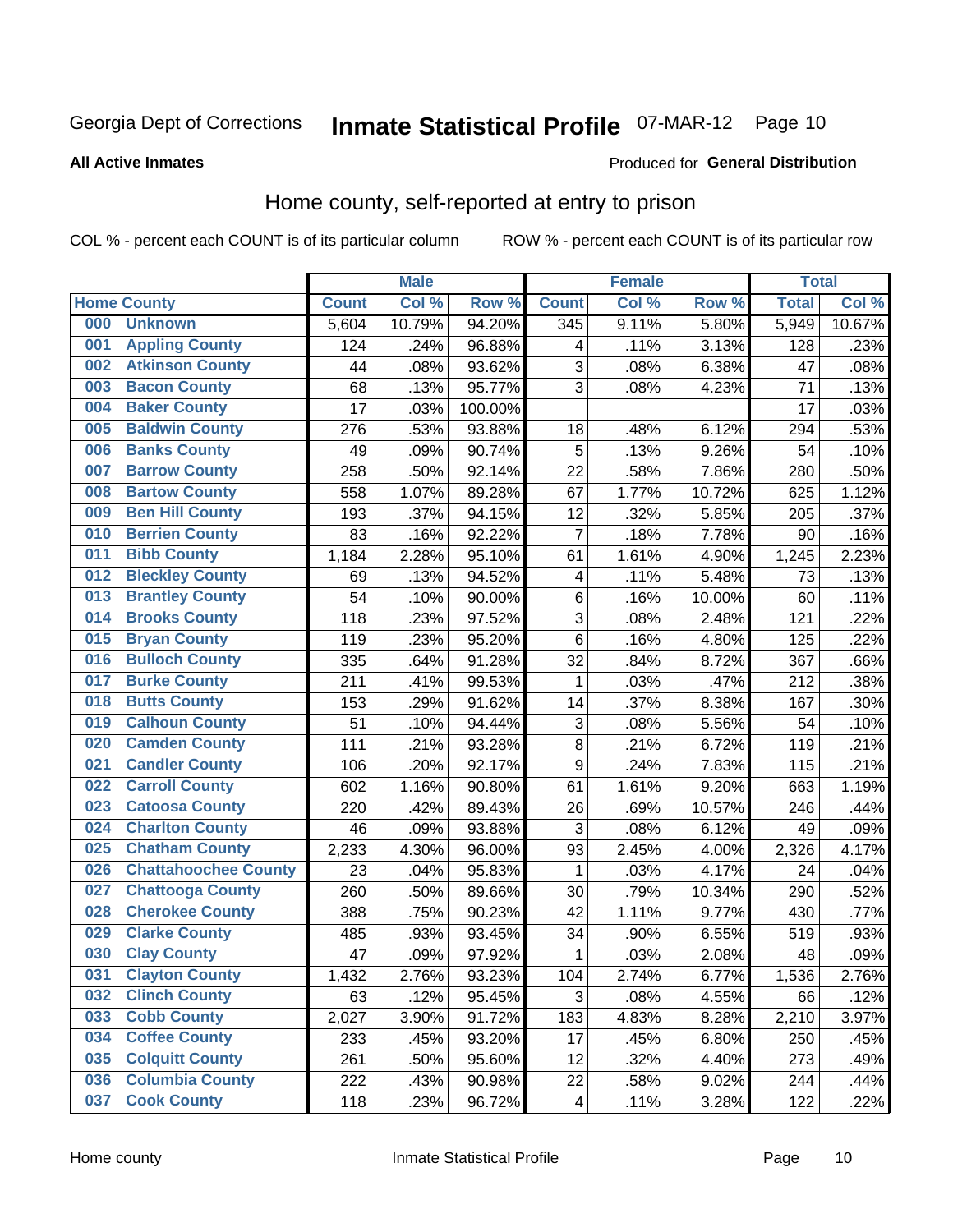# Inmate Statistical Profile 07-MAR-12 Page 11

**All Active Inmates** 

#### Produced for General Distribution

### Home county, self-reported at entry to prison

COL % - percent each COUNT is of its particular column

|     |                         |                  | <b>Male</b> |         |                 | <b>Female</b> |        | <b>Total</b> |        |
|-----|-------------------------|------------------|-------------|---------|-----------------|---------------|--------|--------------|--------|
|     | <b>Home County</b>      | <b>Count</b>     | Col %       | Row %   | <b>Count</b>    | Col %         | Row %  | <b>Total</b> | Col %  |
| 038 | <b>Coweta County</b>    | $\overline{423}$ | .81%        | 91.76%  | $\overline{38}$ | 1.00%         | 8.24%  | 461          | .83%   |
| 039 | <b>Crawford County</b>  | 34               | .07%        | 89.47%  | 4               | .11%          | 10.53% | 38           | .07%   |
| 040 | <b>Crisp County</b>     | 225              | .43%        | 95.34%  | 11              | .29%          | 4.66%  | 236          | .42%   |
| 041 | <b>Dade County</b>      | 77               | .15%        | 92.77%  | 6               | .16%          | 7.23%  | 83           | .15%   |
| 042 | <b>Dawson County</b>    | 71               | .14%        | 89.87%  | 8               | .21%          | 10.13% | 79           | .14%   |
| 043 | <b>Decatur County</b>   | 272              | .52%        | 90.97%  | 27              | .71%          | 9.03%  | 299          | .54%   |
| 044 | <b>Dekalb County</b>    | 2,951            | 5.68%       | 93.80%  | 195             | 5.15%         | 6.20%  | 3,146        | 5.64%  |
| 045 | <b>Dodge County</b>     | 156              | .30%        | 92.31%  | 13              | .34%          | 7.69%  | 169          | .30%   |
| 046 | <b>Dooly County</b>     | 86               | .17%        | 92.47%  | 7               | .18%          | 7.53%  | 93           | .17%   |
| 047 | <b>Dougherty County</b> | 949              | 1.83%       | 94.90%  | 51              | 1.35%         | 5.10%  | 1,000        | 1.79%  |
| 048 | <b>Douglas County</b>   | 610              | 1.17%       | 89.57%  | 71              | 1.87%         | 10.43% | 681          | 1.22%  |
| 049 | <b>Early County</b>     | 86               | .17%        | 95.56%  | 4               | .11%          | 4.44%  | 90           | .16%   |
| 050 | <b>Echols County</b>    | 10               | .02%        | 100.00% |                 |               |        | 10           | .02%   |
| 051 | <b>Effingham County</b> | 170              | .33%        | 93.92%  | 11              | .29%          | 6.08%  | 181          | .32%   |
| 052 | <b>Elbert County</b>    | 154              | .30%        | 92.22%  | 13              | .34%          | 7.78%  | 167          | .30%   |
| 053 | <b>Emanuel County</b>   | 172              | .33%        | 91.98%  | 15              | .40%          | 8.02%  | 187          | .34%   |
| 054 | <b>Evans County</b>     | 83               | .16%        | 94.32%  | 5               | .13%          | 5.68%  | 88           | .16%   |
| 055 | <b>Fannin County</b>    | 104              | .20%        | 88.14%  | 14              | .37%          | 11.86% | 118          | .21%   |
| 056 | <b>Fayette County</b>   | 165              | .32%        | 89.19%  | 20              | .53%          | 10.81% | 185          | .33%   |
| 057 | <b>Floyd County</b>     | 691              | 1.33%       | 89.28%  | 83              | 2.19%         | 10.72% | 774          | 1.39%  |
| 058 | <b>Forsyth County</b>   | 195              | .38%        | 87.05%  | 29              | .77%          | 12.95% | 224          | .40%   |
| 059 | <b>Franklin County</b>  | 128              | .25%        | 91.43%  | 12              | .32%          | 8.57%  | 140          | .25%   |
| 060 | <b>Fulton County</b>    | 5,558            | 10.70%      | 95.27%  | 276             | 7.28%         | 4.73%  | 5,834        | 10.47% |
| 061 | <b>Gilmer County</b>    | 113              | .22%        | 91.13%  | 11              | .29%          | 8.87%  | 124          | .22%   |
| 062 | <b>Glascock County</b>  | 9                | .02%        | 100.00% |                 |               |        | 9            | .02%   |
| 063 | <b>Glynn County</b>     | 346              | .67%        | 94.28%  | 21              | .55%          | 5.72%  | 367          | .66%   |
| 064 | <b>Gordon County</b>    | 256              | .49%        | 88.58%  | 33              | .87%          | 11.42% | 289          | .52%   |
| 065 | <b>Grady County</b>     | 178              | .34%        | 93.68%  | 12              | .32%          | 6.32%  | 190          | .34%   |
| 066 | <b>Greene County</b>    | 113              | .22%        | 94.96%  | 6               | .16%          | 5.04%  | 119          | .21%   |
| 067 | <b>Gwinnett County</b>  | 1,579            | 3.04%       | 92.72%  | 124             | 3.27%         | 7.28%  | 1,703        | 3.06%  |
| 068 | <b>Habersham County</b> | 106              | .20%        | 89.83%  | 12              | .32%          | 10.17% | 118          | .21%   |
| 069 | <b>Hall County</b>      | 620              | 1.19%       | 91.31%  | 59              | 1.56%         | 8.69%  | 679          | 1.22%  |
| 070 | <b>Hancock County</b>   | 65               | .13%        | 94.20%  | 4               | .11%          | 5.80%  | 69           | .12%   |
| 071 | <b>Haralson County</b>  | 134              | .26%        | 94.37%  | 8               | .21%          | 5.63%  | 142          | .25%   |
| 072 | <b>Harris County</b>    | 103              | .20%        | 94.50%  | 6               | .16%          | 5.50%  | 109          | .20%   |
| 073 | <b>Hart County</b>      | 104              | .20%        | 91.23%  | 10              | .26%          | 8.77%  | 114          | .20%   |
| 074 | <b>Heard County</b>     | 57               | .11%        | 91.94%  | 5               | .13%          | 8.06%  | 62           | .11%   |
| 075 | <b>Henry County</b>     | 557              | 1.07%       | 92.52%  | 45              | 1.19%         | 7.48%  | 602          | 1.08%  |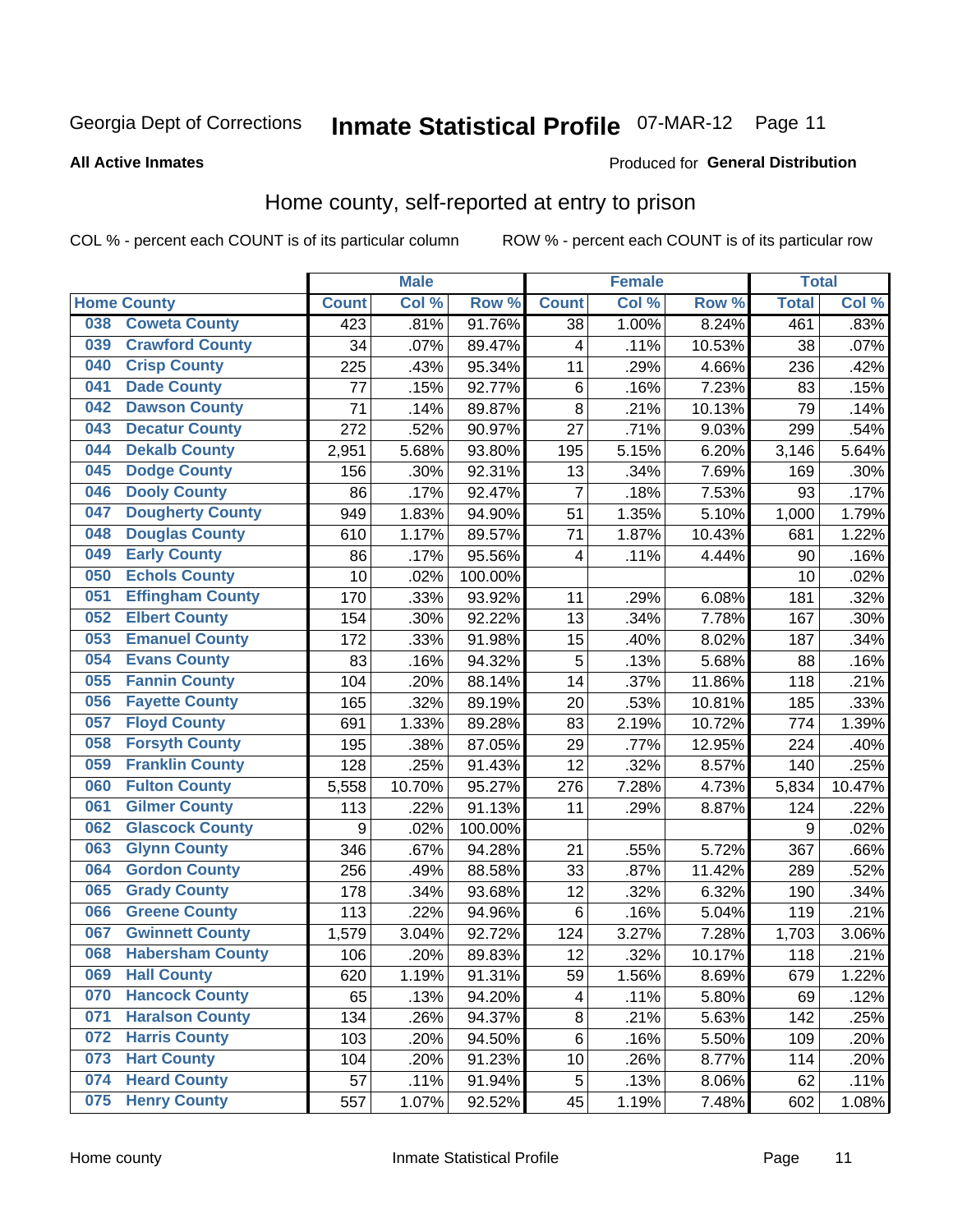# Inmate Statistical Profile 07-MAR-12 Page 12

#### **All Active Inmates**

#### Produced for General Distribution

### Home county, self-reported at entry to prison

COL % - percent each COUNT is of its particular column

|                  |                          |              | <b>Male</b> |                  |                         | <b>Female</b> |        | <b>Total</b> |       |
|------------------|--------------------------|--------------|-------------|------------------|-------------------------|---------------|--------|--------------|-------|
|                  | <b>Home County</b>       | <b>Count</b> | Col %       | Row <sup>%</sup> | <b>Count</b>            | Col %         | Row %  | <b>Total</b> | Col % |
| 076              | <b>Houston County</b>    | 541          | 1.04%       | 90.32%           | 58                      | 1.53%         | 9.68%  | 599          | 1.07% |
| 077              | <b>Irwin County</b>      | 86           | .17%        | 95.56%           | 4                       | .11%          | 4.44%  | 90           | .16%  |
| 078              | <b>Jackson County</b>    | 210          | .40%        | 91.70%           | 19                      | .50%          | 8.30%  | 229          | .41%  |
| 079              | <b>Jasper County</b>     | 86           | .17%        | 93.48%           | 6                       | .16%          | 6.52%  | 92           | .17%  |
| 080              | <b>Jeff Davis County</b> | 68           | .13%        | 89.47%           | 8                       | .21%          | 10.53% | 76           | .14%  |
| 081              | <b>Jefferson County</b>  | 183          | .35%        | 94.82%           | 10                      | .26%          | 5.18%  | 193          | .35%  |
| 082              | <b>Jenkins County</b>    | 59           | .11%        | 95.16%           | 3                       | .08%          | 4.84%  | 62           | .11%  |
| 083              | <b>Johnson County</b>    | 45           | .09%        | 86.54%           | $\overline{7}$          | .18%          | 13.46% | 52           | .09%  |
| 084              | <b>Jones County</b>      | 134          | .26%        | 93.06%           | 10                      | .26%          | 6.94%  | 144          | .26%  |
| 085              | <b>Lamar County</b>      | 81           | .16%        | 93.10%           | $\,6$                   | .16%          | 6.90%  | 87           | .16%  |
| 086              | <b>Lanier County</b>     | 45           | .09%        | 97.83%           | 1                       | .03%          | 2.17%  | 46           | .08%  |
| 087              | <b>Laurens County</b>    | 308          | .59%        | 94.48%           | 18                      | .48%          | 5.52%  | 326          | .58%  |
| 088              | <b>Lee County</b>        | 89           | .17%        | 90.82%           | 9                       | .24%          | 9.18%  | 98           | .18%  |
| 089              | <b>Liberty County</b>    | 250          | .48%        | 95.42%           | 12                      | .32%          | 4.58%  | 262          | .47%  |
| 090              | <b>Lincoln County</b>    | 23           | .04%        | 88.46%           | 3                       | .08%          | 11.54% | 26           | .05%  |
| 091              | <b>Long County</b>       | 51           | .10%        | 87.93%           | $\overline{7}$          | .18%          | 12.07% | 58           | .10%  |
| 092              | <b>Lowndes County</b>    | 492          | .95%        | 93.01%           | 37                      | .98%          | 6.99%  | 529          | .95%  |
| 093              | <b>Lumpkin County</b>    | 80           | .15%        | 90.91%           | $\bf 8$                 | .21%          | 9.09%  | 88           | .16%  |
| 094              | <b>Macon County</b>      | 88           | .17%        | 96.70%           | 3                       | .08%          | 3.30%  | 91           | .16%  |
| 095              | <b>Madison County</b>    | 140          | .27%        | 89.17%           | 17                      | .45%          | 10.83% | 157          | .28%  |
| 096              | <b>Marion County</b>     | 49           | .09%        | 89.09%           | 6                       | .16%          | 10.91% | 55           | .10%  |
| 097              | <b>Mcduffie County</b>   | 180          | .35%        | 92.31%           | 15                      | .40%          | 7.69%  | 195          | .35%  |
| 098              | <b>Mcintosh County</b>   | 60           | .12%        | 98.36%           | 1                       | .03%          | 1.64%  | 61           | .11%  |
| 099              | <b>Meriwether County</b> | 186          | .36%        | 95.88%           | 8                       | .21%          | 4.12%  | 194          | .35%  |
| 100              | <b>Miller County</b>     | 33           | .06%        | 97.06%           | 1                       | .03%          | 2.94%  | 34           | .06%  |
| 101              | <b>Mitchell County</b>   | 229          | .44%        | 93.85%           | 15                      | .40%          | 6.15%  | 244          | .44%  |
| 102              | <b>Monroe County</b>     | 145          | .28%        | 94.77%           | $\bf 8$                 | .21%          | 5.23%  | 153          | .27%  |
| 103              | <b>Montgomery County</b> | 61           | .12%        | 95.31%           | 3                       | .08%          | 4.69%  | 64           | .11%  |
| 104              | <b>Morgan County</b>     | 119          | .23%        | 89.47%           | 14                      | .37%          | 10.53% | 133          | .24%  |
| 105              | <b>Murray County</b>     | 192          | .37%        | 88.89%           | 24                      | .63%          | 11.11% | 216          | .39%  |
| 106              | <b>Muscogee County</b>   | 1,329        | 2.56%       | 95.13%           | 68                      | 1.79%         | 4.87%  | 1,397        | 2.51% |
| 107              | <b>Newton County</b>     | 560          | 1.08%       | 92.41%           | 46                      | 1.21%         | 7.59%  | 606          | 1.09% |
| 108              | <b>Oconee County</b>     | 55           | .11%        | 93.22%           | $\overline{\mathbf{4}}$ | .11%          | 6.78%  | 59           | .11%  |
| 109              | <b>Oglethorpe County</b> | 67           | .13%        | 94.37%           | 4                       | .11%          | 5.63%  | 71           | .13%  |
| 110              | <b>Paulding County</b>   | 337          | .65%        | 89.63%           | 39                      | 1.03%         | 10.37% | 376          | .67%  |
| 111              | <b>Peach County</b>      | 94           | .18%        | 96.91%           | 3                       | .08%          | 3.09%  | 97           | .17%  |
| $\overline{112}$ | <b>Pickens County</b>    | 117          | .23%        | 88.64%           | 15                      | .40%          | 11.36% | 132          | .24%  |
| 113              | <b>Pierce County</b>     | 67           | .13%        | 91.78%           | $\,6$                   | .16%          | 8.22%  | 73           | .13%  |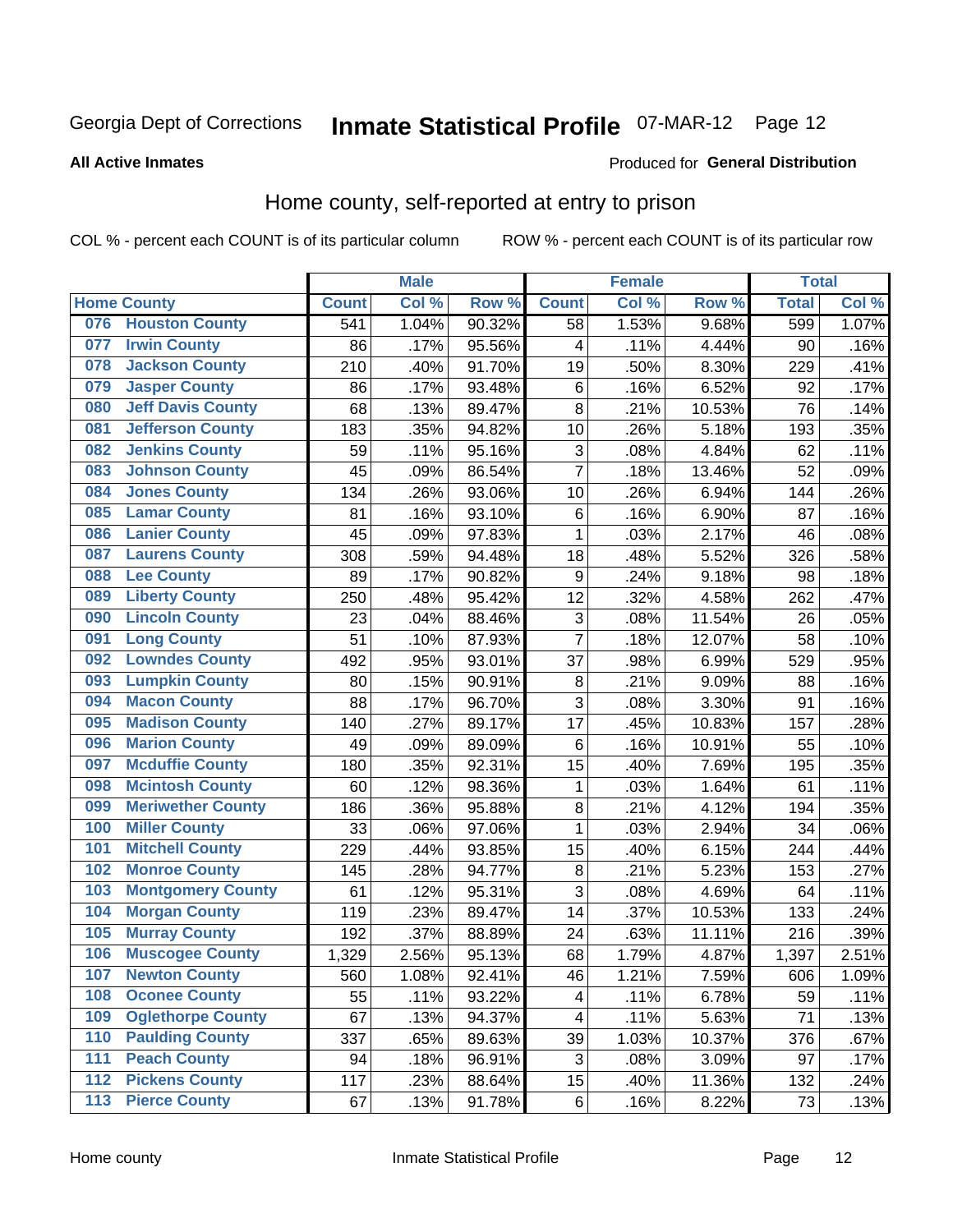# Inmate Statistical Profile 07-MAR-12 Page 13

**All Active Inmates** 

#### Produced for General Distribution

### Home county, self-reported at entry to prison

COL % - percent each COUNT is of its particular column

|     |                          |              | <b>Male</b> |                  |                  | <b>Female</b> |        | <b>Total</b> |       |
|-----|--------------------------|--------------|-------------|------------------|------------------|---------------|--------|--------------|-------|
|     | <b>Home County</b>       | <b>Count</b> | Col %       | Row <sup>%</sup> | <b>Count</b>     | Col %         | Row %  | <b>Total</b> | Col % |
| 114 | <b>Pike County</b>       | 56           | .11%        | 90.32%           | 6                | .16%          | 9.68%  | 62           | .11%  |
| 115 | <b>Polk County</b>       | 236          | .45%        | 90.42%           | 25               | .66%          | 9.58%  | 261          | .47%  |
| 116 | <b>Pulaski County</b>    | 75           | .14%        | 88.24%           | 10               | .26%          | 11.76% | 85           | .15%  |
| 117 | <b>Putnam County</b>     | 149          | .29%        | 91.41%           | 14               | .37%          | 8.59%  | 163          | .29%  |
| 118 | <b>Quitman County</b>    | 18           | .03%        | 100.00%          |                  |               |        | 18           | .03%  |
| 119 | <b>Rabun County</b>      | 49           | .09%        | 84.48%           | $\boldsymbol{9}$ | .24%          | 15.52% | 58           | .10%  |
| 120 | <b>Randolph County</b>   | 79           | .15%        | 98.75%           | 1                | .03%          | 1.25%  | 80           | .14%  |
| 121 | <b>Richmond County</b>   | 1,691        | 3.26%       | 95.05%           | 88               | 2.32%         | 4.95%  | 1,779        | 3.19% |
| 122 | <b>Rockdale County</b>   | 364          | .70%        | 92.15%           | 31               | .82%          | 7.85%  | 395          | .71%  |
| 123 | <b>Schley County</b>     | 18           | .03%        | 90.00%           | $\overline{2}$   | .05%          | 10.00% | 20           | .04%  |
| 124 | <b>Screven County</b>    | 142          | .27%        | 94.67%           | $\bf 8$          | .21%          | 5.33%  | 150          | .27%  |
| 125 | <b>Seminole County</b>   | 63           | .12%        | 88.73%           | 8                | .21%          | 11.27% | 71           | .13%  |
| 126 | <b>Spalding County</b>   | 501          | .96%        | 92.27%           | 42               | 1.11%         | 7.73%  | 543          | .97%  |
| 127 | <b>Stephens County</b>   | 142          | .27%        | 89.31%           | 17               | .45%          | 10.69% | 159          | .29%  |
| 128 | <b>Stewart County</b>    | 33           | .06%        | 97.06%           | $\mathbf 1$      | .03%          | 2.94%  | 34           | .06%  |
| 129 | <b>Sumter County</b>     | 238          | .46%        | 95.20%           | 12               | .32%          | 4.80%  | 250          | .45%  |
| 130 | <b>Talbot County</b>     | 69           | .13%        | 97.18%           | $\overline{2}$   | .05%          | 2.82%  | 71           | .13%  |
| 131 | <b>Taliaferro County</b> | 12           | .02%        | 100.00%          |                  |               |        | 12           | .02%  |
| 132 | <b>Tattnall County</b>   | 162          | .31%        | 93.10%           | 12               | .32%          | 6.90%  | 174          | .31%  |
| 133 | <b>Taylor County</b>     | 75           | .14%        | 92.59%           | 6                | .16%          | 7.41%  | 81           | .15%  |
| 134 | <b>Telfair County</b>    | 113          | .22%        | 89.68%           | 13               | .34%          | 10.32% | 126          | .23%  |
| 135 | <b>Terrell County</b>    | 72           | .14%        | 93.51%           | 5                | .13%          | 6.49%  | 77           | .14%  |
| 136 | <b>Thomas County</b>     | 238          | .46%        | 95.97%           | 10               | .26%          | 4.03%  | 248          | .44%  |
| 137 | <b>Tift County</b>       | 246          | .47%        | 95.35%           | 12               | .32%          | 4.65%  | 258          | .46%  |
| 138 | <b>Toombs County</b>     | 325          | .63%        | 90.28%           | 35               | .92%          | 9.72%  | 360          | .65%  |
| 139 | <b>Towns County</b>      | 34           | .07%        | 85.00%           | $\,6$            | .16%          | 15.00% | 40           | .07%  |
| 140 | <b>Treutlen County</b>   | 62           | .12%        | 93.94%           | 4                | .11%          | 6.06%  | 66           | .12%  |
| 141 | <b>Troup County</b>      | 522          | 1.00%       | 91.74%           | 47               | 1.24%         | 8.26%  | 569          | 1.02% |
| 142 | <b>Turner County</b>     | 75           | .14%        | 93.75%           | 5                | .13%          | 6.25%  | 80           | .14%  |
| 143 | <b>Twiggs County</b>     | 60           | .12%        | 89.55%           | $\overline{7}$   | .18%          | 10.45% | 67           | .12%  |
| 144 | <b>Union County</b>      | 62           | .12%        | 83.78%           | 12               | .32%          | 16.22% | 74           | .13%  |
| 145 | <b>Upson County</b>      | 167          | .32%        | 91.76%           | 15               | .40%          | 8.24%  | 182          | .33%  |
| 146 | <b>Walker County</b>     | 360          | .69%        | 90.23%           | 39               | 1.03%         | 9.77%  | 399          | .72%  |
| 147 | <b>Walton County</b>     | 393          | .76%        | 92.25%           | 33               | .87%          | 7.75%  | 426          | .76%  |
| 148 | <b>Ware County</b>       | 263          | .51%        | 93.93%           | 17               | .45%          | 6.07%  | 280          | .50%  |
| 149 | <b>Warren County</b>     | 34           | .07%        | 91.89%           | 3                | .08%          | 8.11%  | 37           | .07%  |
| 150 | <b>Washington County</b> | 182          | .35%        | 92.39%           | 15               | .40%          | 7.61%  | 197          | .35%  |
| 151 | <b>Wayne County</b>      | 150          | .29%        | 93.17%           | 11               | .29%          | 6.83%  | 161          | .29%  |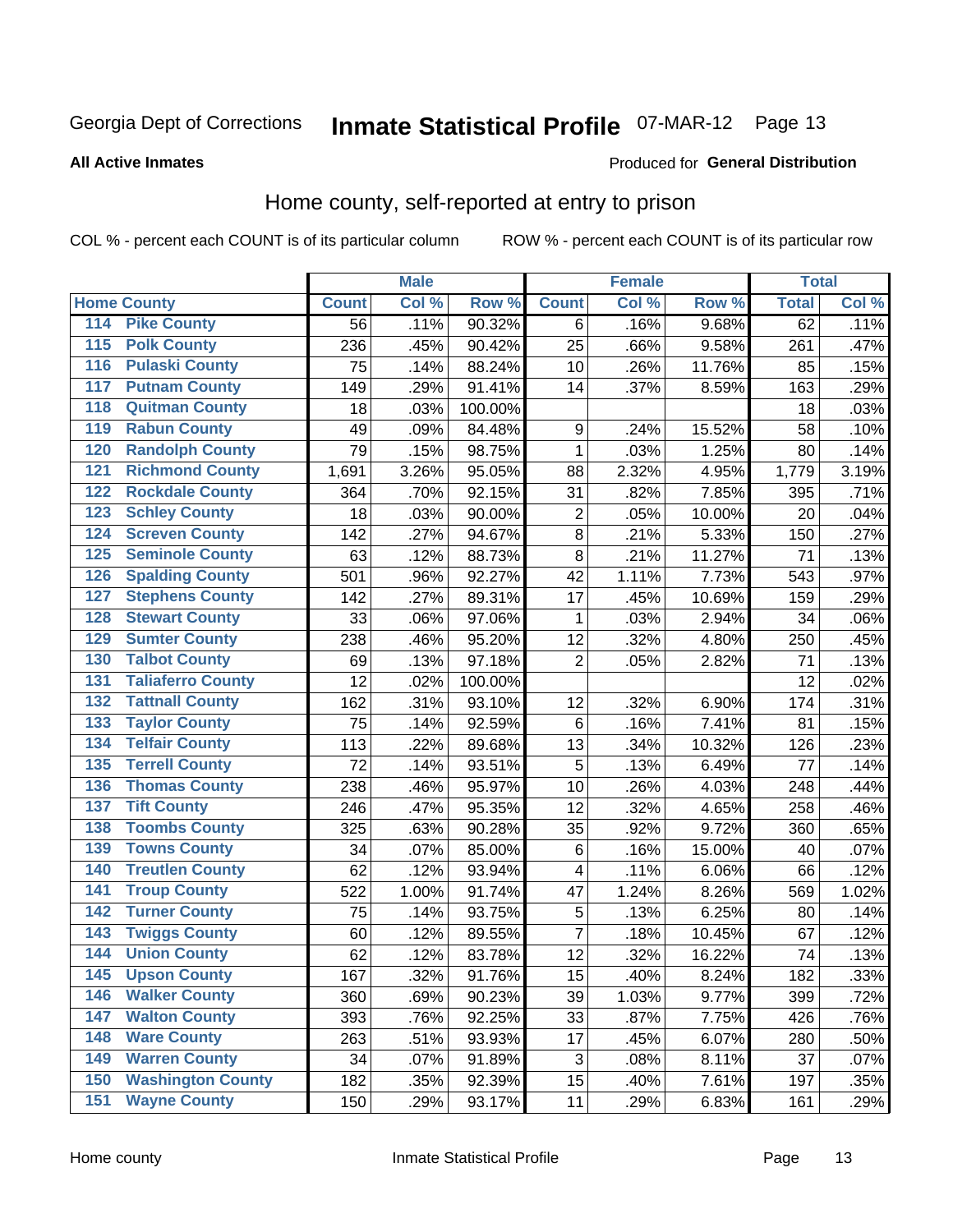# Inmate Statistical Profile 07-MAR-12 Page 14

**All Active Inmates** 

#### Produced for General Distribution

### Home county, self-reported at entry to prison

COL % - percent each COUNT is of its particular column

|                                    |              | <b>Male</b> |         |              | <b>Female</b> |        | <b>Total</b> |       |
|------------------------------------|--------------|-------------|---------|--------------|---------------|--------|--------------|-------|
| <b>Home County</b>                 | <b>Count</b> | Col %       | Row %   | <b>Count</b> | Col %         | Row %  | <b>Total</b> | Col % |
| <b>Webster County</b><br>152       | 9            | .02%        | 100.00% |              |               |        | 9            | .02%  |
| <b>Wheeler County</b><br>153       | 29           | $.06\%$     | 82.86%  | 6            | .16%          | 17.14% | 35           | .06%  |
| <b>White County</b><br>154         | 94           | .18%        | 93.07%  | 7            | .18%          | 6.93%  | 101          | .18%  |
| <b>Whitfield County</b><br>155     | 536          | 1.03%       | 89.04%  | 66           | 1.74%         | 10.96% | 602          | 1.08% |
| <b>Wilcox County</b><br>156        | 63           | .12%        | 87.50%  | 9            | .24%          | 12.50% | 72           | .13%  |
| <b>Wilkes County</b><br>157        | 56           | $.11\%$     | 90.32%  | 6            | .16%          | 9.68%  | 62           | .11%  |
| <b>Wilkinson County</b><br>158     | 53           | .10%        | 94.64%  | 3            | .08%          | 5.36%  | 56           | .10%  |
| <b>Worth County</b><br>159         | 104          | .20%        | 92.86%  | 8            | .21%          | 7.14%  | 112          | .20%  |
| <b>Other Custody/Out Of</b><br>999 | 375          | .72%        | 91.02%  | 37           | .98%          | 8.98%  | 412          | .74%  |
| <b>State</b>                       |              |             |         |              |               |        |              |       |
| <b>Total Rported</b>               | 51,943       | 100%        | 93.2%   | 3,789        | 100%          | 6.8%   | 55,732       | 100%  |

| Reported<br>NO1 |        |       |                 |
|-----------------|--------|-------|-----------------|
| `otal           | 51,943 | 3,789 | EE 700<br>1 J L |

| Mode<br><b>Tequent)</b><br>ns | nown | mown | เทown |
|-------------------------------|------|------|-------|
|                               |      |      |       |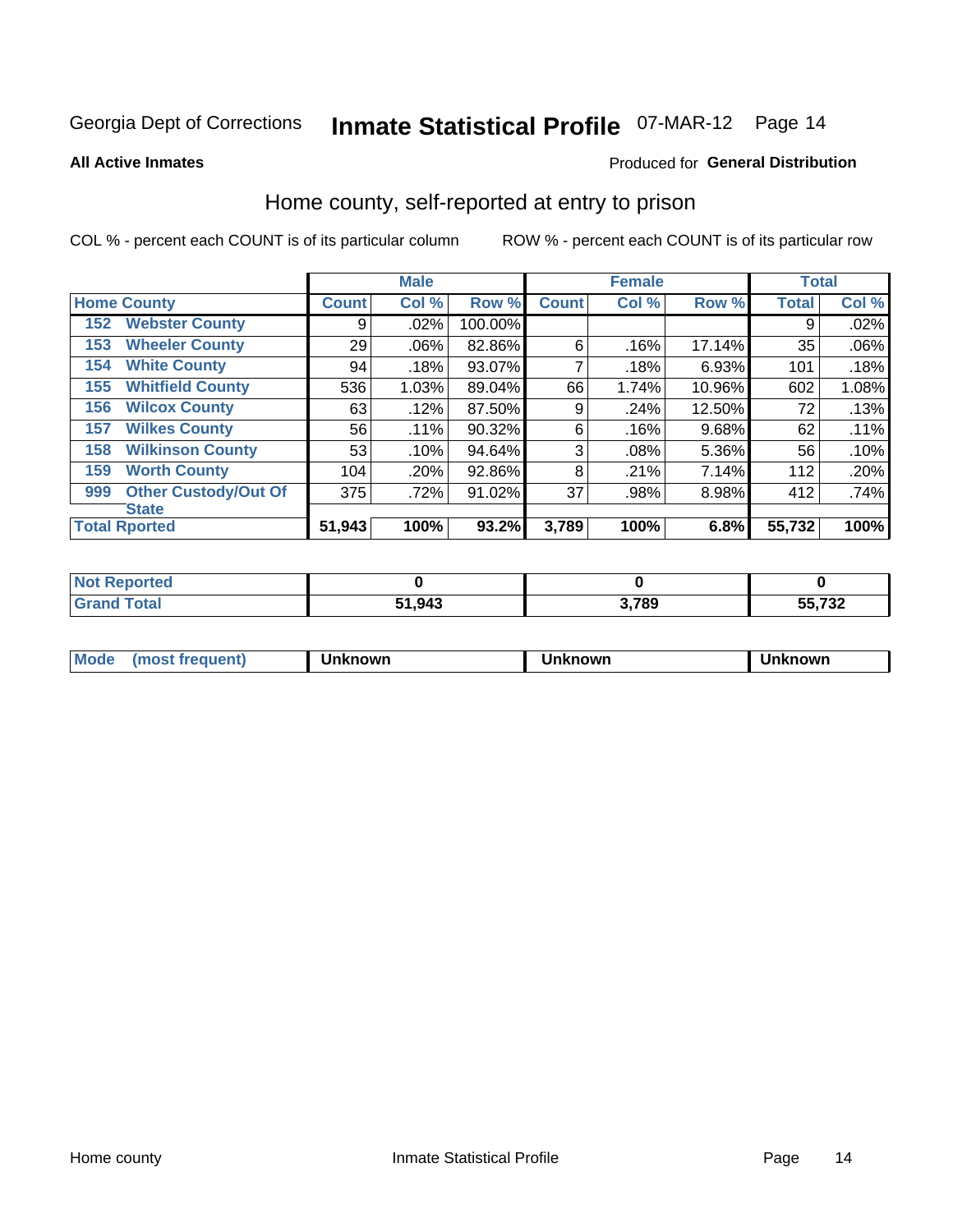# Inmate Statistical Profile 07-MAR-12 Page 15

#### **All Active Inmates**

#### Produced for General Distribution

### Socioeconomic class, self-reported at entry to prison

COL % - percent each COUNT is of its particular column

|                            |              | <b>Male</b> |        |              | <b>Female</b> |          |              | <b>Total</b> |
|----------------------------|--------------|-------------|--------|--------------|---------------|----------|--------------|--------------|
| <b>Socioeconomic Class</b> | <b>Count</b> | Col %       | Row %  | <b>Count</b> | Col %         | Row %    | <b>Total</b> | Col %        |
| <b>Welfare</b>             | 2,371        | 9.80%       | 95.22% | 119          | 10.80%        | 4.78%    | 2,490        | 9.84%        |
| <b>Occ Employ</b>          | 954          | 3.94%       | 99.07% | 9            | .82%          | .93%     | 963          | 3.81%        |
| <b>Minimum Std</b><br>3    | 9.941        | 41.09%      | 96.66% | 343          | 31.13%        | $3.34\%$ | 10,284       | 40.65%       |
| <b>Middle</b><br>4         | 10,929       | 45.17%      | 94.54% | 631          | 57.26%        | 5.46%    | 11,560       | 45.70%       |
| <b>Total Reported</b>      | 24,195       | 100%        | 95.64% | 1,102        | 100%          | 4.36%    | 25,297       | 100%         |

| Not F<br>orted | 27,748 | 2,687 | 30,435         |
|----------------|--------|-------|----------------|
|                | 51,943 | 789   | 700<br>גט ו.ככ |

| ____<br>____ |
|--------------|
|--------------|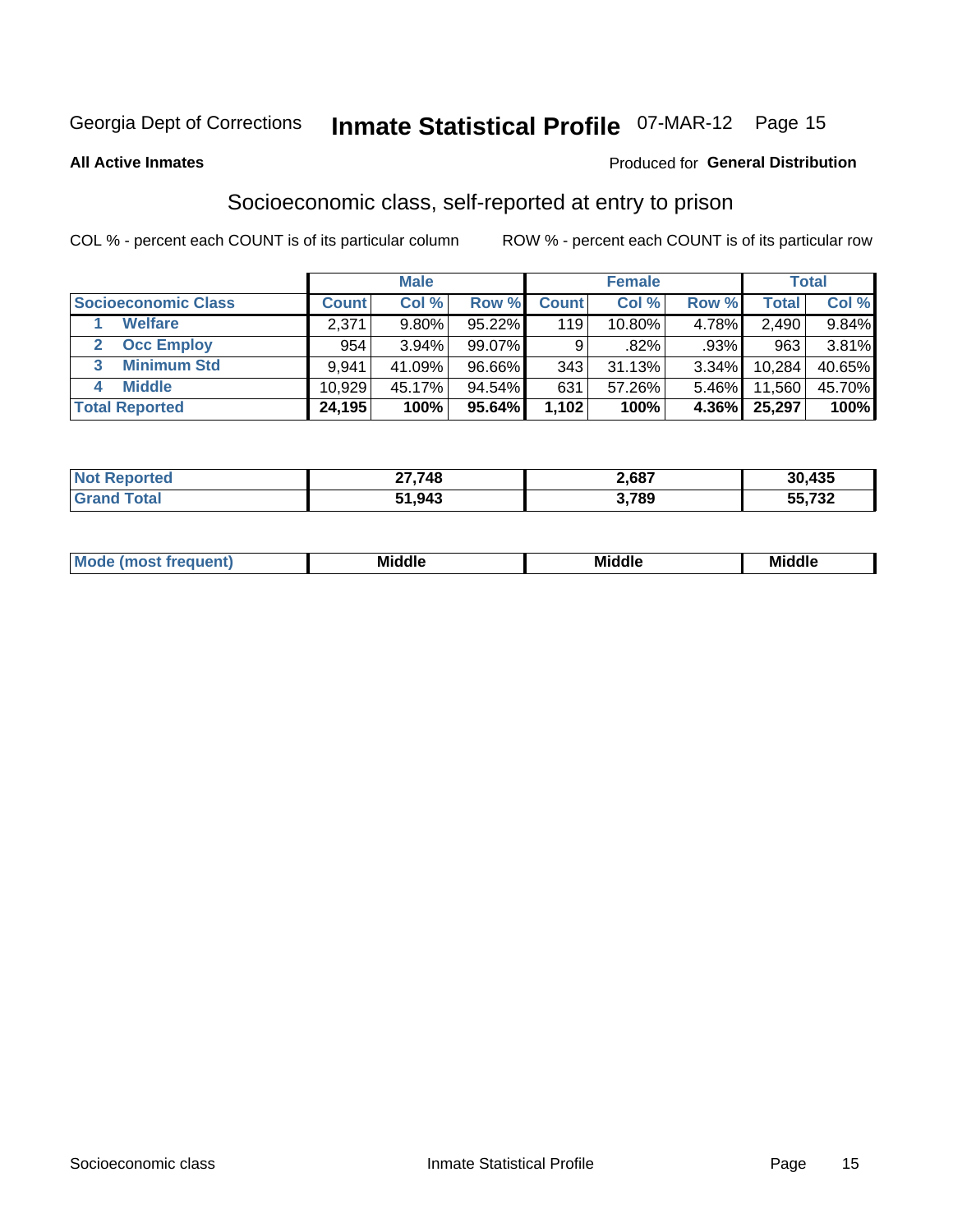# Inmate Statistical Profile 07-MAR-12 Page 16

**All Active Inmates** 

#### Produced for General Distribution

### Environment to age 16, self-reported at entry to prison

COL % - percent each COUNT is of its particular column

|                                    |              | <b>Male</b> |           |              | <b>Female</b> |          |              | <b>Total</b> |
|------------------------------------|--------------|-------------|-----------|--------------|---------------|----------|--------------|--------------|
| <b>Environment to age 16</b>       | <b>Count</b> | Col %       | Row %     | <b>Count</b> | Col %         | Row %    | <b>Total</b> | Col %        |
| <b>Rural/Farm</b>                  | 897          | 3.68%       | 95.83%    | 39           | 3.54%         | $4.17\%$ | 936          | $3.67\%$     |
| <b>Rural/Nfarm</b><br>$\mathbf{2}$ | 1,311        | 5.37%       | 91.36%    | 124          | $11.24\%$     | 8.64%    | 1,435        | 5.63%        |
| <b>S.M.S.A</b><br>$\mathbf{3}$     | 8,682        | 35.58%      | 97.63%    | 211          | 19.13%        | 2.37%    | 8,893        | 34.86%       |
| <b>Urban</b><br>4                  | 5,418        | 22.20%      | $93.14\%$ | 399          | 36.17%        | $6.86\%$ | 5,817        | 22.81%       |
| <b>Small Town</b><br>5.            | 8,096        | 33.17%      | 96.08%    | 330          | 29.92%        | 3.92%    | 8,426        | 33.03%       |
| <b>Total Reported</b>              | 24,404       | 100%        | $95.68\%$ | 1,103        | 100%          | 4.32%    | 25,507       | 100%         |

| <b>Not Reported</b> | 27,539 | 2,686 | 30,225           |
|---------------------|--------|-------|------------------|
| Total               | 51,943 | 3,789 | ヒヒ ラヘヘ<br>ວວ.73∠ |

| Mo | M | Irhan<br>rva<br>______ | M<br>______ |
|----|---|------------------------|-------------|
|    |   |                        |             |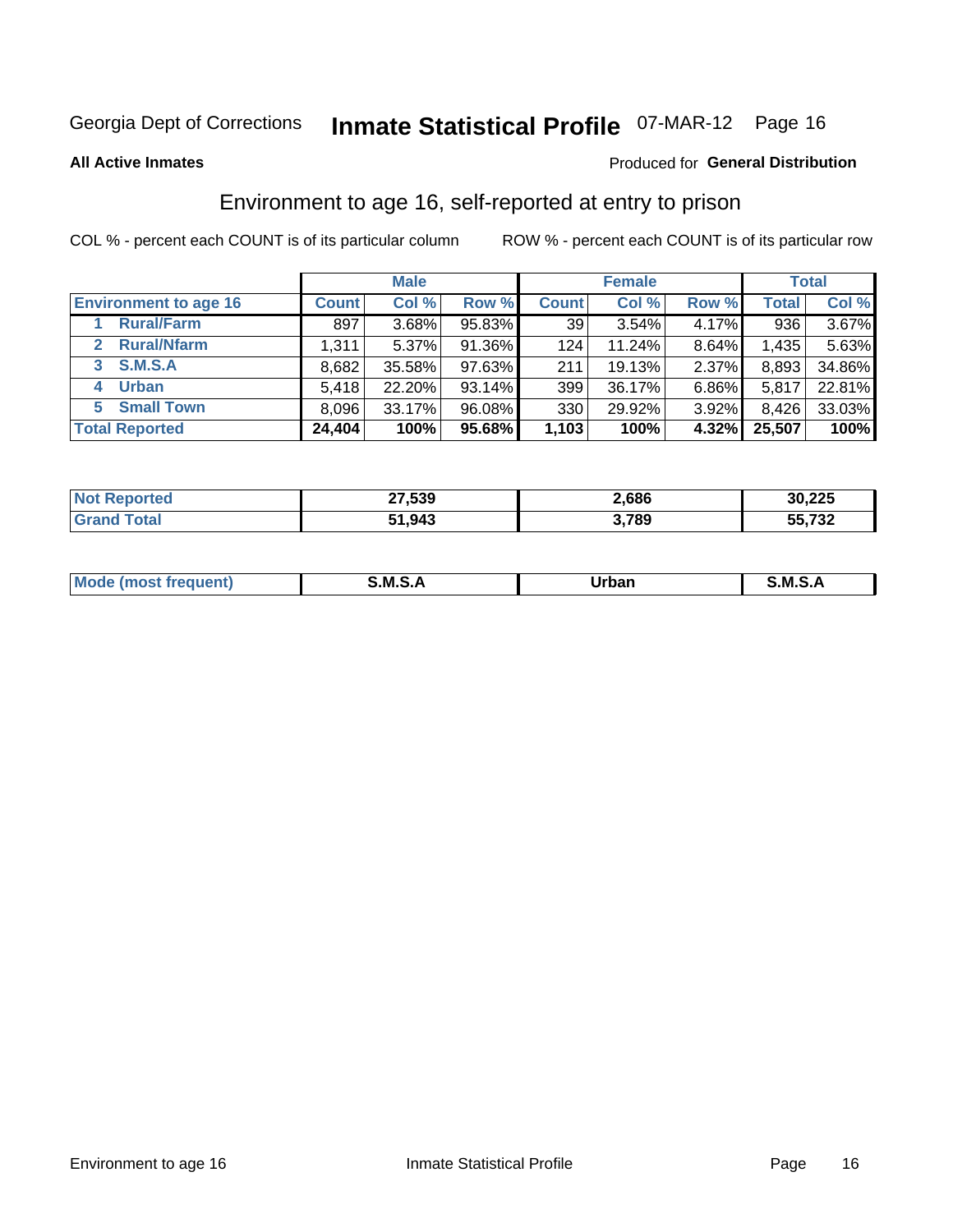# Inmate Statistical Profile 07-MAR-12 Page 17

#### **All Active Inmates**

#### Produced for General Distribution

### Guardian status to age 16, self-reported at entry to prison

COL % - percent each COUNT is of its particular column

|                                  |                 | <b>Male</b> |         |              | <b>Female</b> |       |              | <b>Total</b> |
|----------------------------------|-----------------|-------------|---------|--------------|---------------|-------|--------------|--------------|
| <b>Guardian Status To Age 16</b> | <b>Count</b>    | Col %       | Row %   | <b>Count</b> | Col %         | Row % | <b>Total</b> | Col %        |
| 1 Orphanage                      | 17 <sup>1</sup> | $.09\%$     | 100.00% |              |               |       | 17           | .09%         |
| 2 Father Only                    | 600             | 3.12%       | 97.88%  | 13           | 2.68%         | 2.12% | 613          | 3.11%        |
| <b>3 Both Parents</b>            | 7,505           | 38.99%      | 97.23%  | 214          | 44.12%        | 2.77% | 7,719        | 39.11%       |
| <b>4 Mother Only</b>             | 8,434           | 43.81%      | 98.01%  | 171          | 35.26%        | 1.99% | 8,605        | 43.60%       |
| <b>6 Oth Female</b>              | 502             | 2.61%       | 97.48%  | 13           | 2.68%         | 2.52% | 515          | 2.61%        |
| <b>7 Oth Male</b>                | 83              | .43%        | 97.65%  | 2            | .41%          | 2.35% | 85           | .43%         |
| 8 Step-Parents                   | 187             | .97%        | 99.47%  |              | .21%          | .53%  | 188          | .95%         |
| 9 Foster Home                    | 321             | 1.67%       | 97.57%  | 8            | 1.65%         | 2.43% | 329          | 1.67%        |
| <b>10 Grand Parents</b>          | 1,601           | 8.32%       | 96.21%  | 63           | 12.99%        | 3.79% | 1,664        | 8.43%        |
| <b>Total Reported</b>            | 19,250          | 100%        | 97.54%  | 485          | 100%          | 2.46% | 19,735       | 100%         |

| ттес<br>NO | 32.693 | 3,304 | 35,997       |
|------------|--------|-------|--------------|
|            | 51,943 | 3,789 | 55,732<br>55 |

| Mode | วทIv<br>Mot | <b>Both Parents</b><br>Parents | lM.<br>Only<br>. |
|------|-------------|--------------------------------|------------------|
|      |             |                                |                  |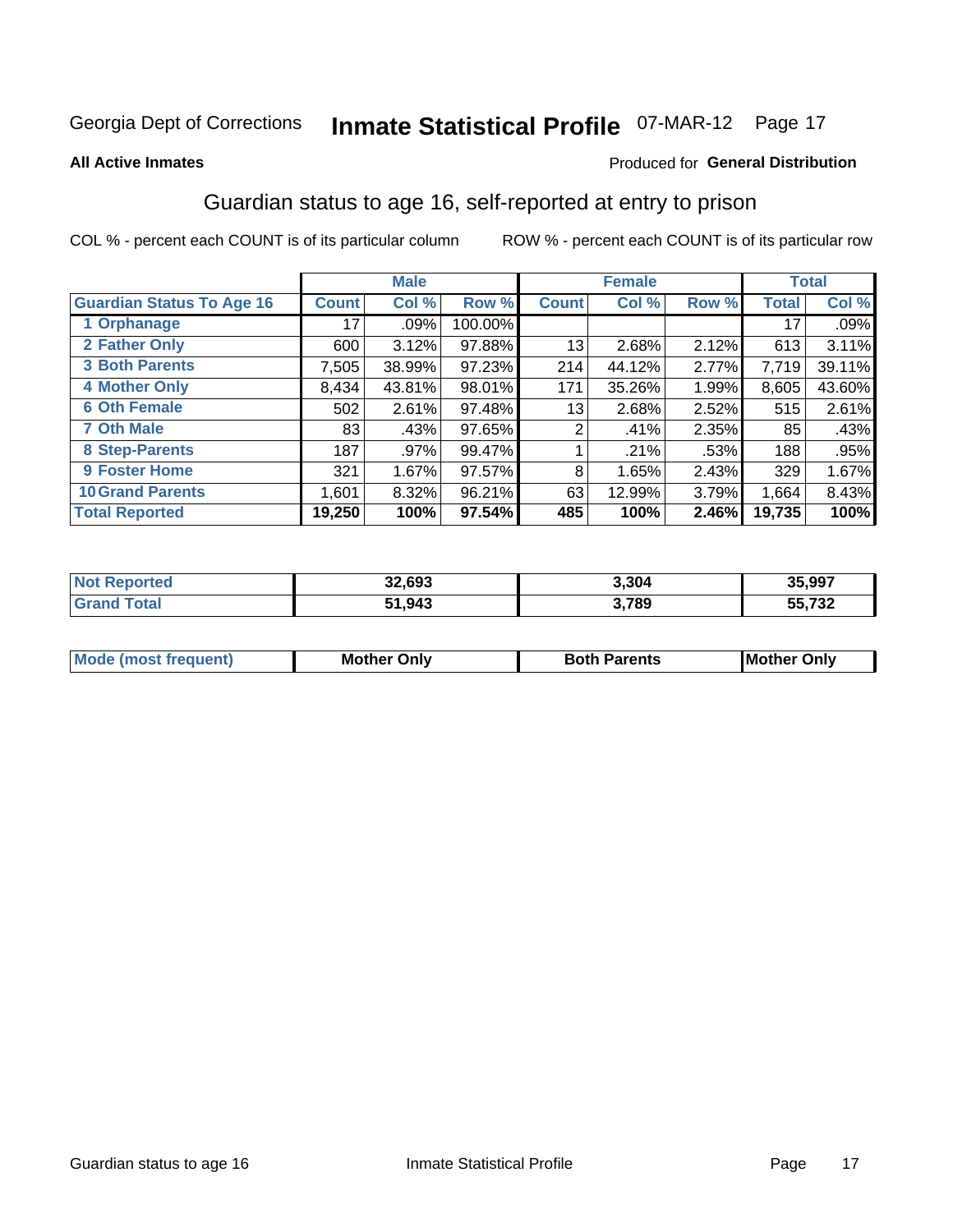# Inmate Statistical Profile 07-MAR-12 Page 18

#### **All Active Inmates**

#### Produced for General Distribution

### Employment status before prison, self-reported at entry to prison

COL % - percent each COUNT is of its particular column

|                                  |              | <b>Male</b> |        |              | <b>Female</b> |          |              | <b>Total</b> |
|----------------------------------|--------------|-------------|--------|--------------|---------------|----------|--------------|--------------|
| <b>Employment Status</b>         | <b>Count</b> | Col %       | Row %  | <b>Count</b> | Col %         | Row %    | <b>Total</b> | Col %        |
| <b>Full Time</b>                 | 21,123       | 49.27%      | 95.99% | 883          | 31.22%        | 4.01%    | 22,006       | 48.16%       |
| <b>Part Time</b><br>$\mathbf{2}$ | 4,098        | 9.56%       | 95.39% | 198          | 7.00%         | $4.61\%$ | 4,296        | 9.40%        |
| Unempl $<$ 6m<br>3               | 3,638        | 8.49%       | 96.60% | 128          | 4.53%         | 3.40%    | 3,766        | 8.24%        |
| Unempl > 6m<br>4                 | 7,097        | 16.55%      | 87.54% | 1,010        | 35.71%        | 12.46%   | 8,107        | 17.74%       |
| <b>Never Workd</b><br>5          | 4,252        | 9.92%       | 95.27% | 211          | 7.46%         | 4.73%    | 4,463        | 9.77%        |
| <b>Student</b><br>6              | 848          | 1.98%       | 89.55% | 99           | 3.50%         | 10.45%   | 947          | 2.07%        |
| <b>Incapable</b>                 | 1,814        | 4.23%       | 85.85% | 299          | 10.57%        | 14.15%   | 2,113        | 4.62%        |
| <b>Total Reported</b>            | 42,870       | 100%        | 93.81% | 2,828        | 100%          | 6.19%    | 45,698       | 100%         |

| <b>orted</b><br><b>NOT</b> | 9,073  | 961          | 10.034 |
|----------------------------|--------|--------------|--------|
| $\sim$ 10 $\sim$<br>Grs    | 51,943 | 3,789<br>J.I | 55,732 |

| <b>Mode (most frequent)</b> | full "<br>the contract of the contract of the contract of the contract of the contract of the contract of the contract of | 6m | ïme<br>้นเ<br>the contract of the contract of the contract of the contract of the contract of the contract of the contract of |
|-----------------------------|---------------------------------------------------------------------------------------------------------------------------|----|-------------------------------------------------------------------------------------------------------------------------------|
|                             |                                                                                                                           |    |                                                                                                                               |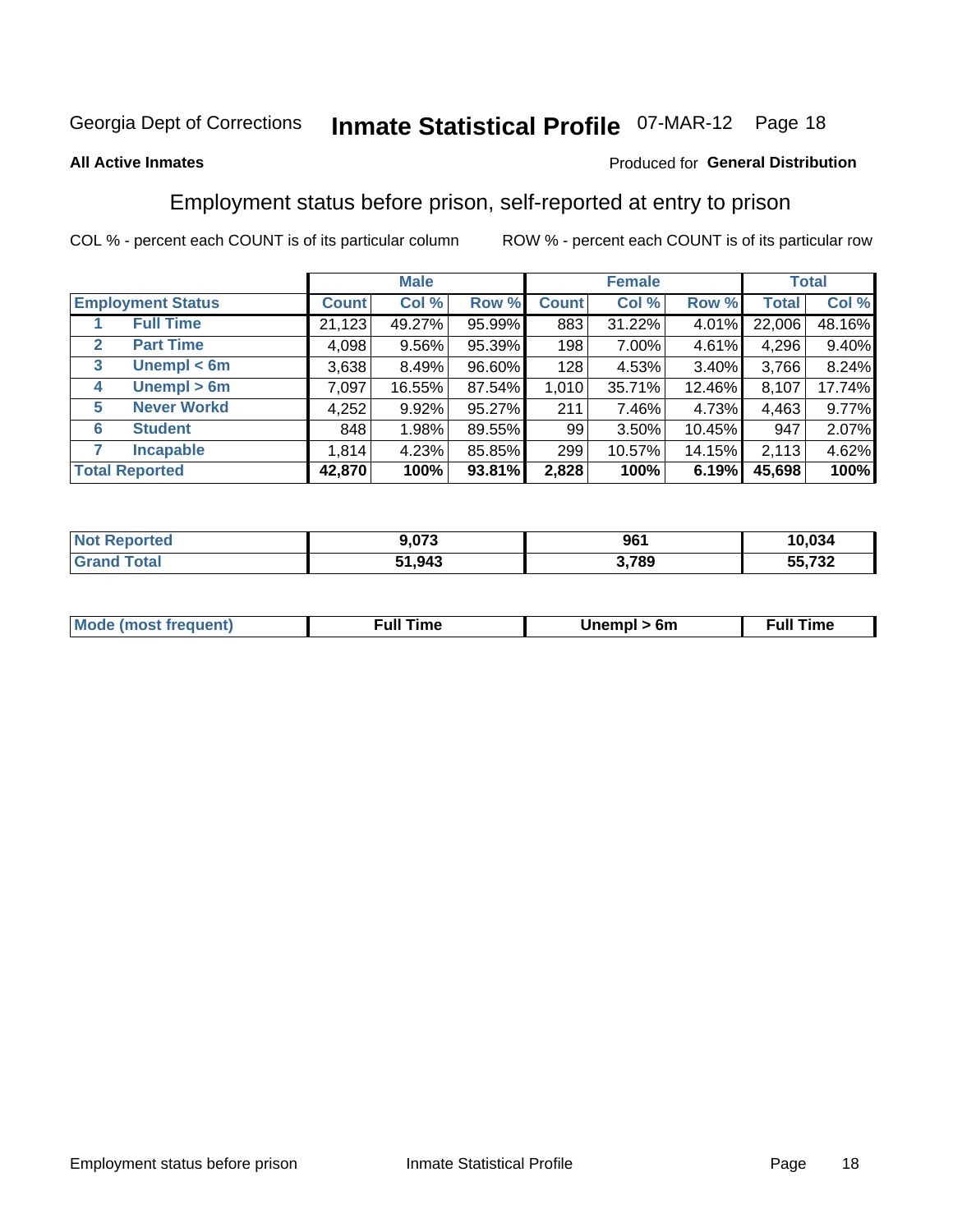#### **All Active Inmates**

Produced for General Distribution

### Age at admission

COL % - percent each COUNT is of its particular column

|                         |              | <b>Male</b> |         |              | <b>Female</b> |       |              | <b>Total</b> |
|-------------------------|--------------|-------------|---------|--------------|---------------|-------|--------------|--------------|
| <b>Age At Admission</b> | <b>Count</b> | Col %       | Row %   | <b>Count</b> | Col %         | Row % | <b>Total</b> | Col %        |
| 13                      | 1            | 0.01%       | 100.00% |              |               |       | 1            | 0.01%        |
| $\overline{14}$         | 20           | 0.04%       | 95.24%  | 1            | 0.03%         | 4.76% | 21           | 0.04%        |
| 15                      | 68           | 0.13%       | 98.55%  | 1            | 0.03%         | 1.45% | 69           | 0.12%        |
| 16                      | 196          | 0.38%       | 96.08%  | 8            | 0.21%         | 3.92% | 204          | 0.37%        |
| $\overline{17}$         | 772          | 1.49%       | 97.23%  | 22           | 0.58%         | 2.77% | 794          | 1.42%        |
| 18                      | 1,576        | 3.03%       | 97.52%  | 40           | 1.06%         | 2.48% | 1,616        | 2.90%        |
| 19                      | 2,257        | 4.35%       | 97.20%  | 65           | 1.72%         | 2.80% | 2,322        | 4.17%        |
| 20                      | 2,371        | 4.56%       | 94.95%  | 126          | 3.33%         | 5.05% | 2,497        | 4.48%        |
| $\overline{21}$         | 2,383        | 4.59%       | 94.71%  | 133          | 3.51%         | 5.29% | 2,516        | 4.51%        |
| $\overline{22}$         | 2,362        | 4.55%       | 94.78%  | 130          | 3.43%         | 5.22% | 2,492        | 4.47%        |
| 23                      | 2,139        | 4.12%       | 94.19%  | 132          | 3.48%         | 5.81% | 2,271        | 4.08%        |
| $\overline{24}$         | 2,081        | 4.01%       | 93.40%  | 147          | 3.88%         | 6.60% | 2,228        | 4.00%        |
| $\overline{25}$         | 1,991        | 3.83%       | 93.26%  | 144          | 3.80%         | 6.74% | 2,135        | 3.83%        |
| 26                      | 1,908        | 3.67%       | 93.81%  | 126          | 3.33%         | 6.19% | 2,034        | 3.65%        |
| 27                      | 1,860        | 3.58%       | 93.14%  | 137          | 3.62%         | 6.86% | 1,997        | 3.58%        |
| 28                      | 1,835        | 3.53%       | 93.29%  | 132          | 3.48%         | 6.71% | 1,967        | 3.53%        |
| 29                      | 1,750        | 3.37%       | 93.04%  | 131          | 3.46%         | 6.96% | 1,881        | 3.38%        |
| 30                      | 1,707        | 3.29%       | 92.62%  | 136          | 3.59%         | 7.38% | 1,843        | 3.31%        |
| 31                      | 1,636        | 3.15%       | 92.17%  | 139          | 3.67%         | 7.83% | 1,775        | 3.18%        |
| 32                      | 1,491        | 2.87%       | 92.55%  | 120          | 3.17%         | 7.45% | 1,611        | 2.89%        |
| 33                      | 1,429        | 2.75%       | 93.09%  | 106          | 2.80%         | 6.91% | 1,535        | 2.75%        |
| 34                      | 1,311        | 2.52%       | 91.30%  | 125          | 3.30%         | 8.70% | 1,436        | 2.58%        |
| 35                      | 1,283        | 2.47%       | 92.30%  | 107          | 2.82%         | 7.70% | 1,390        | 2.49%        |
| 36                      | 1,259        | 2.42%       | 91.83%  | 112          | 2.96%         | 8.17% | 1,371        | 2.46%        |
| $\overline{37}$         | 1,196        | 2.30%       | 93.07%  | 89           | 2.35%         | 6.93% | 1,285        | 2.31%        |
| 38                      | 1,133        | 2.18%       | 91.67%  | 103          | 2.72%         | 8.33% | 1,236        | 2.22%        |
| 39                      | 1,140        | 2.19%       | 90.91%  | 114          | 3.01%         | 9.09% | 1,254        | 2.25%        |
| 40                      | 1,138        | 2.19%       | 90.53%  | 119          | 3.14%         | 9.47% | 1,257        | 2.26%        |
| 41                      | 1,045        | 2.01%       | 90.32%  | 112          | 2.96%         | 9.68% | 1,157        | 2.08%        |
| 42                      | 991          | 1.91%       | 91.59%  | 91           | 2.40%         | 8.41% | 1,082        | 1.94%        |
| 43                      | 931          | 1.79%       | 91.91%  | 82           | 2.16%         | 8.09% | 1,013        | 1.82%        |
| 44                      | 933          | 1.80%       | 90.58%  | 97           | 2.56%         | 9.42% | 1,030        | 1.85%        |
| 45                      | 870          | 1.67%       | 90.53%  | 91           | 2.40%         | 9.47% | 961          | 1.72%        |
| 46                      | 823          | 1.58%       | 91.65%  | 75           | 1.98%         | 8.35% | 898          | 1.61%        |
| 47                      | 752          | 1.45%       | 90.06%  | 83           | 2.19%         | 9.94% | 835          | 1.50%        |
| 48                      | 692          | 1.33%       | 90.58%  | 72           | 1.90%         | 9.42% | 764          | 1.37%        |
| 49                      | 626          | 1.21%       | 92.06%  | 54           | 1.43%         | 7.94% | 680          | 1.22%        |
| 50                      | 591          | 1.14%       | 93.07%  | 44           | 1.16%         | 6.93% | 635          | 1.14%        |
| 51                      | 504          | 0.97%       | 91.97%  | 44           | 1.16%         | 8.03% | 548          | 0.98%        |
| 52                      | 451          | 0.87%       | 94.15%  | 28           | 0.74%         | 5.85% | 479          | 0.86%        |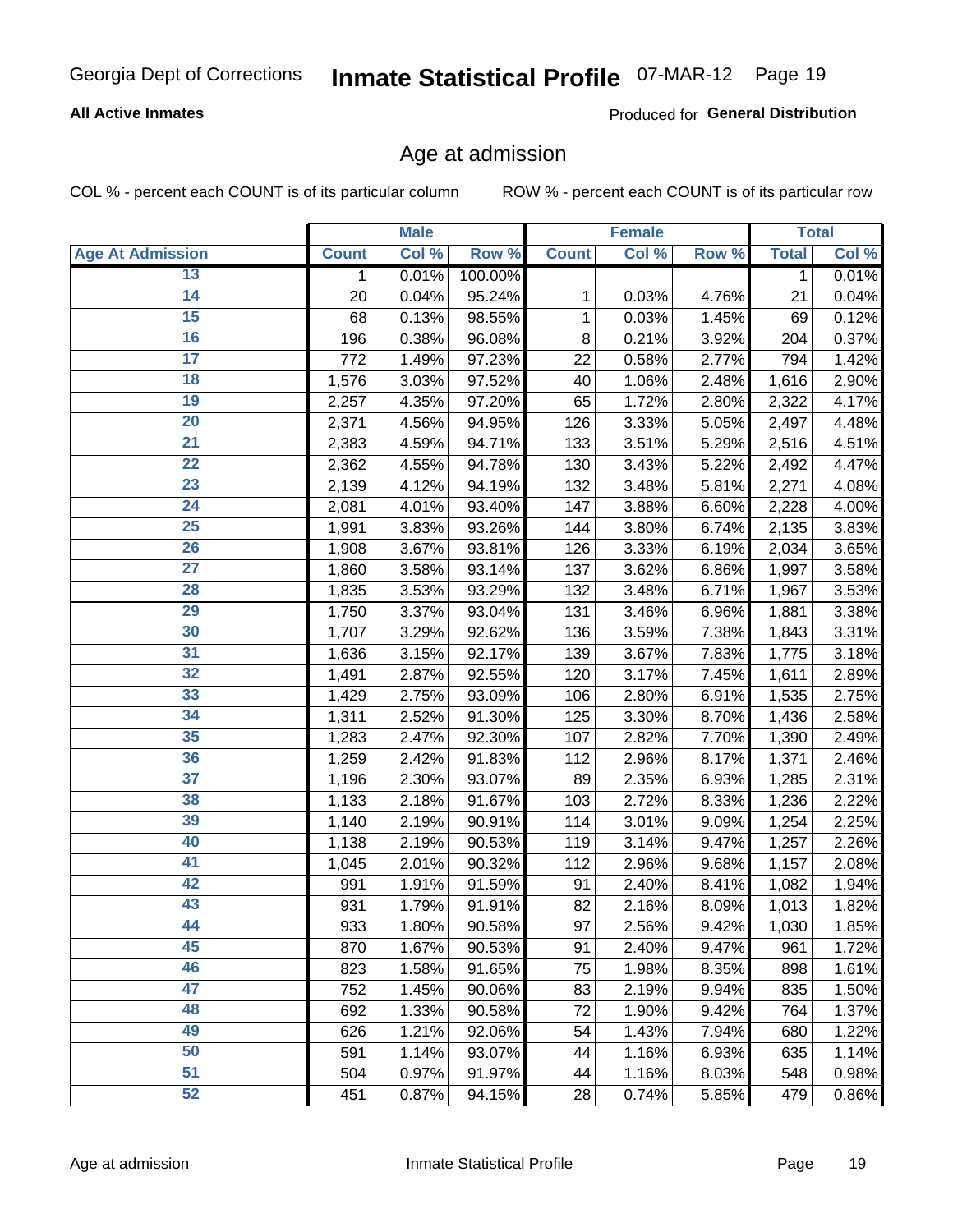#### **All Active Inmates**

Produced for General Distribution

### Age at admission

COL % - percent each COUNT is of its particular column

|                         | <b>Male</b>    |       | <b>Female</b> |                |       | <b>Total</b> |                |       |
|-------------------------|----------------|-------|---------------|----------------|-------|--------------|----------------|-------|
| <b>Age At Admission</b> | <b>Count</b>   | Col % | Row %         | <b>Count</b>   | Col % | Row %        | <b>Total</b>   | Col % |
| 53                      | 419            | 0.81% | 92.09%        | 36             | 0.95% | 7.91%        | 455            | 0.82% |
| 54                      | 320            | 0.62% | 93.57%        | 22             | 0.58% | 6.43%        | 342            | 0.61% |
| 55                      | 269            | 0.52% | 92.76%        | 21             | 0.55% | 7.24%        | 290            | 0.52% |
| 56                      | 249            | 0.48% | 94.32%        | 15             | 0.40% | 5.68%        | 264            | 0.47% |
| 57                      | 202            | 0.39% | 94.39%        | 12             | 0.32% | 5.61%        | 214            | 0.38% |
| 58                      | 163            | 0.31% | 92.09%        | 14             | 0.37% | 7.91%        | 177            | 0.32% |
| 59                      | 159            | 0.31% | 93.53%        | 11             | 0.29% | 6.47%        | 170            | 0.31% |
| 60                      | 113            | 0.22% | 92.62%        | 9              | 0.24% | 7.38%        | 122            | 0.22% |
| 61                      | 108            | 0.21% | 94.74%        | 6              | 0.16% | 5.26%        | 114            | 0.20% |
| 62                      | 73             | 0.14% | 96.05%        | 3              | 0.08% | 3.95%        | 76             | 0.14% |
| 63                      | 69             | 0.13% | 98.57%        | 1              | 0.03% | 1.43%        | 70             | 0.13% |
| 64                      | 58             | 0.11% | 95.08%        | 3              | 0.08% | 4.92%        | 61             | 0.11% |
| 65                      | 37             | 0.07% | 94.87%        | $\overline{2}$ | 0.05% | 5.13%        | 39             | 0.07% |
| 66                      | 30             | 0.06% | 93.75%        | $\overline{2}$ | 0.05% | 6.25%        | 32             | 0.06% |
| 67                      | 31             | 0.06% | 88.57%        | 4              | 0.11% | 11.43%       | 35             | 0.06% |
| 68                      | 28             | 0.05% | 93.33%        | $\overline{2}$ | 0.05% | 6.67%        | 30             | 0.05% |
| 69                      | 34             | 0.07% | 100.00%       |                |       |              | 34             | 0.06% |
| 70                      | 17             | 0.03% | 85.00%        | 3              | 0.08% | 15.00%       | 20             | 0.04% |
| $\overline{71}$         | $\overline{7}$ | 0.01% | 100.00%       |                |       |              | 7              | 0.01% |
| $\overline{72}$         | 11             | 0.02% | 84.62%        | $\overline{2}$ | 0.05% | 15.38%       | 13             | 0.02% |
| $\overline{73}$         | 11             | 0.02% | 100.00%       |                |       |              | 11             | 0.02% |
| $\overline{74}$         | 9              | 0.02% | 100.00%       |                |       |              | 9              | 0.02% |
| 75                      | $\overline{5}$ | 0.01% | 100.00%       |                |       |              | 5              | 0.01% |
| 76                      | $\overline{7}$ | 0.01% | 100.00%       |                |       |              | $\overline{7}$ | 0.01% |
| $\overline{77}$         | 4              | 0.01% | 80.00%        | $\mathbf{1}$   | 0.03% | 20.00%       | 5              | 0.01% |
| 78                      | 3              | 0.01% | 100.00%       |                |       |              | $\overline{3}$ | 0.01% |
| 79                      | $\mathbf{1}$   | 0.01% | 50.00%        | $\mathbf{1}$   | 0.03% | 50.00%       | $\overline{2}$ | 0.01% |
| 82                      | $\overline{2}$ | 0.01% | 100.00%       |                |       |              | $\overline{2}$ | 0.01% |
| 84                      | 1              | 0.01% | 100.00%       |                |       |              | 1              | 0.01% |
| <b>Total Reported</b>   | 51,942         | 100%  | 93.20%        | 3,788          | 100%  |              | 6.80% 55,730   | 100%  |

| N<br>TE 10 |        |       |                       |
|------------|--------|-------|-----------------------|
|            | 51.943 | 3,789 | rr 700<br>כפ<br>70 J. |

| Mean (average)         | 31.95 | 34.02   | 32.09  |
|------------------------|-------|---------|--------|
| <b>Median (middle)</b> | 30    | ົ<br>ند | 30     |
| Mode (most frequent)   |       |         | $\sim$ |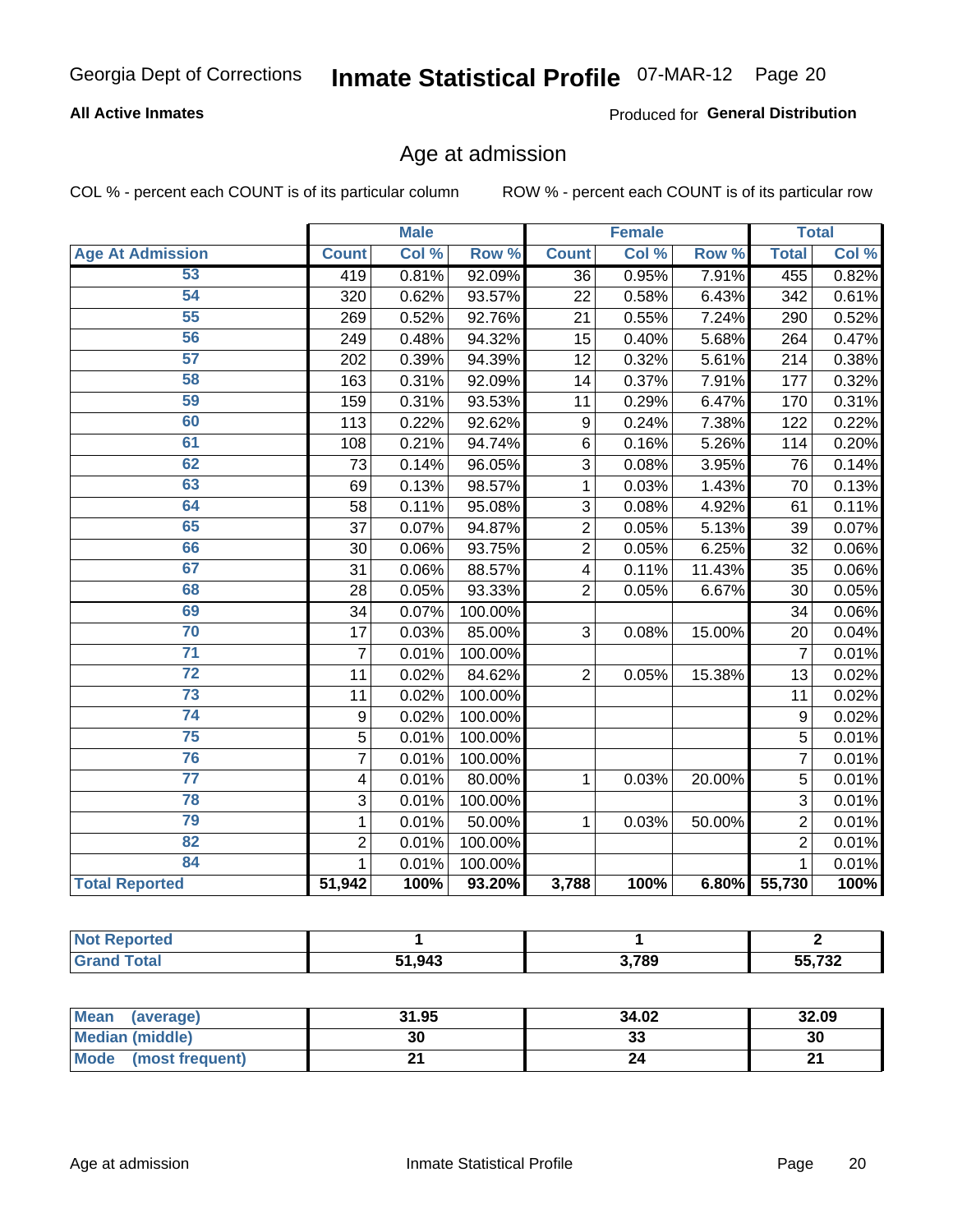#### **All Active Inmates**

#### Produced for General Distribution

### Height, measured at entry to prison

COL % - percent each COUNT is of its particular column

|                       | <b>Male</b>    |        |         |                  | <b>Female</b> | <b>Total</b> |                |        |
|-----------------------|----------------|--------|---------|------------------|---------------|--------------|----------------|--------|
| <b>Height</b>         | <b>Count</b>   | Col %  | Row %   | <b>Count</b>     | Col %         | Row %        | <b>Total</b>   | Col %  |
| 4'10"                 | 2              | 0.02%  | 14.29%  | 12               | 5.45%         | 85.71%       | 14             | 0.11%  |
| 4'11''                | 14             | 0.12%  | 18.18%  | 63               | 28.64%        | 81.82%       | 77             | 0.63%  |
| 5'01''                |                |        |         | 1                | 0.45%         | 100.00%      | 1              | 0.01%  |
| 5'02''                | $\overline{2}$ | 0.02%  | 66.67%  | 1                | 0.45%         | 33.33%       | 3              | 0.02%  |
| 5'03''                | $\overline{c}$ | 0.02%  | 100.00% |                  |               |              | $\overline{c}$ | 0.02%  |
| 5'04''                |                |        |         | 1                | 0.45%         | 100.00%      | 1              | 0.01%  |
| 5'05''                | 9              | 0.07%  | 100.00% |                  |               |              | 9              | 0.07%  |
| 5'06''                | 13             | 0.11%  | 92.86%  | 1                | 0.45%         | 7.14%        | 14             | 0.11%  |
| 5'07''                | 21             | 0.17%  | 100.00% |                  |               |              | 21             | 0.17%  |
| 5'08''                | 16             | 0.13%  | 100.00% |                  |               |              | 16             | 0.13%  |
| 5'09''                | 18             | 0.15%  | 100.00% |                  |               |              | 18             | 0.15%  |
| 5'10''                | 5,896          | 48.74% | 98.61%  | 83               | 37.73%        | 1.39%        | 5,979          | 48.54% |
| 5'11''                | 6,040          | 49.93% | 99.05%  | 58               | 26.36%        | 0.95%        | 6,098          | 49.51% |
| 6'00''                | 20             | 0.17%  | 100.00% |                  |               |              | 20             | 0.16%  |
| 6'01''                | 11             | 0.09%  | 100.00% |                  |               |              | 11             | 0.09%  |
| 6'02''                | 7              | 0.06%  | 100.00% |                  |               |              | 7              | 0.06%  |
| 6'03''                | 3              | 0.02%  | 100.00% |                  |               |              | 3              | 0.02%  |
| 6'04''                | 3              | 0.02%  | 100.00% |                  |               |              | 3              | 0.02%  |
| 6'05''                | 2              | 0.02%  | 100.00% |                  |               |              | $\overline{2}$ | 0.02%  |
| 6'10''                | 6              | 0.05%  | 100.00% |                  |               |              | 6              | 0.05%  |
| 6'11''                | 11             | 0.09%  | 100.00% |                  |               |              | 11             | 0.09%  |
| Seven feet +          | 1              | 0.01%  | 100.00% |                  |               |              | 1              | 0.01%  |
| <b>Total Reported</b> | 12,097         | 100%   | 98.21%  | $\overline{220}$ | 100%          | 1.79%        | 12,317         | 100%   |

| <b>leported</b> | 39,846 | 3,569 | 43.415           |
|-----------------|--------|-------|------------------|
| <b>Fotal</b>    | 51,943 | 3,789 | 55732<br>ວວ.≀ ວ∠ |

| <b>Mean</b><br>(average)       | 5'10'' | 5'06" | 5'10" |
|--------------------------------|--------|-------|-------|
| <b>Median (middle)</b>         | 5'11"  | 5'10" | 5'11" |
| <b>Mode</b><br>(most frequent) | 5'11"  | 5'10" | 5'11" |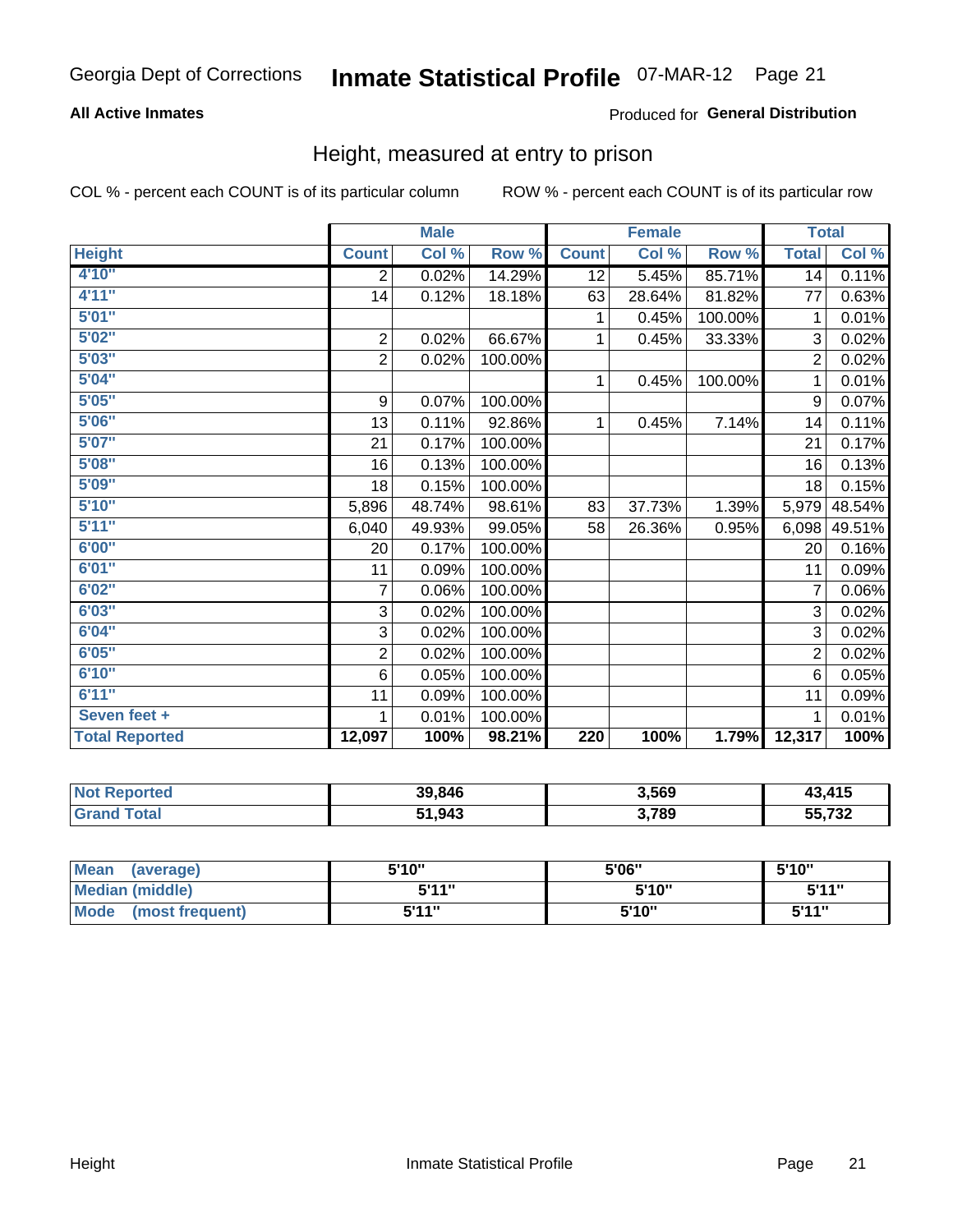#### **All Active Inmates**

#### Produced for General Distribution

### Weight, measured at entry to prison

COL % - percent each COUNT is of its particular column

|                        |                 | <b>Male</b> |         |                         | <b>Female</b> |                  | <b>Total</b>     |        |
|------------------------|-----------------|-------------|---------|-------------------------|---------------|------------------|------------------|--------|
| <b>Weight</b>          | <b>Count</b>    | Col %       | Row %   | <b>Count</b>            | Col %         | Row <sup>%</sup> | <b>Total</b>     | Col %  |
| <b>Under 80 pounds</b> | $\overline{27}$ | 0.05%       | 100.00% |                         |               |                  | $\overline{27}$  | 0.05%  |
| 80 - 89 pounds         | $\overline{7}$  | 0.01%       | 77.78%  | 2                       | 0.05%         | 22.22%           | $\boldsymbol{9}$ | 0.02%  |
| 90 - 99 pounds         | 4               | 0.01%       | 36.36%  | $\overline{7}$          | 0.19%         | 63.64%           | 11               | 0.02%  |
| 100 - 109 pounds       | 21              | 0.04%       | 41.18%  | 30                      | 0.80%         | 58.82%           | 51               | 0.09%  |
| 110 - 119 pounds       | 89              | 0.17%       | 41.59%  | 125                     | 3.31%         | 58.41%           | 214              | 0.39%  |
| 120 - 129 pounds       | 428             | 0.84%       | 63.50%  | 246                     | 6.52%         | 36.50%           | 674              | 1.23%  |
| 130 - 139 pounds       | 1,343           | 2.63%       | 77.67%  | 386                     | 10.24%        | 22.33%           | 1,729            | 3.16%  |
| 140 - 149 pounds       | 3,129           | 6.14%       | 87.89%  | 431                     | 11.43%        | 12.11%           | 3,560            | 6.50%  |
| 150 - 159 pounds       | 4,841           | 9.49%       | 92.40%  | 398                     | 10.55%        | 7.60%            | 5,239            | 9.57%  |
| 160 - 169 pounds       | 6,955           | 13.64%      | 94.13%  | 434                     | 11.51%        | 5.87%            | 7,389            | 13.49% |
| 170 - 179 pounds       | 6,495           | 12.74%      | 95.19%  | 328                     | 8.70%         | 4.81%            | 6,823            | 12.46% |
| 180 - 189 pounds       | 6,892           | 13.51%      | 95.35%  | 336                     | 8.91%         | 4.65%            | 7,228            | 13.20% |
| 190 - 199 pounds       | 4,770           | 9.35%       | 95.73%  | 213                     | 5.65%         | 4.27%            | 4,983            | 9.10%  |
| 200 - 209 pounds       | 4,238           | 8.31%       | 95.34%  | 207                     | 5.49%         | 4.66%            | 4,445            | 8.12%  |
| 210 - 219 pounds       | 3,203           | 6.28%       | 95.84%  | 139                     | 3.69%         | 4.16%            | 3,342            | 6.10%  |
| 220 - 229 pounds       | 2,553           | 5.01%       | 95.76%  | 113                     | 3.00%         | 4.24%            | 2,666            | 4.87%  |
| 230 - 239 pounds       | 1,732           | 3.40%       | 95.16%  | 88                      | 2.33%         | 4.84%            | 1,820            | 3.32%  |
| 240 - 249 pounds       | 1,397           | 2.74%       | 95.16%  | 71                      | 1.88%         | 4.84%            | 1,468            | 2.68%  |
| 250 - 259 pounds       | 899             | 1.76%       | 92.68%  | 71                      | 1.88%         | 7.32%            | 970              | 1.77%  |
| 260 - 269 pounds       | 632             | 1.24%       | 93.91%  | 41                      | 1.09%         | 6.09%            | 673              | 1.23%  |
| 270 - 279 pounds       | 391             | 0.77%       | 94.44%  | 23                      | 0.61%         | 5.56%            | 414              | 0.76%  |
| 280 - 289 pounds       | 290             | 0.57%       | 92.36%  | 24                      | 0.64%         | 7.64%            | 314              | 0.57%  |
| 290 - 299 pounds       | 163             | 0.32%       | 92.09%  | 14                      | 0.37%         | 7.91%            | 177              | 0.32%  |
| 300 - 309 pounds       | 161             | 0.32%       | 90.45%  | 17                      | 0.45%         | 9.55%            | 178              | 0.33%  |
| 310 - 319 pounds       | 83              | 0.16%       | 95.40%  | 4                       | 0.11%         | 4.60%            | 87               | 0.16%  |
| 320 - 329 pounds       | 91              | 0.18%       | 95.79%  | $\overline{\mathbf{4}}$ | 0.11%         | 4.21%            | 95               | 0.17%  |
| 330 - 339 pounds       | 32              | 0.06%       | 91.43%  | 3                       | 0.08%         | 8.57%            | 35               | 0.06%  |
| 340 - 349 pounds       | 29              | 0.06%       | 90.63%  | 3                       | 0.08%         | 9.38%            | 32               | 0.06%  |
| 350 - 359 pounds       | 42              | 0.08%       | 87.50%  | 6                       | 0.16%         | 12.50%           | 48               | 0.09%  |
| 360 - 369 pounds       | 13              | 0.03%       | 86.67%  | $\overline{2}$          | 0.05%         | 13.33%           | 15               | 0.03%  |
| 370 - 379 pounds       | 13              | 0.03%       | 92.86%  | $\mathbf{1}$            | 0.03%         | 7.14%            | 14               | 0.03%  |
| 380 - 389 pounds       | $\,6$           | 0.01%       | 100.00% |                         |               |                  | $6\phantom{1}6$  | 0.01%  |
| 390 - 399 pounds       | 6               | 0.01%       | 100.00% |                         |               |                  | $6\phantom{1}6$  | 0.01%  |
| 400 pounds and over    | 23              | 0.05%       | 85.19%  | $\overline{\mathbf{4}}$ | 0.11%         | 14.81%           | 27               | 0.05%  |
| <b>Total Reported</b>  | 50,998          | 100%        | 93.11%  | 3,771                   | 100%          | 6.89%            | 54,769           | 100.0% |

| <b>Not</b><br>ported<br>NJ. | 945    |                 | 963                        |
|-----------------------------|--------|-----------------|----------------------------|
| <b>Total</b>                | 51,943 | 2700<br>১, / ০খ | $   \sim$ $\sim$<br>33,732 |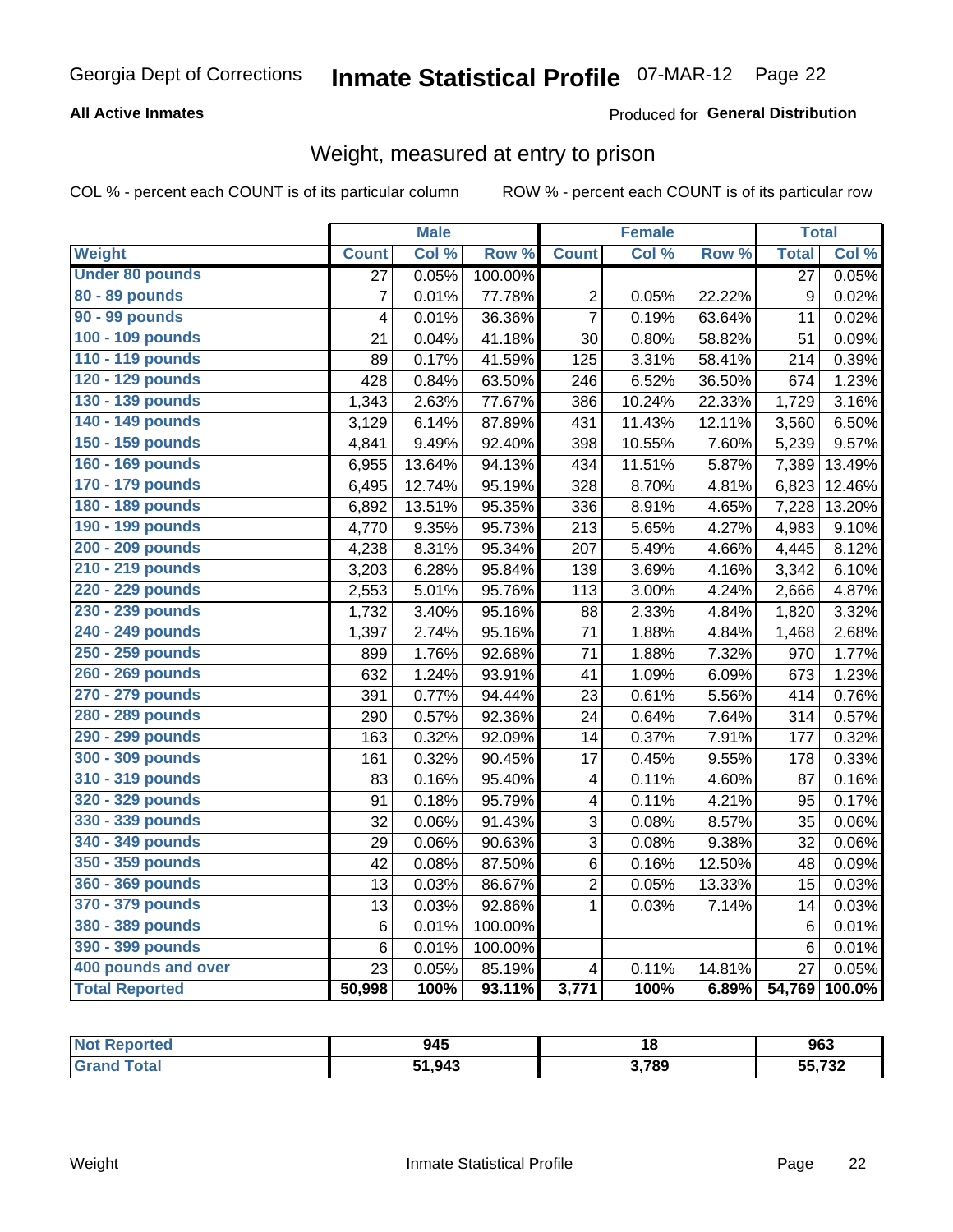#### **All Active Inmates**

#### Produced for General Distribution

### Weight, measured at entry to prison

COL % - percent each COUNT is of its particular column

|                          | <b>Male</b> | <b>Female</b> | Total |
|--------------------------|-------------|---------------|-------|
| <b>Mean</b><br>(average) | 186         | 171           | 185   |
| <b>Median (middle)</b>   | 180         | 165           | 180   |
| Mode<br>(most frequent)  | 180         | 140           | 180   |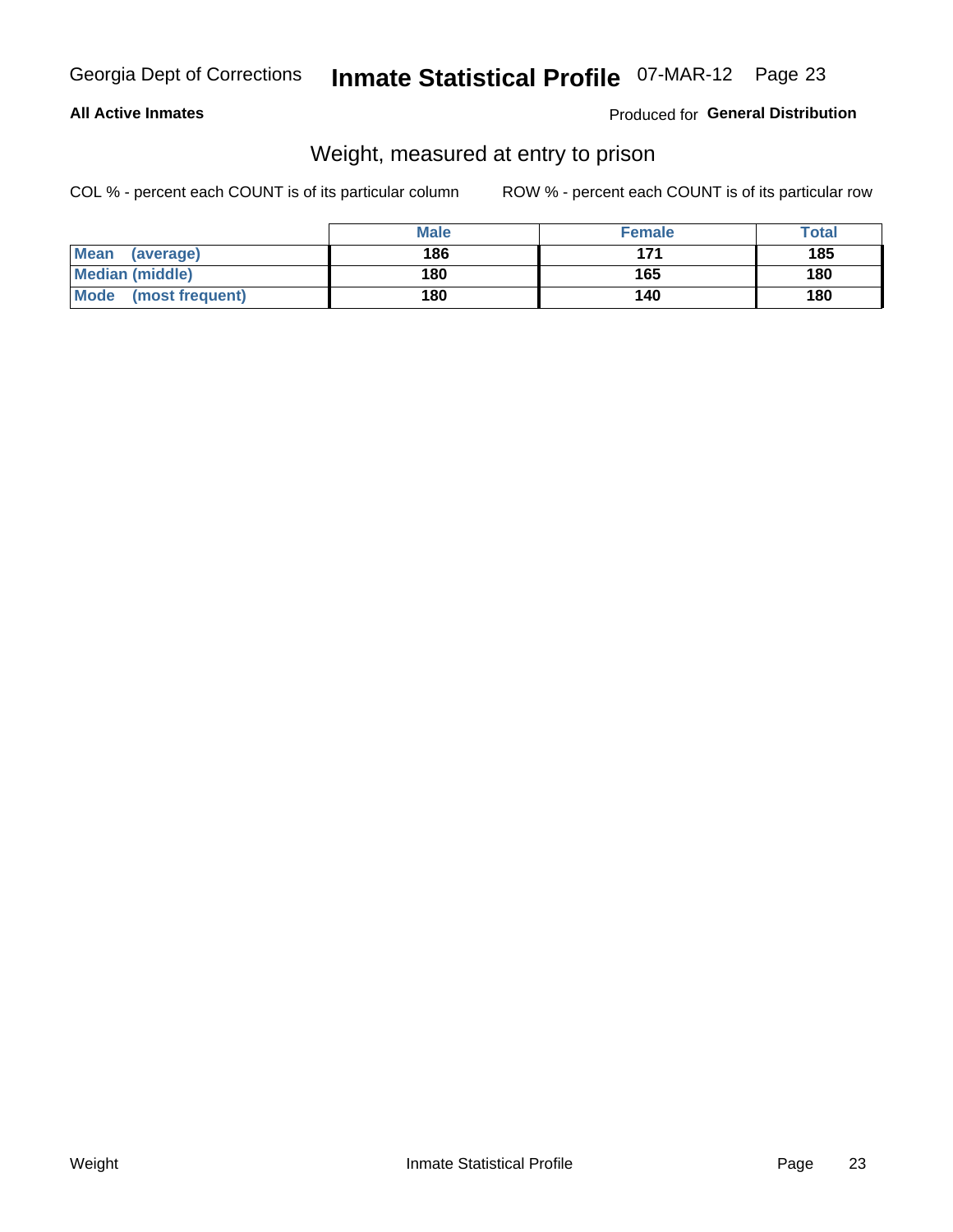# Inmate Statistical Profile 07-MAR-12 Page 24

#### **All Active Inmates**

### **Produced for General Distribution**

### Military service

COL % - percent each COUNT is of its particular column

|                          | <b>Male</b>  |         |                    | <b>Female</b> |         |          | <b>Total</b> |        |
|--------------------------|--------------|---------|--------------------|---------------|---------|----------|--------------|--------|
| <b>Military service</b>  | <b>Count</b> | Col %   | <b>Row % Count</b> |               | Col %   | Row %    | <b>Total</b> | Col %  |
| <b>Air Force</b>         | .674         | 6.57%   | 97.95%             | 35            | 2.15%   | 2.05%    | 1,709        | 6.30%  |
| $\mathbf{2}$<br>Army     | 274          | 1.08%   | 97.16%             | 8             | .49%    | 2.84%    | 282          | 1.04%  |
| <b>Navy</b><br>3         | 564          | 2.21%   | 99.12%             | 5             | .31%    | $.88\%$  | 569          | 2.10%  |
| <b>Marines</b><br>4      | 29           | $.11\%$ | 100.00%            |               |         |          | 29           | .11%   |
| <b>Coast Guard</b><br>5. | 370          | 1.45%   | 99.73%             |               | $.06\%$ | .27%     | 371          | 1.37%  |
| <b>None</b><br>96        | 22,568       | 88.57%  | 93.46%             | .578          | 96.99%  | $6.54\%$ | 24,146       | 89.08% |
| <b>Total Reported</b>    | 25,479       | 100%    | 94.00%             | 1,627         | 100%    | 6.00%    | 27,106       | 100%   |

| <b>ported</b><br>'N ( | 26.464 | 2,162 | 28,626                    |
|-----------------------|--------|-------|---------------------------|
| <b>otal</b>           | 51,943 | 3,789 | $F$ $F$ $\rightarrow$ 0.0 |
| "Grai.                | 64.    |       | 1 J.Z                     |

| <b>Mode (most frequent)</b><br>Force<br><b>Force</b><br>orce<br>Aır |
|---------------------------------------------------------------------|
|---------------------------------------------------------------------|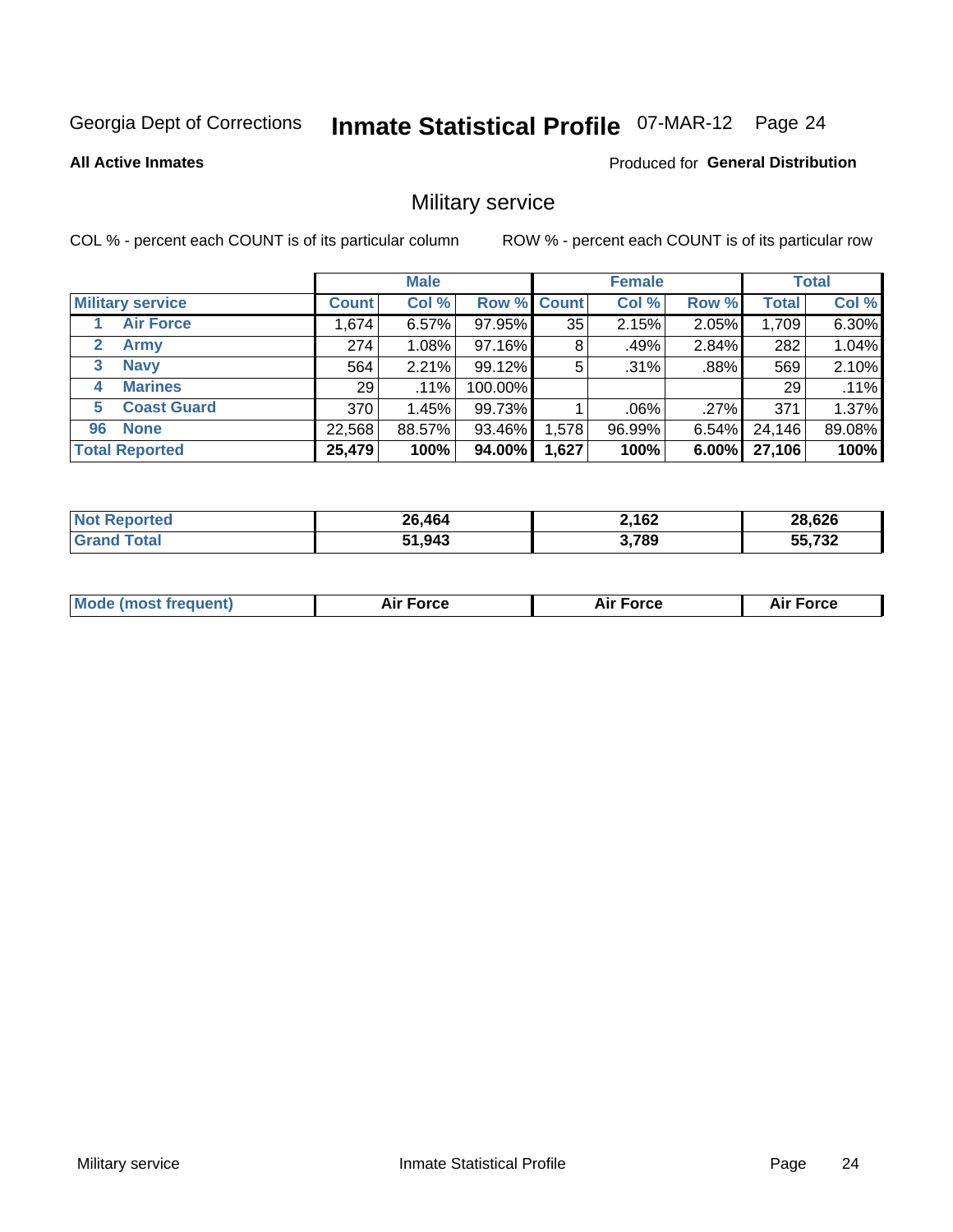# Inmate Statistical Profile 07-MAR-12 Page 25

**All Active Inmates** 

#### Produced for General Distribution

### Type of admission to prison

COL % - percent each COUNT is of its particular column

|                         |                             |                | <b>Male</b> |                    |     | <b>Female</b> |        |                | <b>Total</b> |
|-------------------------|-----------------------------|----------------|-------------|--------------------|-----|---------------|--------|----------------|--------------|
|                         | <b>Type of Admission</b>    | <b>Count</b>   | Col %       | <b>Row % Count</b> |     | Col %         | Row %  | <b>Total</b>   | Col %        |
|                         | <b>Committed From Court</b> | 43,061         | 83.18%      | 93.46% 3,012       |     | 79.70%        | 6.54%  | 46,073         | 82.95%       |
| $\overline{2}$          | <b>Return Appeal/Bond</b>   | 3              | .01%        | 100.00%            |     |               |        | 3              | .01%         |
| $\overline{\mathbf{3}}$ | <b>Parole Rev/New Sent</b>  | 2,854          | 5.51%       | 95.36%             | 139 | 3.68%         | 4.64%  | 2,993          | 5.39%        |
| 4                       | <b>Par Rev/No New Sent</b>  | 1,219          | 2.35%       | 95.46%             | 58  | 1.53%         | 4.54%  | 1,277          | 2.30%        |
| 5                       | <b>Prob Viol/Total Rev</b>  |                | .01%        | 100.00%            |     |               |        |                | .01%         |
| 6                       | <b>Prob Viol/Partial</b>    | 1,914          | 3.70%       | 88.53%             | 248 | 6.56%         | 11.47% | 2,162          | 3.89%        |
| 7                       | <b>Admit Fm Other Cust</b>  | 9              | .02%        | 100.00%            |     |               |        | 9              | .02%         |
| 9                       | <b>Prob Rev/Remainder</b>   | 2,612          | 5.05%       | 89.03%             | 322 | 8.52%         | 10.97% | 2,934          | 5.28%        |
| 10                      | <b>New Sent/Par Rev Pnd</b> | 10             | .02%        | 100.00%            |     |               |        | 10             | .02%         |
| 11                      | <b>Life W/O Parole</b>      | 15             | .03%        | 100.00%            |     |               |        | 15             | .03%         |
| 30                      | <b>Par Rev/Rsn Unknown</b>  | 45             | .09%        | 100.00%            |     |               |        | 45             | .08%         |
| 32                      | <b>Pb Parole Rescinded</b>  | $\overline{2}$ | .01%        | 100.00%            |     |               |        | $\overline{2}$ | .01%         |
| 33                      | <b>Prob Revoc/Spec Cond</b> | 4              | .01%        | 100.00%            |     |               |        | 4              | .01%         |
| 40                      | <b>Par Rev/Revoc Center</b> | 6              | .01%        | 100.00%            |     |               |        | 6              | .01%         |
| 44                      | <b>Whitworth Detention</b>  | 1              | .01%        | 100.00%            |     |               |        |                | .01%         |
| 50                      | <b>Dcys At Risk</b>         | 1              | .01%        | 100.00%            |     |               |        |                | .01%         |
| 97                      | <b>Other</b>                | 9              | .02%        | 100.00%            |     |               |        | 9              | .02%         |
| 99                      | <b>Unknown</b>              |                | .01%        | 100.00%            |     |               |        |                | .01%         |
|                         | <b>Total Reported</b>       | 51,767         | 100%        | 93.2% 3,779        |     | 100%          | 6.8%   | 55,546         | 100%         |

| <b>Not</b> | --        | 10    | <i>ום</i> ו       |  |
|------------|-----------|-------|-------------------|--|
| neo        | <u>''</u> |       | 1 O O             |  |
| $-1$       | 51,943    | 3,789 | $F = 700$<br>72 ن |  |

| <b>Mode (most frequent)</b><br><b>Court Cmmt</b><br>Court Cmmt<br>Court Cmmt |  |  |
|------------------------------------------------------------------------------|--|--|
|                                                                              |  |  |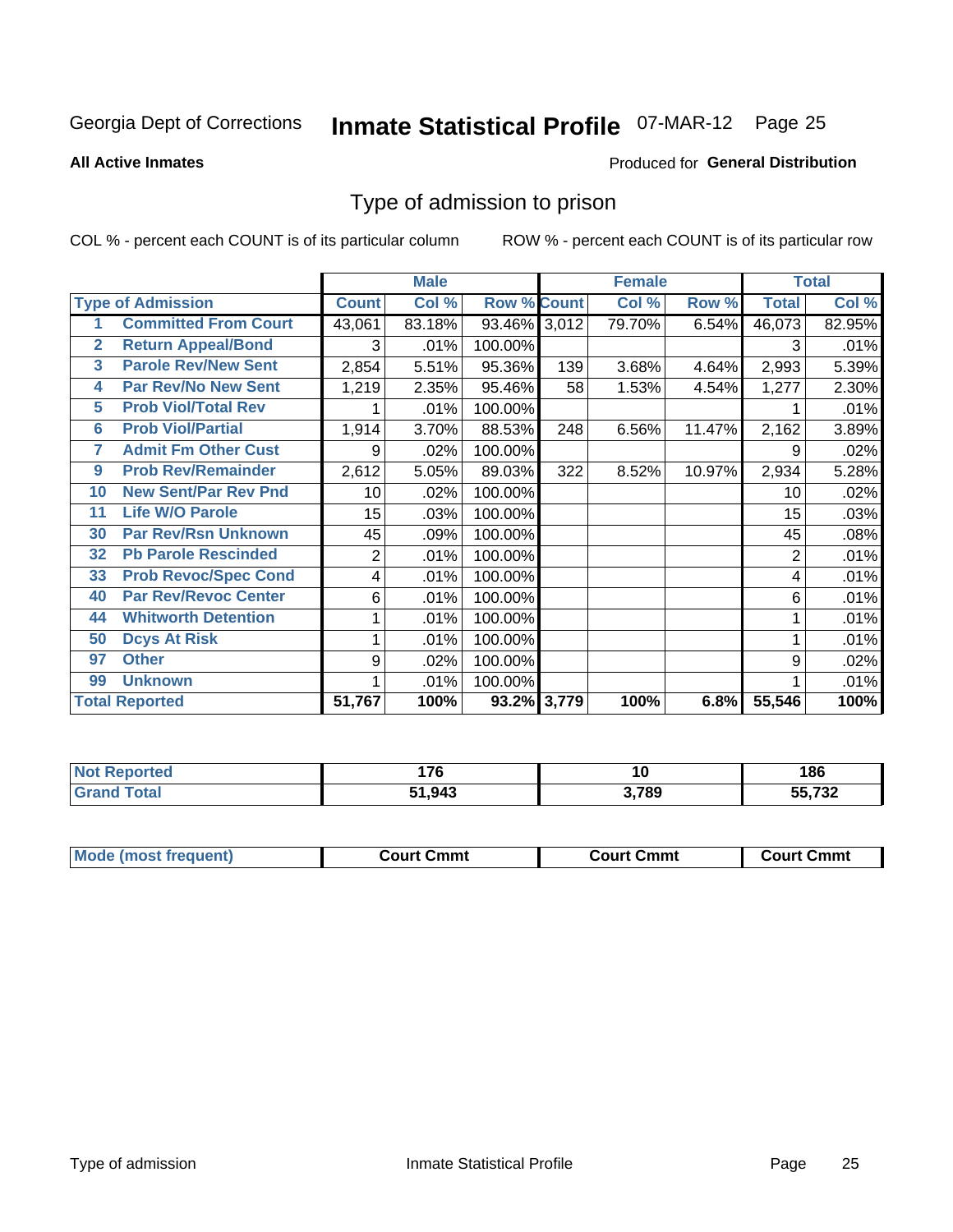# Inmate Statistical Profile 07-MAR-12 Page 26

**All Active Inmates** 

#### Produced for General Distribution

### Current / last security status

COL % - percent each COUNT is of its particular column

|                        |              | <b>Male</b> |             |       | <b>Female</b> |        |              | <b>Total</b> |
|------------------------|--------------|-------------|-------------|-------|---------------|--------|--------------|--------------|
| <b>Security Status</b> | <b>Count</b> | Col %       | Row % Count |       | Col %         | Row %  | <b>Total</b> | Col %        |
| 1 Wrk Releas           | 2            | $.01\%$     | 66.67%      |       | $.03\%$       | 33.33% | 3            | .01%         |
| 2 Trusty               | 6            | .01%        | 100.00%     |       | $.00\%$       |        | 6            | .01%         |
| 3 Minimum              | 11,697       | 23.56%      | 87.07%      | 1,737 | 49.99%        | 12.93% | 13,434       | 25.29%       |
| 4 Medium               | 29,087       | 58.60%      | 95.10%      | 1,500 | 43.17%        | 4.90%  | 30,587       | 57.59%       |
| 5 Close                | 8,755        | 17.64%      | 97.36%      | 237   | 6.82%         | 2.64%  | 8,992        | 16.93%       |
| <b>6 Maximum</b>       | 91           | .18%        | 100.00%     |       | $.00\%$       |        | 91           | .17%         |
| <b>Total Reported</b>  | 49,638       | 100%        | 93.46%      | 3,475 | 100%          | 6.54%  | 53,113       | 100%         |

| <b>Still being diagnosed</b> |        |       |        |
|------------------------------|--------|-------|--------|
| <b>Not Reported</b>          | 2,305  | 314   | 2,619  |
| <b>Grand Total</b>           | 51,943 | 3,789 | 55,732 |

| M | NЛ<br>. .<br>dilim<br>_____ | ---<br>-- | . .<br>Medium<br>Me |
|---|-----------------------------|-----------|---------------------|
|   |                             |           |                     |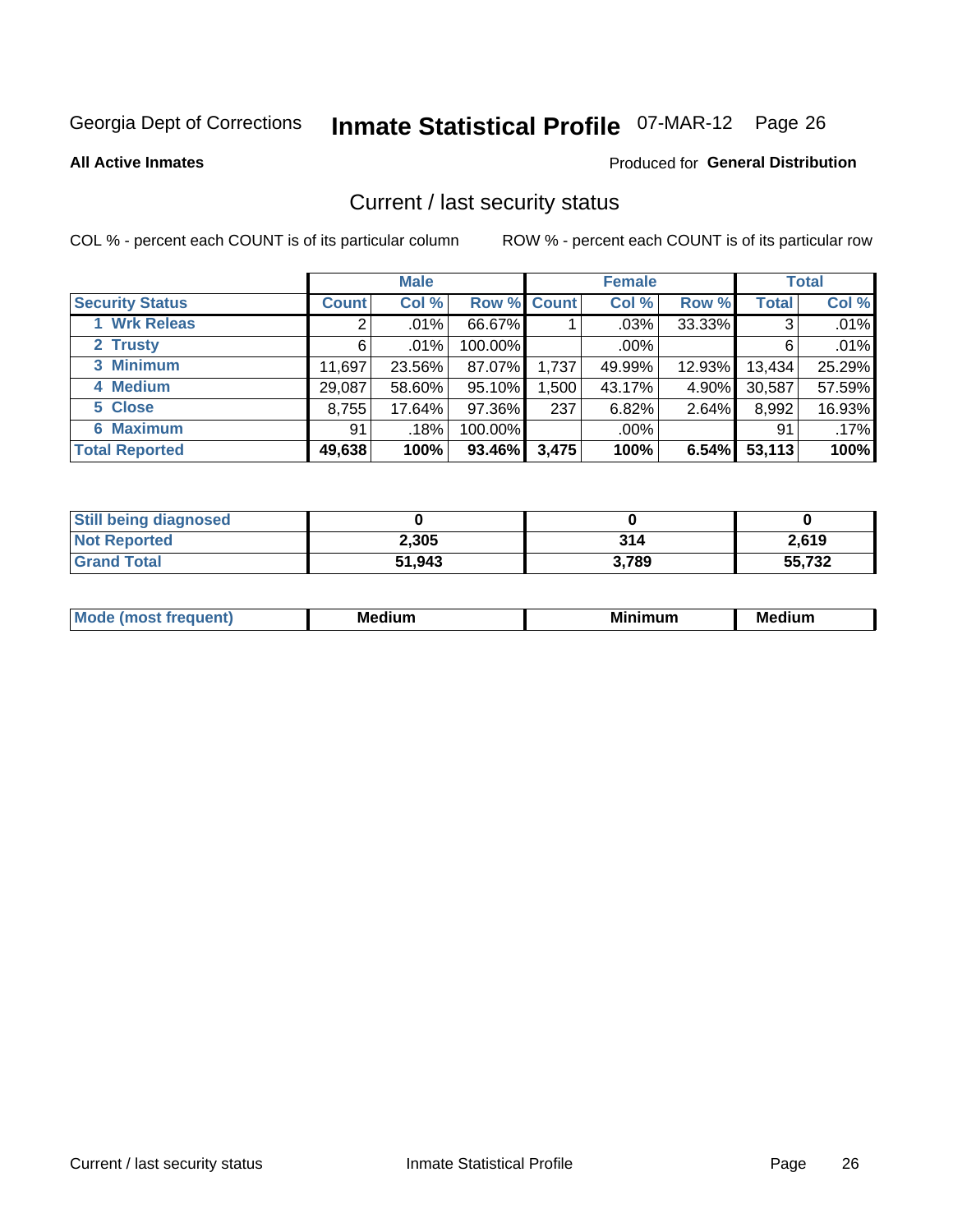# Inmate Statistical Profile 07-MAR-12 Page 27

**All Active Inmates** 

#### Produced for General Distribution

### Current / last type of institution

COL % - percent each COUNT is of its particular column

|                                   |              | <b>Male</b> |                    |       | <b>Female</b> |        |              | <b>Total</b> |
|-----------------------------------|--------------|-------------|--------------------|-------|---------------|--------|--------------|--------------|
| <b>Type of Institution</b>        | <b>Count</b> | Col %       | <b>Row % Count</b> |       | Col %         | Row %  | <b>Total</b> | Col %        |
| <b>County Ci</b>                  | 4,939        | 9.91%       | 100.00%            |       |               |        | 4,939        | 9.24%        |
| <b>Probation Detention Center</b> |              | .01%        | 100.00%            |       |               |        |              | .01%         |
| <b>State Prison</b>               | 36,277       | 72.81%      | 91.80%             | 3,242 | 88.89%        | 8.20%  | 39,519       | 73.91%       |
| <b>Transitional Center</b>        | 2,016        | 4.05%       | 89.60%             | 234   | 6.42%         | 10.40% | 2,250        | 4.21%        |
| <b>Private Prison</b>             | 6,108        | 12.26%      | 100.00%            |       |               |        | 6,108        | 11.42%       |
| <b>Parole Revocation Center</b>   | 25           | .05%        | 100.00%            |       |               |        | 25           | .05%         |
| <b>Pre Release Center</b>         | 455          | .91%        | 72.68%             | 171   | 4.69%         | 27.32% | 626          | 1.17%        |
| <b>Total Reported</b>             | 49,821       | 100%        | 93.18%             | 3,647 | 100%          | 6.82%  | 53,468       | 100%         |

| NI. | <b>2122</b> | .     | 2,264                   |
|-----|-------------|-------|-------------------------|
| τeα | -, 144      | I T 4 |                         |
|     | 51.943      | 3,789 | $F = 700$<br>ے ت<br>. . |

| <b>Mode (most frequent)</b> | <b>State Prison</b> | <b>State Prison</b> | <b>State Prison</b> |
|-----------------------------|---------------------|---------------------|---------------------|
|                             |                     |                     |                     |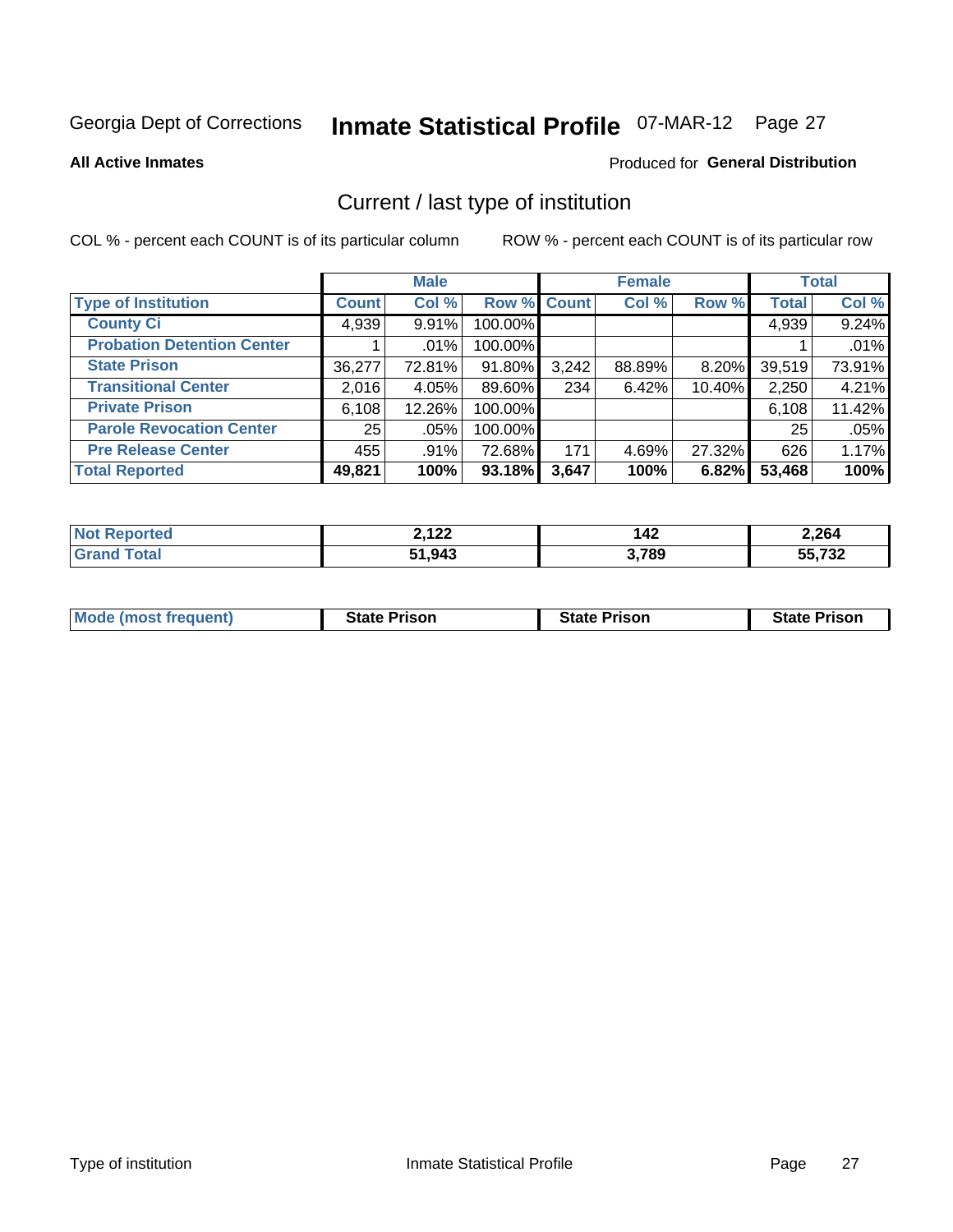# Inmate Statistical Profile 07-MAR-12 Page 28

**All Active Inmates** 

#### **Produced for General Distribution**

### Institution type - transitional centers

COL % - percent each COUNT is of its particular column

|                                          |              | <b>Male</b> |         |              | <b>Female</b> |         |              | <b>Total</b> |
|------------------------------------------|--------------|-------------|---------|--------------|---------------|---------|--------------|--------------|
| <b>Institution Type - Trans. Centers</b> | <b>Count</b> | Col %       | Row %   | <b>Count</b> | Col %         | Row %   | <b>Total</b> | Col %        |
| <b>Albany Transitional Ct</b>            | 148          | 6.42%       | 100.00% |              |               |         | 148          | 5.58%        |
| <b>Arrendale State Prison</b>            |              |             |         | 113          | 32.56%        | 100.00% | 113          | 4.26%        |
| <b>Atl. Transitional Ctr (M)</b>         | 250          | 10.85%      | 100.00% |              |               |         | 250          | 9.43%        |
| <b>Augusta Tc</b>                        | 206          | 8.94%       | 100.00% |              |               |         | 206          | 7.77%        |
| <b>Clayton Tc</b>                        | 357          | 15.49%      | 100.00% |              |               |         | 357          | 13.46%       |
| <b>Coastal Tc</b>                        | 253          | 10.98%      | 100.00% |              |               |         | 253          | 9.54%        |
| <b>Columbus Tc</b>                       | 181          | 7.85%       | 100.00% |              |               |         | 181          | 6.83%        |
| <b>Lagrange Tc</b>                       | 149          | 6.46%       | 100.00% |              |               |         | 149          | 5.62%        |
| <b>Macon Transitional Ctr (M)</b>        | 157          | 6.81%       | 100.00% |              |               |         | 157          | 5.92%        |
| <b>Metro Transitional Ctr</b>            |              |             |         | 234          | 67.44%        | 100.00% | 234          | 8.82%        |
| <b>Phillips State Prison</b>             | 289          | 12.54%      | 100.00% |              |               |         | 289          | 10.90%       |
| <b>Smith T.C</b>                         | 210          | 9.11%       | 100.00% |              |               |         | 210          | 7.92%        |
| <b>Valdosta Tc</b>                       | 105          | 4.56%       | 100.00% |              |               |         | 105          | 3.96%        |
| <b>Total Reported</b>                    | 2,305        | 100%        | 86.92%  | 347          | 100%          | 13.08%  | 2,652        | 100%         |

| --<br>ncea |       |               |       |
|------------|-------|---------------|-------|
|            | 2,305 | $\sim$ $\sim$ | 2,652 |

| Mode (most frequent) | <b>Phillips State Prison</b> | Arrendale State Prison | <b>Phillips State</b><br>Prison |
|----------------------|------------------------------|------------------------|---------------------------------|
|                      |                              |                        |                                 |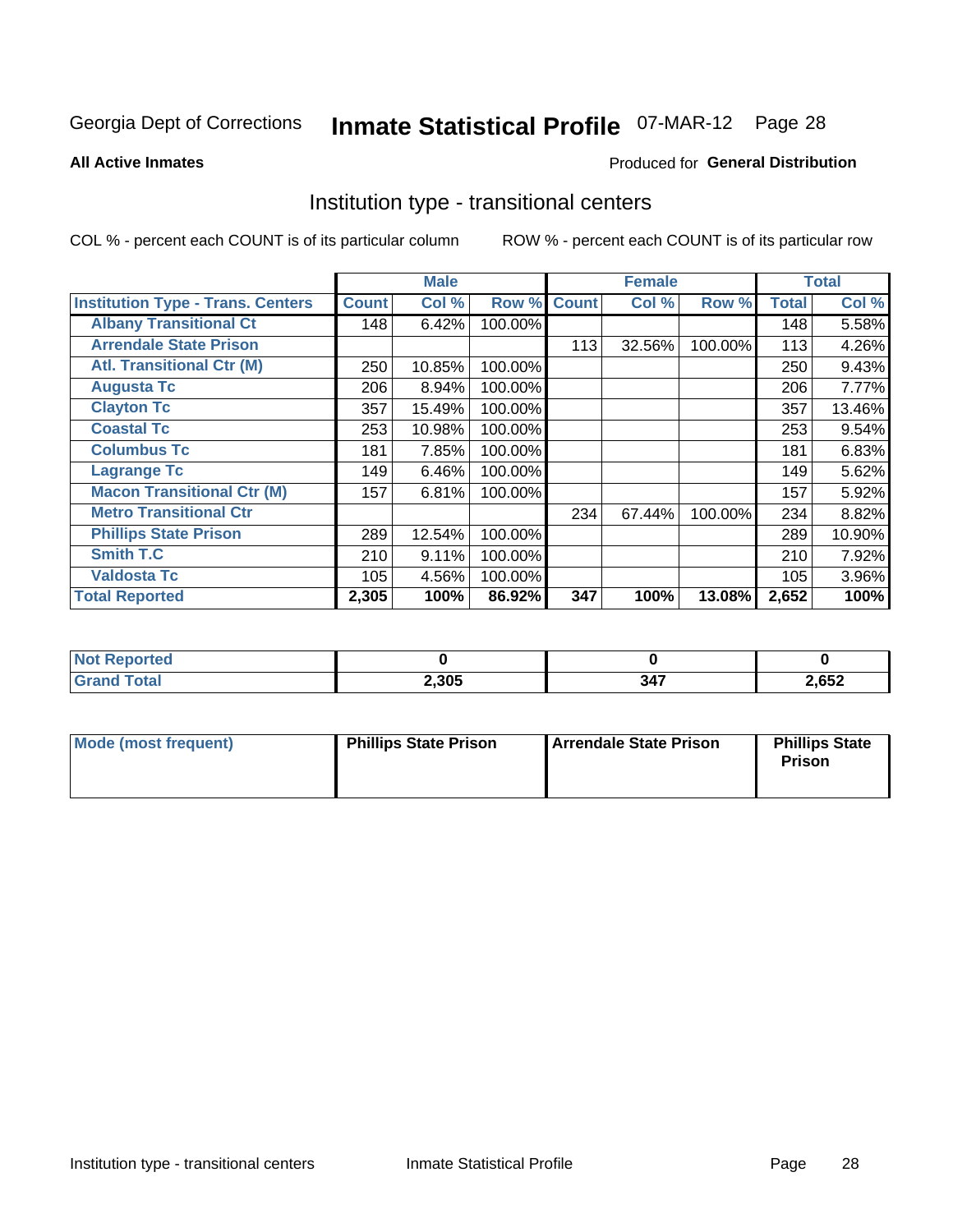# Inmate Statistical Profile 07-MAR-12 Page 29

#### **All Active Inmates**

#### **Produced for General Distribution**

### Institution type - county prisons

COL % - percent each COUNT is of its particular column

|                                          |              | <b>Male</b> |         |              | <b>Female</b> |               |              | <b>Total</b> |
|------------------------------------------|--------------|-------------|---------|--------------|---------------|---------------|--------------|--------------|
| <b>Institution Type - County Prisons</b> | <b>Count</b> | Col %       | Row %   | <b>Count</b> | Col %         | Row %         | <b>Total</b> | Col %        |
| <b>Bulloch County Ci</b>                 | 136          | 2.75%       | 100.00% |              |               |               | 136          | 2.75%        |
| <b>Carroll County Ci</b>                 | 240          | 4.86%       | 100.00% |              |               |               | 240          | 4.86%        |
| <b>Clarke County Ci</b>                  | 108          | 2.19%       | 100.00% |              |               |               | 108          | 2.19%        |
| <b>Clayton County Ci</b>                 | 236          | 4.78%       | 100.00% |              |               |               | 236          | 4.78%        |
| <b>Colquitt County Ci</b>                | 180          | 3.64%       | 100.00% |              |               |               | 180          | 3.64%        |
| <b>Coweta County Ci</b>                  | 203          | 4.11%       | 100.00% |              |               |               | 203          | 4.11%        |
| <b>Decatur County Ci</b>                 | 223          | 4.52%       | 100.00% |              |               |               | 223          | 4.52%        |
| <b>Effingham County Ci</b>               | 209          | 4.23%       | 100.00% |              |               |               | 209          | 4.23%        |
| <b>Floyd County Ci</b>                   | 338          | 6.84%       | 100.00% |              |               |               | 338          | 6.84%        |
| <b>Gwinnett County Ci</b>                | 125          | 2.53%       | 100.00% |              |               |               | 125          | 2.53%        |
| <b>Hall County Ci</b>                    | 152          | 3.08%       | 100.00% |              |               |               | 152          | 3.08%        |
| <b>Harris County Ci</b>                  | 116          | 2.35%       | 100.00% |              |               |               | 116          | 2.35%        |
| <b>Jackson County Ci</b>                 | 189          | 3.83%       | 100.00% |              |               |               | 189          | 3.83%        |
| <b>Jefferson County Ci</b>               | 189          | 3.83%       | 100.00% |              |               |               | 189          | 3.83%        |
| <b>Mitchell County Ci</b>                | 118          | 2.39%       | 100.00% |              |               |               | 118          | 2.39%        |
| <b>Muscogee County Ci</b>                | 520          | 10.53%      | 100.00% |              |               |               | 520          | 10.53%       |
| <b>Richmond County Ci</b>                | 206          | 4.17%       | 100.00% |              |               |               | 206          | 4.17%        |
| <b>Screven County Ci</b>                 | 144          | 2.92%       | 100.00% |              |               |               | 144          | 2.92%        |
| <b>Spalding County Ci</b>                | 383          | 7.75%       | 100.00% |              |               |               | 383          | 7.75%        |
| <b>Sumter County Ci</b>                  | 341          | 6.90%       | 100.00% |              |               |               | 341          | 6.90%        |
| <b>Terrell County Ci</b>                 | 133          | 2.69%       | 100.00% |              |               |               | 133          | 2.69%        |
| <b>Thomas County Ci</b>                  | 177          | 3.58%       | 100.00% |              |               |               | 177          | 3.58%        |
| <b>Troup County Ci</b>                   | 273          | 5.53%       | 100.00% |              |               |               | 273          | 5.53%        |
| <b>Total Reported</b>                    | 4,939        | 100%        | 100%    |              |               | $\frac{9}{6}$ | 4,939        | 100%         |

| 'Not<br>Reported |       |      |
|------------------|-------|------|
| <b>Total</b>     | 4,939 | ,939 |

| Mode (most frequent) | Muscogee County Ci | <b>Null</b> | Muscogee County |
|----------------------|--------------------|-------------|-----------------|
|                      |                    |             |                 |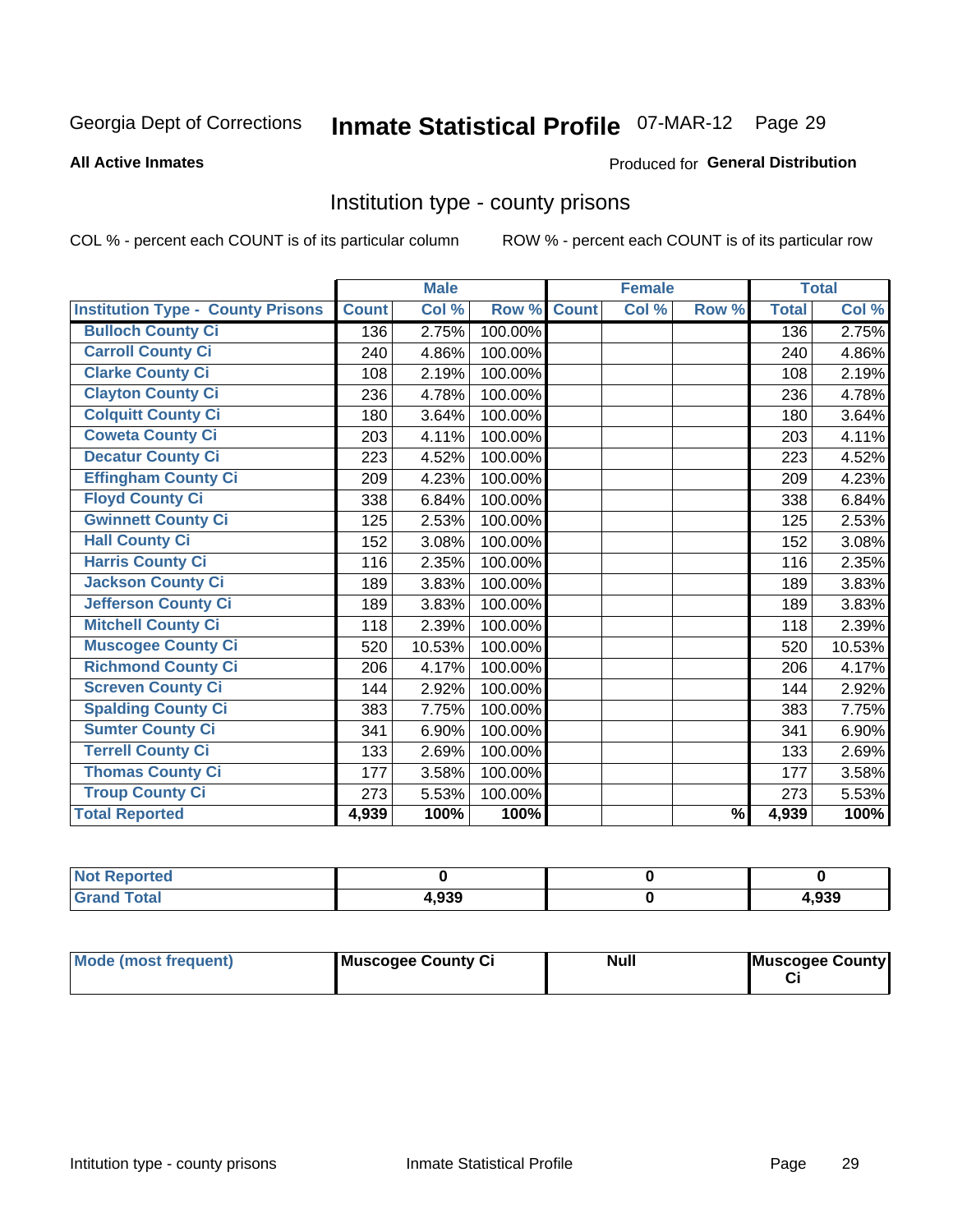## Inmate Statistical Profile 07-MAR-12 Page 30

#### **All Active Inmates**

#### Produced for General Distribution

### Institution type - state prisons

COL % - percent each COUNT is of its particular column

ROW % - percent each COUNT is of its particular row

|                                         |              | <b>Male</b>                 |         |              | <b>Female</b>                 |         | <b>Total</b>         |       |
|-----------------------------------------|--------------|-----------------------------|---------|--------------|-------------------------------|---------|----------------------|-------|
| <b>Institution Type - State Prisons</b> | <b>Count</b> | Col %                       | Row %   | <b>Count</b> | Col %                         | Row %   | <b>Total</b>         | Col % |
| <b>Arrendale State Prison</b>           |              |                             |         | 1,531        | 47.22%                        | 100.00% | 1,531                | 3.87% |
| <b>Augusta State Med. Prison</b>        | 1,300        | 3.58%                       | 99.62%  | 5            | .15%                          | .38%    | 1,305                | 3.30% |
| <b>Autry State Prison</b>               | 1,716        | 4.73%                       | 100.00% |              |                               |         | 1,716                | 4.34% |
| <b>Baldwin State Prison</b>             | 895          | 2.47%                       | 100.00% |              |                               |         | 895                  | 2.26% |
| <b>Burrus Corr Trn Cntr</b>             | 686          | 1.89%                       | 100.00% |              |                               |         | 686                  | 1.74% |
| <b>Calhoun State Prison</b>             | 1,669        | 4.60%                       | 100.00% |              |                               |         | 1,669                | 4.22% |
| <b>Central State Prison</b>             | 1,128        | 3.11%                       | 100.00% |              |                               |         | 1,128                | 2.85% |
| <b>Coastal State Prison</b>             | 1,378        | 3.80%                       | 100.00% |              |                               |         | 1,378                | 3.49% |
| <b>Dodge State Prison</b>               | 1,244        | 3.43%                       | 100.00% |              |                               |         | 1,244                | 3.15% |
| <b>Dooly State Prison</b>               | 1,698        | 4.68%                       | 100.00% |              |                               |         | 1,698                | 4.30% |
| <b>Emanuel - Swainsboro</b>             |              |                             |         | 525          | 16.19%                        | 100.00% | 525                  | 1.33% |
| <b>Ga Diag Class Prison</b>             | 2,335        | 6.44%                       | 100.00% |              |                               |         | 2,335                | 5.91% |
| <b>Ga State Prison</b>                  | 1,482        | 4.09%                       | 100.00% |              |                               |         | 1,482                | 3.75% |
| <b>Hancock State Prison</b>             | 1,272        | 3.51%                       | 100.00% |              |                               |         | 1,272                | 3.22% |
| <b>Hays State Prison</b>                | 1,681        | 4.63%                       | 100.00% |              |                               |         | 1,681                | 4.25% |
| <b>Helms Facility</b>                   | 19           | .05%                        | 63.33%  | 11           | .34%                          | 36.67%  | 30                   | .08%  |
| <b>Johnson State Prison</b>             | 1,602        | 4.42%                       | 100.00% |              |                               |         | 1,602                | 4.05% |
| <b>Lee State Prison</b>                 | 728          | 2.01%                       | 100.00% |              |                               |         | 728                  | 1.84% |
| Long                                    | 225          | .62%                        | 100.00% |              |                               |         | $\overline{225}$     | .57%  |
| <b>Macon State Prison</b>               | 1,773        | 4.89%                       | 100.00% |              |                               |         | 1,773                | 4.49% |
| <b>Montgomery State Prison</b>          | 407          | 1.12%                       | 100.00% |              |                               |         | 407                  | 1.03% |
| <b>Phillips State Prison</b>            | 1,166        | 3.21%                       | 100.00% |              |                               |         | 1,166                | 2.95% |
| <b>Pulaski State Prison</b>             |              |                             |         | 1,170        | 36.09%                        | 100.00% | 1,170                | 2.96% |
| <b>Rogers State Prison</b>              | 1,487        | 4.10%                       | 100.00% |              |                               |         | 1,487                | 3.76% |
| <b>Rutledge State Prison</b>            | 622          | 1.71%                       | 100.00% |              |                               |         | 622                  | 1.57% |
| <b>Smith State Prison</b>               | 1,612        | 4.44%                       | 100.00% |              |                               |         | 1,612                | 4.08% |
| <b>Telfair State Prison</b>             | 1,403        | 3.87%                       | 100.00% |              |                               |         | 1,403                | 3.55% |
| <b>Valdosta Sp</b>                      | 1,411        | 3.89%                       | 100.00% |              |                               |         | 1,411                | 3.57% |
| <b>Walker State Prison</b>              | 367          | 1.01%                       | 100.00% |              |                               |         | 367                  | .93%  |
| <b>Ware State Prison</b>                | 1,561        | 4.30%                       | 100.00% |              |                               |         | 1,561                | 3.95% |
| <b>Washington State Prison</b>          | 1,552        | 4.28%                       | 100.00% |              |                               |         | 1,552                | 3.93% |
| <b>Wilcox State Prison</b>              | 1,858        | 5.12%                       | 100.00% |              |                               |         | 1,858                | 4.70% |
| <b>Total Reported</b>                   | 36,277       | 100%                        | 91.8%   | 3,242        | 100%                          | 8.2%    | 39,519               | 100%  |
| <b>Not Reported</b>                     |              | $\overline{\mathbf{0}}$     |         |              | $\pmb{0}$                     |         | $\pmb{0}$            |       |
| <b>Grand Total</b>                      |              | 36,277                      |         |              | 3,242                         |         | 39,519               |       |
| <b>Mode (most frequent)</b>             |              | <b>Ga Diag Class Prison</b> |         |              | <b>Arrendale State Prison</b> |         | <b>Ga Diag Class</b> |       |

Prison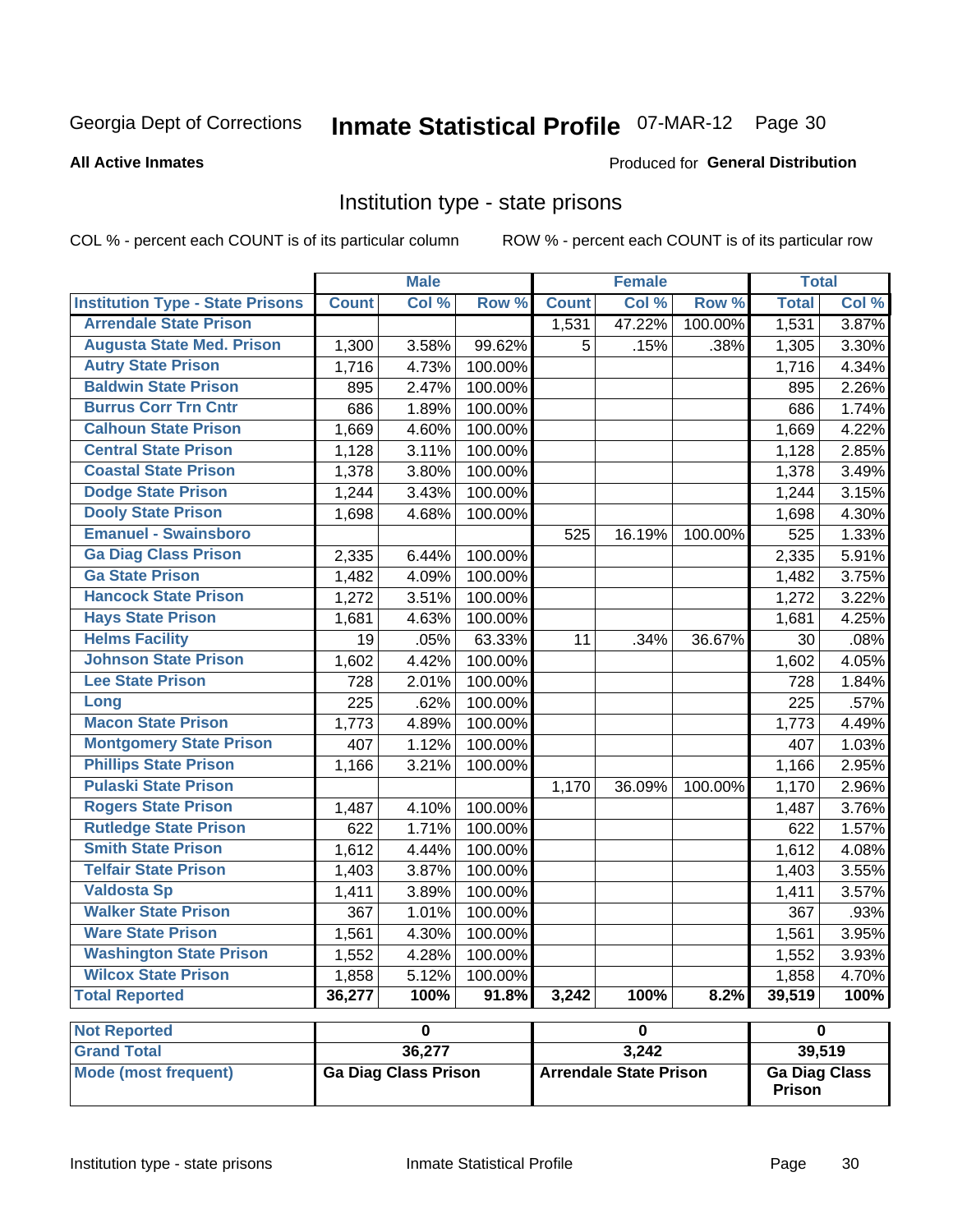# Inmate Statistical Profile 07-MAR-12 Page 31

**All Active Inmates** 

#### **Produced for General Distribution**

### Institution type - private prisons

COL % - percent each COUNT is of its particular column

|                                           |              | <b>Male</b> |                    | <b>Female</b> |       |              | <b>Total</b> |
|-------------------------------------------|--------------|-------------|--------------------|---------------|-------|--------------|--------------|
| <b>Institution Type - Private Prisons</b> | <b>Count</b> | Col %       | <b>Row % Count</b> | Col %         | Row % | <b>Total</b> | Col %        |
| <b>Coffee Corr Facility</b>               | 2.578        | $42.21\%$   | $100.00\%$         |               |       | 2,578        | 42.21%       |
| <b>Riverbend Corr Facility</b>            | 800          | 13.10%      | 100.00%            |               |       | 800          | 13.10%       |
| <b>Wheeler Corr Facility</b>              | 2.730        | 44.70%      | 100.00%            |               |       | 2,730        | 44.70%       |
| <b>Total Reported</b>                     | 6,108        | 100%        | 100%               |               | %I    | 6,108        | 100%         |

| <b>Reported</b><br><b>NOT</b> |       |       |
|-------------------------------|-------|-------|
| Total                         | 6.108 | 6,108 |

| <b>Mode (most frequent)</b> | <b>Wheeler Corr Facility</b> | <b>Null</b> | <b>Wheeler Corr</b><br><b>Facility</b> |
|-----------------------------|------------------------------|-------------|----------------------------------------|
|-----------------------------|------------------------------|-------------|----------------------------------------|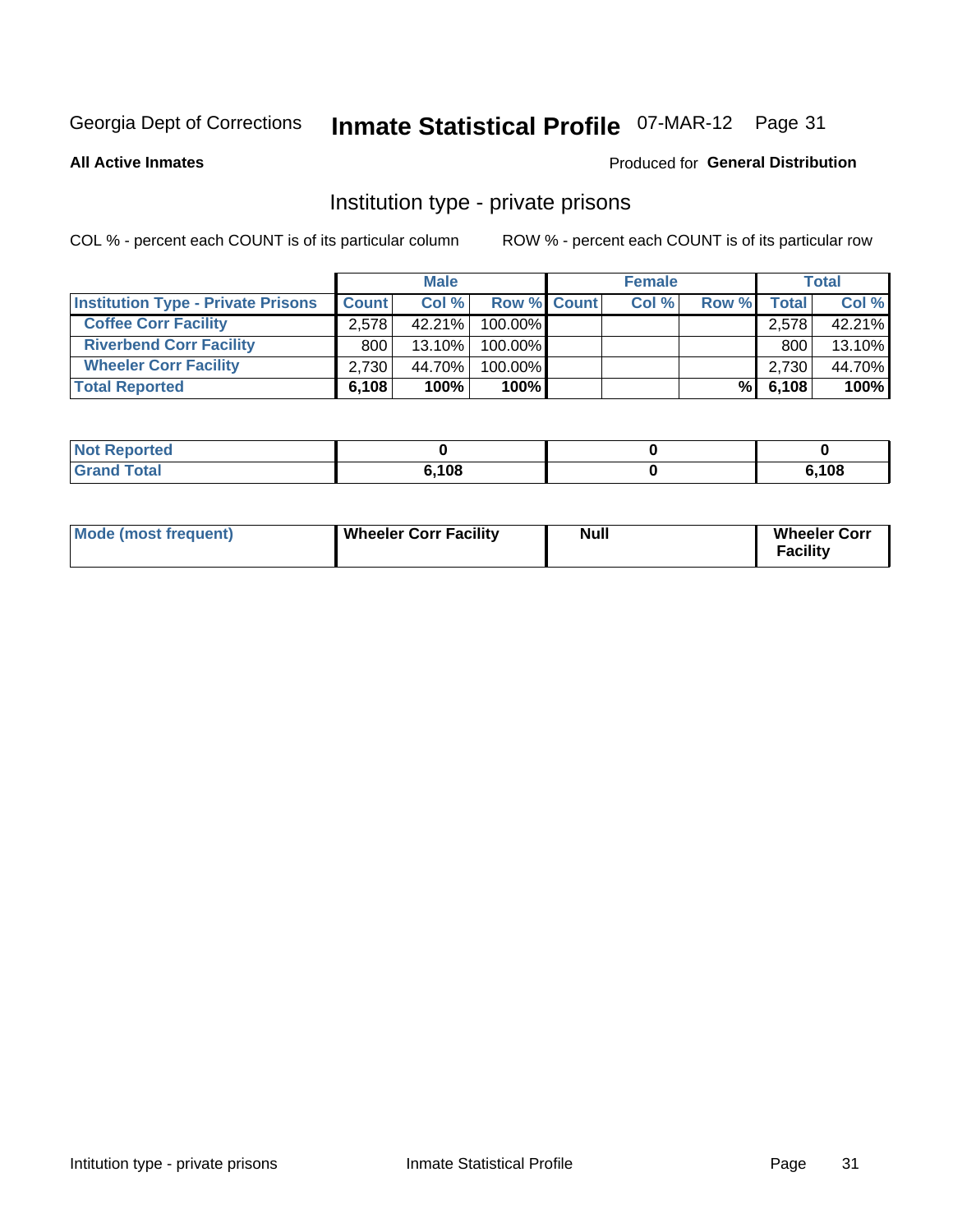# Inmate Statistical Profile 07-MAR-12 Page 32

**All Active Inmates** 

Produced for General Distribution

# Institution type - pre-release centers

COL % - percent each COUNT is of its particular column

|                                                   |     | <b>Male</b> |               |              | <b>Female</b> |           |       | <b>Total</b> |
|---------------------------------------------------|-----|-------------|---------------|--------------|---------------|-----------|-------|--------------|
| <b>Institution Type - Prison Annexe   Count  </b> |     | Col %       | Row %         | <b>Count</b> | Col %         | Row %     | Total | Col %        |
| <b>Appling Prc</b>                                | 228 | $50.11\%$   | $100.00\%$    |              |               |           | 228   | 36.42%       |
| <b>Turner Prc</b>                                 | 227 | 49.89%      | 100.00%       |              |               |           | 227   | 36.26%       |
| <b>West Central</b>                               |     |             |               | 171          | $100.00\%$    | 100.00%   | 171.  | 27.32%       |
| <b>Total Reported</b>                             | 455 | 100%        | <b>72.68%</b> | 171          | 100%          | $27.32\%$ | 626   | 100%         |

| ted:         |         |   |     |
|--------------|---------|---|-----|
| <u>i vuu</u> | $1 - F$ | . | coc |
| -            | .JJ     |   | ס∡ס |

| Mode (most frequent) | <b>Appling Prc</b> | <b>West Central</b> | <b>Appling Prc</b> |
|----------------------|--------------------|---------------------|--------------------|
|----------------------|--------------------|---------------------|--------------------|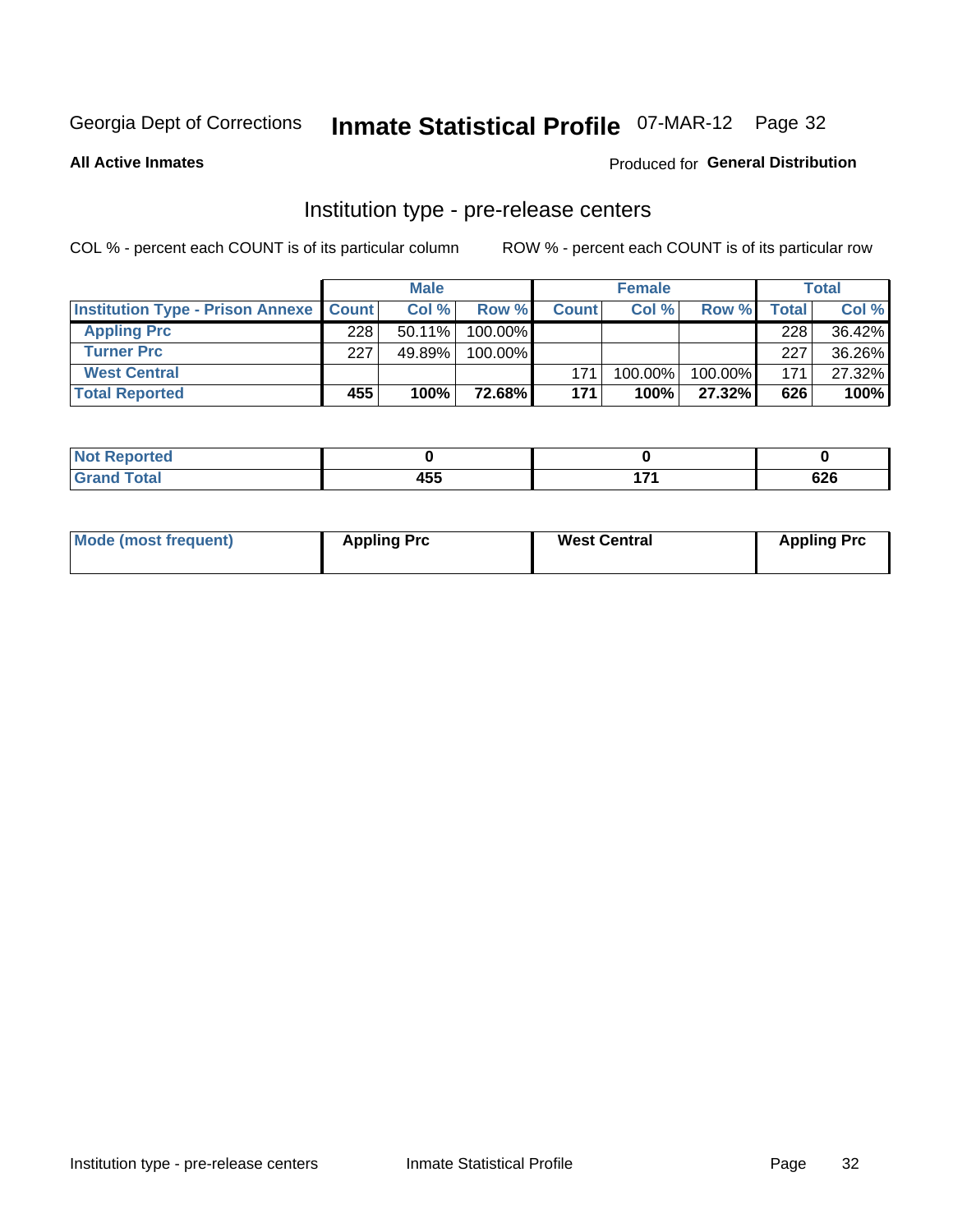# Inmate Statistical Profile 07-MAR-12 Page 33

**All Active Inmates** 

#### **Produced for General Distribution**

### Institution type - inmate boot camp

COL % - percent each COUNT is of its particular column

|                                      |              | <b>Male</b> |               |              | <b>Female</b> |             | <b>Total</b> |
|--------------------------------------|--------------|-------------|---------------|--------------|---------------|-------------|--------------|
| <b>Institution Type - Boot Camps</b> | <b>Count</b> | Col %       | <b>Row %I</b> | <b>Count</b> | Col %         | Row % Total | Col %        |
| <b>Total Rported</b>                 |              |             |               |              |               |             |              |

| <b>Not Reported</b>            |  |  |
|--------------------------------|--|--|
| <b>Total</b><br>C <sub>r</sub> |  |  |

| Mode (most<br>Treauent) | <b>Null</b> | . .<br><b>Nu</b> |  |
|-------------------------|-------------|------------------|--|
|                         |             |                  |  |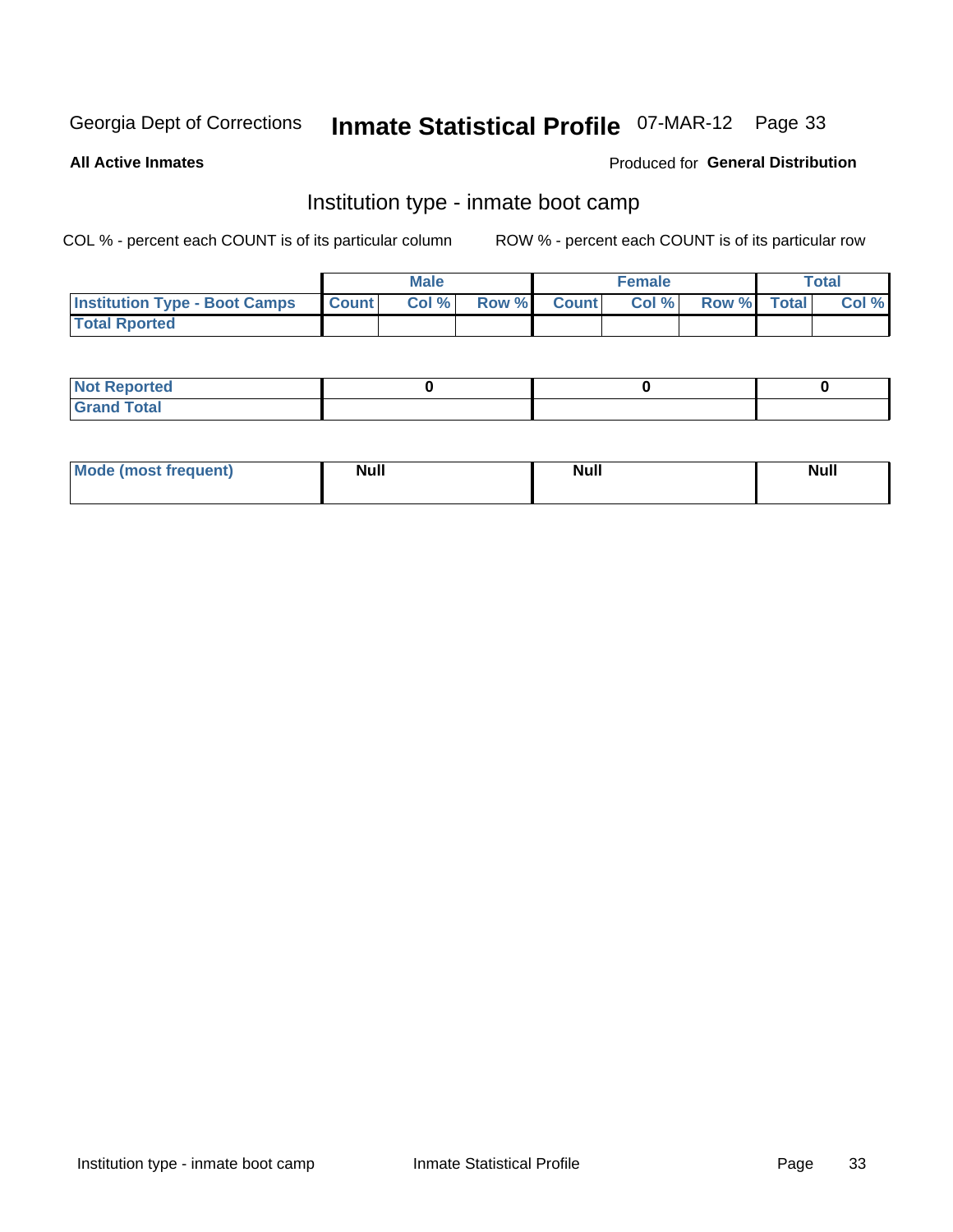# Inmate Statistical Profile 07-MAR-12 Page 34

#### **All Active Inmates**

#### **Produced for General Distribution**

### Number of disciplinary reports

COL % - percent each COUNT is of its particular column

|                                       |              | <b>Male</b> |        |       | <b>Female</b> |          |              | <b>Total</b> |
|---------------------------------------|--------------|-------------|--------|-------|---------------|----------|--------------|--------------|
| <b>Number of Disciplinary Reports</b> | <b>Count</b> | Col %       | Row %  | Count | Col %         | Row %    | <b>Total</b> | Col %        |
|                                       | 23,042       | 44.36%      | 90.99% | 2,281 | 60.20%        | 9.01%    | 25,323       | 45.44%       |
|                                       | 6,010        | 11.57%      | 93.05% | 449   | 11.85%        | 6.95%    | 6,459        | 11.59%       |
| $\overline{2}$                        | 4,090        | 7.87%       | 93.79% | 271   | 7.15%         | $6.21\%$ | 4,361        | 7.82%        |
| 3                                     | 2,534        | 4.88%       | 95.01% | 133   | $3.51\%$      | 4.99%    | 2,667        | 4.79%        |
| 4                                     | 2,060        | 3.97%       | 94.89% | 111   | 2.93%         | 5.11%    | 2,171        | 3.90%        |
| 5                                     | 1,551        | 2.99%       | 95.62% | 71    | 1.87%         | 4.38%    | 1,622        | 2.91%        |
| <b>More Than 5</b>                    | 12,656       | 24.37%      | 96.40% | 473   | 12.48%        | $3.60\%$ | 13,129       | 23.56%       |
| <b>Total Reported</b>                 | 51,943       | 100%        | 93.20% | 3,789 | 100%          | 6.80%    | 55,732       | 100.0%       |

| orted<br>NO1 |        |       |               |
|--------------|--------|-------|---------------|
| Total        | 51,943 | 3,789 | -- 700<br>ے ت |

| Mean (average)       | 5.52 | 2.75 | 5.33 |
|----------------------|------|------|------|
| Median (middle)      |      |      |      |
| Mode (most frequent) |      |      |      |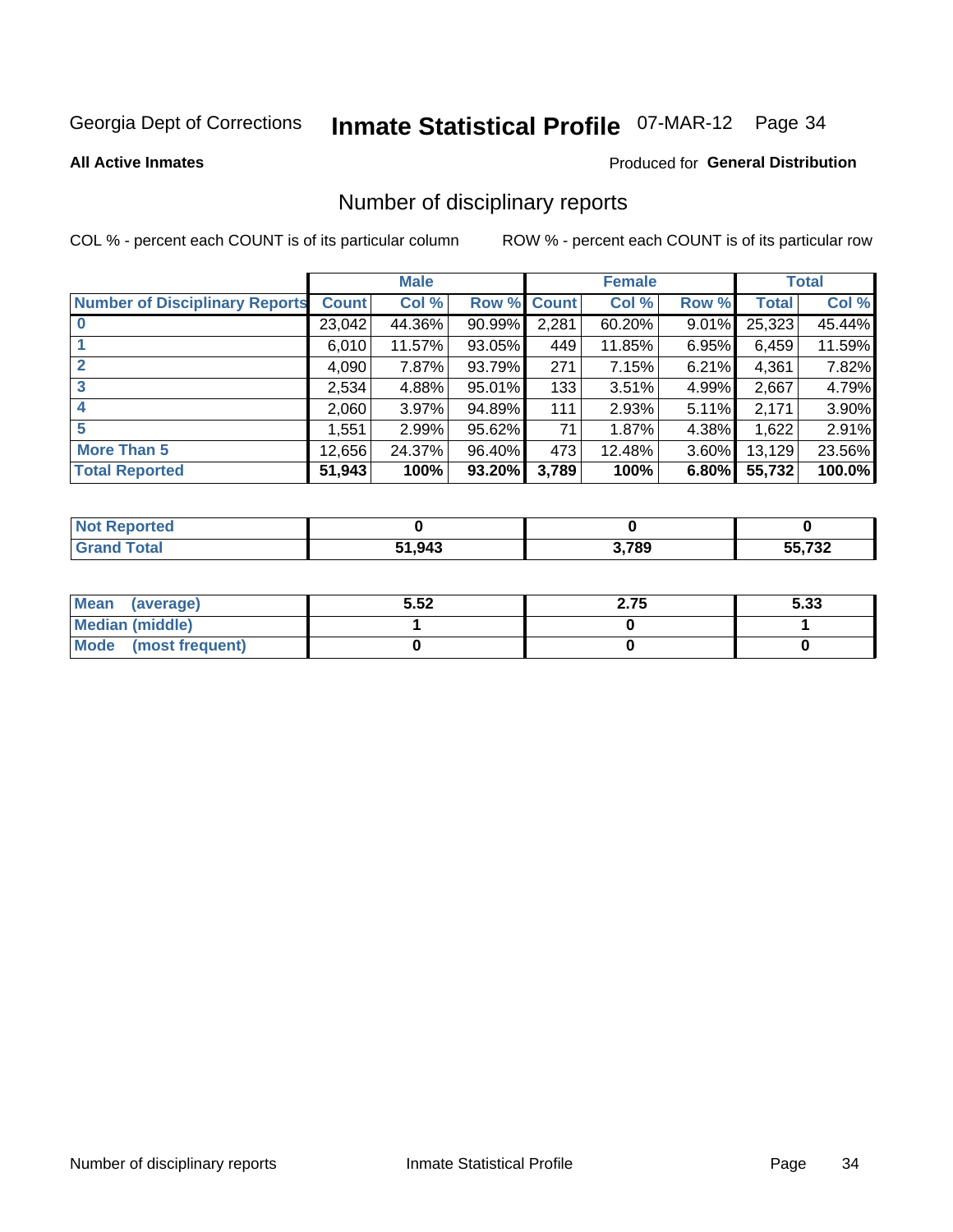# Inmate Statistical Profile 07-MAR-12 Page 35

#### **All Active Inmates**

#### **Produced for General Distribution**

### Number of transfers

COL % - percent each COUNT is of its particular column

|                            |         | <b>Male</b> |        |              | <b>Female</b> |          |              | <b>Total</b> |
|----------------------------|---------|-------------|--------|--------------|---------------|----------|--------------|--------------|
| <b>Number of Transfers</b> | Count l | Col %       | Row %  | <b>Count</b> | Col %         | Row %    | <b>Total</b> | Col %        |
|                            | 3,891   | 7.49%       | 85.44% | 663          | 17.50%        | 14.56%   | 4,554        | 8.17%        |
|                            | 15,465  | 29.77%      | 91.88% | 366, ا       | 36.05%        | 8.12%    | 16,831       | 30.20%       |
| $\mathbf{2}$               | 9,026   | 17.38%      | 91.86% | 800          | 21.11%        | $8.14\%$ | 9,826        | 17.63%       |
| 3                          | 6,446   | 12.41%      | 93.81% | 425          | 11.22%        | 6.19%    | 6,871        | 12.33%       |
| 4                          | 4,448   | $8.56\%$    | 94.58% | 255          | 6.73%         | $5.42\%$ | 4,703        | 8.44%        |
| 5                          | 3,347   | 6.44%       | 96.01% | 139          | 3.67%         | 3.99%    | 3,486        | 6.25%        |
| <b>More Than 5</b>         | 9,320   | 17.94%      | 98.51% | 141          | 3.72%         | $1.49\%$ | 9,461        | 16.98%       |
| <b>Total Reported</b>      | 51,943  | 100%        | 93.20% | 3,789        | 100%          | 6.80%    | 55,732       | 100%         |

| orted<br>NO1 |        |       |               |
|--------------|--------|-------|---------------|
| Total        | 51,943 | 3,789 | -- 700<br>ے ت |

| Mean (average)         | 3.29 | 1.85 | 3.20 |
|------------------------|------|------|------|
| <b>Median (middle)</b> |      |      |      |
| Mode (most frequent)   |      |      |      |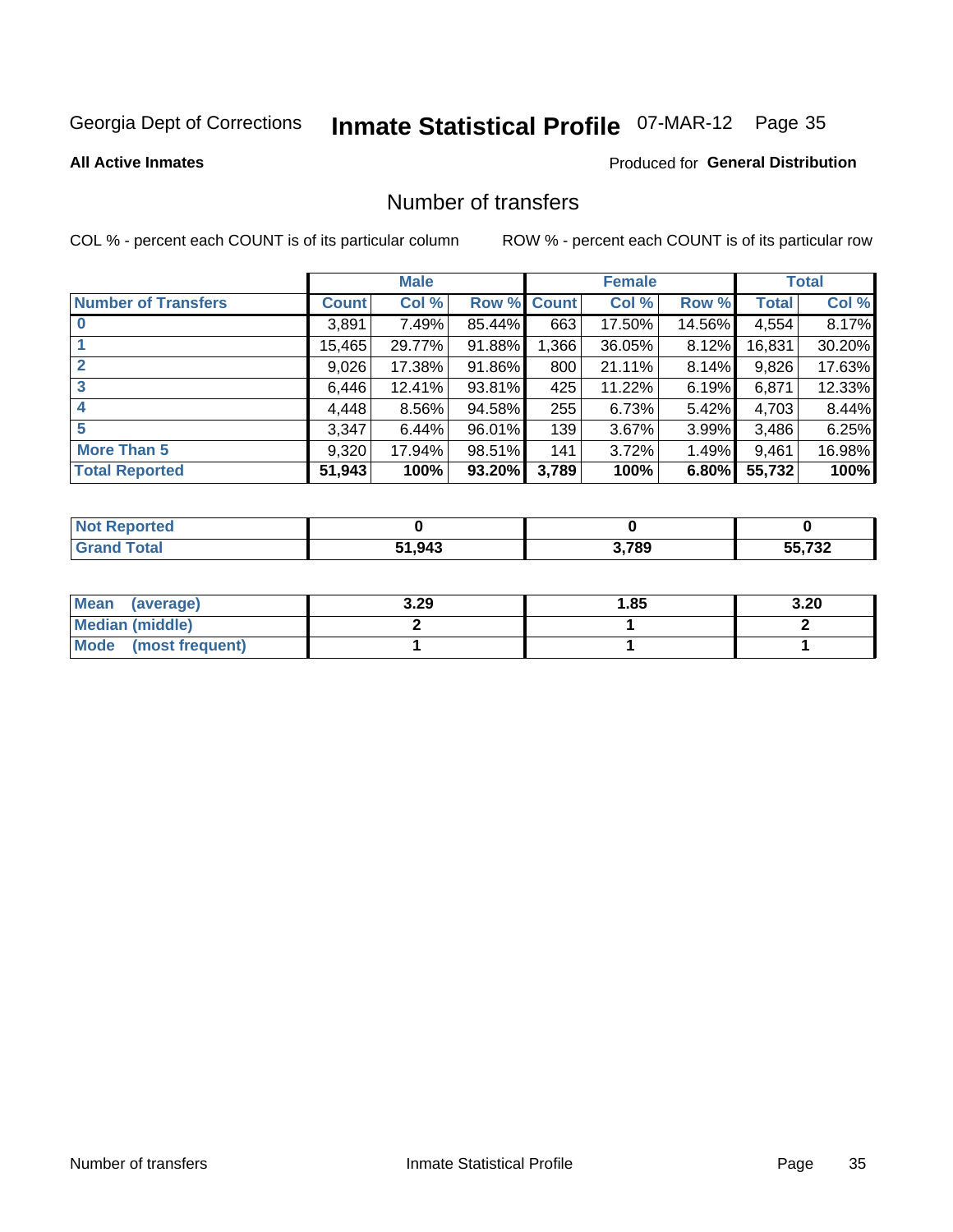# Inmate Statistical Profile 07-MAR-12 Page 36

**All Active Inmates** 

#### Produced for General Distribution

### Number of escapes

COL % - percent each COUNT is of its particular column

|                          |              | <b>Male</b> |             |                 | <b>Female</b> |          |        | <b>Total</b> |
|--------------------------|--------------|-------------|-------------|-----------------|---------------|----------|--------|--------------|
| <b>Number of Escapes</b> | <b>Count</b> | Col %       | Row % Count |                 | Col %         | Row %    | Total  | Col %        |
|                          | 50,994       | 98.17%      | 93.12%      | 3,770           | 99.50%        | 6.88%    | 54,764 | 98.26%       |
|                          | 843          | 1.62%       | 98.14%      | 16 <sub>1</sub> | 0.42%         | $1.86\%$ | 859    | 1.54%        |
|                          | 96           | 0.18%       | 96.97%      | 3               | 0.08%         | 3.03%    | 99     | 0.18%        |
|                          | 9            | 0.02%       | 100.00%     |                 |               |          | 9      | 0.02%        |
|                          |              | 0.01%       | 100.00%     |                 |               |          |        | 0.01%        |
| <b>Total Reported</b>    | 51,943       | 100%        | $93.20\%$   | 3,789           | 100%          | $6.80\%$ | 55,732 | 100.0%       |

| TAN |        |       |                 |
|-----|--------|-------|-----------------|
|     | 51,943 | 3,789 | FF 700<br>_∠د ' |

| Mean (average)       | .vz | .02 |
|----------------------|-----|-----|
| Median (middle)      |     |     |
| Mode (most frequent) |     |     |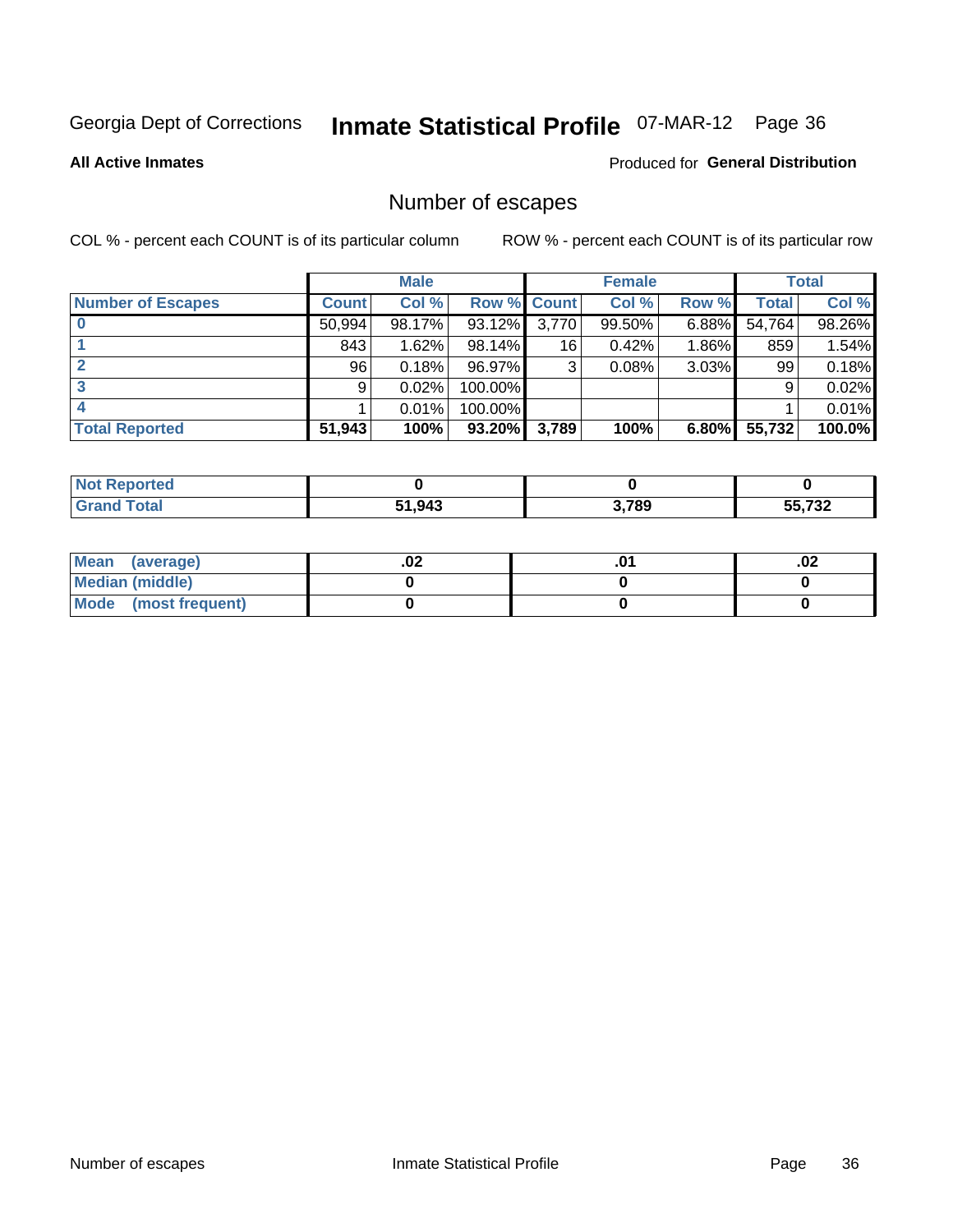# Inmate Statistical Profile 07-MAR-12 Page 37

**All Active Inmates** 

### Produced for General Distribution

## Split sentences - Probation to follow

COL % - percent each COUNT is of its particular column

|                            |              | <b>Male</b> |                 | <b>Female</b> |              |                 | <b>Total</b> |
|----------------------------|--------------|-------------|-----------------|---------------|--------------|-----------------|--------------|
| <b>Probation to follow</b> | <b>Count</b> | Col%        | Row % Count     | Col %         | <b>Row %</b> | <b>Total</b>    | Col %        |
| <b>Yes</b>                 | 28.814       | 55.47%      | 92.60% 2.301    | 60.73%        |              | 7.40% 31,115    | 55.83%       |
| <b>No</b>                  | 23,129       | 44.53%      | 93.96% 1.488    | 39.27%        |              | $6.04\%$ 24,617 | 44.17%       |
| <b>Total Reported</b>      | 51,943       | 100%        | $93.20\%$ 3,789 | 100%          |              | $6.80\%$ 55,732 | 100%         |

|  |  | 51.943 | 3,789 | <b>EE 700</b><br>35,732 |
|--|--|--------|-------|-------------------------|
|--|--|--------|-------|-------------------------|

| reauent)<br>Yes<br>v.c<br>0٥<br>.<br>. .<br>$\sim$ |  | <b>Mode</b> |  |  |  |
|----------------------------------------------------|--|-------------|--|--|--|
|----------------------------------------------------|--|-------------|--|--|--|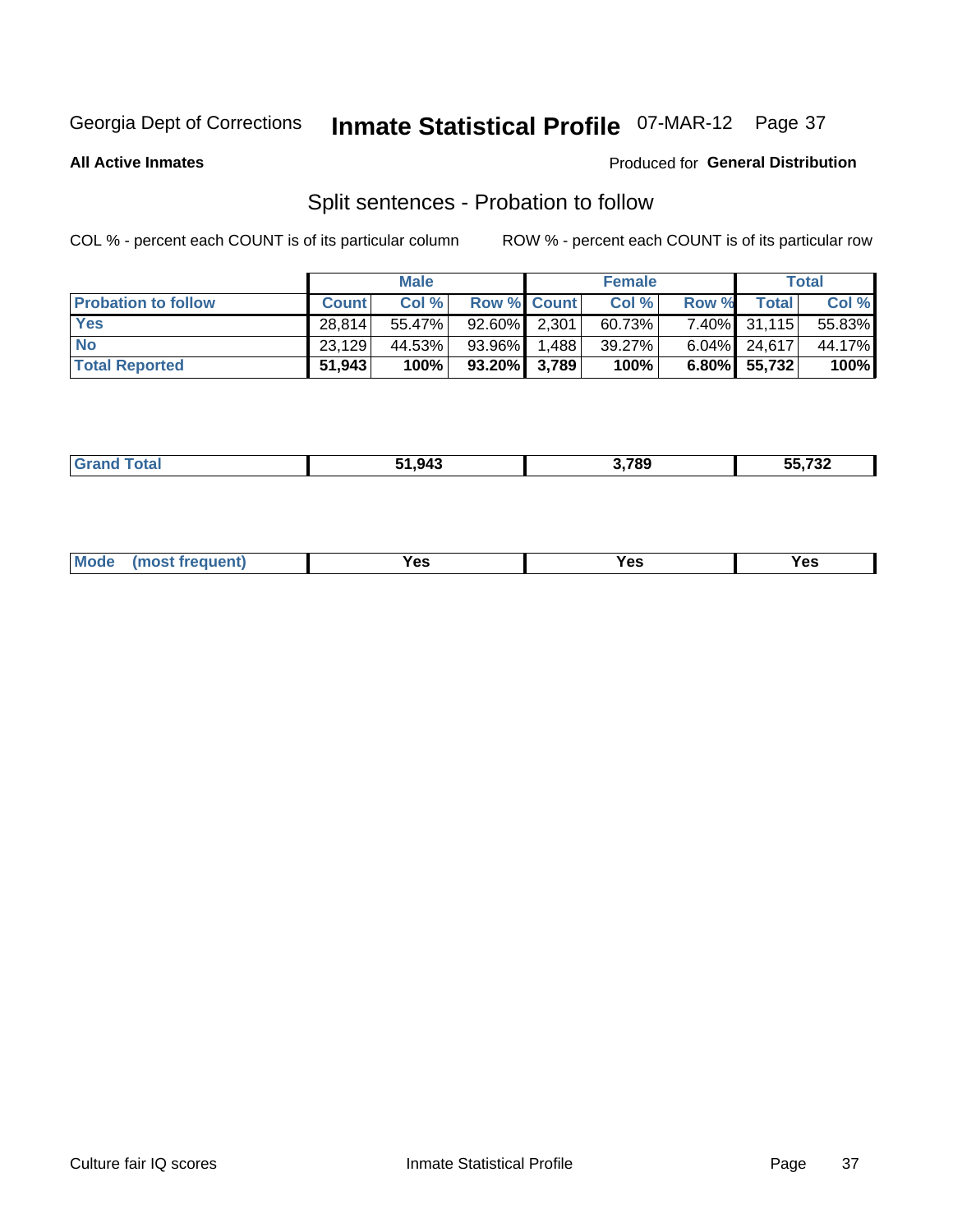# Inmate Statistical Profile 07-MAR-12 Page 38

**All Active Inmates** 

## **Produced for General Distribution**

## Probable future release type of still active inmates

COL % - percent each COUNT is of its particular column

|                                         |              | <b>Male</b> |                    |     | <b>Female</b> |          | <b>Total</b> |        |
|-----------------------------------------|--------------|-------------|--------------------|-----|---------------|----------|--------------|--------|
| <b>Probable Future Release Type</b>     | <b>Count</b> | Col %       | <b>Row % Count</b> |     | Col %         | Row %    | <b>Total</b> | Col %  |
| <b>Paroled with probation to follow</b> | 6,105        | 12.03%      | 92.56%             | 491 | 13.34%        | 7.44%    | 6,596        | 12.12% |
| Paroled w/o probation to follow         | 3.737        | 7.36%       | 93.47%             | 261 | 7.09%         | 6.53%    | 3,998        | 7.34%  |
| <b>Maxout with probation to follow</b>  | 21,486       | 42.33%      | 92.55% 1.729       |     | 46.98%        | 7.45%    | 23,215       | 42.65% |
| <b>Maxout w/o probation to follow</b>   | 11,854       | 23.35%      | 93.17%             | 869 | 23.61%        | 6.83%    | 12,723       | 23.37% |
| Life, LWOP or death sentence            | 7,575        | 14.92%      | 95.83%             | 330 | 8.97%         | $4.17\%$ | 7,905        | 14.52% |
| <b>Total Reported</b>                   | 50,757       | 100%        | $93.24\%$ 3,680    |     | 100%          | 6.76%    | 54,437       | 100%   |

| 50.757 | .680 | ,437<br>54 |
|--------|------|------------|

| <b>Mode (most frequent)</b> | Maxout with PROB follow   Maxout with PROB follow  Maxout with PROB |        |
|-----------------------------|---------------------------------------------------------------------|--------|
|                             |                                                                     | follow |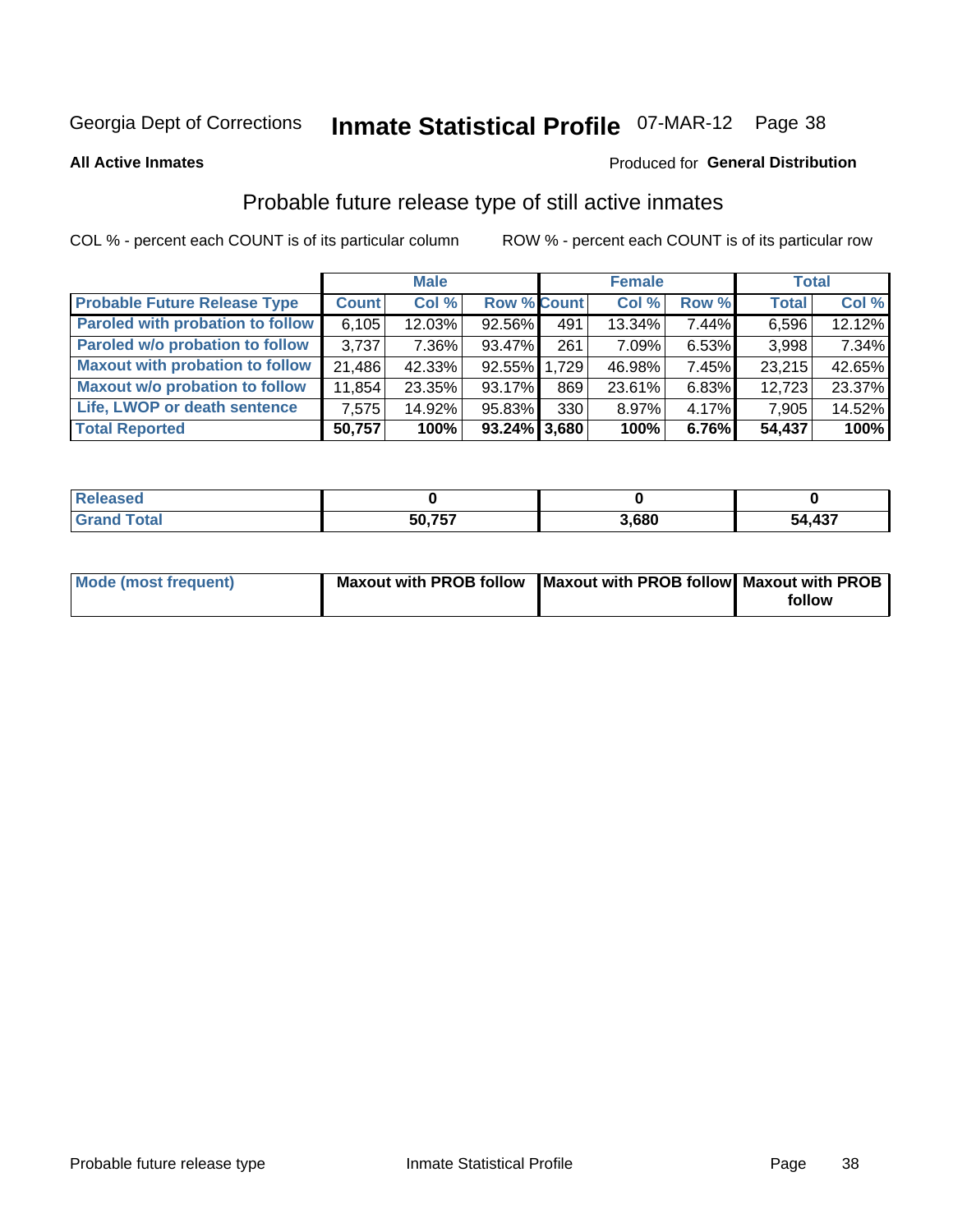## **All Active Inmates**

## Produced for General Distribution

## Time served in current (or last) institution

COL % - percent each COUNT is of its particular column

|                            |              | <b>Male</b> |        |              | <b>Female</b> |        |              | <b>Total</b> |
|----------------------------|--------------|-------------|--------|--------------|---------------|--------|--------------|--------------|
| <b>Time In Institution</b> | <b>Count</b> | Col %       | Row %  | <b>Count</b> | Col %         | Row %  | <b>Total</b> | Col %        |
| 0 to 3 months              | 11,828       | 22.77%      | 92.61% | 944          | 24.91%        | 7.39%  | 12,772       | 22.92%       |
| <b>3.01 to 6 months</b>    | 8,720        | 16.79%      | 94.20% | 537          | 14.17%        | 5.80%  | 9,257        | 16.61%       |
| 6.01 to 9 months           | 6,623        | 12.75%      | 93.39% | 469          | 12.38%        | 6.61%  | 7,092        | 12.73%       |
| 9.01 to 12 months          | 4,787        | 9.22%       | 85.30% | 825          | 21.77%        | 14.70% | 5,612        | 10.07%       |
| 12.01 to 18 months         | 5,397        | 10.39%      | 94.65% | 305          | 8.05%         | 5.35%  | 5,702        | 10.23%       |
| <b>18.01 to 24 months</b>  | 4,062        | 7.82%       | 94.80% | 223          | 5.89%         | 5.20%  | 4,285        | 7.69%        |
| $2.01$ to 3 years          | 3,874        | 7.46%       | 95.61% | 178          | 4.70%         | 4.39%  | 4,052        | 7.27%        |
| 3.01 to 4 years            | 2,435        | 4.69%       | 96.02% | 101          | 2.67%         | 3.98%  | 2,536        | 4.55%        |
| $4.01$ to 5 years          | 1,023        | 1.97%       | 96.33% | 39           | 1.03%         | 3.67%  | 1,062        | 1.91%        |
| 5.01 to 6 years            | 623          | 1.20%       | 94.25% | 38           | 1.00%         | 5.75%  | 661          | 1.19%        |
| $6.01$ to 7 years          | 506          | 0.97%       | 87.54% | 72           | 1.90%         | 12.46% | 578          | 1.04%        |
| 7.01 to 8 years            | 288          | 0.55%       | 95.68% | 13           | 0.34%         | 4.32%  | 301          | 0.54%        |
| $8.01$ to 9 years          | 263          | 0.51%       | 97.77% | 6            | 0.16%         | 2.23%  | 269          | 0.48%        |
| 9.01 to 10 years           | 205          | 0.39%       | 98.56% | 3            | 0.08%         | 1.44%  | 208          | 0.37%        |
| Over 10 years              | 1,309        | 2.52%       | 97.32% | 36           | 0.95%         | 2.68%  | 1,345        | 2.41%        |
| <b>Total Reported</b>      | 51,943       | 100%        | 93.20% | 3,789        | 100%          | 6.80%  | 55,732       | 100.0%       |

| NO1<br>onreg |        |       |                          |
|--------------|--------|-------|--------------------------|
| ntar         | 51,943 | 3,789 | $F = 700$<br>ے ۔<br>$ -$ |

| <b>Mean</b><br>(average) | 28 months | 15 months | 27 months |  |
|--------------------------|-----------|-----------|-----------|--|
| Median (middle)          | 8 months  | 9 months  | 8 months  |  |
| Mode<br>(most frequent)  | 0 months  | months    | ∖ months  |  |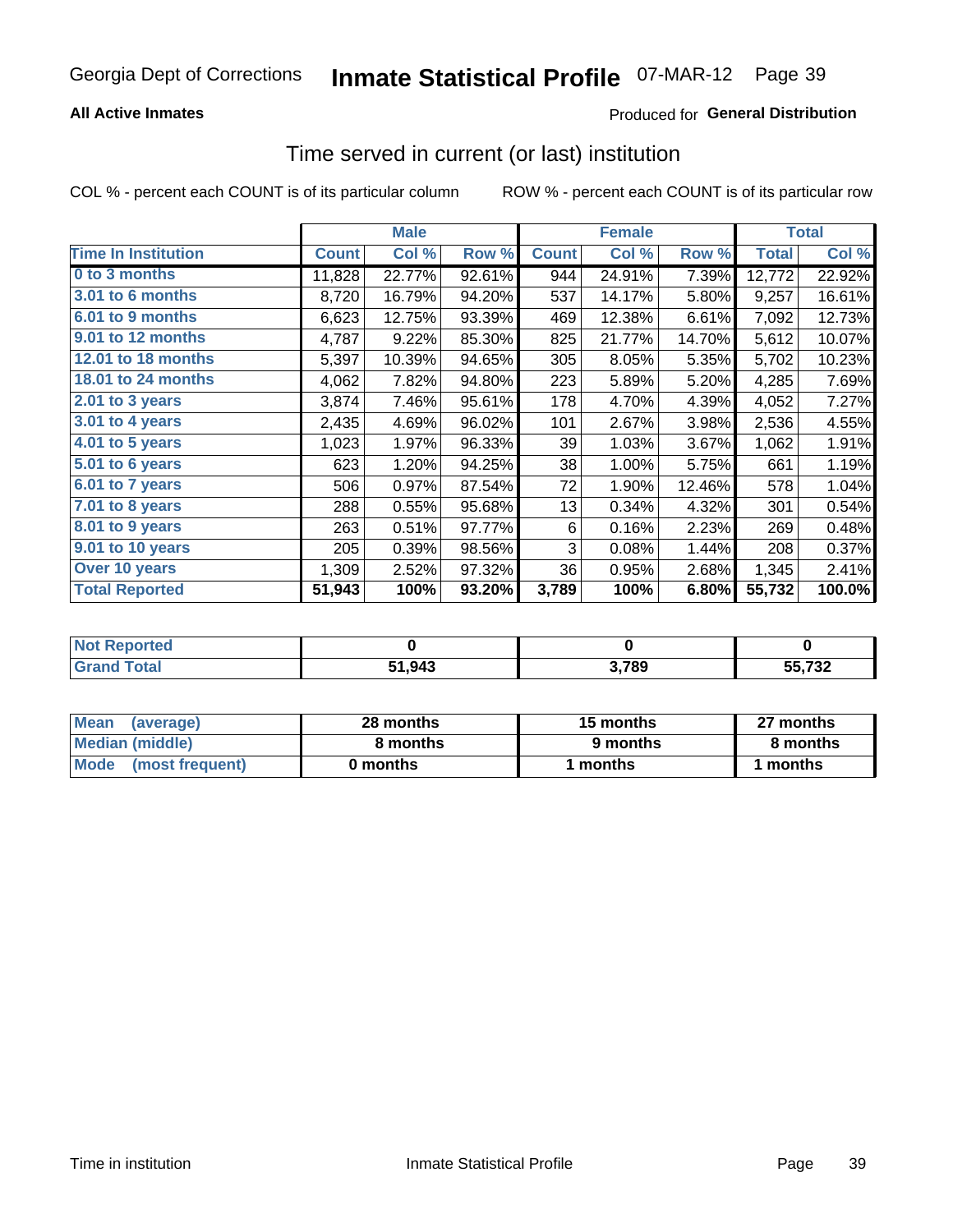# Inmate Statistical Profile 07-MAR-12 Page 40

### **All Active Inmates**

### **Produced for General Distribution**

## Highest grade level attained

COL % - percent each COUNT is of its particular column

|                              |              | <b>Male</b> |         |                | <b>Female</b> |        |              | <b>Total</b> |
|------------------------------|--------------|-------------|---------|----------------|---------------|--------|--------------|--------------|
| <b>Grade Level</b>           | <b>Count</b> | Col %       | Row %   | <b>Count</b>   | Col %         | Row %  | <b>Total</b> | Col %        |
| No school at all             | 28           | 0.06%       | 100.00% |                |               |        | 28           | 0.05%        |
| Grade 1                      | 38           | 0.08%       | 95.00%  | $\overline{2}$ | 0.05%         | 5.00%  | 40           | 0.08%        |
| Grade 2                      | 91           | 0.18%       | 96.81%  | 3              | 0.08%         | 3.19%  | 94           | 0.18%        |
| Grade 3                      | 130          | 0.26%       | 95.59%  | $\,6$          | 0.16%         | 4.41%  | 136          | 0.26%        |
| Grade 4                      | 146          | 0.30%       | 95.42%  | $\overline{7}$ | 0.19%         | 4.58%  | 153          | 0.29%        |
| <b>Grade 5</b>               | 190          | 0.39%       | 92.68%  | 15             | 0.41%         | 7.32%  | 205          | 0.39%        |
| Grade 6                      | 704          | 1.43%       | 95.14%  | 36             | 0.98%         | 4.86%  | 740          | 1.40%        |
| <b>Grade 7</b>               | 988          | 2.00%       | 94.27%  | 60             | 1.64%         | 5.73%  | 1,048        | 1.98%        |
| Grade 8                      | 3,486        | 7.07%       | 93.33%  | 249            | 6.81%         | 6.67%  | 3,735        | 7.05%        |
| <b>Grade 9</b>               | 6,194        | 12.56%      | 94.56%  | 356            | 9.73%         | 5.44%  | 6,550        | 12.36%       |
| Grade 10                     | 8,371        | 16.97%      | 95.02%  | 439            | 12.00%        | 4.98%  | 8,810        | 16.63%       |
| Grade 11                     | 8,153        | 16.53%      | 95.15%  | 416            | 11.38%        | 4.85%  | 8,569        | 16.17%       |
| <b>Grade 12 or GED</b>       | 15,664       | 31.76%      | 92.87%  | 1,203          | 32.90%        | 7.13%  | 16,867       | 31.84%       |
| <b>Some tech school</b>      | 321          | 0.65%       | 76.79%  | 97             | 2.65%         | 23.21% | 418          | 0.79%        |
| <b>Completed tech school</b> | 331          | 0.67%       | 81.33%  | 76             | 2.08%         | 18.67% | 407          | 0.77%        |
| College, 1 year              | 1,339        | 2.71%       | 85.61%  | 225            | 6.15%         | 14.39% | 1,564        | 2.95%        |
| College, 2 year              | 1,868        | 3.79%       | 86.64%  | 288            | 7.88%         | 13.36% | 2,156        | 4.07%        |
| College, 3 year              | 490          | 0.99%       | 88.93%  | 61             | 1.67%         | 11.07% | 551          | 1.04%        |
| <b>Bachelor's degree</b>     | 637          | 1.29%       | 87.38%  | 92             | 2.52%         | 12.62% | 729          | 1.38%        |
| <b>Master's degree</b>       | 113          | 0.23%       | 84.33%  | 21             | 0.57%         | 15.67% | 134          | 0.25%        |
| Ph.D. degree                 | 16           | 0.03%       | 94.12%  | 1              | 0.03%         | 5.88%  | 17           | 0.03%        |
| Law degree                   | 18           | 0.04%       | 90.00%  | 2              | 0.05%         | 10.00% | 20           | 0.04%        |
| <b>Medical degree</b>        | 8            | 0.02%       | 80.00%  | $\overline{2}$ | 0.05%         | 20.00% | 10           | 0.02%        |
| <b>Total Reported</b>        | 49,324       | 100%        | 93.10%  | 3,657          | 100%          | 6.90%  | 52,981       | 100.0%       |

| <b>Not Reported</b>    | 2.619  | 199<br>IJZ. | ク フロイ         |
|------------------------|--------|-------------|---------------|
| <b>Total</b><br>'Grano | 51,943 | 3,789       | 55732<br>∠د ا |

| <b>Mean</b><br>(average)       | 10.77           | 11.35           | 10.81                    |
|--------------------------------|-----------------|-----------------|--------------------------|
| Median (middle)                | Grade 11        | Grade 12 or GED | Grade 11                 |
| <b>Mode</b><br>(most frequent) | Grade 12 or GED | Grade 12 or GED | <b>I</b> Grade 12 or GED |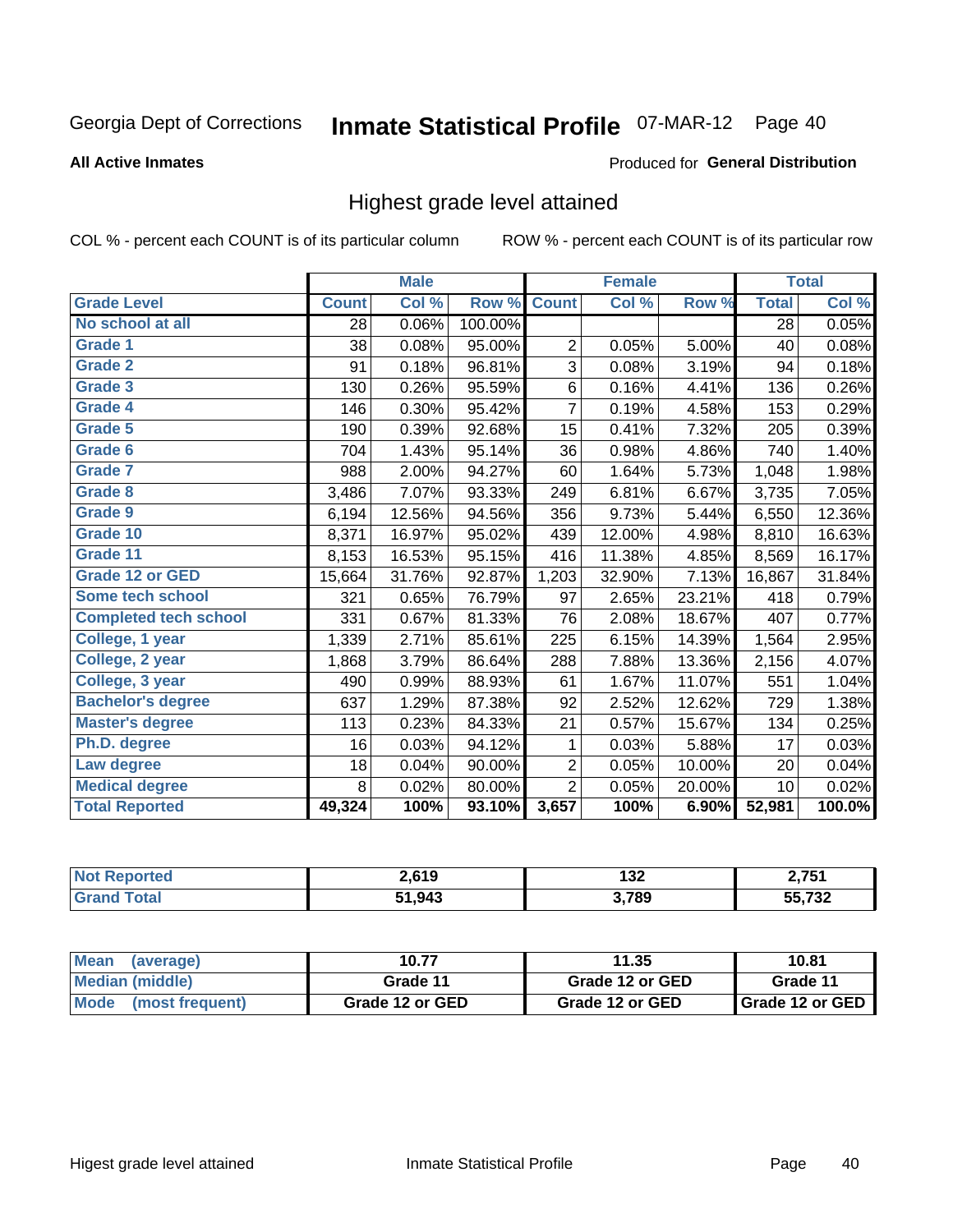# Inmate Statistical Profile 07-MAR-12 Page 41

**All Active Inmates** 

### **Produced for General Distribution**

## Culture fair IQ scores

COL % - percent each COUNT is of its particular column

|                       |              | <b>Male</b> |             |       | <b>Female</b> |          |              | <b>Total</b> |
|-----------------------|--------------|-------------|-------------|-------|---------------|----------|--------------|--------------|
| <b>IQ Scores</b>      | <b>Count</b> | Col %       | Row % Count |       | Col %         | Row %    | <b>Total</b> | Col %        |
| $60 - 69$             | 1,033        | 3.19%       | 96.81%      | 34    | 1.99%         | 3.19%    | 1,067        | 3.13%        |
| $70 - 79$             | 2,588        | 8.00%       | 94.59%      | 148   | 8.68%         | 5.41%    | 2,736        | 8.03%        |
| $80 - 89$             | 4,933        | 15.24%      | 92.12%      | 422   | 24.75%        | 7.88%    | 5,355        | 15.72%       |
| $90 - 99$             | 8,481        | 26.20%      | 93.71%      | 569   | 33.37%        | 6.29%    | 9,050        | 26.56%       |
| $100 - 109$           | 8,625        | 26.65%      | 97.23%      | 246   | 14.43%        | 2.77%    | 8,871        | 26.04%       |
| $110 - 119$           | 5,506        | 17.01%      | 97.83%      | 122   | 7.16%         | 2.17%    | 5,628        | 16.52%       |
| $120 - 129$           | 1,135        | 3.51%       | 92.20%      | 96    | 5.63%         | 7.80%    | 1,231        | 3.61%        |
| $130 - 139$           | 54           | 0.17%       | 51.92%      | 50    | 2.93%         | 48.08%   | 104          | 0.31%        |
| 140 & Up              | 11           | 0.03%       | 37.93%      | 18    | 1.06%         | 62.07%   | 29           | 0.09%        |
| <b>Total Reported</b> | 32,366       | 100%        | 95.00%      | 1,705 | 100%          | $5.00\%$ | 34,071       | 100.0%       |

| <b>Not Reported</b>         | 18,996 | 1,942 | 20,938 |
|-----------------------------|--------|-------|--------|
| <b>Not Valid (under 60)</b> | 581    | 142   | 723    |
| <b>Grand Total</b>          | 51,943 | 3.789 | 55,732 |

| Mean<br>(average)       | 98 |    | 98 |
|-------------------------|----|----|----|
| <b>Median (middle)</b>  | 99 | 94 | 99 |
| Mode<br>(most frequent) | 99 | 94 | 99 |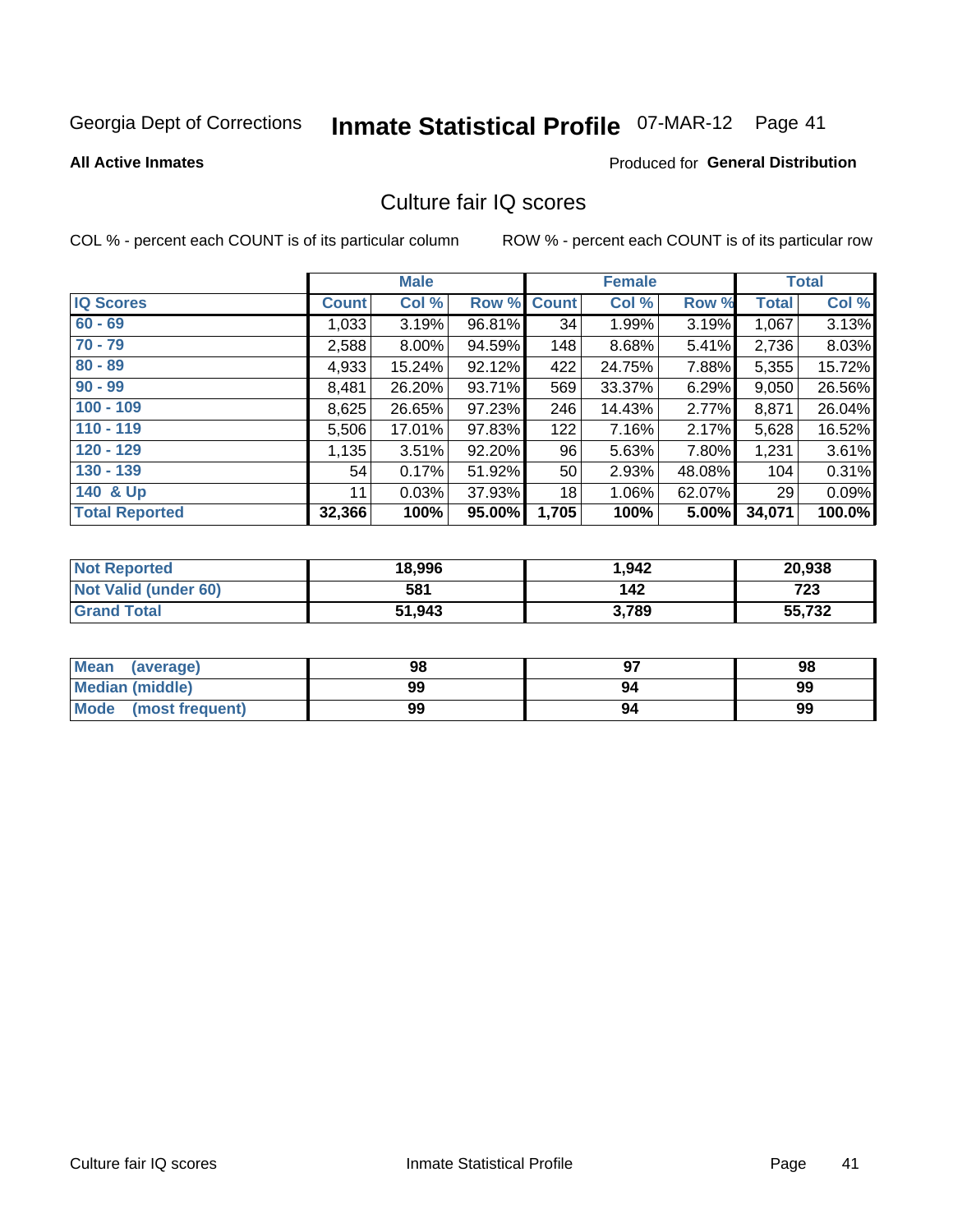# Inmate Statistical Profile 07-MAR-12 Page 42

**All Active Inmates** 

### Produced for General Distribution

## Wide Range Achievement Test (WRAT) reading score

COL % - percent each COUNT is of its particular column

|                           |              | <b>Male</b> |        |                 | <b>Female</b> |        |              | <b>Total</b> |
|---------------------------|--------------|-------------|--------|-----------------|---------------|--------|--------------|--------------|
| <b>WRAT Reading Score</b> | <b>Count</b> | Col %       | Row %  | <b>Count</b>    | Col %         | Row %  | <b>Total</b> | Col %        |
| 0.1 to 0.9                | 702          | 2.14%       | 98.60% | 10 <sup>1</sup> | 0.54%         | 1.40%  | 712          | 2.05%        |
| 1.0 to 1.9                | 811          | 2.47%       | 97.48% | 21              | 1.14%         | 2.52%  | 832          | 2.40%        |
| 2.0 to 2.9                | 1,472        | 4.48%       | 97.48% | 38              | 2.06%         | 2.52%  | 1,510        | 4.35%        |
| 3.0 to 3.9                | 2,729        | 8.30%       | 96.57% | 97              | 5.25%         | 3.43%  | 2,826        | 8.14%        |
| 4.0 to 4.9                | 3,147        | 9.57%       | 95.57% | 146             | 7.90%         | 4.43%  | 3,293        | 9.48%        |
| 5.0 to 5.9                | 2,737        | 8.32%       | 96.34% | 104             | 5.63%         | 3.66%  | 2,841        | 8.18%        |
| 6.0 to 6.9                | 2,821        | 8.58%       | 94.98% | 149             | 8.07%         | 5.02%  | 2,970        | 8.55%        |
| 7.0 to 7.9                | 1,326        | 4.03%       | 95.12% | 68              | 3.68%         | 4.88%  | 1,394        | 4.01%        |
| 8.0 to 8.9                | 2,646        | 8.05%       | 95.28% | 131             | 7.09%         | 4.72%  | 2,777        | 8.00%        |
| 9.0 to 9.9                | 2,057        | 6.26%       | 95.99% | 86              | 4.66%         | 4.01%  | 2,143        | 6.17%        |
| 10.0 to 10.9              | 1,827        | 5.56%       | 94.08% | 115             | 6.23%         | 5.92%  | 1,942        | 5.59%        |
| 11.0 to 11.9              | 2,327        | 7.08%       | 93.68% | 157             | 8.50%         | 6.32%  | 2,484        | 7.15%        |
| 12.0 to 12.9              | 6,867        | 20.89%      | 92.55% | 553             | 29.94%        | 7.45%  | 7,420        | 21.37%       |
| 13                        | 1,408        | 4.28%       | 89.11% | 172             | 9.31%         | 10.89% | 1,580        | 4.55%        |
| <b>Total Reported</b>     | 32,877       | 100%        | 94.68% | 1,847           | 100%          | 5.32%  | 34,724       | 100%         |

| Reported<br>' N∩t | 19,066 | 1,942 | 21,008           |
|-------------------|--------|-------|------------------|
| <b>otal</b>       | 51,943 | 3,789 | EE 700<br>33.73Z |

| Mean<br>(average)    | 8.05       | 9.41 | 8.13 |
|----------------------|------------|------|------|
| Median (middle)      | י ה<br>0.Z | 10.8 | 0.Z  |
| Mode (most frequent) | 12.8       | 12.9 | 12.9 |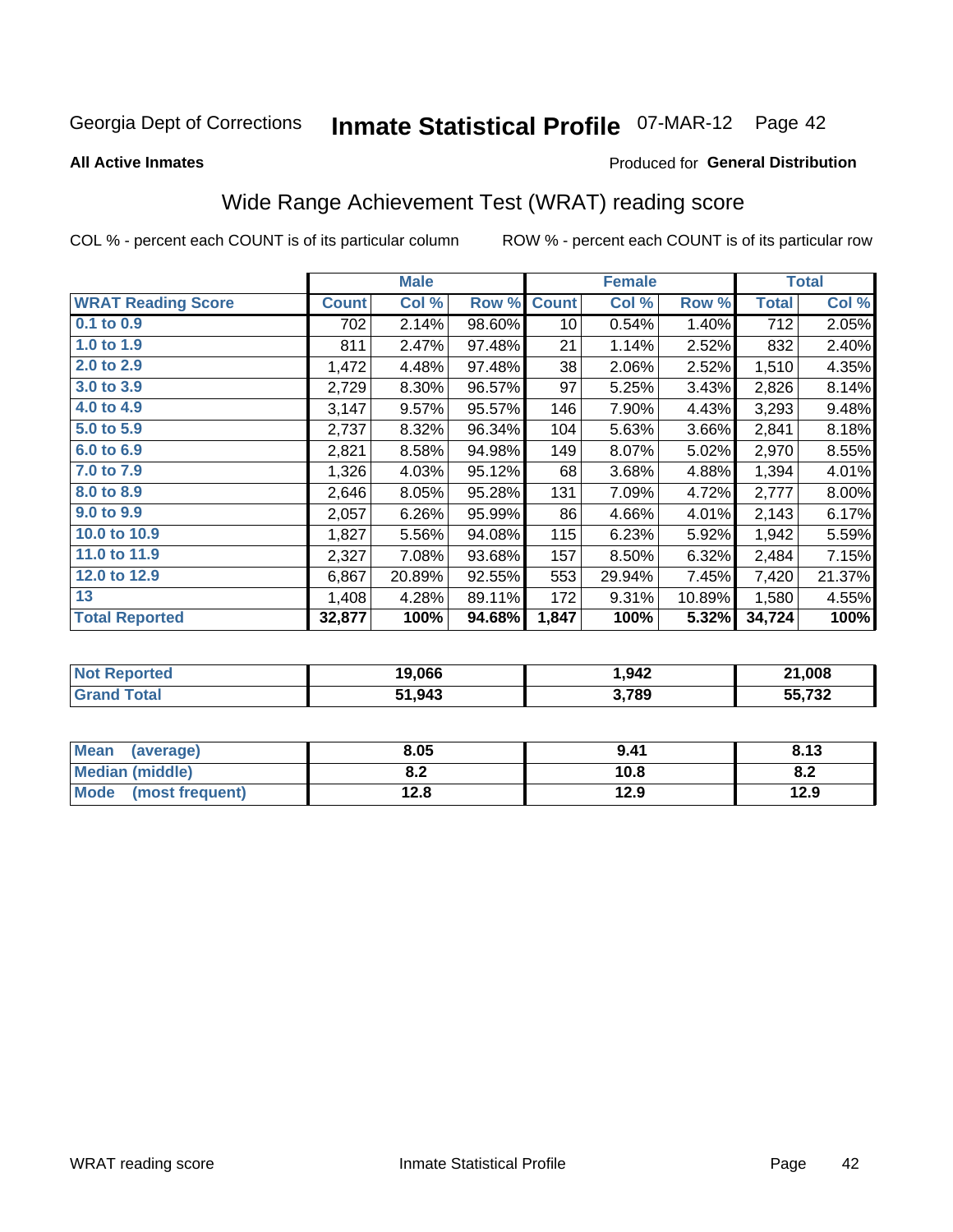# Inmate Statistical Profile 07-MAR-12 Page 43

**All Active Inmates** 

### Produced for General Distribution

## Wide Range Achievement Test (WRAT) math score

COL % - percent each COUNT is of its particular column

|                              |              | <b>Male</b> |        |                | <b>Female</b> |        |              | <b>Total</b> |
|------------------------------|--------------|-------------|--------|----------------|---------------|--------|--------------|--------------|
| <b>WRAT Mathematic Score</b> | <b>Count</b> | Col %       | Row %  | <b>Count</b>   | Col %         | Row %  | <b>Total</b> | Col %        |
| $0.1$ to $0.9$               | 105          | 0.32%       | 98.13% | $\overline{2}$ | 0.11%         | 1.87%  | 107          | 0.31%        |
| 1.0 to 1.9                   | 240          | 0.73%       | 97.56% | 6              | 0.32%         | 2.44%  | 246          | 0.71%        |
| 2.0 to 2.9                   | 798          | 2.43%       | 95.23% | 40             | 2.16%         | 4.77%  | 838          | 2.41%        |
| 3.0 to 3.9                   | 1,987        | 6.04%       | 96.60% | 70             | 3.79%         | 3.40%  | 2,057        | 5.92%        |
| 4.0 to 4.9                   | 3,915        | 11.91%      | 96.31% | 150            | 8.12%         | 3.69%  | 4,065        | 11.71%       |
| 5.0 to 5.9                   | 4,837        | 14.71%      | 95.56% | 225            | 12.18%        | 4.44%  | 5,062        | 14.58%       |
| 6.0 to 6.9                   | 7,287        | 22.16%      | 95.24% | 364            | 19.70%        | 4.76%  | 7,651        | 22.03%       |
| 7.0 to 7.9                   | 3,673        | 11.17%      | 95.65% | 167            | 9.04%         | 4.35%  | 3,840        | 11.06%       |
| 8.0 to 8.9                   | 2,863        | 8.71%       | 93.23% | 208            | 11.26%        | 6.77%  | 3,071        | 8.84%        |
| 9.0 to 9.9                   | 2,183        | 6.64%       | 93.93% | 141            | 7.63%         | 6.07%  | 2,324        | 6.69%        |
| 10.0 to 10.9                 | 1,010        | 3.07%       | 96.65% | 35             | 1.89%         | 3.35%  | 1,045        | 3.01%        |
| 11.0 to 11.9                 | 1,166        | 3.55%       | 91.31% | 111            | 6.01%         | 8.69%  | 1,277        | 3.68%        |
| 12.0 to 12.9                 | 2,641        | 8.03%       | 89.83% | 299            | 16.18%        | 10.17% | 2,940        | 8.47%        |
| 13                           | 174          | 0.53%       | 85.29% | 30             | 1.62%         | 14.71% | 204          | 0.59%        |
| <b>Total Reported</b>        | 32,879       | 100%        | 94.68% | 1,848          | 100.0%        | 5.32%  | 34,727       | 100.0%       |
|                              |              |             |        |                |               |        |              |              |

| <b>Not Reported</b> | 19,064 | 1,941 | 21,005 |
|---------------------|--------|-------|--------|
| <b>Grand Total</b>  | 51,943 | 3,789 | 55,732 |

| Mean (average)         | 7.10 | 8.01 | 7.14 |
|------------------------|------|------|------|
| <b>Median (middle)</b> | ง. ว | 54   | o.o  |
| Mode (most frequent)   | 6.9  | 12.9 | 6.9  |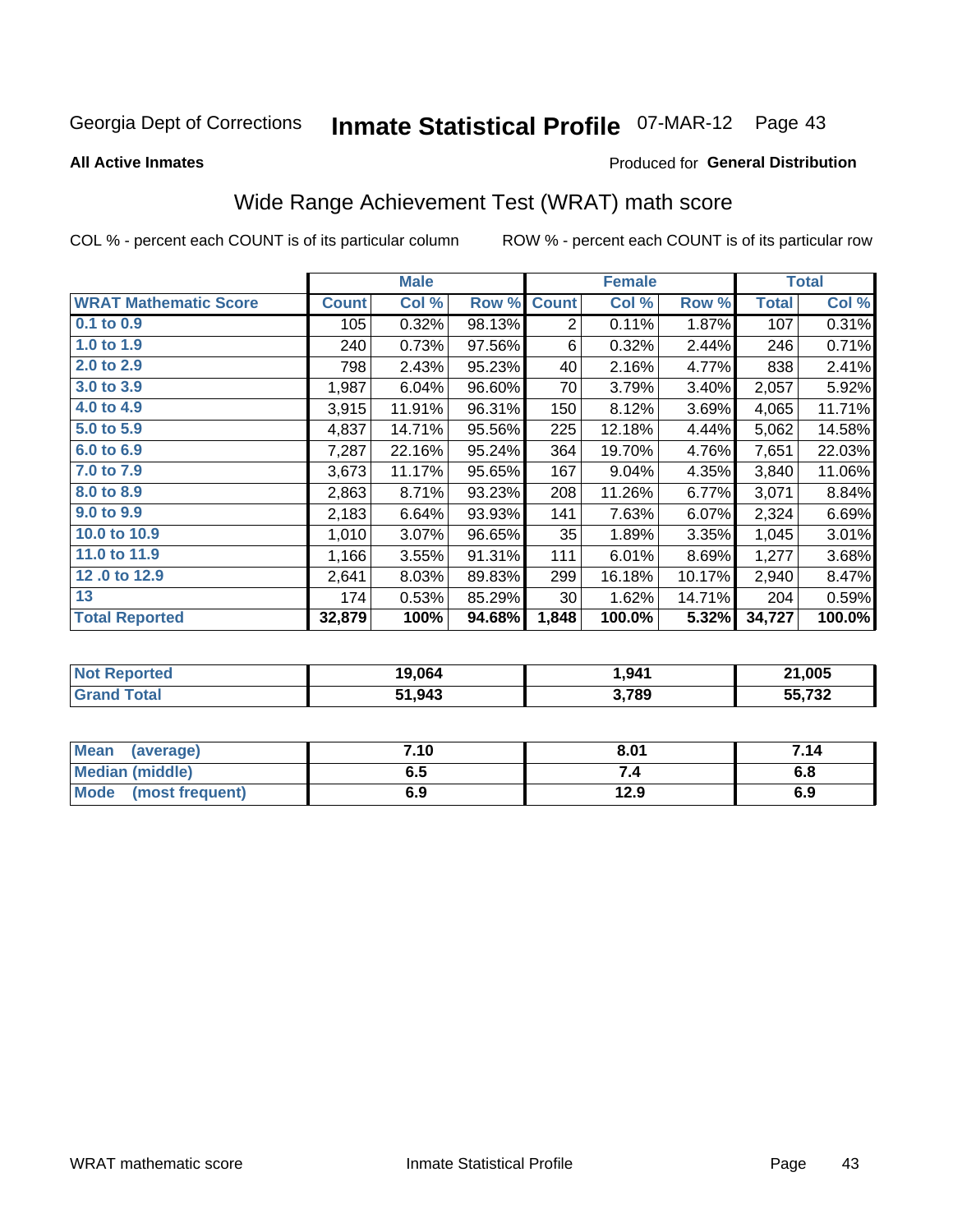#### **Inmate Statistical Profile O7-MAR-12** Page 44

### **All Active Inmates**

## Produced for General Distribution

## Wide Range Achievement Test (WRAT) spelling score

COL % - percent each COUNT is of its particular column

|                            |              | <b>Male</b> |        |              | <b>Female</b> |        |              | <b>Total</b> |
|----------------------------|--------------|-------------|--------|--------------|---------------|--------|--------------|--------------|
| <b>WRAT Spelling Score</b> | <b>Count</b> | Col %       | Row %  | <b>Count</b> | Col %         | Row %  | <b>Total</b> | Col %        |
| $0.1$ to $0.9$             | 785          | 2.39%       | 98.74% | 10           | 0.54%         | 1.26%  | 795          | 2.29%        |
| 1.0 to 1.9                 | 1,249        | 3.80%       | 98.66% | 17           | 0.92%         | 1.34%  | 1,266        | 3.65%        |
| 2.0 to 2.9                 | 2,131        | 6.48%       | 98.02% | 43           | 2.33%         | 1.98%  | 2,174        | 6.26%        |
| 3.0 to 3.9                 | 2,693        | 8.19%       | 97.68% | 64           | 3.47%         | 2.32%  | 2,757        | 7.94%        |
| 4.0 to 4.9                 | 2,751        | 8.37%       | 97.17% | 80           | 4.33%         | 2.83%  | 2,831        | 8.15%        |
| 5.0 to 5.9                 | 3,852        | 11.72%      | 96.01% | 160          | 8.66%         | 3.99%  | 4,012        | 11.55%       |
| 6.0 to 6.9                 | 3,458        | 10.52%      | 95.66% | 157          | 8.50%         | 4.34%  | 3,615        | 10.41%       |
| 7.0 to 7.9                 | 2,817        | 8.57%       | 94.21% | 173          | 9.37%         | 5.79%  | 2,990        | 8.61%        |
| 8.0 to 8.9                 | 2,567        | 7.81%       | 94.41% | 152          | 8.23%         | 5.59%  | 2,719        | 7.83%        |
| 9.0 to 9.9                 | 1,970        | 5.99%       | 94.80% | 108          | 5.85%         | 5.20%  | 2,078        | 5.98%        |
| 10.0 to 10.9               | 1,833        | 5.58%       | 94.68% | 103          | 5.58%         | 5.32%  | 1,936        | 5.58%        |
| 11.0 to 11.9               | 1,785        | 5.43%       | 92.92% | 136          | 7.36%         | 7.08%  | 1,921        | 5.53%        |
| 12.0 to 12.9               | 4,336        | 13.19%      | 88.93% | 540          | 29.24%        | 11.07% | 4,876        | 14.04%       |
| 13                         | 650          | 1.98%       | 86.21% | 104          | 5.63%         | 13.79% | 754          | 2.17%        |
| <b>Total Reported</b>      | 32,877       | 100%        | 94.68% | 1,847        | 100.0%        | 5.32%  | 34,724       | 100%         |

| Reported<br>' N∩t | 19,066 | 1,942 | 21,008           |
|-------------------|--------|-------|------------------|
| <b>otal</b>       | 51,943 | 3,789 | EE 700<br>33.73Z |

| Mean<br>(average)    | ר ר<br>.22 | 9.26 | 7.33 |
|----------------------|------------|------|------|
| Median (middle)      |            | 9.6  | 6.8  |
| Mode (most frequent) | 12.9       | 12.9 | 12.9 |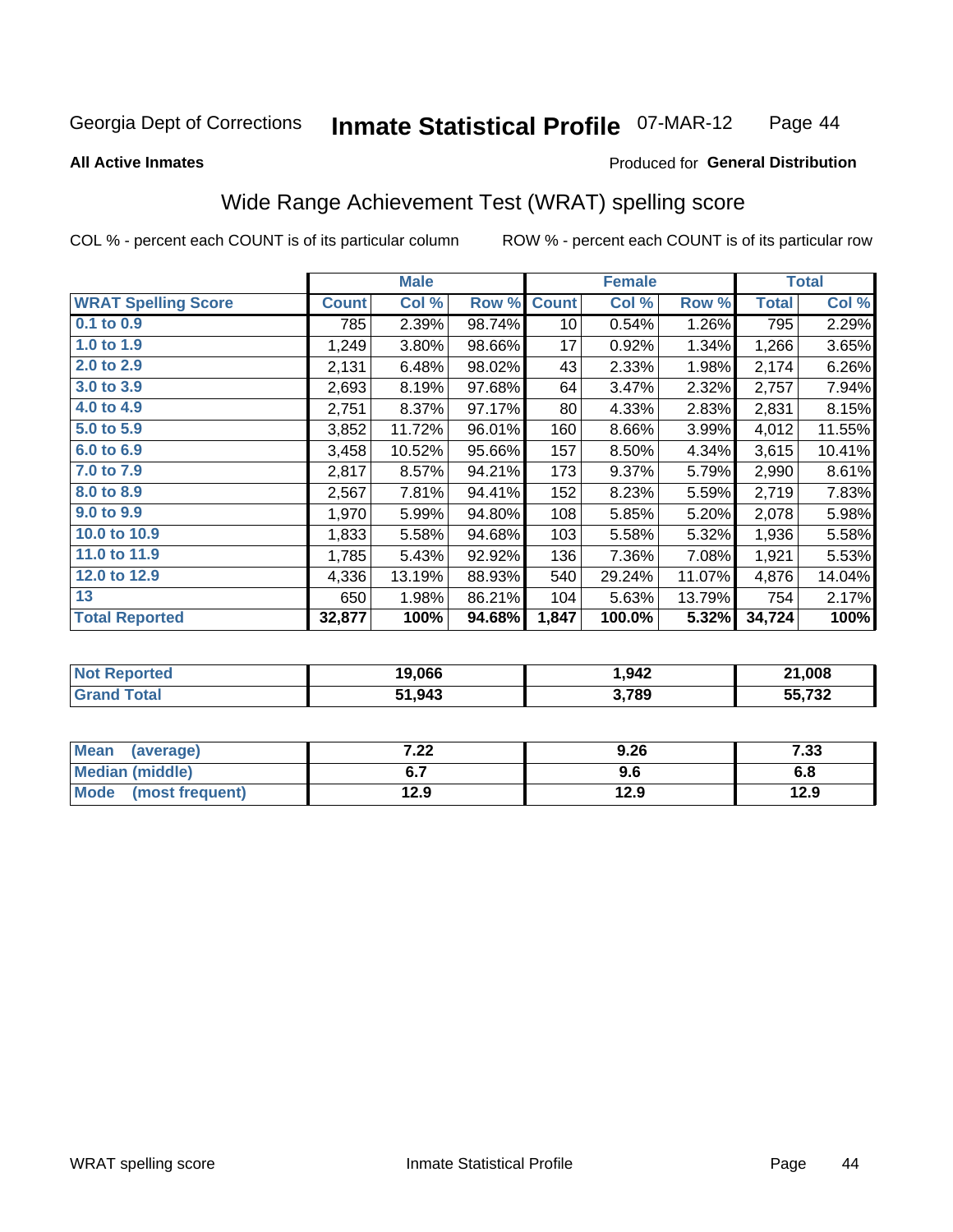### **All Active Inmates**

## Produced for General Distribution

# Scope of substance abuse - summary

COL % - percent each COUNT is of its particular column

|                        |              | <b>Male</b> |           |              | <b>Female</b> |          |              | <b>Total</b> |
|------------------------|--------------|-------------|-----------|--------------|---------------|----------|--------------|--------------|
| <b>Substance Abuse</b> | <b>Count</b> | Col %       | Row %     | <b>Count</b> | Col %         | Row %    | <b>Total</b> | Col %        |
| <b>None</b>            | 35.694       | 68.72%      | 92.03%    | 3,090        | 81.55%        | 7.97%    | 38,784       | 69.59%       |
| <b>Drugs only</b>      | 8.794        | 16.93%      | 94.17%    | 544          | 14.36%        | $5.83\%$ | 9,338        | 16.76%       |
| <b>Alcohol only</b>    | .866         | 3.59%       | 98.00%    | 38           | $1.00\%$      | 2.00%    | 1,904        | 3.42%        |
| Drugs and alcohol      | 5.589        | $10.76\%$   | 97.95%    | 117          | 3.09%         | 2.05%    | 5,706        | 10.24%       |
| <b>Total Reported</b>  | 51,943       | 100%        | $93.20\%$ | 3,789        | 100%          | 6.80%    | 55,732       | 100.0%       |

| <b>Not Reported</b> |        |       |                            |
|---------------------|--------|-------|----------------------------|
| <b>Grand Total</b>  | 51,943 | 3,789 | $F = 700$<br>70 J.<br>---- |

| Mode<br>None<br>None<br>None<br>quenu |
|---------------------------------------|
|---------------------------------------|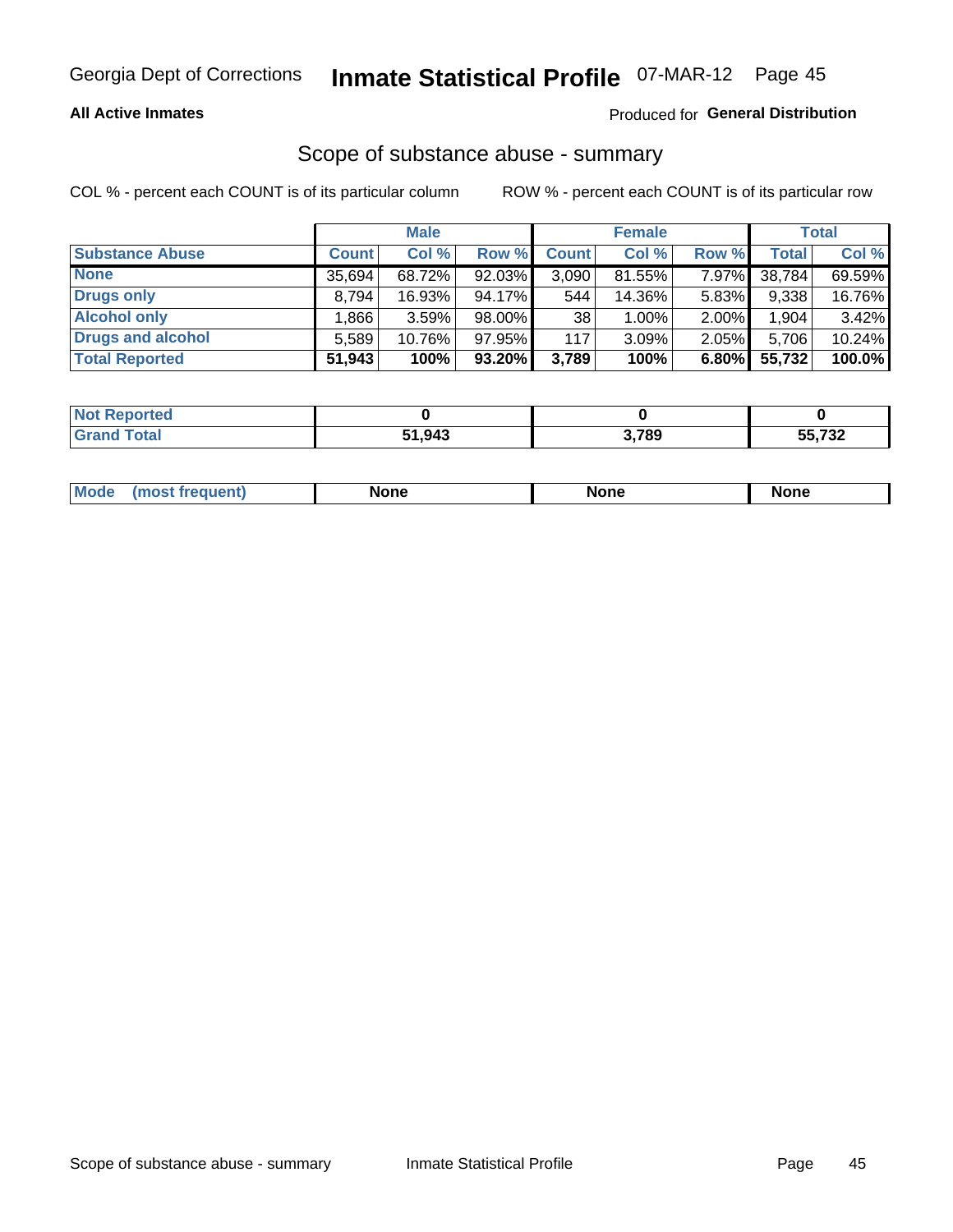### **All Active Inmates**

## Produced for General Distribution

## Scope of substance abuse - detail

COL % - percent each COUNT is of its particular column

|                                      |              | <b>Male</b> |         |              | <b>Female</b> |          |              | <b>Total</b> |
|--------------------------------------|--------------|-------------|---------|--------------|---------------|----------|--------------|--------------|
| <b>Substance Abuse</b>               | <b>Count</b> | Col %       | Row %   | <b>Count</b> | Col %         | Row %    | <b>Total</b> | Col %        |
| No drug or alcohol problems          | 35,694       | 68.72%      | 92.03%  | 3,090        | 81.55%        | 7.97%    | 38,784       | 69.59%       |
| Drug addiction but no alcohol        | 155          | 0.30%       | 90.64%  | 16           | 0.42%         | 9.36%    | 171          | 0.31%        |
| <b>Drug addiction and alcohol</b>    | 73           | 0.14%       | 98.65%  |              | 0.03%         | 1.35%    | 74           | 0.13%        |
| abuse                                |              |             |         |              |               |          |              |              |
| <b>Drug addiction and alcoholism</b> | 51           | 0.10%       | 100.00% |              |               |          | 51           | 0.09%        |
| No drug problem but alcohol          | 1,549        | 2.98%       | 99.04%  | 15           | 0.40%         | $0.96\%$ | 1,564        | 2.81%        |
| <b>labuse</b>                        |              |             |         |              |               |          |              |              |
| No drug problem but alcoholism       | 317          | 0.61%       | 93.24%  | 23           | 0.61%         | 6.76%    | 340          | 0.61%        |
| Drug experiment but no alcohol       | 4,377        | 8.43%       | 96.99%  | 136          | 3.59%         | 3.01%    | 4,513        | 8.10%        |
| <b>Drug experiment &amp; alcohol</b> | 893          | 1.72%       | 98.78%  | 11           | 0.29%         | 1.22%    | 904          | 1.62%        |
| <b>labuse</b>                        |              |             |         |              |               |          |              |              |
| Drug experiment & alcoholism         | 275          | 0.53%       | 95.49%  | 13           | 0.34%         | 4.51%    | 288          | 0.52%        |
| Drug abuse but no alcohol            | 4,262        | 8.21%       | 91.58%  | 392          | 10.35%        | 8.42%    | 4,654        | 8.35%        |
| Drug abuse and alcohol abuse         | 3,633        | 6.99%       | 98.72%  | 47           | 1.24%         | 1.28%    | 3,680        | 6.60%        |
| <b>Drug abuse and alcoholism</b>     | 664          | 1.28%       | 93.65%  | 45           | 1.19%         | 6.35%    | 709          | 1.27%        |
| <b>Total Reported</b>                | 51,943       | 100%        | 93.20%  | 3,789        | 100%          | 6.80%    | 55,732       | 100%         |

| <b>ported</b><br>NOT |        |       |                      |
|----------------------|--------|-------|----------------------|
| <b>otal</b>          | 51,943 | 3,789 | EE 700<br>1 J L<br>. |

| Mode (most frequent) | No drug or alcohol problems No drug or alcohol problems No drug or alcohol |          |
|----------------------|----------------------------------------------------------------------------|----------|
|                      |                                                                            | problems |
|                      |                                                                            |          |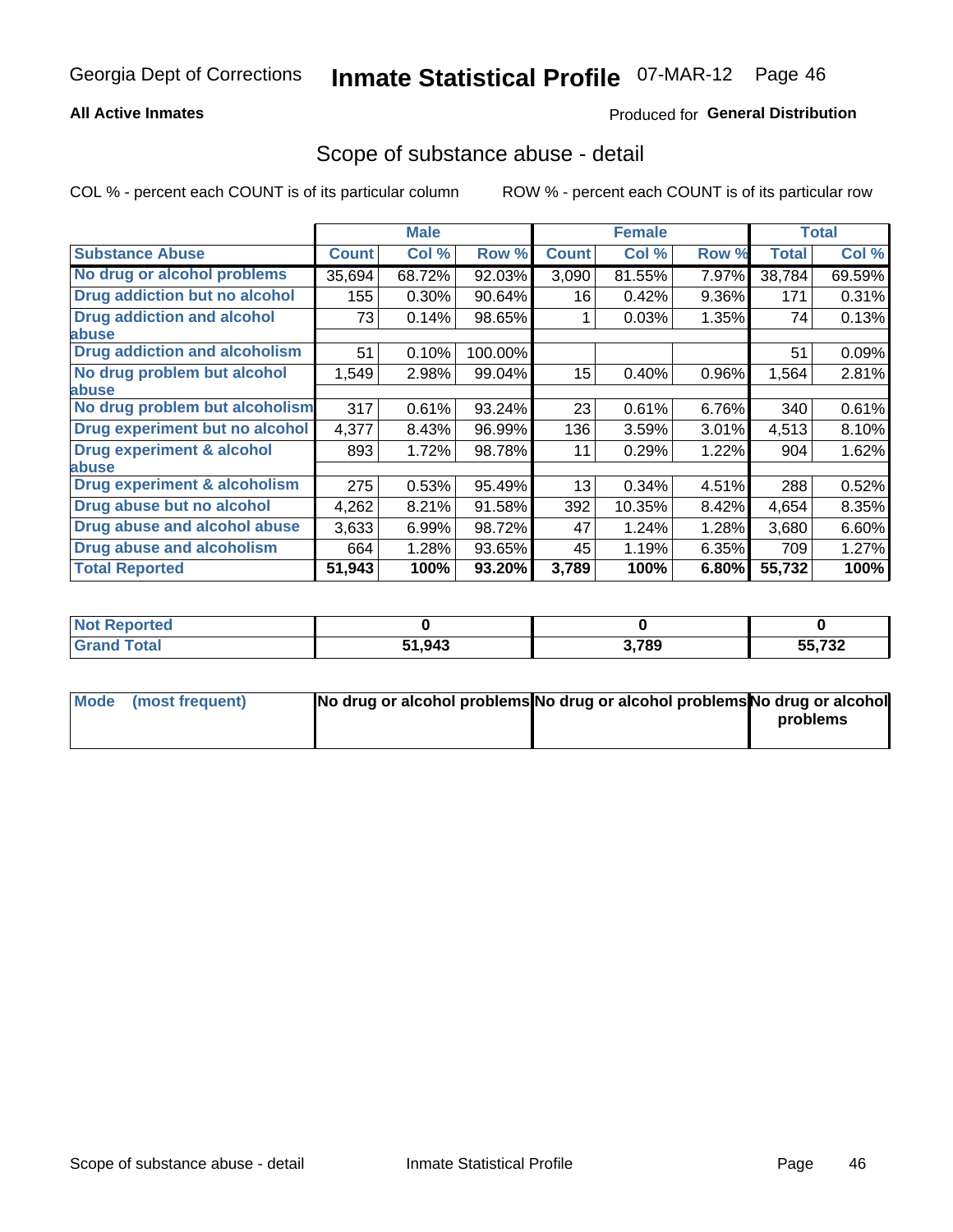# Inmate Statistical Profile 07-MAR-12 Page 47

**All Active Inmates** 

### **Produced for General Distribution**

## Current / last mental health treatment level

COL % - percent each COUNT is of its particular column

|                                    |              | <b>Male</b> |         |              | <b>Female</b> |          |              | <b>Total</b> |
|------------------------------------|--------------|-------------|---------|--------------|---------------|----------|--------------|--------------|
| <b>Mental Health Treatment Lev</b> | <b>Count</b> | Col %       | Row %   | <b>Count</b> | Col %         | Row %    | <b>Total</b> | Col %        |
| 1 No problem at current time       | 7,471        | 50.54%      | 90.68%  | 768          | 30.63%        | 9.32%    | 8,239        | 47.65%       |
| 2 Receiving outpatient             | 5,216        | 35.29%      | 75.54%  | 1,689        | 67.37%        | 24.46%   | 6,905        | 39.94%       |
| <b>Treatment</b>                   |              |             |         |              |               |          |              |              |
| 3 Inpatient, moderate              | 1,718        | 11.62%      | 97.84%  | 38           | 1.52%         | 2.16%    | 1,756        | 10.16%       |
| Treatment                          |              |             |         |              |               |          |              |              |
| 4 Inpatient, intensive             | 352          | 2.38%       | 96.70%  | 12           | 0.48%         | $3.30\%$ | 364          | 2.11%        |
| Treatment                          |              |             |         |              |               |          |              |              |
| 5 Undergoing crisis                | 18           | 0.12%       | 100.00% |              |               |          | 18           | 0.10%        |
| <b>stabilization</b>               |              |             |         |              |               |          |              |              |
| <b>6 Hospital for criminally</b>   | 7            | 0.05%       | 100.00% |              |               |          |              | 0.04%        |
| <b>Tinsane</b>                     |              |             |         |              |               |          |              |              |
| <b>Total Evaluated</b>             | 14,782       | 100%        | 85.50%  | 2,507        | 100%          | 14.50%   | 17,289       | 100%         |

| Never had MH evaluation | 37,161 | 282. ا | 38,443 |
|-------------------------|--------|--------|--------|
| <b>Grand Total</b>      | 51,943 | 3,789  | 55,732 |

| Median (middle) | No problem at current time | <b>Receiving outpatient</b><br>treatment | <b>Receiving</b><br>outpatient<br>treatment |
|-----------------|----------------------------|------------------------------------------|---------------------------------------------|
| <b>Mode</b>     | No problem at current time | <b>Receiving outpatient</b>              | No problem at                               |
| (most frequent) |                            | treatment                                | current time                                |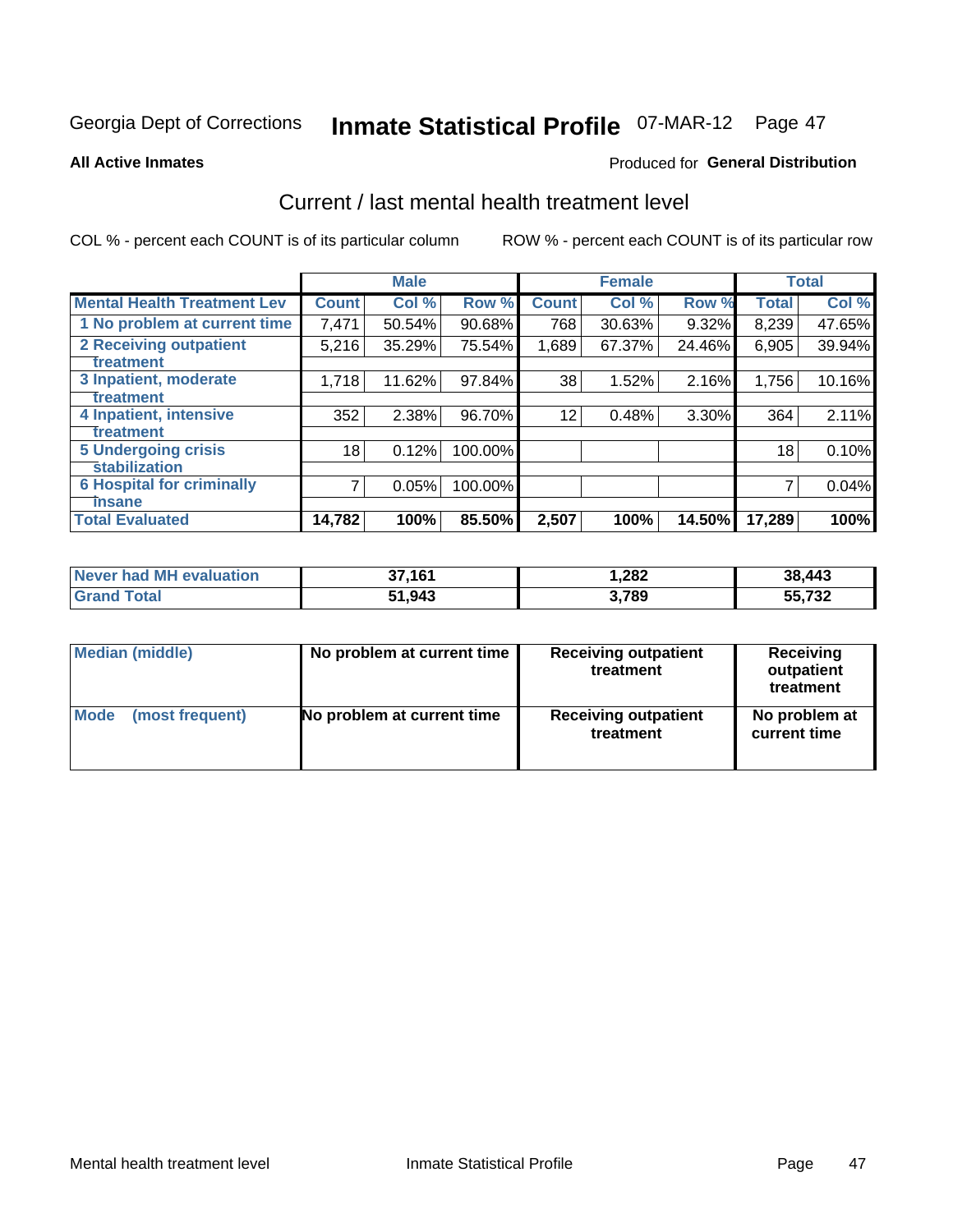### **All Active Inmates**

## Produced for General Distribution

## PULHESDWIT medical scale - 'P' overall condition ('P'hysical)

COL % - percent each COUNT is of its particular column

|                                  |              | <b>Male</b> |        |              | <b>Female</b> |         |              | <b>Total</b> |
|----------------------------------|--------------|-------------|--------|--------------|---------------|---------|--------------|--------------|
| 'P' Overall Condition            | <b>Count</b> | Col %       | Row %  | <b>Count</b> | Col %         | Row %   | <b>Total</b> | Col %        |
| 1 No medical illness             | 35,774       | 74.97%      | 94.59% | 2,048        | 57.11%        | 5.41%   | 37,822       | 73.72%       |
| 2 Well-controlled chronic        | 10,659       | 22.34%      | 88.26% | 1,418        | 39.54%        | 11.74%  | 12,077       | 23.54%       |
| <b>lillness</b>                  |              |             |        |              |               |         |              |              |
| 3 Poorly-controlled chronic      | 1,185        | 2.48%       | 95.33% | 58           | 1.62%         | 4.67%   | 1,243        | 2.42%        |
| <b>lillness</b>                  |              |             |        |              |               |         |              |              |
| 4 Significant problems requiring | 92           | 0.19%       | 89.32% | 11           | 0.31%         | 10.68%  | 103          | 0.20%        |
| special housing                  |              |             |        |              |               |         |              |              |
| 5 Terminal illness, < 6 months   | 7            | 0.01%       | 87.50% |              | 0.03%         | 12.50%  | 8            | 0.02%        |
| to live                          |              |             |        |              |               |         |              |              |
| 6 Inmate is pregnant             |              |             |        | 50           | 1.39%         | 100.00% | 50           | 0.10%        |
| <b>Total Reported</b>            | 47,717       | 100%        | 93.01% | 3,586        | 100%          | 6.99%   | 51,303       | 100%         |

| тес | nne<br>0 LZ. | 203  | חר ו<br>,42J     |
|-----|--------------|------|------------------|
|     | 1.042        | ,789 | FF 700<br>55,732 |

| Mode | (most frequent) | 1 No medical illness | 1 No medical illness | 1 No medical<br>illness |
|------|-----------------|----------------------|----------------------|-------------------------|
|------|-----------------|----------------------|----------------------|-------------------------|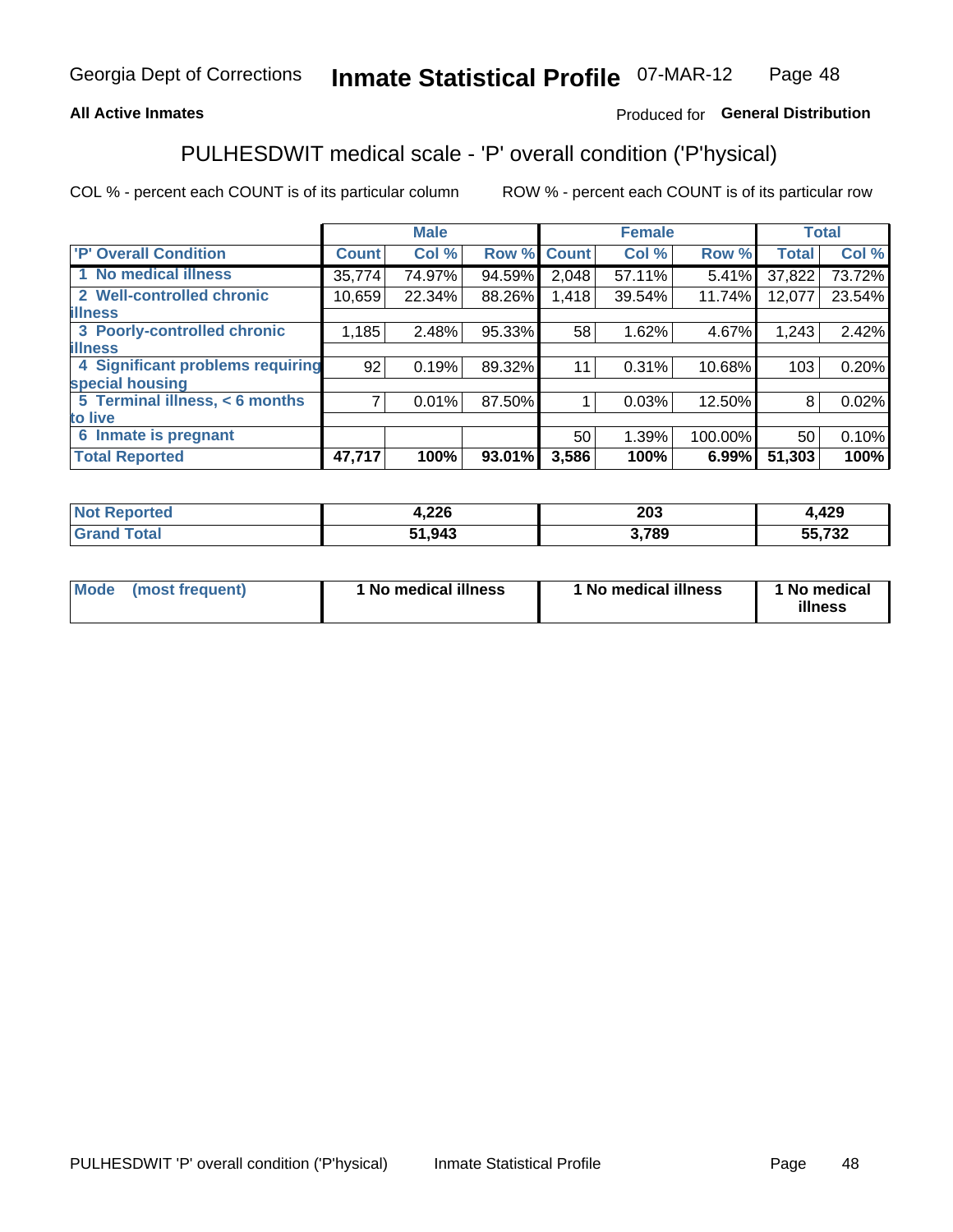### **All Active Inmates**

## Produced for General Distribution

# PULHESDWIT medical scale - 'U' upper body

COL % - percent each COUNT is of its particular column

|                              |              | <b>Male</b> |         |              | <b>Female</b> |        |              | <b>Total</b> |
|------------------------------|--------------|-------------|---------|--------------|---------------|--------|--------------|--------------|
| <b>U' Upper Body</b>         | <b>Count</b> | Col %       | Row %   | <b>Count</b> | Col %         | Row %  | <b>Total</b> | Col %        |
| 1 Upper bones, joints,       | 45,453       | 95.39%      | 93.07%  | 3,384        | 94.42%        | 6.93%  | 48,837       | 95.33%       |
| muscles all OK               |              |             |         |              |               |        |              |              |
| 2 One or both arms minimally | 1,828        | 3.84%       | 91.04%  | 180          | 5.02%         | 8.96%  | 2,008        | 3.92%        |
| limited                      |              |             |         |              |               |        |              |              |
| 3 One or both arms           | 318          | 0.67%       | 95.78%  | 14           | 0.39%         | 4.22%  | 332          | 0.65%        |
| moderately limited           |              |             |         |              |               |        |              |              |
| 4 One arm disabled,          | 44           | 0.09%       | 88.00%  | 6            | 0.17%         | 12.00% | 50           | 0.10%        |
| paralyzed, or amputated      |              |             |         |              |               |        |              |              |
| 5 Both arms disabled,        | 5            | 0.01%       | 100.00% |              |               |        | 5            | 0.01%        |
| paralyzed, or amputated      |              |             |         |              |               |        |              |              |
| <b>Total Reported</b>        | 47,648       | 100%        | 93.00%  | 3,584        | 100%          | 7.00%  | 51,232       | 100.0%       |

| <b>Not Reported</b> | 4,295  | 205   | 4,500           |
|---------------------|--------|-------|-----------------|
| Total               | 51,943 | 3,789 | E E 700         |
| <b>Grano</b>        | E4.    |       | 33. <i>I</i> 32 |

| Mode (most frequent) | 1 Upper bones, joints,<br>muscles all OK | 1 Upper bones, joints,<br>muscles all OK | 1 Upper bones,<br>joints, muscles all<br>ΟK |
|----------------------|------------------------------------------|------------------------------------------|---------------------------------------------|
|----------------------|------------------------------------------|------------------------------------------|---------------------------------------------|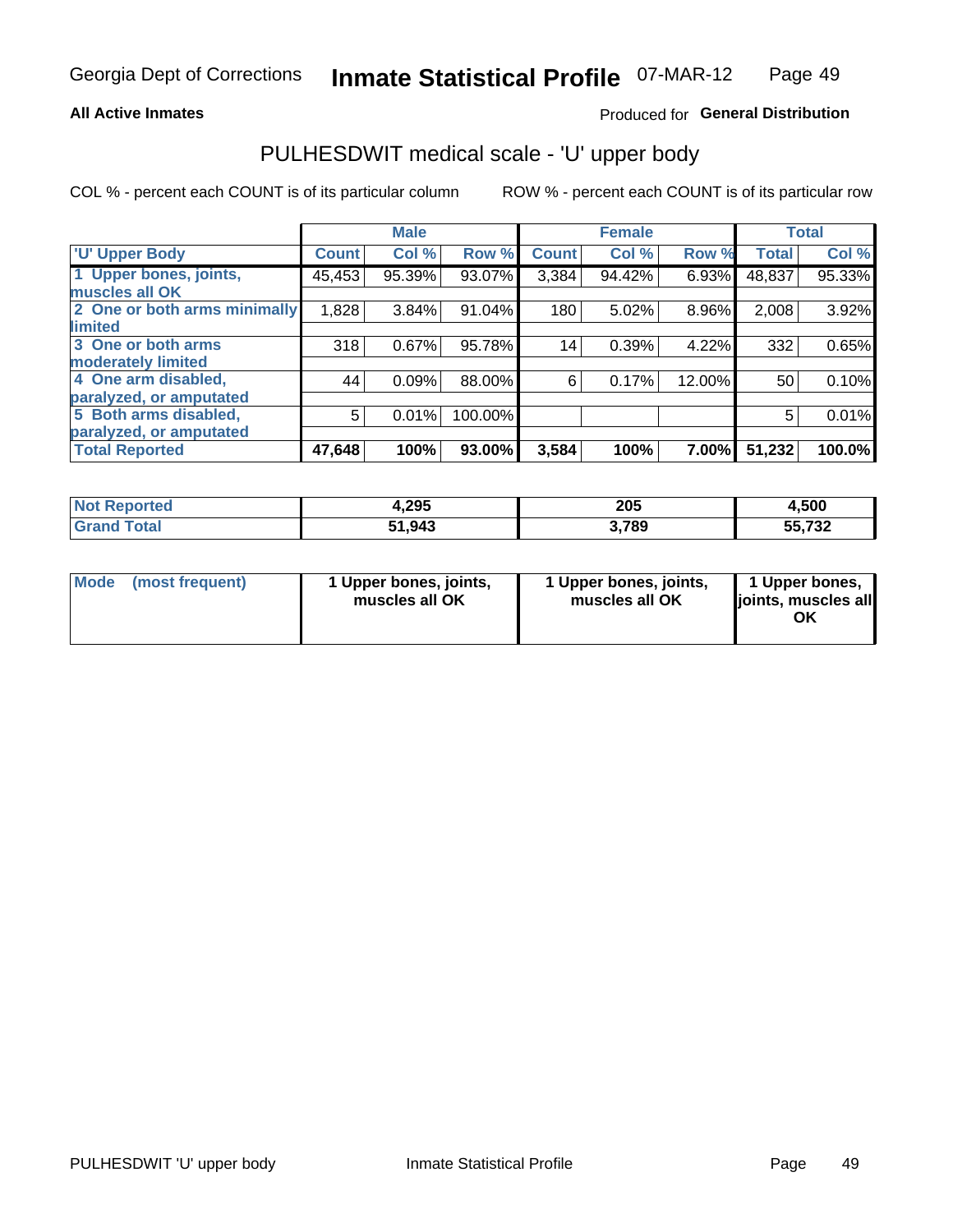### **All Active Inmates**

## Produced for General Distribution

## PULHESDWIT medical scale - 'L' lower body

COL % - percent each COUNT is of its particular column

|                                |              | <b>Male</b> |        |                 | <b>Female</b> |        |                 | <b>Total</b> |
|--------------------------------|--------------|-------------|--------|-----------------|---------------|--------|-----------------|--------------|
| 'L' Lower Body                 | <b>Count</b> | Col %       | Row %  | <b>Count</b>    | Col %         | Row %  | <b>Total</b>    | Col %        |
| 1 Lower bones, joints,         | 42,230       | 88.63%      | 93.53% | 2,922           | 81.53%        | 6.47%  | 45,152          | 88.14%       |
| muscles all OK                 |              |             |        |                 |               |        |                 |              |
| 2 One or both legs minimally   | 4,591        | 9.64%       | 87.95% | 629             | 17.55%        | 12.05% | 5,220           | 10.19%       |
| limited                        |              |             |        |                 |               |        |                 |              |
| 3 One or both legs             | 702          | 1.47%       | 97.23% | 20 <sup>1</sup> | 0.56%         | 2.77%  | 722             | 1.41%        |
| moderately limited             |              |             |        |                 |               |        |                 |              |
| 4 One leg disabled, paralyzed, | 111          | 0.23%       | 90.24% | 12 <sup>2</sup> | 0.33%         | 9.76%  | 123             | 0.24%        |
| or amputated                   |              |             |        |                 |               |        |                 |              |
| 5 Both legs disabled,          | 11           | 0.02%       | 91.67% |                 | 0.03%         | 8.33%  | 12 <sup>2</sup> | 0.02%        |
| paralyzed, or amputated        |              |             |        |                 |               |        |                 |              |
| <b>Total Reported</b>          | 47,645       | 100%        | 93.00% | 3,584           | 100%          | 7.00%  | 51,229          | 100%         |

| <b>Not Reported</b> | 4,298  | 205   | 4,503           |
|---------------------|--------|-------|-----------------|
| <b>Total</b>        | 51,943 | 3,789 | E E 700         |
| Grand               | E4.    |       | 33. <i>I</i> 32 |

| Mode | (most frequent) | 1 Lower bones, joints,<br>muscles all OK | I Lower bones, joints,<br>muscles all OK | 1 Lower bones,<br>joints, muscles all<br>ΟK |
|------|-----------------|------------------------------------------|------------------------------------------|---------------------------------------------|
|------|-----------------|------------------------------------------|------------------------------------------|---------------------------------------------|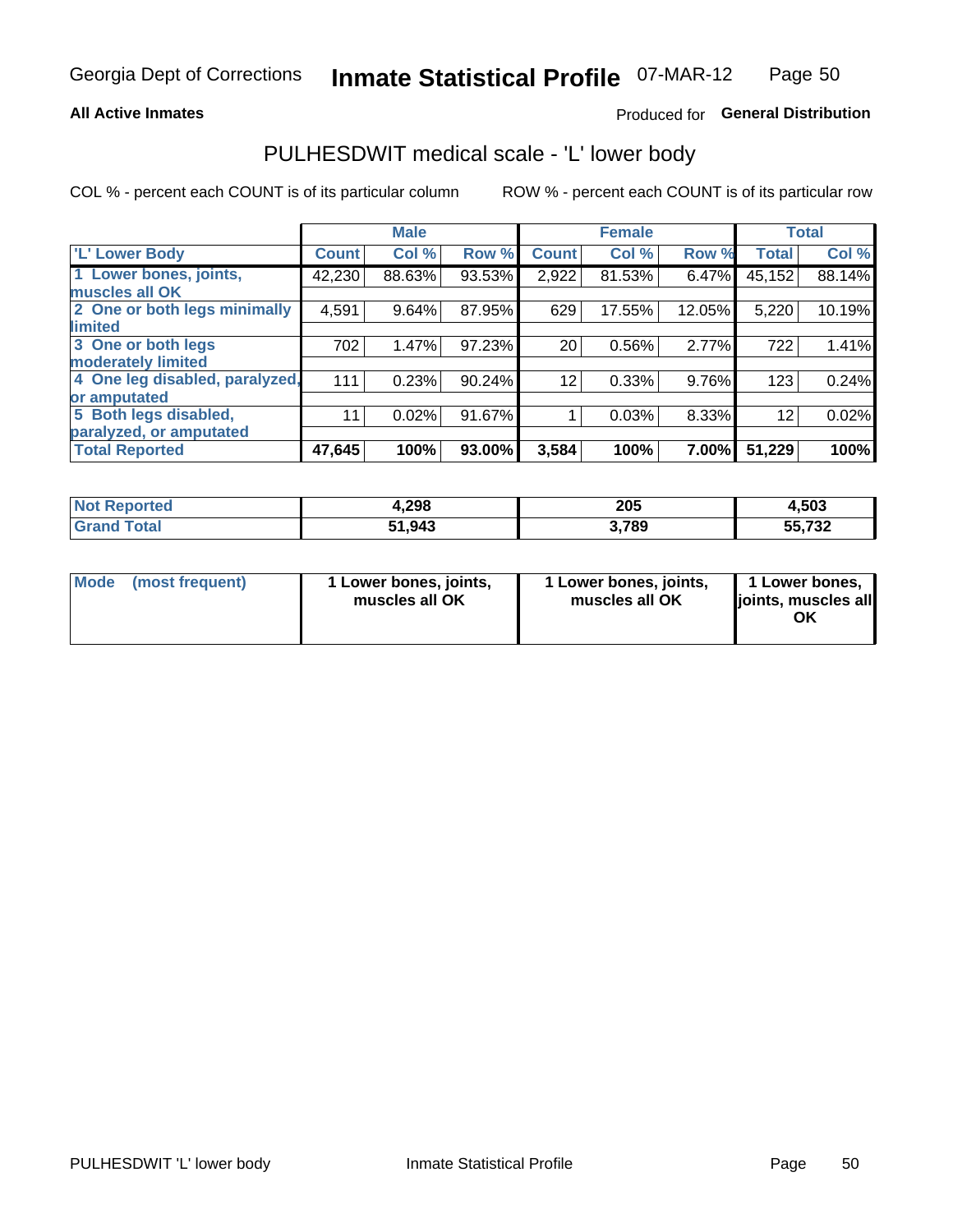### **All Active Inmates**

## Produced for General Distribution

## PULHESDWIT medical scale - 'H' hearing

COL % - percent each COUNT is of its particular column

|                                |              | <b>Male</b> |             |       | <b>Female</b> |       | <b>Total</b> |        |
|--------------------------------|--------------|-------------|-------------|-------|---------------|-------|--------------|--------|
| <b>H' Hearing</b>              | <b>Count</b> | Col %       | Row % Count |       | Col %         | Row % | <b>Total</b> | Col %  |
| 1 Normal hearing both ears     | 47,028       | 98.72%      | 92.99%      | 3,543 | 98.91%        | 7.01% | 50,571       | 98.73% |
| 2 Some loss in one ear with    | 481          | 1.01%       | 93.04%      | 36    | 1.01%         | 6.96% | 517          | 1.01%  |
| other OK, or mild loss in both |              |             |             |       |               |       |              |        |
| 3 Total loss in one ear with   | 98           | 0.21%       | 97.03%      | 3     | 0.08%         | 2.97% | 101          | 0.20%  |
| mild loss in other             |              |             |             |       |               |       |              |        |
| 4 Severe loss in both ears     | 17           | 0.04%       | 100.00%     |       |               |       | 17           | 0.03%  |
| 5 Total loss in both ears,     | 13           | 0.03%       | 100.00%     |       |               |       | 13           | 0.03%  |
| requiring special housing      |              |             |             |       |               |       |              |        |
| <b>Total Reported</b>          | 47,637       | 100%        | 93.01%      | 3,582 | 100%          | 6.99% | 51,219       | 100%   |

| <b>Not Reno</b><br><b>orted</b> | .306   | 207   | 4,513  |
|---------------------------------|--------|-------|--------|
| Total                           | 51,943 | 3,789 | 55,732 |

| Mode (most frequent) | 1 Normal hearing both ears 1 Normal hearing both ears 1 Normal hearing | both ears |
|----------------------|------------------------------------------------------------------------|-----------|
|                      |                                                                        |           |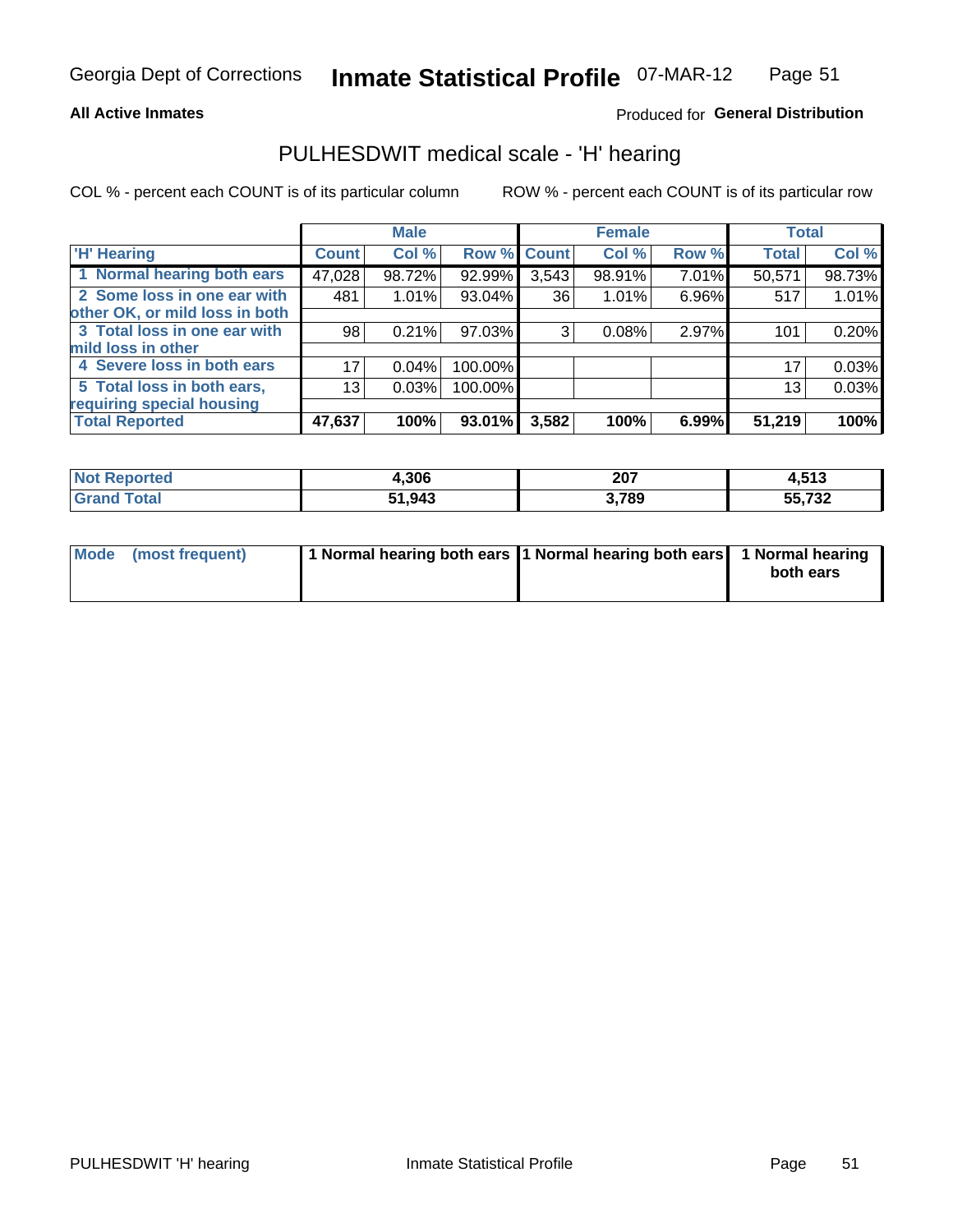### **All Active Inmates**

## Produced for General Distribution

## PULHESDWIT medical scale - 'E' vision

COL % - percent each COUNT is of its particular column

|                                 |              | <b>Male</b> |         |              | <b>Female</b> |          |              | <b>Total</b> |
|---------------------------------|--------------|-------------|---------|--------------|---------------|----------|--------------|--------------|
| <b>E' Vision</b>                | <b>Count</b> | Col %       | Row %   | <b>Count</b> | Col %         | Row %    | <b>Total</b> | Col %        |
| 1 Correctable to 20/40 in both  | 38,419       | 82.20%      | 95.07%  | .992         | 55.69%        | 4.93%    | 40,411       | 80.32%       |
| eyes                            |              |             |         |              |               |          |              |              |
| 2 Correctable to 20/70 in one   | 7,312        | 15.64%      | 83.38%  | 1,458        | 40.76%        | 16.62%   | 8,770        | 17.43%       |
| eye, may be blind in other      |              |             |         |              |               |          |              |              |
| 3 Correctable to 20/200 in one  | 861          | 1.84%       | 88.04%  | 117          | 3.27%         | 11.96%   | 978          | 1.94%        |
| eye, may be blind in other      |              |             |         |              |               |          |              |              |
| 4 One eye not correctable to    | 132          | 0.28%       | 92.96%  | 10           | 0.28%         | 7.04%    | 142          | 0.28%        |
| 20/200, other may be blind      |              |             |         |              |               |          |              |              |
| 5 Blind in both eyes, requiring | 14           | 0.03%       | 100.00% |              |               |          | 14           | 0.03%        |
| special housing                 |              |             |         |              |               |          |              |              |
| <b>Total Reported</b>           | 46,738       | 100%        | 92.89%  | 3,577        | 100%          | $7.11\%$ | 50,315       | 100%         |

| <b>Not Reported</b> | 5,205  | 24c<br>4 I 4 | 5 4 1 7    |
|---------------------|--------|--------------|------------|
| <b>fota</b>         | 51,943 | 3,789        | 55,732<br> |

| Mode (most frequent) | 1 Correctable to 20/40 in both<br>eves | 1 Correctable to 20/40 in   1 Correctable to  <br>both eves | 20/40 in both eyes |
|----------------------|----------------------------------------|-------------------------------------------------------------|--------------------|
|                      |                                        |                                                             |                    |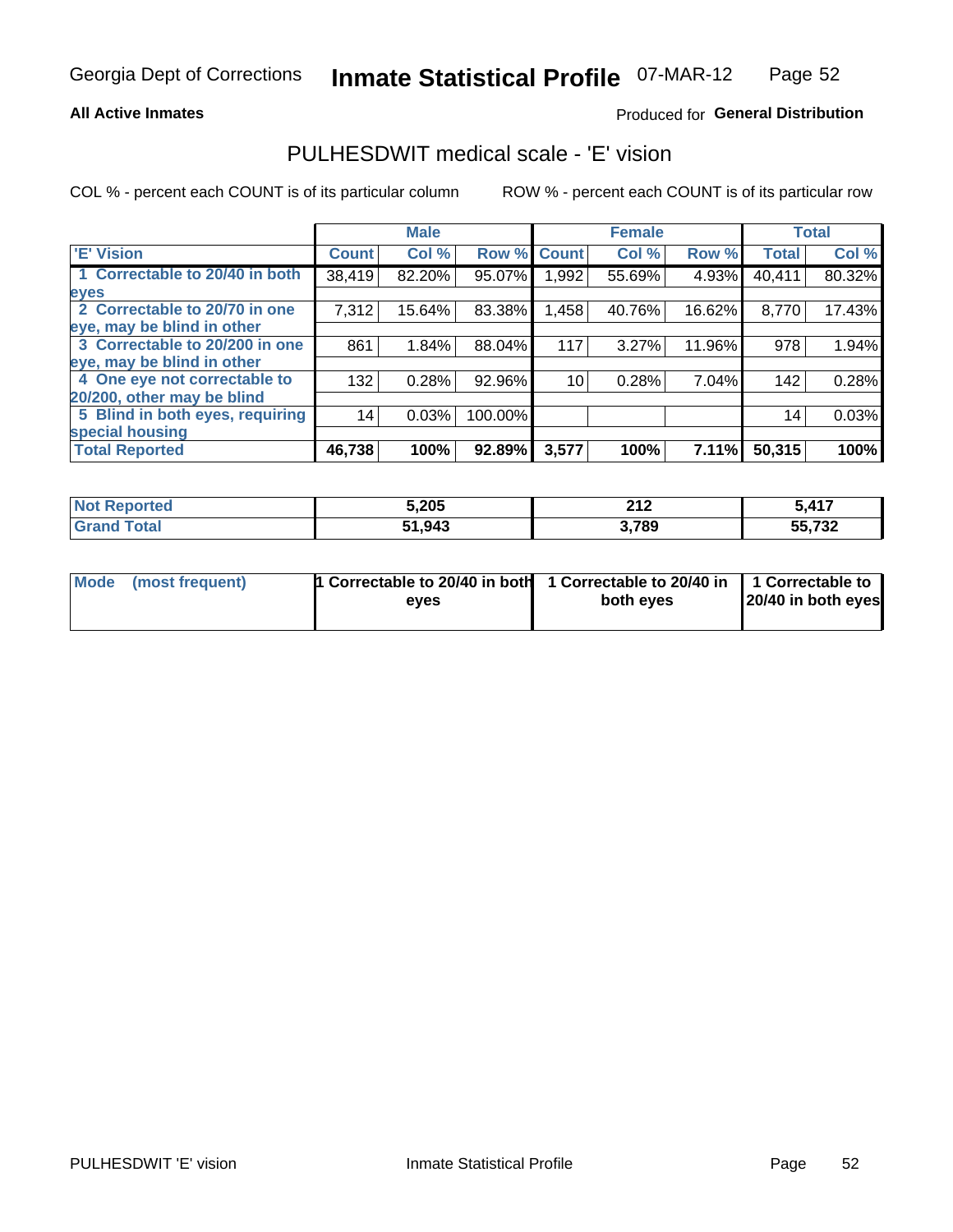### **All Active Inmates**

## Produced for General Distribution

## PULHESDWIT medical scale - 'S' pSychiatric

COL % - percent each COUNT is of its particular column

|                                        |              | <b>Male</b> |           |                    | <b>Female</b> |        |              | <b>Total</b> |
|----------------------------------------|--------------|-------------|-----------|--------------------|---------------|--------|--------------|--------------|
| 'S' pSychiatric                        | <b>Count</b> | Col %       |           | <b>Row % Count</b> | Col %         | Row %  | <b>Total</b> | Col %        |
| 1 No impairment or disorders           | 40,708       | 86.29%      | 95.28%    | 2,018              | 57.12%        | 4.72%  | 42,726       | 84.26%       |
| 2 Stable, or in remission, or          | 4,959        | 10.51%      | 76.85%    | 1,494              | 42.29%        | 23.15% | 6,453        | 12.73%       |
| mild impairment or retardation         |              |             |           |                    |               |        |              |              |
| 3 Requires moderate inpatient          | 1,250        | 2.65%       | 98.81%    | 15                 | 0.42%         | 1.19%  | 1,265        | 2.49%        |
| treatment                              |              |             |           |                    |               |        |              |              |
| 4 Requires intensive inpatient         | 237          | 0.50%       | $97.53\%$ | 6                  | 0.17%         | 2.47%  | 243          | 0.48%        |
| treatment                              |              |             |           |                    |               |        |              |              |
| <b>5 Requires Crisis Stabilization</b> | 23           | 0.05%       | 100.00%   |                    |               |        | 23           | 0.05%        |
| Unit (CSU) inpatient care              |              |             |           |                    |               |        |              |              |
| <b>Total Reported</b>                  | 47,177       | 100%        | $93.03\%$ | 3,533              | 100%          | 6.97%  | 50,710       | 100.0%       |

| Not R<br><b>Reported</b> | .766   | 256   | 5,022                     |
|--------------------------|--------|-------|---------------------------|
| Total                    | 51,943 | 3,789 | フクク<br>--<br>2د ،.<br>JJ, |

| Mode<br>1 No impairment or disorders<br>(most frequent) | 1 No impairment or<br>disorders | 1 No impairment or<br>disorders |
|---------------------------------------------------------|---------------------------------|---------------------------------|
|---------------------------------------------------------|---------------------------------|---------------------------------|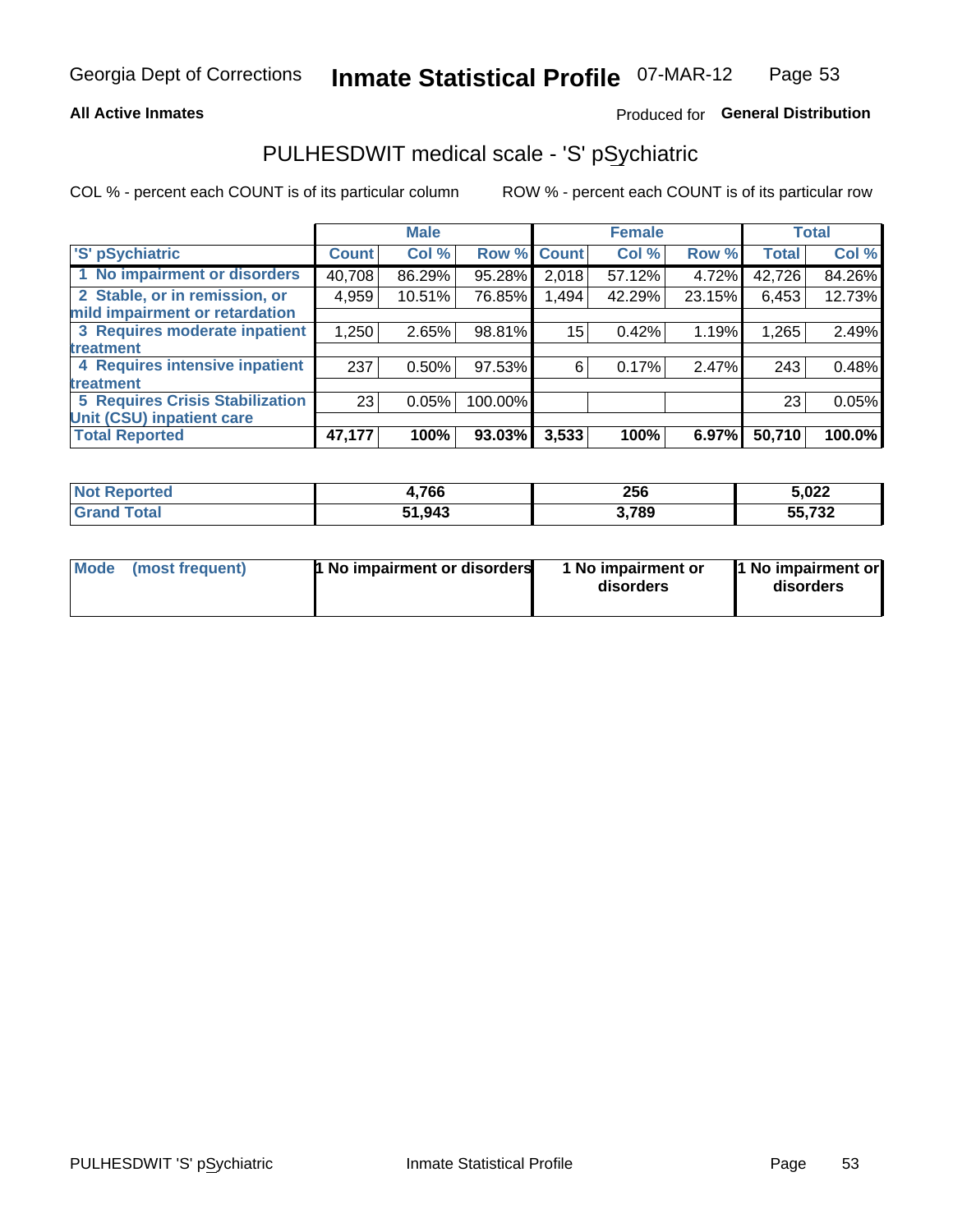### **All Active Inmates**

## Produced for General Distribution

## PULHESDWIT medical scale - 'D' dental

COL % - percent each COUNT is of its particular column

|                                 |                 | <b>Male</b> |         |              | <b>Female</b> |          |              | <b>Total</b> |
|---------------------------------|-----------------|-------------|---------|--------------|---------------|----------|--------------|--------------|
| <b>D'</b> Dental                | <b>Count</b>    | Col %       | Row %   | <b>Count</b> | Col %         | Row %    | <b>Total</b> | Col %        |
| 1 Minimal routine dental health | 23,189          | 51.56%      | 91.39%  | 2,185        | 61.71%        | $8.61\%$ | 25,374       | 52.30%       |
| <b>needs</b>                    |                 |             |         |              |               |          |              |              |
| 2 Moderate cavities and/or gum  | 16,051          | 35.69%      | 93.50%  | 1,116        | 31.52%        | 6.50%    | 17,167       | 35.38%       |
| disease                         |                 |             |         |              |               |          |              |              |
| 3 Extensive gum disease         | 5,726           | 12.73%      | 95.99%  | 239          | 6.75%         | 4.01%    | 5,965        | 12.29%       |
| and/or widespread decay         |                 |             |         |              |               |          |              |              |
| 4 Urgent need for dental        | 12 <sub>1</sub> | 0.03%       | 92.31%  |              | 0.03%         | 7.69%    | 13           | 0.03%        |
| <b>services</b>                 |                 |             |         |              |               |          |              |              |
| 5 Life-threatening disease or   |                 | 0.01%       | 100.00% |              |               |          |              | 0.01%        |
| extreme pain or infection       |                 |             |         |              |               |          |              |              |
| <b>Total Reported</b>           | 44,979          | 100%        | 92.70%  | 3,541        | 100%          | 7.30%    | 48,520       | 100.0%       |

| <b>Not Reported</b>    | 6,964  | 248   | 7,212  |
|------------------------|--------|-------|--------|
| <b>Total</b><br>'Grand | 51,943 | 3,789 | 55,732 |

| 1 Minimal routine dental<br>Mode<br>(most frequent)<br>health needs | 1 Minimal routine dental 1 Minimal routine<br>health needs | dental health<br>needs |
|---------------------------------------------------------------------|------------------------------------------------------------|------------------------|
|---------------------------------------------------------------------|------------------------------------------------------------|------------------------|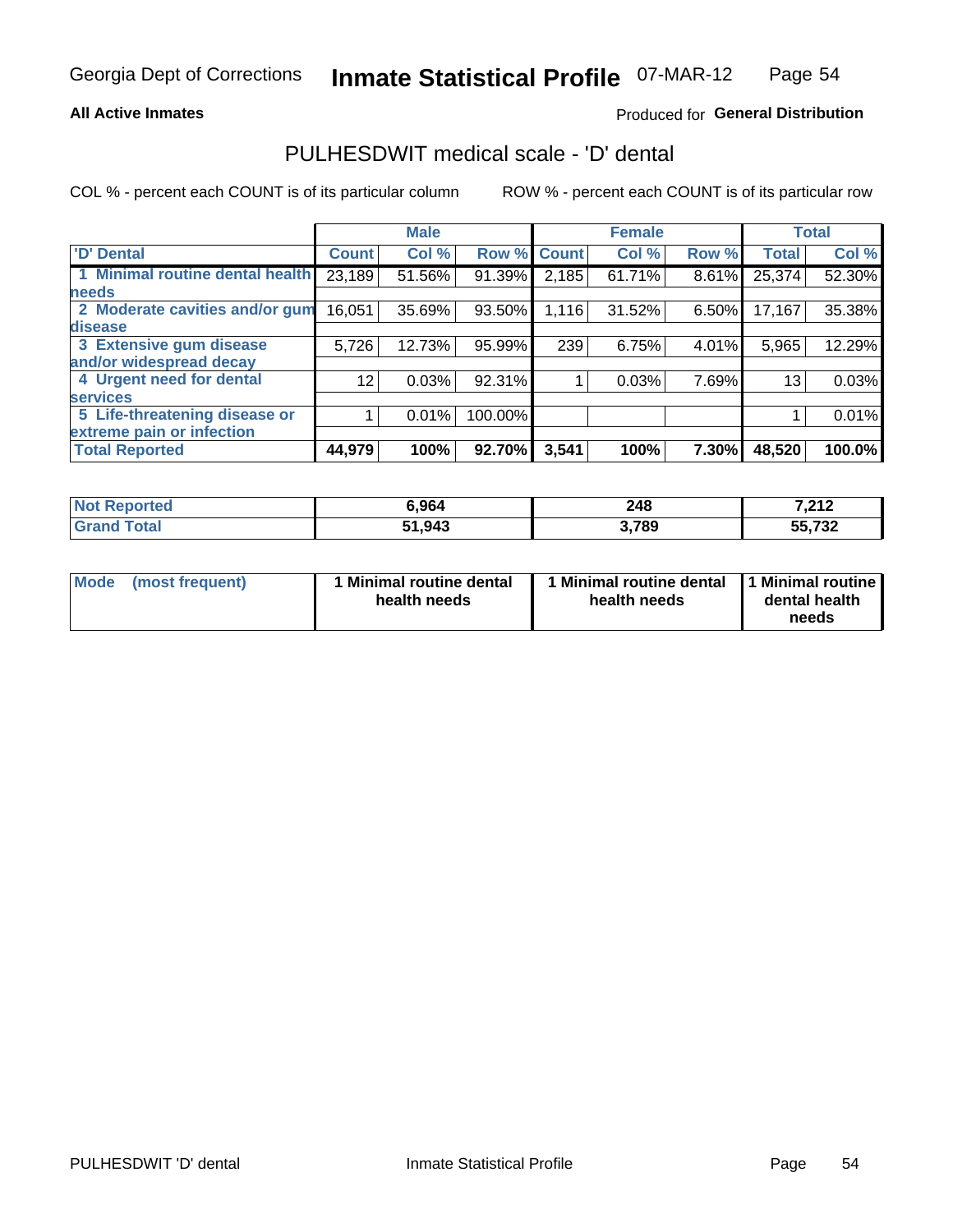### **All Active Inmates**

## Produced for General Distribution

## PULHESDWIT medical scale - 'W' work ability

COL % - percent each COUNT is of its particular column

|                                 |                    | <b>Male</b> |        |             | <b>Female</b> |        |              | <b>Total</b> |
|---------------------------------|--------------------|-------------|--------|-------------|---------------|--------|--------------|--------------|
| 'W' work ability                | Count <sup>1</sup> | Col %       |        | Row % Count | Col %         | Row %  | <b>Total</b> | Col %        |
| 1 Unrestricted work or activity | 39,690             | 83.32%      | 93.24% | 2,876       | 80.25%        | 6.76%  | 42,566       | 83.10%       |
| 2 Minor restrictions on type of | 6,255              | 13.13%      | 91.35% | 592         | 16.52%        | 8.65%  | 6,847        | 13.37%       |
| <b>work</b>                     |                    |             |        |             |               |        |              |              |
| 3 Moderate restrictions on type | 1,080              | 2.27%       | 94.99% | 57          | 1.59%         | 5.01%  | 1,137        | 2.22%        |
| lof work                        |                    |             |        |             |               |        |              |              |
| 4 Major restrictions on type of | 413                | 0.87%       | 89.98% | 46          | 1.28%         | 10.02% | 459          | 0.90%        |
| <b>work</b>                     |                    |             |        |             |               |        |              |              |
| 5 Cannot work under any         | 198                | 0.42%       | 93.84% | 13          | 0.36%         | 6.16%  | 211          | 0.41%        |
| <b>circumstances</b>            |                    |             |        |             |               |        |              |              |
| <b>Total Reported</b>           | 47,636             | 100%        | 93.00% | 3,584       | 100%          | 7.00%  | 51,220       | 100%         |

| <b>Not Reported</b> | 4,307  | 205   | <b>E49</b><br>4.J IZ |
|---------------------|--------|-------|----------------------|
| Total<br>Grand      | 51,943 | 3,789 | 55,732               |

| Mode            | 1 Unrestricted work or | 1 Unrestricted work or | 1 Unrestricted   |
|-----------------|------------------------|------------------------|------------------|
| (most frequent) | activity               | activity               | work or activity |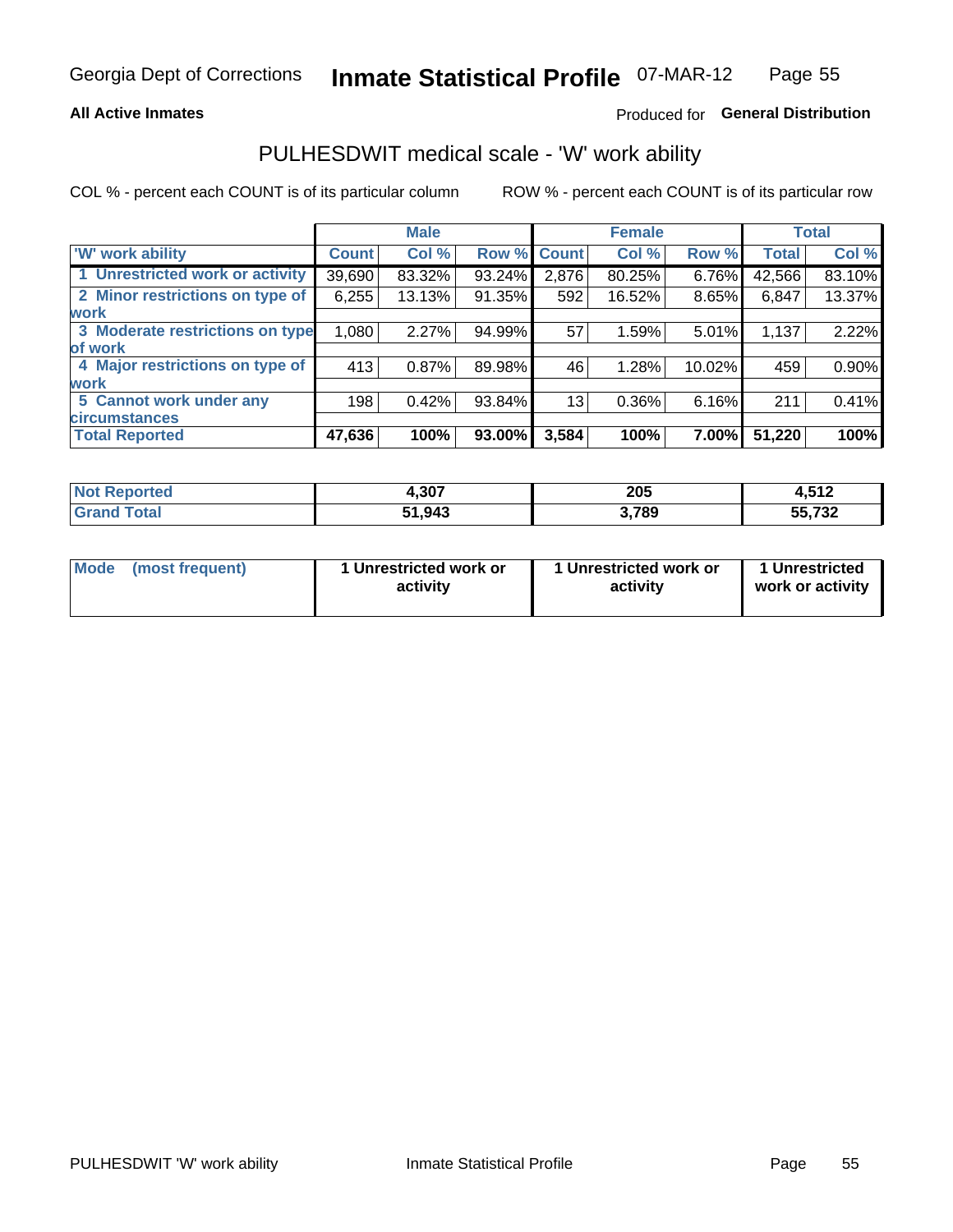### **All Active Inmates**

## Produced for General Distribution

## PULHESDWIT medical scale - 'I' impairment

COL % - percent each COUNT is of its particular column

|                                   |              | <b>Male</b> |             |       | <b>Female</b> |        |              | <b>Total</b> |
|-----------------------------------|--------------|-------------|-------------|-------|---------------|--------|--------------|--------------|
| <b>T' Impairment</b>              | <b>Count</b> | Col %       | Row % Count |       | Col %         | Row %  | <b>Total</b> | Col %        |
| 1 No impairments or               | 47,305       | 99.33%      | 93.02%      | 3,548 | 99.08%        | 6.98%  | 50,853       | 99.31%       |
| <b>disabilities</b>               |              |             |             |       |               |        |              |              |
| 2 Wheelchair-bound but            | 231          | 0.49%       | 89.88%      | 26    | 0.73%         | 10.12% | 257          | 0.50%        |
| otherwise OK                      |              |             |             |       |               |        |              |              |
| <b>3 Needs low-level Assisted</b> | 41           | 0.09%       | 93.18%      | 3     | 0.08%         | 6.82%  | 44           | 0.09%        |
| Living (level I)                  |              |             |             |       |               |        |              |              |
| 4 Needs moderate Assisted         |              | 0.01%       | 100.00%     |       |               |        |              | 0.01%        |
| Living (level II)                 |              |             |             |       |               |        |              |              |
| <b>5 Needs maximal Assisted</b>   | 41           | 0.09%       | 91.11%      | 4     | 0.11%         | 8.89%  | 45           | 0.09%        |
| <b>Living (level III)</b>         |              |             |             |       |               |        |              |              |
| <b>Total Reported</b>             | 47,625       | 100%        | 93.01%      | 3,581 | 100%          | 6.99%  | 51,206       | 100%         |

| Not F<br>Reported            | 1,318  | 208  | 4,526  |
|------------------------------|--------|------|--------|
| <b>Total</b><br><b>Grand</b> | 51,943 | ,789 | 55,732 |

| Mode | (most frequent) | 1 No impairments or<br>disabilities | 1 No impairments or<br>disabilities | 1 No impairments<br>or disabilities |
|------|-----------------|-------------------------------------|-------------------------------------|-------------------------------------|
|------|-----------------|-------------------------------------|-------------------------------------|-------------------------------------|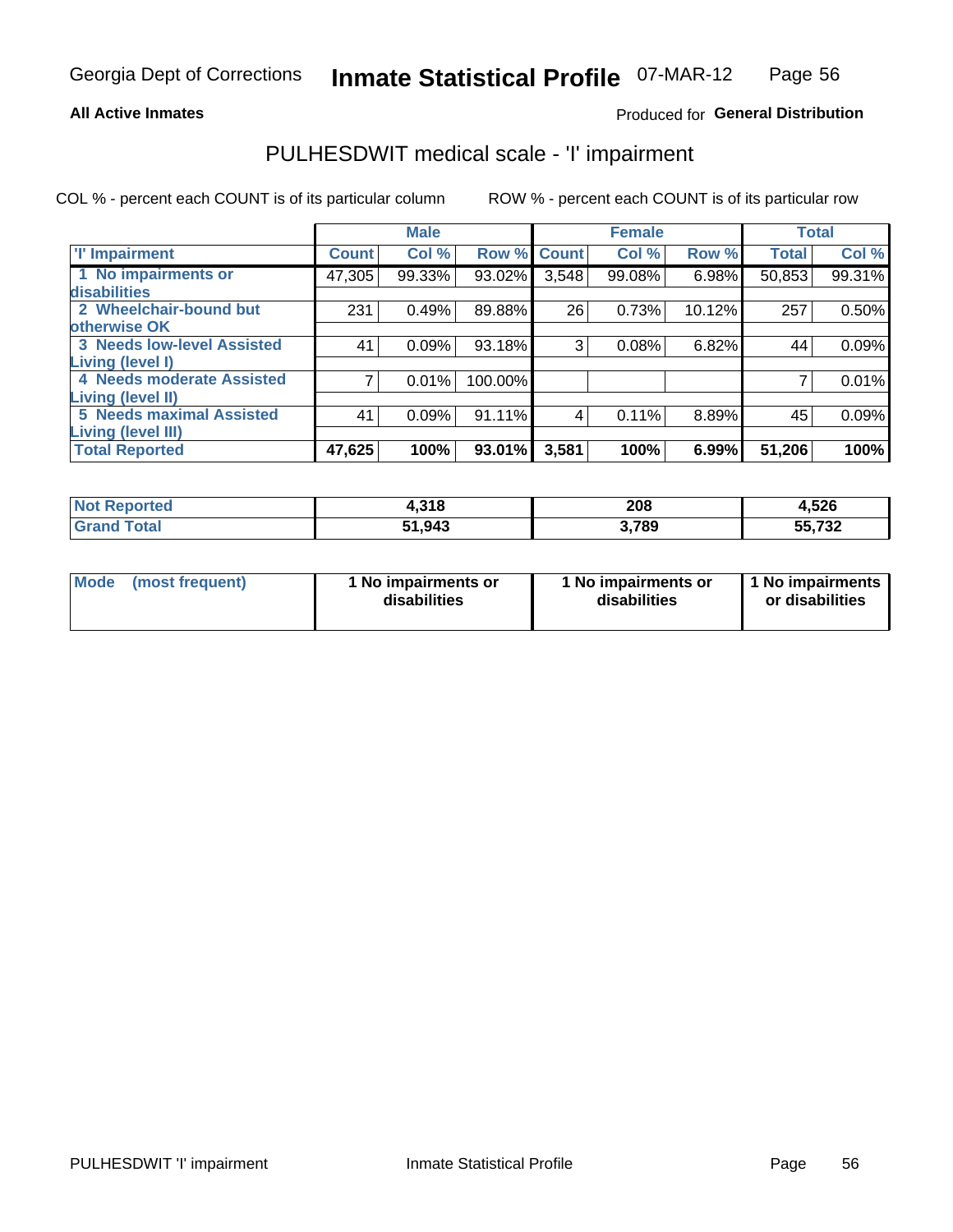### **All Active Inmates**

## Produced fo General Distribution

## PULHESDWIT medical scale - 'T' transportability

COL % - percent each COUNT is of its particular column

|                              |              | <b>Male</b> |         |              | <b>Female</b> |        |              | <b>Total</b> |
|------------------------------|--------------|-------------|---------|--------------|---------------|--------|--------------|--------------|
| <b>T' Transportability</b>   | <b>Count</b> | Col %       | Row %   | <b>Count</b> | Col %         | Row %  | <b>Total</b> | Col %        |
| 1 Can be transported in any  | 47,422       | 99.55%      | 93.03%  | 3,555        | 99.64%        | 6.97%  | 50,977       | 99.56%       |
| ordinary approved vehicle    |              |             |         |              |               |        |              |              |
| 2 Wheelchair-bound, not      | 55           | 0.12%       | 88.71%  | 7            | 0.20%         | 11.29% | 62           | 0.12%        |
| needing special vehicle      |              |             |         |              |               |        |              |              |
| 3 Wheelchair-bound, requires | 11           | 0.02%       | 100.00% |              |               |        | 11           | 0.02%        |
| special vehicle              |              |             |         |              |               |        |              |              |
| 4 Needs specially-equipped   | 5            | 0.01%       | 100.00% |              |               |        | 5            | 0.01%        |
| medical vehicle              |              |             |         |              |               |        |              |              |
| <b>5 Requires ambulance</b>  | 142          | 0.30%       | 95.95%  | 6            | 0.17%         | 4.05%  | 148          | 0.29%        |
| transport                    |              |             |         |              |               |        |              |              |
| <b>Total Reported</b>        | 47,635       | 100%        | 93.03%  | 3,568        | 100%          | 6.97%  | 51,203       | 100%         |

| <b>Not</b><br>Reported | 4,308  | nn/<br>44 I | 4,529  |
|------------------------|--------|-------------|--------|
| Total                  | 51,943 | 3,789       | 55,732 |

|  | Mode (most frequent) | 1 Can be transported in any 1 Can be transported in any<br>ordinary approved vehicle   ordinary approved vehicle   transported in any |  | 1 Can be<br>  ordinary approved  <br>vehicle |
|--|----------------------|---------------------------------------------------------------------------------------------------------------------------------------|--|----------------------------------------------|
|--|----------------------|---------------------------------------------------------------------------------------------------------------------------------------|--|----------------------------------------------|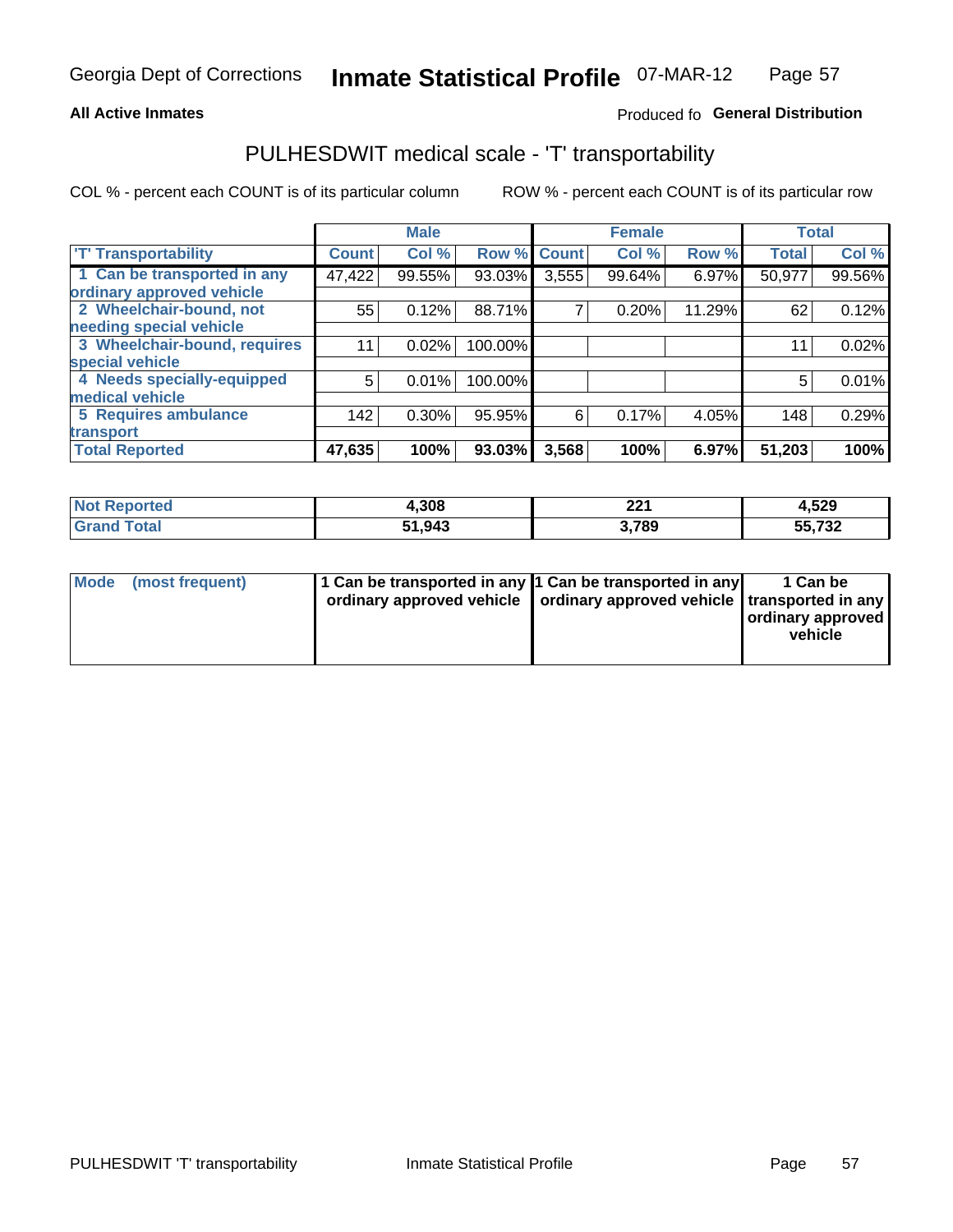### **All Active Inmates**

## Produced for General Distribution

## Criminality in family, self-reported

COL % - percent each COUNT is of its particular column

|                              |              | <b>Male</b> |        |              | <b>Female</b> |          |                 | Total  |
|------------------------------|--------------|-------------|--------|--------------|---------------|----------|-----------------|--------|
| <b>Criminality In Family</b> | <b>Count</b> | Col %       | Row %  | <b>Count</b> | Col %         | Row %    | <b>Total</b>    | Col %  |
| Yes, criminality in family   | 5.956        | 22.69%      | 93.06% | 444          | 39.50%        | $6.94\%$ | 6,400           | 23.38% |
| No criminality in family     | 20.292       | 77.31%      | 96.76% | 680          | 60.50%        |          | $3.24\%$ 20,972 | 76.62% |
| <b>Total Reported</b>        | 26,248       | 100%        | 95.89% | 1,124        | 100%          |          | 4.11% 27,372    | 100%   |

| <b>Not Reported</b> | 25,695 | 2,665 | 28,360 |
|---------------------|--------|-------|--------|
| <i>i</i> otal       | 51,943 | ,789  | 55,732 |

|  | Mode (most frequent) | No criminality in family | No criminality in family | No criminality in<br>family |
|--|----------------------|--------------------------|--------------------------|-----------------------------|
|--|----------------------|--------------------------|--------------------------|-----------------------------|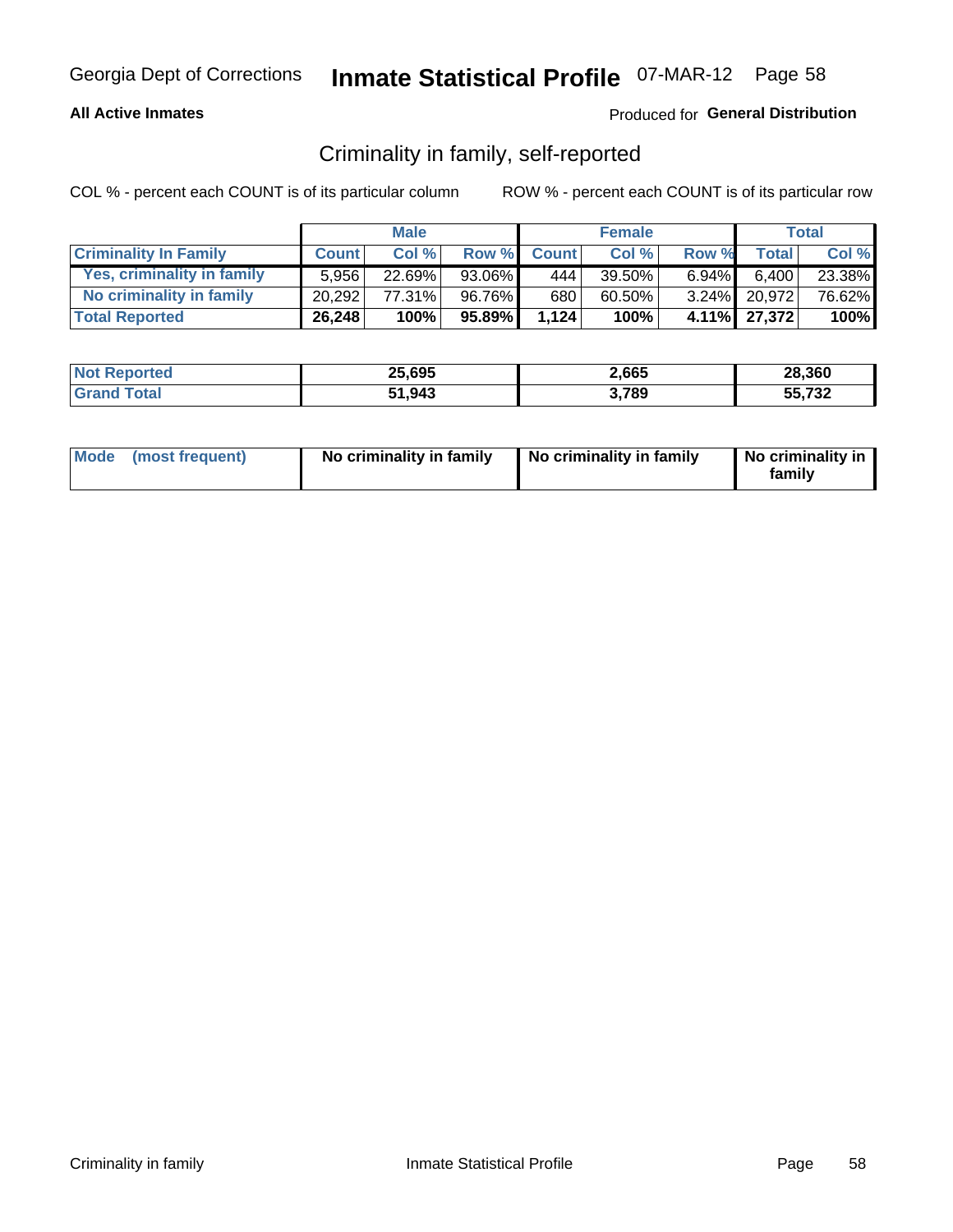### **All Active Inmates**

## Produced for General Distribution

## Alcoholism in family, self-reported

COL % - percent each COUNT is of its particular column

|                             |              | <b>Male</b> |        |              | <b>Female</b> |       |              | Total   |
|-----------------------------|--------------|-------------|--------|--------------|---------------|-------|--------------|---------|
| <b>Alcoholism In Family</b> | <b>Count</b> | Col %       | Row %  | <b>Count</b> | Col %         | Row % | <b>Total</b> | Col %   |
| Yes, alcoholism in family   | 3.751        | 14.29%      | 93.26% | 271          | 24.11%        | 6.74% | 4.022        | 14.69%  |
| No alcoholism in family     | 22.497       | 85.71%      | 96.35% | 853          | 75.89%        |       | 3.65% 23,350 | 85.31%  |
| <b>Total Reported</b>       | 26,248       | 100%        | 95.89% | 1,124        | 100%          |       | 4.11% 27,372 | $100\%$ |

| <b>Not Reported</b> | 25,695 | 2,665 | 28,360 |
|---------------------|--------|-------|--------|
| <b>Tota</b>         | 51,943 | ,789  | 55,732 |

|  | Mode (most frequent) | No alcoholism in family | No alcoholism in family | No alcoholism in<br>family |
|--|----------------------|-------------------------|-------------------------|----------------------------|
|--|----------------------|-------------------------|-------------------------|----------------------------|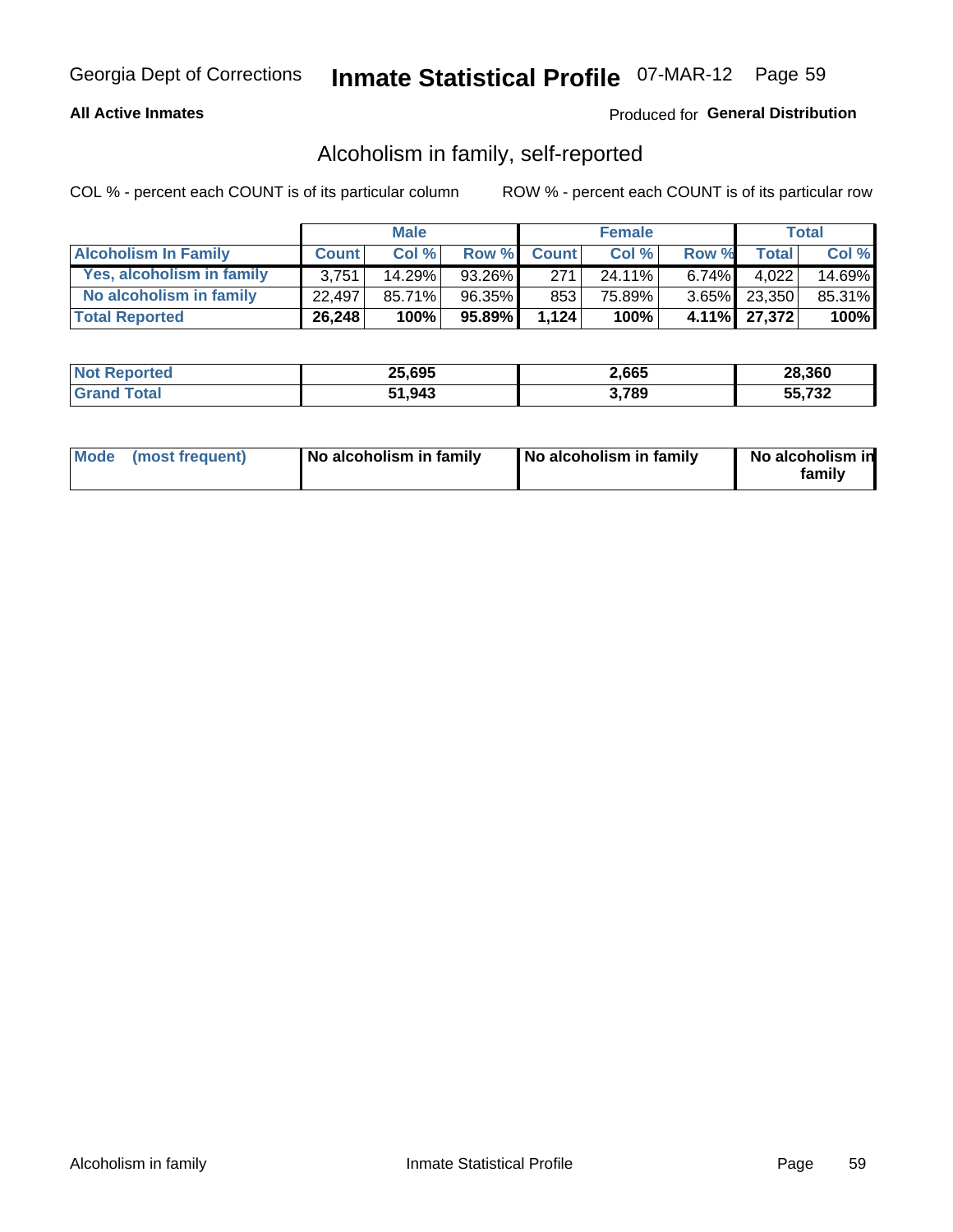## **All Active Inmates**

## Produced for General Distribution

## Drug abuse in family, self-reported

COL % - percent each COUNT is of its particular column

|                           |              | <b>Male</b> |        |              | <b>Female</b> |           |              | Total    |
|---------------------------|--------------|-------------|--------|--------------|---------------|-----------|--------------|----------|
| Drug Abuse In Family      | <b>Count</b> | Col%        | Row %  | <b>Count</b> | Col%          | Row %     | Total        | Col %    |
| Yes, drug abuse in family | 2,093        | 7.97%       | 89.48% | 246          | 21.89%        | $10.52\%$ | 2,339        | $8.55\%$ |
| No drug abuse in family   | 24.155       | $92.03\%$   | 96.49% | 878          | 78.11%        |           | 3.51% 25,033 | 91.45%   |
| <b>Total Reported</b>     | 26,248       | 100%        | 95.89% | 1.124        | 100%          |           | 4.11% 27,372 | $100\%$  |

| <b>Not Reported</b> | 25,695 | 2,665 | 28,360 |
|---------------------|--------|-------|--------|
| <b>Tota</b>         | 51,943 | ,789  | 55,732 |

|  | Mode (most frequent) | No drug abuse in family | No drug abuse in family | No drug abuse in<br>familv |
|--|----------------------|-------------------------|-------------------------|----------------------------|
|--|----------------------|-------------------------|-------------------------|----------------------------|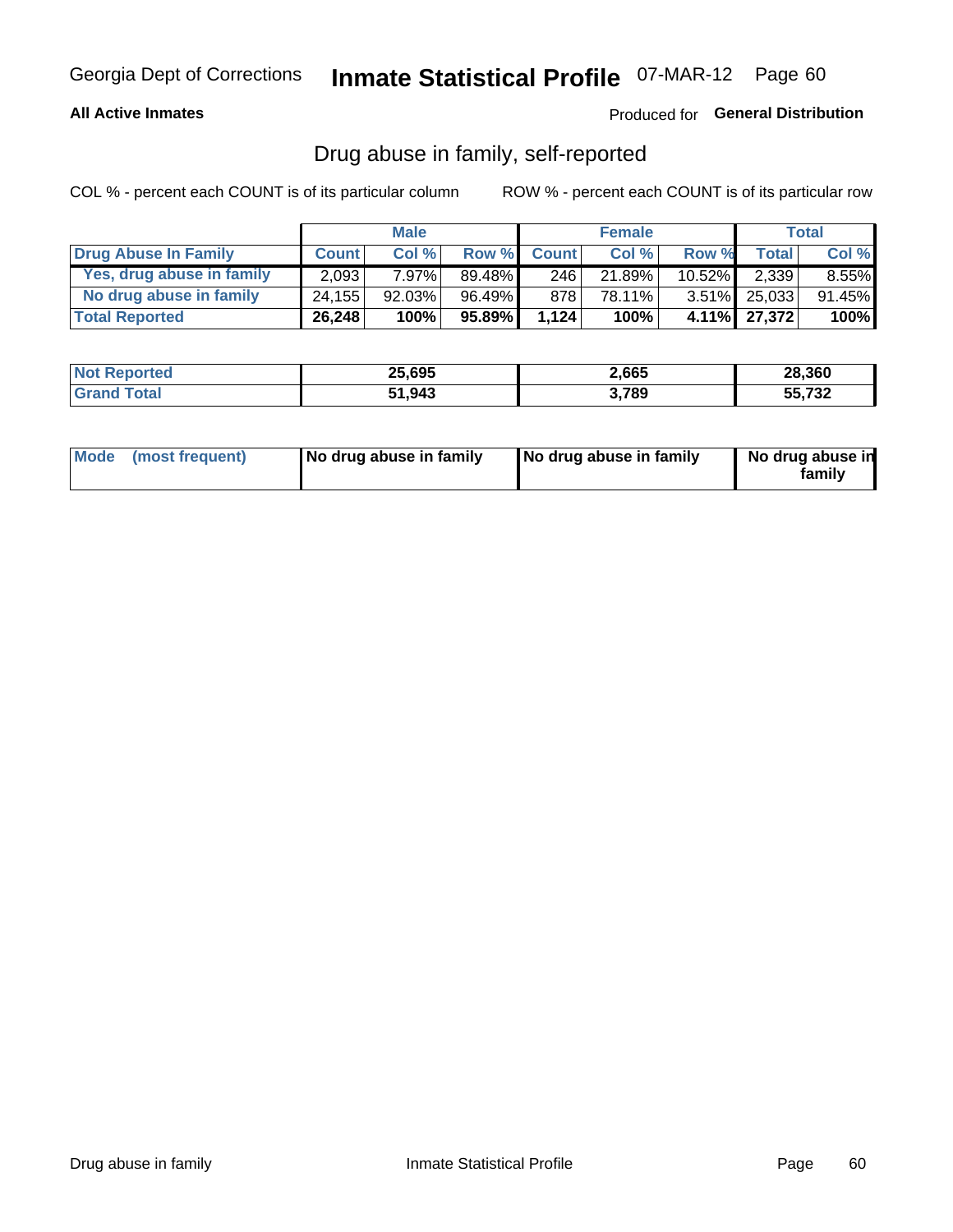### **All Active Inmates**

## Produced for General Distribution

## Subjected to frequent beatings, self-reported

COL % - percent each COUNT is of its particular column

|                            |                                  | <b>Male</b> |        |              | <b>Female</b> |           |        | Total  |
|----------------------------|----------------------------------|-------------|--------|--------------|---------------|-----------|--------|--------|
| <b>Frequent beatings</b>   | <b>Count</b>                     | Col %       | Row %  | <b>Count</b> | Col %         | Row %     | Total  | Col%   |
| Yes, subjected to frequent | $,169$ <sup><math>+</math></sup> | 4.45%       | 86.21% | 187          | $16.64\%$     | $13.79\%$ | 1,356  | 4.95%  |
| beatings                   |                                  |             |        |              |               |           |        |        |
| Not subjected to frequent  | 25,079                           | 95.55%      | 96.40% | 937          | 83.36%        | $3.60\%$  | 26,016 | 95.05% |
| beatings                   |                                  |             |        |              |               |           |        |        |
| <b>Total Reported</b>      | 26,248                           | 100%        | 95.89% | 1,124        | 100%          | 4.11%     | 27,372 | 100%   |

| <b>Not</b><br>Reported | 25,695 | 2,665 | 28,360 |
|------------------------|--------|-------|--------|
| Total                  | 51,943 | 3,789 | 55,732 |

| Mode (most frequent) | Not subjected to frequent<br>beatings | Not subjected to frequent<br>beatings | Not subjected to<br><b>frequent beatings</b> |
|----------------------|---------------------------------------|---------------------------------------|----------------------------------------------|
|                      |                                       |                                       |                                              |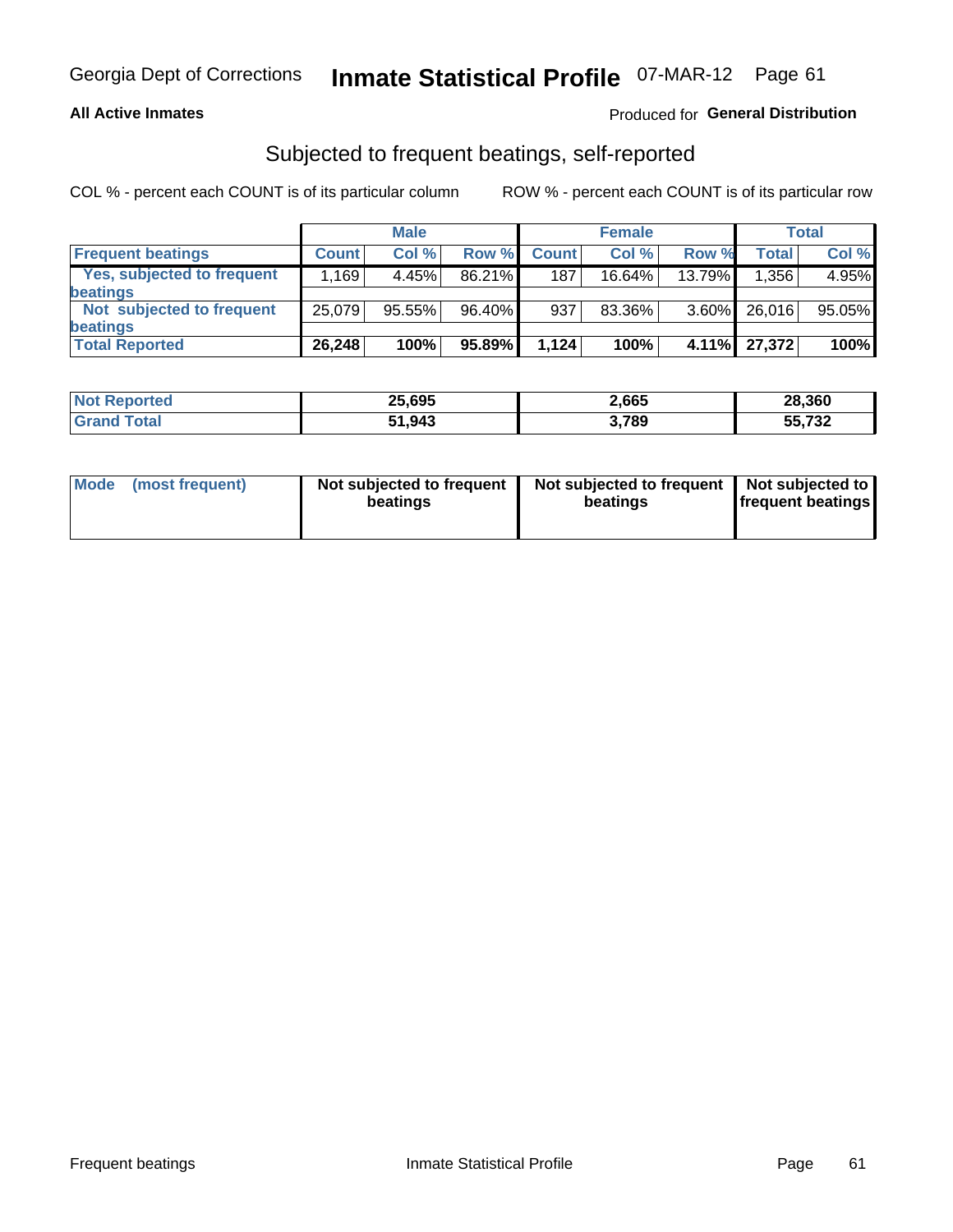### **All Active Inmates**

## Produced for General Distribution

## Father absent during inmate's childhood

COL % - percent each COUNT is of its particular column

|                           |              | <b>Male</b> |        |              | <b>Female</b> |          |              | <b>Total</b> |
|---------------------------|--------------|-------------|--------|--------------|---------------|----------|--------------|--------------|
| <b>Father Absent</b>      | <b>Count</b> | Col%        | Row %  | <b>Count</b> | Col %         | Row %    | <b>Total</b> | Col %        |
| Yes, father was absent    | 12.487       | 47.57%      | 96.79% | 414          | 36.83%        | $3.21\%$ | 12,901       | 47.13%       |
| No, father was not absent | 13.761       | $52.43\%$   | 95.09% | 710          | 63.17%        | $4.91\%$ | 14.471       | 52.87%       |
| <b>Total Reported</b>     | 26,248       | 100%        | 95.89% | 1.124        | 100%          |          | 4.11% 27,372 | 100%         |

| <b>Not Reported</b> | 25,695 | 2,665 | 28,360 |
|---------------------|--------|-------|--------|
| <b>Grand Total</b>  | 51,943 | 3,789 | 55,732 |

|  | Mode (most frequent) | No, father was not absent No, father was not absent |  | No, father was not<br>absent |
|--|----------------------|-----------------------------------------------------|--|------------------------------|
|--|----------------------|-----------------------------------------------------|--|------------------------------|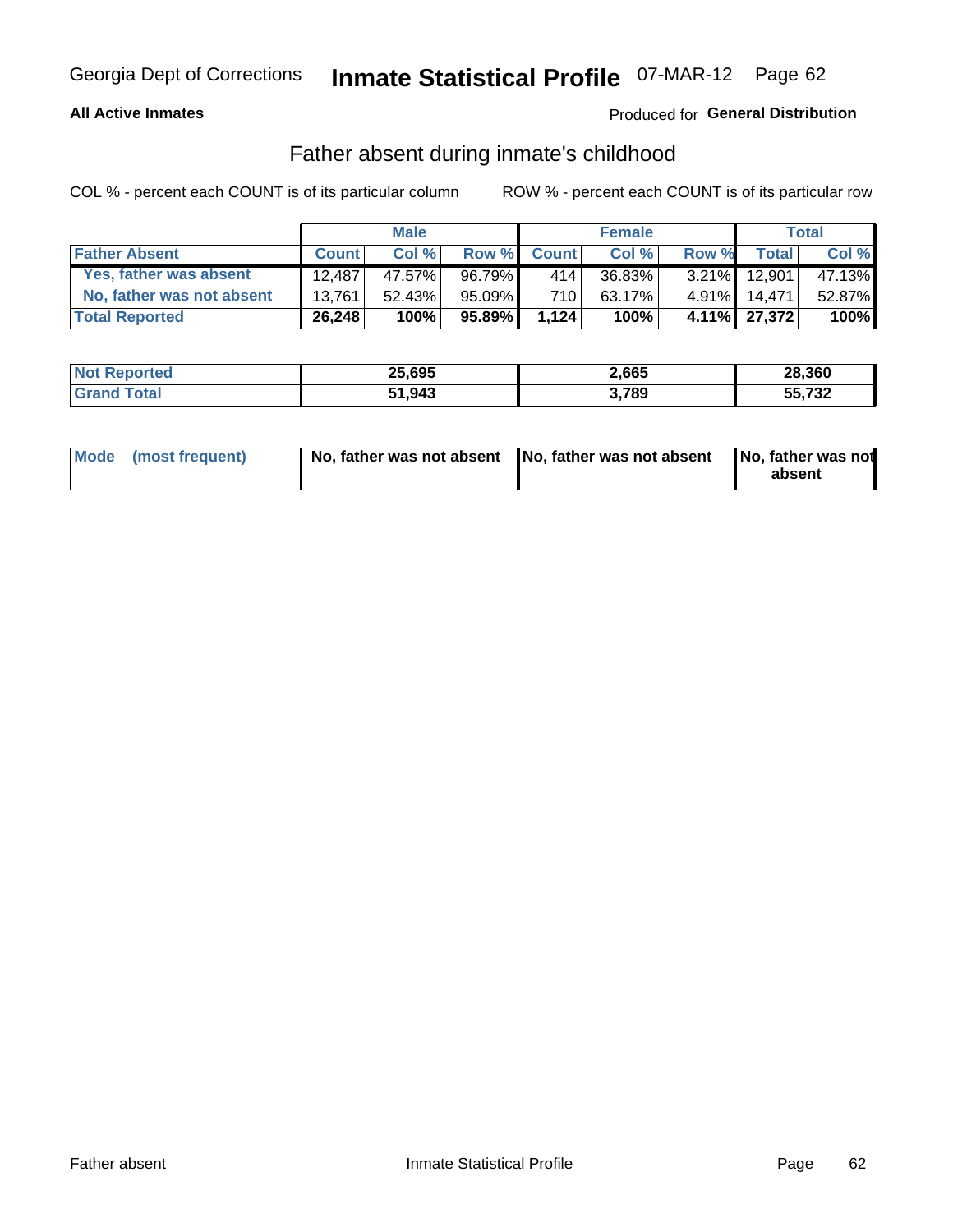### **All Active Inmates**

## Produced for General Distribution

## Mother absent during inmate's childhood

COL % - percent each COUNT is of its particular column

|                           |              | <b>Male</b> |        |              | <b>Female</b> |          |              | Total  |
|---------------------------|--------------|-------------|--------|--------------|---------------|----------|--------------|--------|
| <b>Mother Absent</b>      | <b>Count</b> | Col%        | Row %  | <b>Count</b> | Col %         | Row %    | <b>Total</b> | Col %  |
| Yes, mother was absent    | 3.295        | 12.55%      | 95.78% | 145          | 12.90%        | $4.22\%$ | 3.440        | 12.57% |
| No, mother was not absent | 22.953       | 87.45%      | 95.91% | 979          | 87.10%        | $4.09\%$ | 23,932       | 87.43% |
| <b>Total Reported</b>     | 26,248       | 100%        | 95.89% | 1.124        | 100%          |          | 4.11% 27,372 | 100%   |

| <b>Not Reported</b> | 25,695 | 2,665 | 28,360 |
|---------------------|--------|-------|--------|
| <i>i</i> otal       | 51,943 | ,789  | 55,732 |

| Mode (most frequent) | No, mother was not absent   No, mother was not absent   No, mother was | not absent |
|----------------------|------------------------------------------------------------------------|------------|
|                      |                                                                        |            |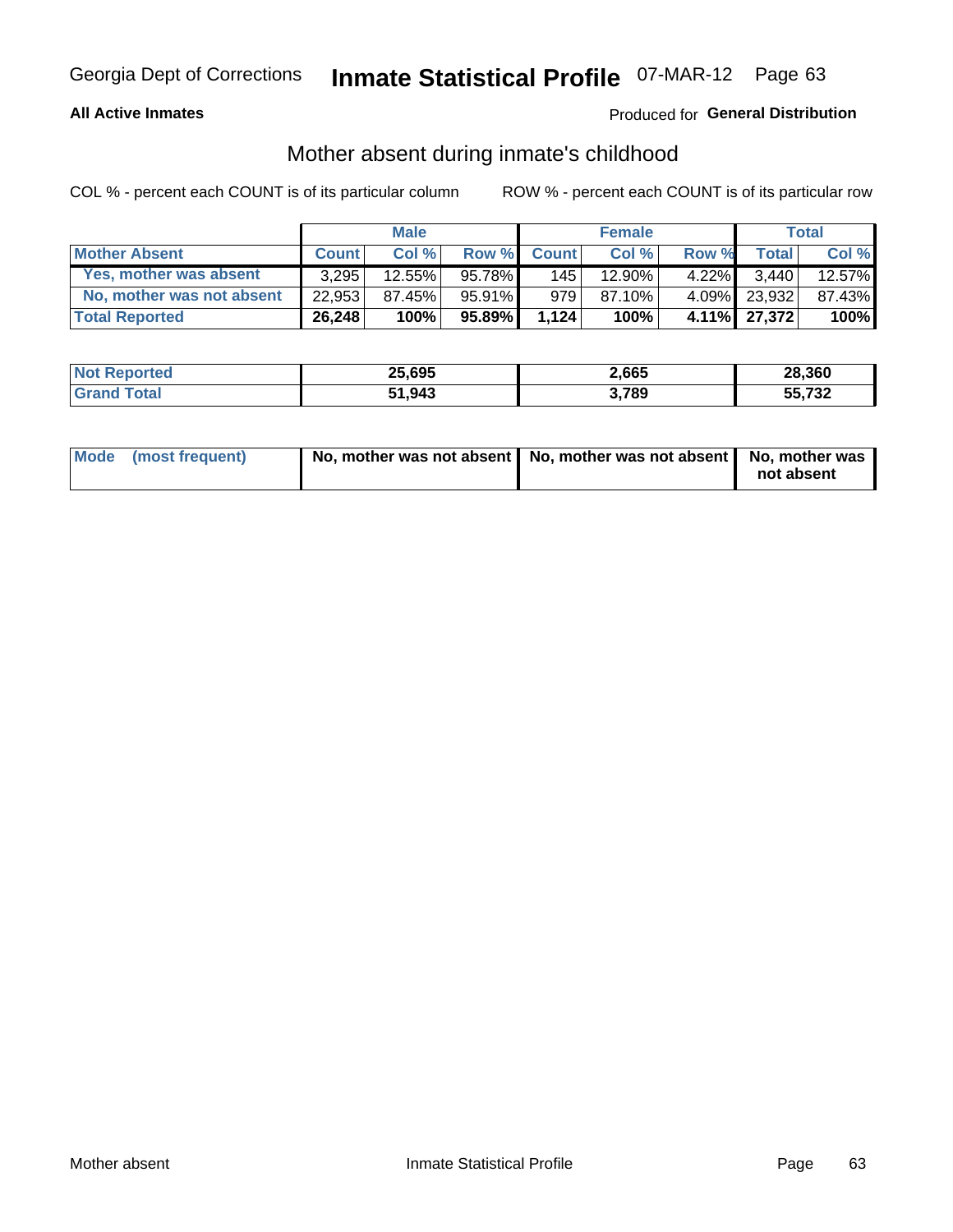### **All Active Inmates**

## Produced for General Distribution

## Inmate diagnosed as manipulative

COL % - percent each COUNT is of its particular column

|                       |              | <b>Male</b> |        |              | <b>Female</b> |          |              | Total  |
|-----------------------|--------------|-------------|--------|--------------|---------------|----------|--------------|--------|
| <b>Manipulative</b>   | <b>Count</b> | Col %       | Row %  | <b>Count</b> | Col%          | Row %    | <b>Total</b> | Col %  |
| Yes, manipulative     | 4.992        | 20.03%      | 99.60% | 20           | 1.78%         | $0.40\%$ | 5.012        | 19.24% |
| No, not manipulative  | 19.932       | 79.97%      | 94.75% | 1,104        | 98.22%        | $5.25\%$ | 21.036       | 80.76% |
| <b>Total Reported</b> | 24,924       | 100%        | 95.68% | 1.124        | 100%          | $4.32\%$ | 26,048       | 100%   |

| <b>Not Reported</b> | 27,019 | 2,665 | 29,684 |
|---------------------|--------|-------|--------|
| <b>Grand Total</b>  | 51,943 | 3,789 | 55,732 |

|  | Mode (most frequent) | No. not manipulative | No, not manipulative | No. not<br><b>I</b> manipulative |
|--|----------------------|----------------------|----------------------|----------------------------------|
|--|----------------------|----------------------|----------------------|----------------------------------|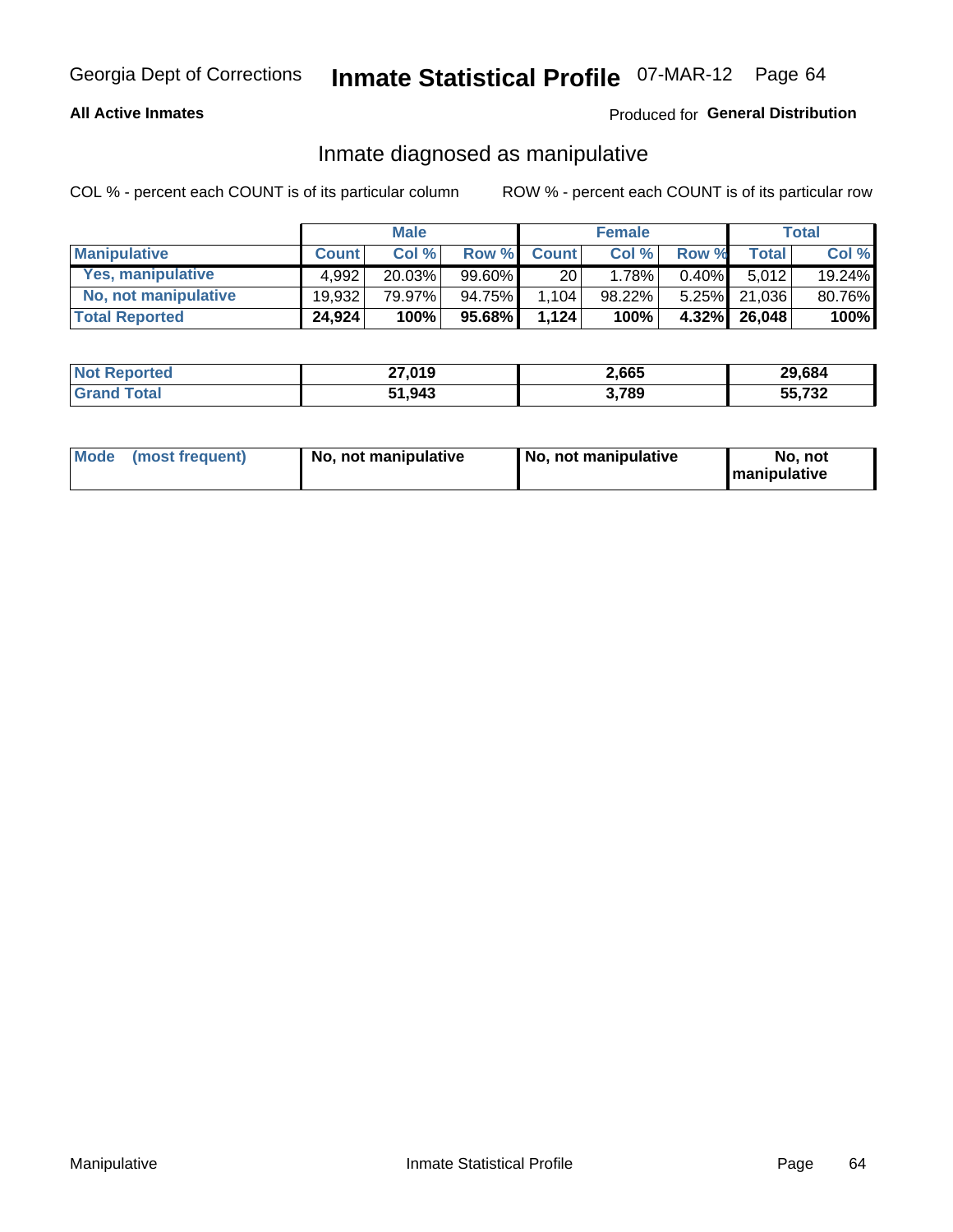### **All Active Inmates**

### Produced for General Distribution

## Inmate diagnosed as assaultive

COL % - percent each COUNT is of its particular column

|                       |              | <b>Male</b> |        |              | <b>Female</b> |          |              | <b>Total</b> |
|-----------------------|--------------|-------------|--------|--------------|---------------|----------|--------------|--------------|
| <b>Assaultive</b>     | <b>Count</b> | Col%        | Row %  | <b>Count</b> | Col %         | Row %    | Total        | Col %        |
| Yes, assaultive       | 13.483       | 54.10%      | 95.73% | 601          | 53.47%        | $4.27\%$ | 14.084       | 54.07%       |
| No, not assaultive    | 11.441       | 45.90%      | 95.63% | 523          | 46.53%        | 4.37%    | 11,964       | 45.93%       |
| <b>Total Reported</b> | 24,924       | 100%        | 95.68% | 1,124        | 100%          |          | 4.32% 26,048 | 100%         |

| <b>Not Reported</b> | 27,019 | 2,665 | 29.684 |
|---------------------|--------|-------|--------|
| <b>Grand Total</b>  | 51,943 | ,789  | 55,732 |

| Mode (most frequent)<br>Yes, assaultive | Yes, assaultive | <b>Yes, assaultive</b> |
|-----------------------------------------|-----------------|------------------------|
|-----------------------------------------|-----------------|------------------------|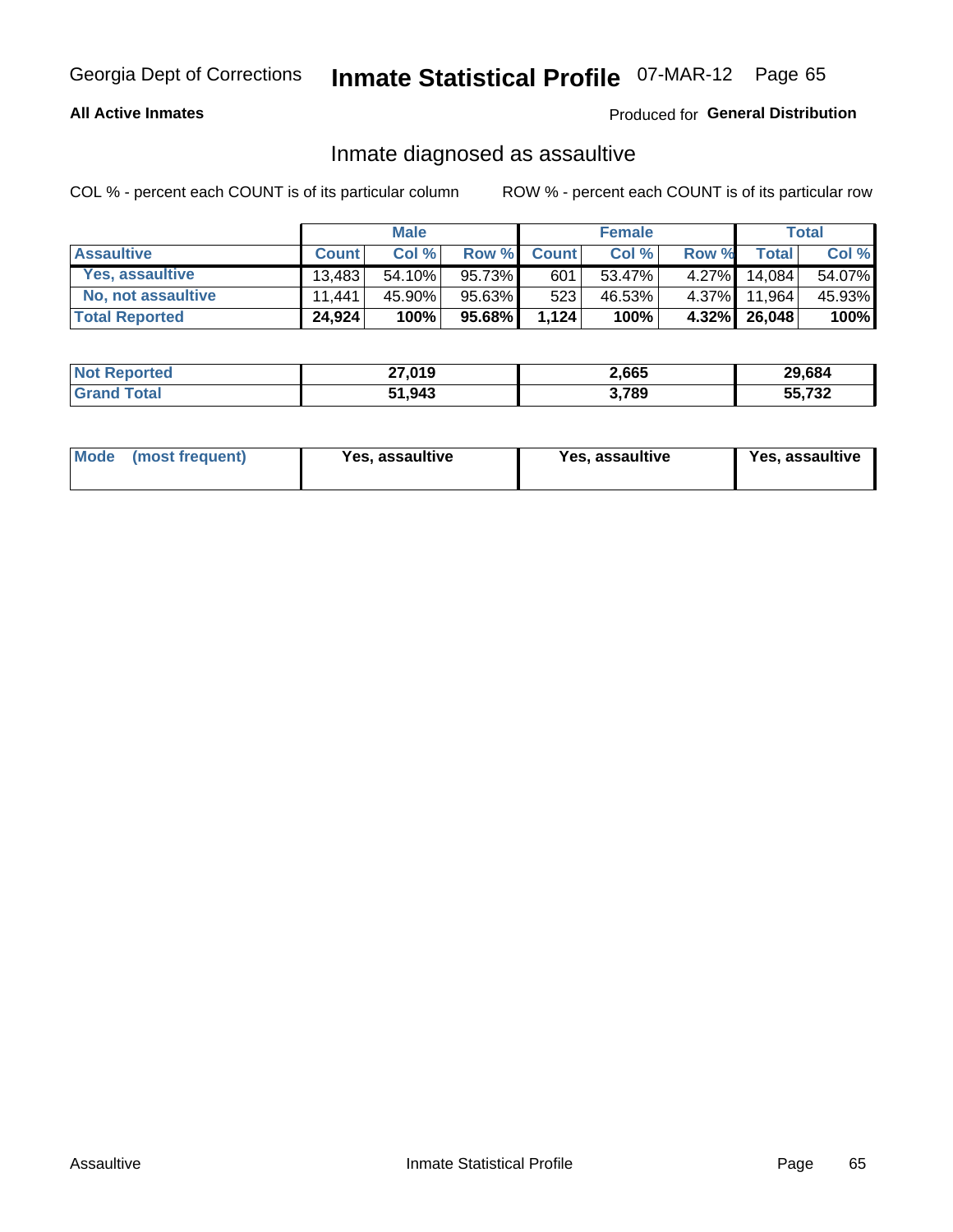# Inmate Statistical Profile 07-MAR-12 Page 66

**All Active Inmates** 

### **Produced for General Distribution**

## Number of prior Georgia incarcerations

COL % - percent each COUNT is of its particular column

|                                       |              | <b>Male</b> |             |       | <b>Female</b> |       |        | <b>Total</b> |
|---------------------------------------|--------------|-------------|-------------|-------|---------------|-------|--------|--------------|
| <b>Num of Prior GA Incarcerations</b> | <b>Count</b> | Col %       | Row % Count |       | Col %         | Row % | Total  | Col %        |
|                                       | 30,417       | 58.56%      | 91.79%      | 2,721 | 71.81%        | 8.21% | 33,138 | 59.46%       |
|                                       | 9,005        | 17.34%      | 94.92%      | 482   | 12.72%        | 5.08% | 9,487  | 17.02%       |
| $\overline{2}$                        | 5,010        | 9.65%       | 95.01%      | 263   | 6.94%         | 4.99% | 5,273  | 9.46%        |
| 3                                     | 3,045        | 5.86%       | $96.09\%$   | 124   | 3.27%         | 3.91% | 3,169  | 5.69%        |
| $\boldsymbol{4}$                      | 1,835        | 3.53%       | 95.47%      | 87    | 2.30%         | 4.53% | 1,922  | 3.45%        |
| 5                                     | 1,121        | 2.16%       | 96.39%      | 42'   | 1.11%         | 3.61% | 1,163  | 2.09%        |
| <b>More Than 5</b>                    | 1,510        | 2.91%       | $95.57\%$   | 70 l  | 1.85%         | 4.43% | 1,580  | 2.83%        |
| <b>Total Reported</b>                 | 51,943       | 100%        | $93.20\%$   | 3,789 | 100%          | 6.80% | 55,732 | 100%         |

| ∣N∩f<br>Reported |        |       |        |
|------------------|--------|-------|--------|
| Total<br>"Gran∟  | 51,943 | 3,789 | 55,732 |

| Mean (average)       | .oa | .97 |
|----------------------|-----|-----|
| Median (middle)      |     |     |
| Mode (most frequent) |     |     |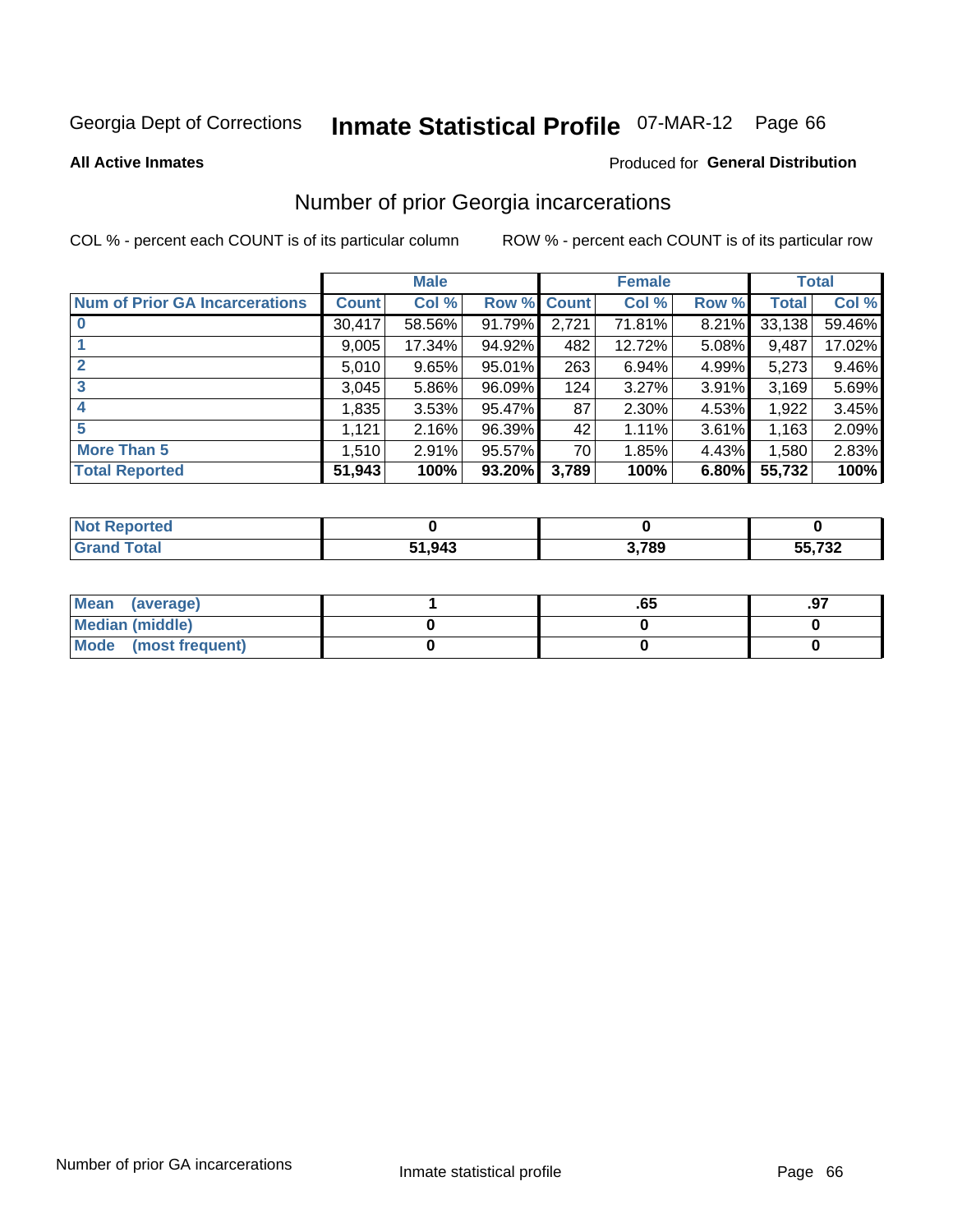# Inmate Statistical Profile 07-MAR-12 Page 67

### **All Active Inmates**

### Produced for General Distribution

## Prison sentence in years

COL % - percent each COUNT is of its particular column

ROW % - percent each COUNT is of its particular row

|                                 |              | <b>Male</b> |         |              | <b>Female</b> |        |              | <b>Total</b> |
|---------------------------------|--------------|-------------|---------|--------------|---------------|--------|--------------|--------------|
| <b>Prison Sentence In Years</b> | <b>Count</b> | Col %       | Row %   | <b>Count</b> | Col %         | Row %  | <b>Total</b> | Col %        |
| $0 - 1$                         | 1,622        | 3.12%       | 93.54%  | 112          | 2.96%         | 6.46%  | 1,734        | 3.11%        |
| $1.1 - 2$                       | 3,037        | 5.85%       | 90.20%  | 330          | 8.71%         | 9.80%  | 3,367        | 6.04%        |
| $2.1 - 3$                       | 3,701        | 7.13%       | 88.63%  | 475          | 12.54%        | 11.37% | 4,176        | 7.49%        |
| $3.1 - 4$                       | 2,882        | 5.55%       | 89.34%  | 344          | 9.08%         | 10.66% | 3,226        | 5.79%        |
| $4.1 - 5$                       | 5,324        | 10.25%      | 91.07%  | 522          | 13.78%        | 8.93%  | 5,846        | 10.49%       |
| $5.1 - 6$                       | 2,332        | 4.49%       | 90.35%  | 249          | 6.57%         | 9.65%  | 2,581        | 4.63%        |
| $6.1 - 7$                       | 2,309        | 4.45%       | 91.99%  | 201          | 5.30%         | 8.01%  | 2,510        | 4.50%        |
| $7.1 - 8$                       | 2,093        | 4.03%       | 91.88%  | 185          | 4.88%         | 8.12%  | 2,278        | 4.09%        |
| $8.1 - 9$                       | 1,265        | 2.44%       | 93.22%  | 92           | 2.43%         | 6.78%  | 1,357        | 2.43%        |
| $9.1 - 10$                      | 5,885        | 11.33%      | 94.11%  | 368          | 9.71%         | 5.89%  | 6,253        | 11.22%       |
| $10.1 - 12$                     | 2,641        | 5.08%       | 94.93%  | 141          | 3.72%         | 5.07%  | 2,782        | 4.99%        |
| $12.1 - 15$                     | 4,001        | 7.70%       | 95.58%  | 185          | 4.88%         | 4.42%  | 4,186        | 7.51%        |
| $15.1 - 20$                     | 3,974        | 7.65%       | 96.13%  | 160          | 4.22%         | 3.87%  | 4,134        | 7.42%        |
| 20.1 - Over                     | 3,295        | 6.34%       | 97.20%  | 95           | 2.51%         | 2.80%  | 3,390        | 6.08%        |
| <b>Life</b>                     | 6,785        | 13.06%      | 95.55%  | 316          | 8.34%         | 4.45%  | 7,101        | 12.74%       |
| <b>Life Without Parole</b>      | 698          | 1.34%       | 98.17%  | 13           | 0.34%         | 1.83%  | 711          | 1.28%        |
| <b>Death</b>                    | 95           | 0.18%       | 98.96%  |              | 0.03%         | 1.04%  | 96           | 0.17%        |
| <b>Youthful Offenders</b>       | 4            | 0.01%       | 100.00% |              |               |        | 4            | 0.01%        |
| <b>Total Reported</b>           | 51,943       | 100%        | 93.20%  | 3,789        | 100%          | 6.80%  | 55,732       | 100%         |

| Reported<br>I NOT |      |      |        |
|-------------------|------|------|--------|
| <b>ntal</b>       | ,943 | .789 | 55,732 |

### **Determinate (numeric) sentences only**

| <b>Mean</b> | апе: | 14.16 | $\sim$<br>טייי | 14.07 |
|-------------|------|-------|----------------|-------|
|             |      |       |                |       |

All sentences (including determinate), with life, life without parole, and death sentences figured at 45 years

| M <sub>c</sub><br>- -<br>$\Delta \mathbf{C}$<br>0000<br>^^<br>,,,<br>m<br>دد.؛<br>---<br>____<br>___ |  |  |  |
|------------------------------------------------------------------------------------------------------|--|--|--|
|                                                                                                      |  |  |  |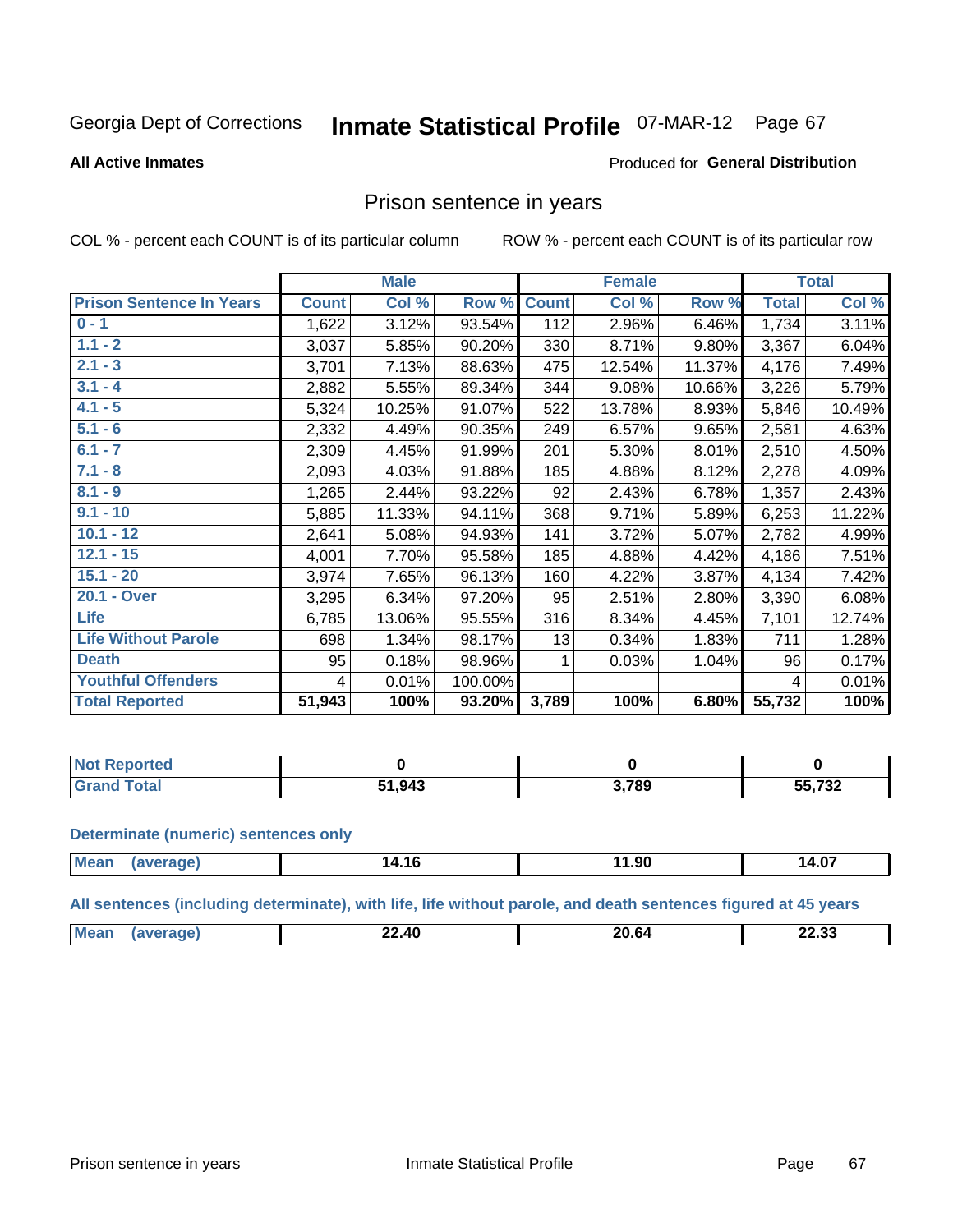# Inmate Statistical Profile 07-MAR-12 Page 68

### **All Active Inmates**

## **Produced for General Distribution**

## Primary offense, broken out into felonies vs misdemeanors

COL % - percent each COUNT is of its particular column

|                                  |              | <b>Male</b> |                    | <b>Female</b> |          | Total        |        |
|----------------------------------|--------------|-------------|--------------------|---------------|----------|--------------|--------|
| <b>Felonies and Misdemeanors</b> | <b>Count</b> | Col %       | <b>Row % Count</b> | Col %         | Row %    | <b>Total</b> | Col %  |
| <b>Felonies</b>                  | 51,610       | 99.65%      | 93.17% 3.781       | 99.87%        | 6.83%    | 55,391       | 99.66% |
| <b>Misdemeanors</b>              | 182          | .35%        | 97.33%             | .13% '        | $2.67\%$ | 187          | .34%   |
| <b>Total Reported</b>            | 51,792       | 100%        | 93.19% 3,786       | 100%          | 6.81%    | 55,578       | 100%   |

| <b>Not</b><br>rted. | - -<br>ושו |       | 54     |
|---------------------|------------|-------|--------|
| Gran                | 51,943     | 705   | ヒヒ ラヘヘ |
| ™otar               |            | , , , | 33,73Z |

| M      | .    | nes | onies |
|--------|------|-----|-------|
| nuenti | ____ | .   | .     |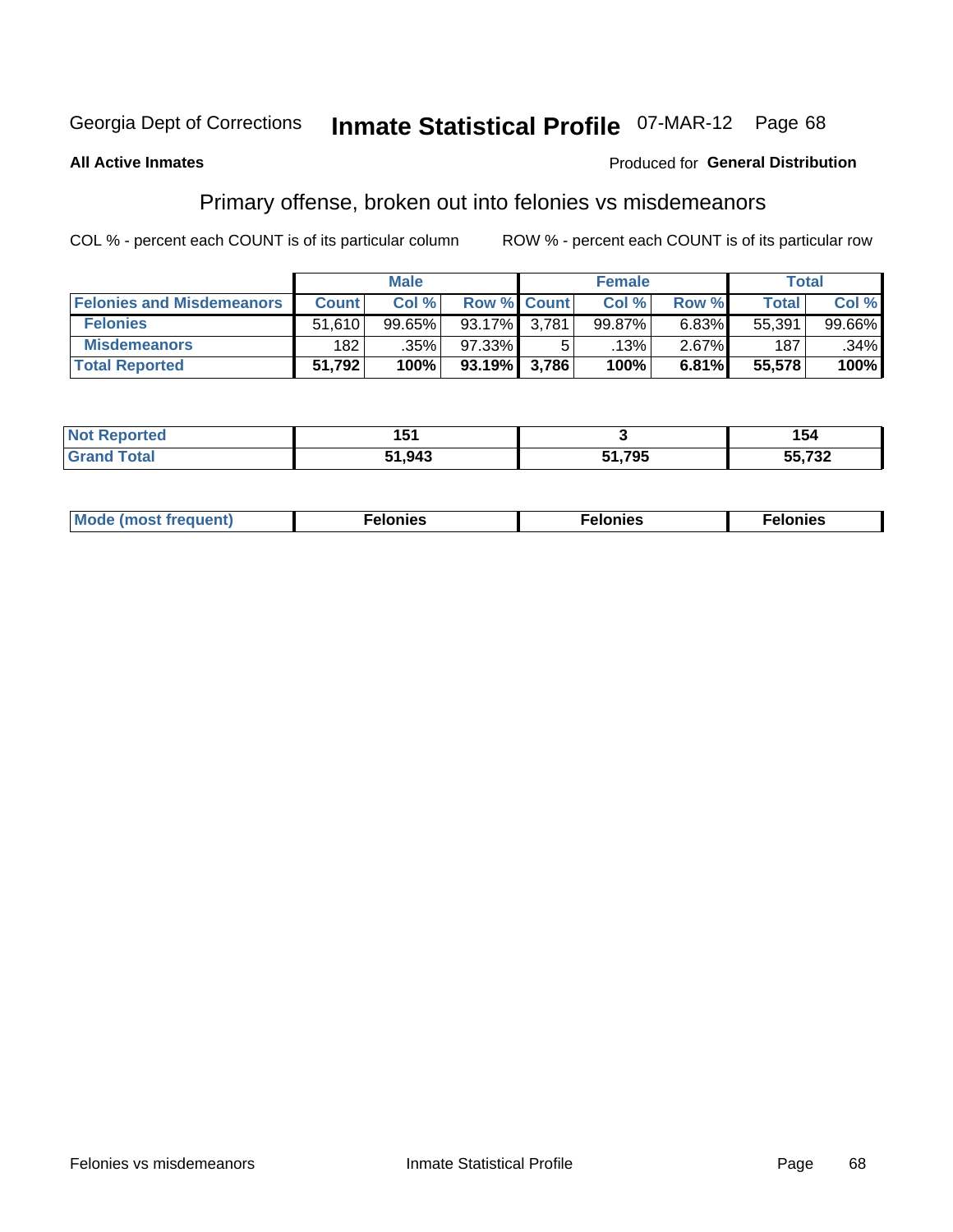### **All Active Inmates**

## Produced for **General Distribution**

## Primary offense, broken out into six broad crime categories

|                                 | <b>Male</b>  |        |        | <b>Female</b> |        |        | <b>Total</b> |        |
|---------------------------------|--------------|--------|--------|---------------|--------|--------|--------------|--------|
| <b>Crime Categories</b>         | <b>Count</b> | Col %  |        | Row % Count   | Col %  | Row %  | <b>Total</b> | Col %  |
| <b>Violent</b>                  | 24,437       | 47.33% | 94.35% | 1,464         | 38.78% | 5.65%  | 25,901       | 46.75% |
| <b>Sex Crime</b><br>2           | 7,935        | 15.37% | 98.67% | 107           | 2.83%  | 1.33%  | 8,042        | 14.51% |
| $\mathbf{3}$<br><b>Property</b> | 10,254       | 19.86% | 88.90% | 1,280         | 33.91% | 11.10% | 11,534       | 20.82% |
| <b>Drug</b><br>4                | 6,815        | 13.20% | 89.65% | 787           | 20.85% | 10.35% | 7,602        | 13.72% |
| <b>Habit/DUI</b><br>5           | 106          | .21%   | 93.81% |               | .19%   | 6.19%  | 113          | .20%   |
| <b>Other</b><br>6               | 2,083        | 4.03%  | 94.13% | 130           | 3.44%  | 5.87%  | 2,213        | 3.99%  |
| <b>Total Reported</b>           | 51,630       | 100%   | 93.19% | 3,775         | 100%   | 6.81%  | 55,405       | 100%   |

| тео | 242    |     | 227     |
|-----|--------|-----|---------|
| NG  | JIJ    |     | JZ 1    |
|     | 51,943 | 700 | -- 700  |
|     | E4     | o.  | ـ∠د ≀,י |

| M | $\overline{\phantom{a}}$<br>- --<br>100011 | .<br><b>VIOIGIIL</b> | 1.91311 |
|---|--------------------------------------------|----------------------|---------|
|   |                                            |                      |         |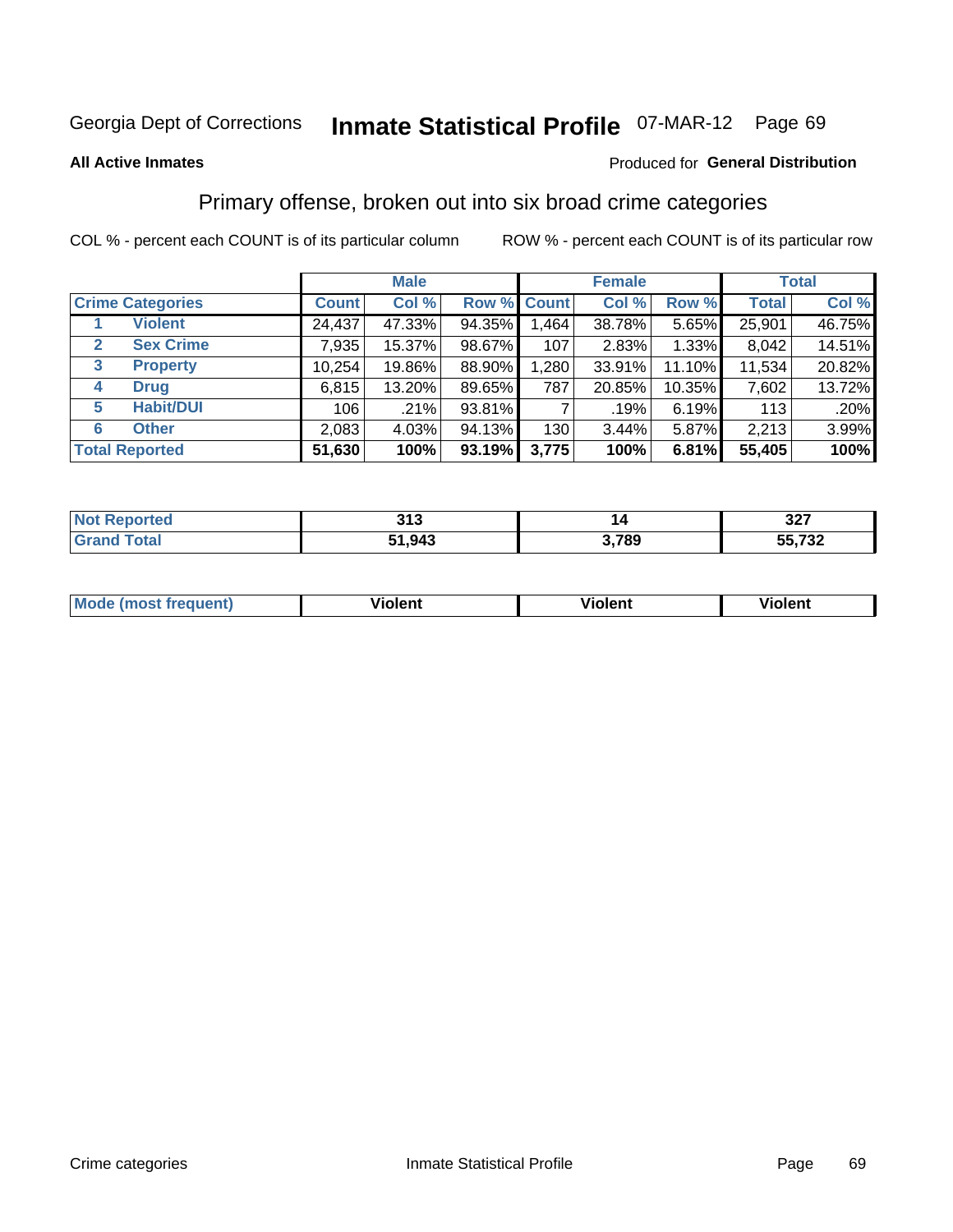**All Active Inmates**

### Produced for **General Distribution**

## Primary offense, detailed offense code

|                 |                                           |                 | <b>Male</b> |         |              | <b>Female</b> |         |                 | <b>Total</b> |
|-----------------|-------------------------------------------|-----------------|-------------|---------|--------------|---------------|---------|-----------------|--------------|
|                 | <b>Primary Offense</b>                    | <b>Count</b>    | Col %       | Row %   | <b>Count</b> | Col %         | Row %   | <b>Total</b>    | Col %        |
| 11              | <b>Abandonment Of Dep</b>                 | 6               | .01%        | 100.00% |              |               |         | 6               | .01%         |
|                 | <b>Child</b>                              |                 |             |         |              |               |         |                 |              |
| 21              | <b>Assault &amp; Battery</b>              | 10              | .02%        | 100.00% |              |               |         | 10              | .02%         |
| 24              | <b>Simple Assault</b>                     | 1               | .01%        | 100.00% |              |               |         | 1               | .01%         |
| 25              | <b>Simple Battery</b>                     | $\overline{2}$  | .01%        | 100.00% |              |               |         | $\overline{2}$  | .01%         |
| 26              | <b>Agg Assault With Knife</b>             | 1               | .01%        | 100.00% |              |               |         | $\mathbf{1}$    | .01%         |
| $\overline{27}$ | <b>Agg Assault With</b><br><b>Firearm</b> | 1               | .01%        | 100.00% |              |               |         | $\mathbf{1}$    | .01%         |
| 28              | <b>Wife Beating</b>                       | 3               | .01%        | 100.00% |              |               |         | 3               | .01%         |
| 37              | <b>Cruelty To Children</b>                | 1               | .01%        | 50.00%  | $\mathbf 1$  | .03%          | 50.00%  | $\overline{2}$  | .01%         |
| 41              | <b>Theft By Taking -</b>                  | 54              | .10%        | 100.00% |              |               |         | 54              | .10%         |
|                 | <b>Larceny</b>                            |                 |             |         |              |               |         |                 |              |
| 45              | <b>Burglary</b>                           | 14              | .03%        | 100.00% |              |               |         | 14              | .03%         |
| 51              | <b>Cheating &amp; Swindling</b>           | 4               | .01%        | 100.00% |              |               |         | 4               | .01%         |
| 52              | <b>Bad Checks</b>                         | 2               | .01%        | 66.67%  | $\mathbf 1$  | .03%          | 33.33%  | 3               | .01%         |
| 53              | <b>Fraudulent Checks</b>                  | 1               | .01%        | 100.00% |              |               |         | $\mathbf{1}$    | .01%         |
| 54              | <b>Lottery</b>                            | 1               | .01%        | 100.00% |              |               |         | $\mathbf{1}$    | .01%         |
| 55              | <b>Forgery</b>                            | 4               | .01%        | 100.00% |              |               |         | 4               | .01%         |
| 56              | <b>Worthless Checks</b>                   | 1               | .01%        | 100.00% |              |               |         | 1               | .01%         |
| 61              | <b>Public Drunkenness</b>                 | 7               | .01%        | 100.00% |              |               |         | $\overline{7}$  | .01%         |
| 63              | <b>Abusive Language</b>                   | $\overline{c}$  | .01%        | 100.00% |              |               |         | $\overline{2}$  | .01%         |
| 64              | <b>Poss Ntp Whiskey</b>                   | 3               | .01%        | 100.00% |              |               |         | $\sqrt{3}$      | .01%         |
| 71              | <b>Viol Motor Veh Law</b>                 | 3               | .01%        | 100.00% |              |               |         | $\overline{3}$  | .01%         |
| 72              | <b>Dui</b>                                | 13              | .03%        | 92.86%  | $\mathbf 1$  | .03%          | 7.14%   | 14              | .03%         |
| 81              | <b>Prostitution</b>                       |                 |             |         | 1            | .03%          | 100.00% | 1               | .01%         |
| 83              | <b>Public Indecency</b>                   | $\overline{2}$  | .01%        | 100.00% |              |               |         | $\overline{2}$  | .01%         |
| 91              | <b>Vagrancy</b>                           | 3               | .01%        | 100.00% |              |               |         | 3               | .01%         |
| 92              | <b>Escape</b>                             | 6               | .01%        | 100.00% |              |               |         | 6               | .01%         |
| 93              | <b>Cpwl &amp; Concealed</b>               | $\overline{7}$  | .01%        | 100.00% |              |               |         | $\overline{7}$  | .01%         |
|                 | <b>Weapon</b>                             |                 |             |         |              |               |         |                 |              |
| 96              | <b>Pointing Gun At Another</b>            | $\overline{2}$  | .01%        | 100.00% |              |               |         | $\overline{2}$  | .01%         |
| 98              | <b>Crmnl Attempt</b>                      | $\overline{2}$  | .01%        | 100.00% |              |               |         | $\overline{2}$  | .01%         |
| 99              | <b>Other Misdemeanor</b>                  | $\overline{24}$ | .05%        | 96.00%  | $\mathbf{1}$ | .03%          | 4.00%   | $\overline{25}$ | .04%         |
| 145             | <b>Theft Motor Vehicle, Parts</b>         | 1               | .01%        | 100.00% |              |               |         | 1               | .01%         |
| 500             | <b>Misc Misdemeanor</b>                   | 1               | .01%        | 100.00% |              |               |         | 1               | .01%         |
| 1100            | <b>Misc Homicide Offense</b>              | 13              | .03%        | 92.86%  | 1            | .03%          | 7.14%   | 14              | .03%         |
| 1101            | <b>Murder</b>                             | 5,146           | 9.94%       | 94.39%  | 306          | 8.08%         | 5.61%   | 5,452           | 9.81%        |
| 1102            | <b>Voluntary Manslaughter</b>             | 1,057           | 2.04%       | 89.12%  | 129          | 3.41%         | 10.88%  | 1,186           | 2.13%        |
| 1103            | <b>Involuntary Manslaughter</b>           | 127             | .25%        | 85.81%  | 21           | .55%          | 14.19%  | 148             | .27%         |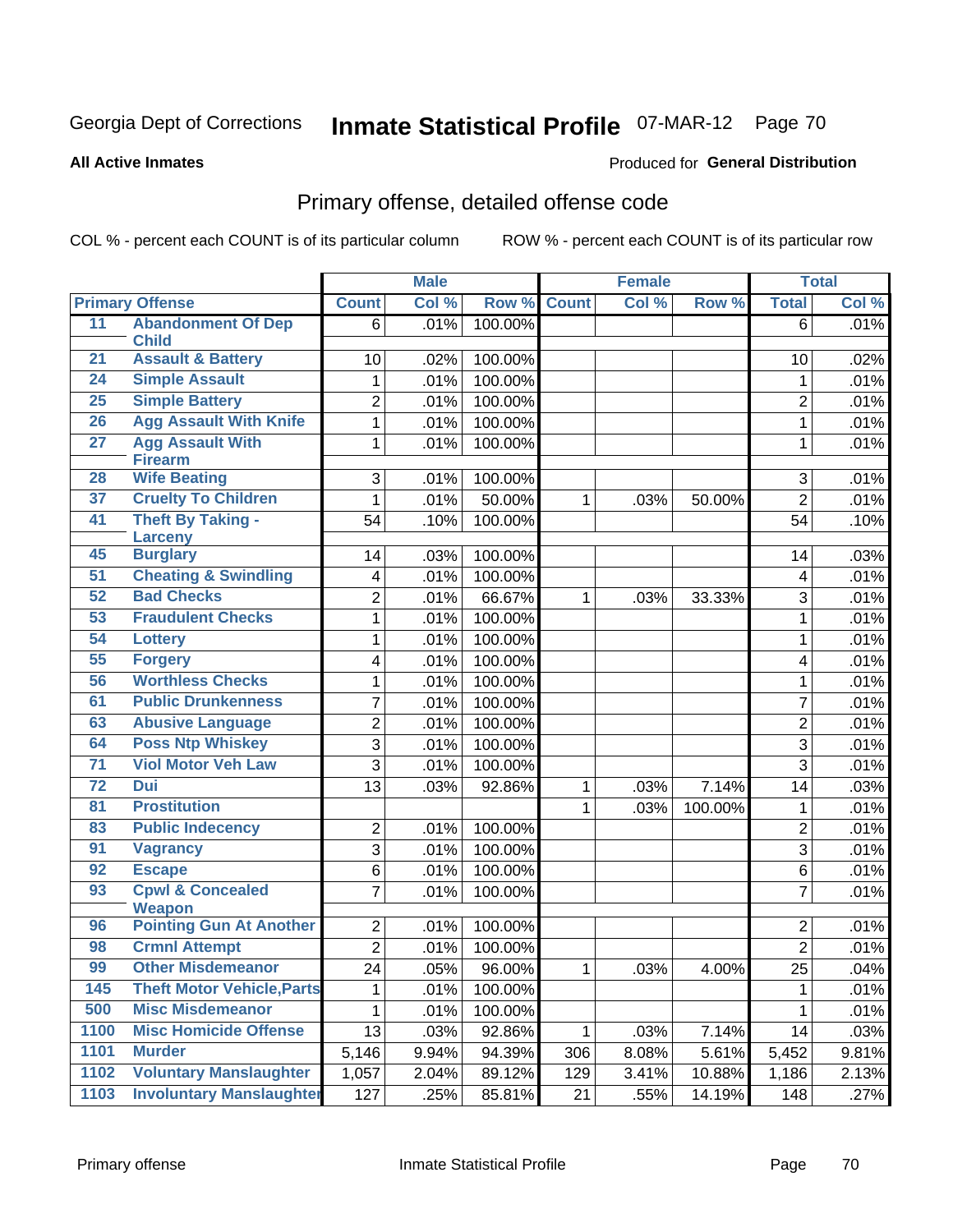### **All Active Inmates**

### Produced for **General Distribution**

## Primary offense, detailed offense code

|      |                                            |                | <b>Male</b> |         |                | <b>Female</b> |        |                | <b>Total</b> |
|------|--------------------------------------------|----------------|-------------|---------|----------------|---------------|--------|----------------|--------------|
|      | <b>Primary Offense</b>                     | <b>Count</b>   | Col %       | Row %   | <b>Count</b>   | Col %         | Row %  | <b>Total</b>   | Col %        |
| 1118 | <b>Feticide By Vehicle</b>                 | $\overline{2}$ | .01%        | 40.00%  | $\overline{3}$ | .08%          | 60.00% | 5              | .01%         |
| 1119 | <b>Vol Manslaughter Of</b><br><b>Fetus</b> | $\overline{2}$ | .01%        | 100.00% |                |               |        | $\overline{2}$ | .01%         |
| 1120 | <b>Reckless Abandonment</b>                | $\overline{2}$ | .01%        | 100.00% |                |               |        | $\overline{2}$ | .01%         |
| 1121 | <b>Feticide</b>                            | $\mathbf 1$    | .01%        | 100.00% |                |               |        | 1              | .01%         |
| 1123 | <b>Vehicular Homicide</b>                  | 331            | .64%        | 88.27%  | 44             | 1.16%         | 11.73% | 375            | .67%         |
| 1124 | <b>Homicide By Vessel</b>                  | 18             | .03%        | 81.82%  | 4              | .11%          | 18.18% | 22             | .04%         |
| 1125 | <b>Conceal Death Of</b>                    | $\overline{7}$ | .01%        | 77.78%  | $\overline{2}$ | .05%          | 22.22% | 9              | .02%         |
| 1190 | <b>Another</b><br><b>Atmpt Murder</b>      | 34             | .07%        | 91.89%  | 3              | .08%          | 8.11%  | 37             | .07%         |
| 1191 | <b>Murder, Conspire To</b>                 | 6              | .01%        | 85.71%  | 1              | .03%          | 14.29% | $\overline{7}$ | .01%         |
|      | <b>Commit</b>                              |                |             |         |                |               |        |                |              |
| 1300 | <b>Misc Assault/Battery</b>                | 20             | .04%        | 100.00% |                |               |        | 20             | .04%         |
| 1301 | <b>Family Violence Battery</b>             | 119            | .23%        | 96.75%  | $\overline{4}$ | .11%          | 3.25%  | 123            | .22%         |
| 1302 | <b>Aggrav Assault</b>                      | 4,959          | 9.57%       | 94.82%  | 271            | 7.16%         | 5.18%  | 5,230          | 9.41%        |
| 1303 | <b>Atmpt Aggrav Assault</b>                | $\overline{7}$ | .01%        | 77.78%  | 2              | .05%          | 22.22% | 9              | .02%         |
| 1304 | <b>Aggravated Assault On</b><br>$65+$      | 3              | .01%        | 100.00% |                |               |        | 3              | .01%         |
| 1305 | <b>Aggrav Battery</b>                      | 1,012          | 1.95%       | 93.53%  | 70             | 1.85%         | 6.47%  | 1,082          | 1.95%        |
| 1306 | <b>Misc Family Violence</b>                | $\mathbf{1}$   | .01%        | 100.00% |                |               |        | 1              | .01%         |
| 1307 | <b>Terrorist Threats &amp; Acts</b>        | 411            | .79%        | 96.71%  | 14             | .37%          | 3.29%  | 425            | .76%         |
| 1308 | <b>False Imprisonment</b>                  | 196            | .38%        | 97.03%  | 6              | .16%          | 2.97%  | 202            | .36%         |
| 1309 | <b>False Impris Color Legal</b>            | 1.             | .01%        | 100.00% |                |               |        | 1              | .01%         |
| 1311 | <b>Kidnapping</b>                          | 1,547          | 2.99%       | 96.99%  | 48             | 1.27%         | 3.01%  | 1,595          | 2.87%        |
| 1312 | <b>Interference With</b><br><b>Custody</b> | 14             | .03%        | 87.50%  | $\overline{2}$ | .05%          | 12.50% | 16             | .03%         |
| 1314 | <b>Aggrav Assault Peace</b><br><b>Ofcr</b> | 298            | .58%        | 94.90%  | 16             | .42%          | 5.10%  | 314            | .56%         |
| 1315 | <b>Aggrav Battery Peace</b><br><b>Ofcr</b> | 19             | .04%        | 90.48%  | $\overline{2}$ | .05%          | 9.52%  | 21             | .04%         |
| 1316 | <b>Simple Battery</b>                      | 21             | .04%        | 95.45%  | $\mathbf 1$    | .03%          | 4.55%  | 22             | .04%         |
| 1317 | <b>Reck Cond Infected</b><br><b>Person</b> | 9              | .02%        | 90.00%  | 1              | .03%          | 10.00% | 10             | .02%         |
| 1318 | <b>Injury By Vehicle</b>                   | 98             | .19%        | 89.91%  | 11             | .29%          | 10.09% | 109            | .20%         |
| 1320 | <b>Stalking</b>                            | 5              | .01%        | 100.00% |                |               |        | 5              | .01%         |
| 1321 | <b>Aggrav Stalking</b>                     | 285            | .55%        | 95.96%  | 12             | .32%          | 4.04%  | 297            | .53%         |
| 1390 | <b>Atmpt Kidnap</b>                        | 5              | .01%        | 100.00% |                |               |        | 5              | .01%         |
| 1400 | <b>Arson Misc</b>                          | 3              | .01%        | 100.00% |                |               |        | 3              | .01%         |
| 1401 | <b>Arson 1st Degree</b>                    | 89             | .17%        | 83.18%  | 18             | .48%          | 16.82% | 107            | .19%         |
| 1402 | <b>Arson 2nd Degree</b>                    | 13             | .03%        | 100.00% |                |               |        | 13             | .02%         |
| 1403 | <b>Arson 3rd Degree</b>                    | 3 <sup>1</sup> | .01%        | 100.00% |                |               |        | 3              | .01%         |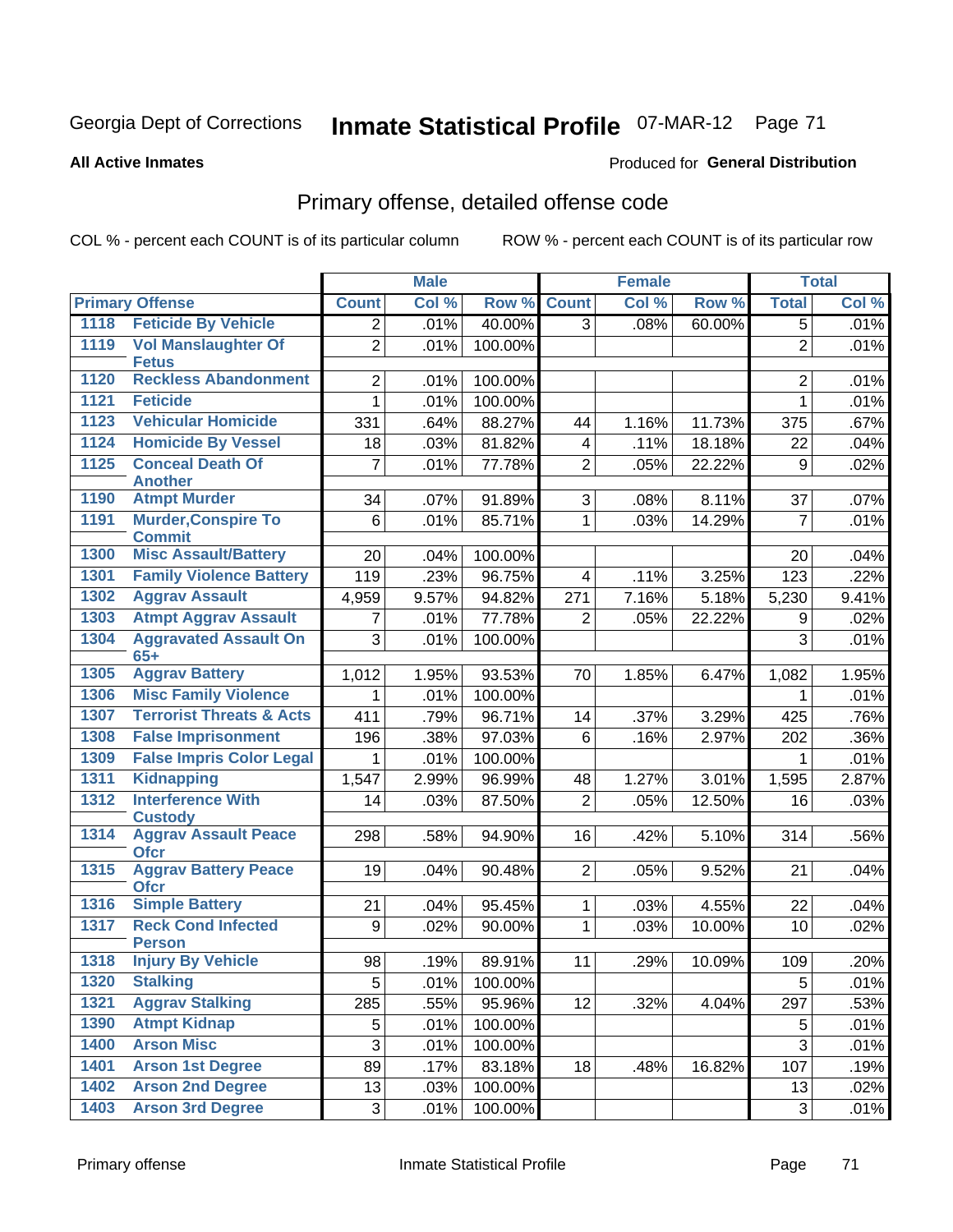**All Active Inmates**

### Produced for **General Distribution**

## Primary offense, detailed offense code

|      |                                            |                | <b>Male</b> |         |                | <b>Female</b> |         |                | <b>Total</b> |
|------|--------------------------------------------|----------------|-------------|---------|----------------|---------------|---------|----------------|--------------|
|      | <b>Primary Offense</b>                     | <b>Count</b>   | Col %       | Row %   | <b>Count</b>   | Col %         | Row %   | <b>Total</b>   | Col %        |
| 1404 | <b>Crmnl Poss Explosives</b>               | 1              | .01%        | 100.00% |                |               |         | 1              | .01%         |
| 1500 | <b>Misc Criminal Damage</b>                | 1              | .01%        | 100.00% |                |               |         | 1              | .01%         |
| 1501 | <b>Crmnl Damage 1st</b>                    | 42             | .08%        | 93.33%  | 3              | .08%          | 6.67%   | 45             | .08%         |
|      | <b>Degree</b>                              |                |             |         |                |               |         |                |              |
| 1502 | <b>Crmnl Damage 2nd</b>                    | 92             | .18%        | 93.88%  | 6              | .16%          | 6.12%   | 98             | .18%         |
| 1506 | <b>Degree</b><br><b>Alter Id</b>           | $\overline{2}$ | .01%        | 100.00% |                |               |         | $\overline{2}$ | .01%         |
| 1601 | <b>Burglary</b>                            | 6,084          | 11.75%      | 96.27%  | 236            | 6.23%         | 3.73%   | 6,320          | 11.37%       |
| 1602 | <b>Poss Tools Commit</b>                   | 34             | .07%        | 100.00% |                |               |         | 34             | .06%         |
|      | <b>Crime</b>                               |                |             |         |                |               |         |                |              |
| 1690 | <b>Atmpt Burglary</b>                      | 31             | .06%        | 100.00% |                |               |         | 31             | .06%         |
| 1700 | <b>Misc Forgery</b>                        | 3              | .01%        | 100.00% |                |               |         | 3              | .01%         |
| 1701 | <b>Forgery 1st Degree</b>                  | 1,162          | 2.24%       | 70.08%  | 496            | 13.10%        | 29.92%  | 1,658          | 2.98%        |
| 1702 | <b>Forgery 2nd Degree</b>                  | 21             | .04%        | 80.77%  | 5              | .13%          | 19.23%  | 26             | .05%         |
| 1704 | <b>Bad Checks</b>                          | 2              | .01%        | 22.22%  | $\overline{7}$ | .18%          | 77.78%  | 9              | .02%         |
| 1750 | <b>Fraudulent Checks</b>                   | $\overline{3}$ | .01%        | 100.00% |                |               |         | 3              | .01%         |
| 1751 | <b>Theft Credit Card</b>                   | 14             | .03%        | 82.35%  | 3              | .08%          | 17.65%  | 17             | .03%         |
| 1753 | <b>Fraudulent Credit Card</b>              | 51             | .10%        | 67.11%  | 25             | .66%          | 32.89%  | 76             | .14%         |
| 1755 | <b>Recv Gds, Srvs Fraud</b>                | 1              | .01%        | 50.00%  | 1              | .03%          | 50.00%  | $\overline{2}$ | .01%         |
|      | <b>Obtnd</b>                               |                |             |         |                |               |         |                |              |
| 1756 | <b>Financial Identity Fraud</b>            | 31             | .06%        | 54.39%  | 26             | .69%          | 45.61%  | 57             | .10%         |
| 1760 | <b>Computer Pornography</b>                | 55             | .11%        | 100.00% |                |               |         | 55             | .10%         |
| 1761 | <b>Computer Theft</b>                      | 5              | .01%        | 29.41%  | 12             | .32%          | 70.59%  | 17             | .03%         |
| 1790 | <b>Atmpt Forgery</b>                       | 1              | .01%        | 100.00% |                |               |         | 1              | .01%         |
| 1796 | <b>Fraudulent Access</b><br><b>Compute</b> | $\overline{2}$ | .01%        | 66.67%  | $\mathbf{1}$   | .03%          | 33.33%  | 3              | .01%         |
| 1799 | <b>Misc Fraud</b>                          | 12             | .02%        | 75.00%  | $\overline{4}$ | .11%          | 25.00%  | 16             | .03%         |
| 1802 | <b>Theft By Taking</b>                     | 966            | 1.87%       | 84.81%  | 173            | 4.57%         | 15.19%  | 1,139          | 2.05%        |
| 1803 | <b>Theft By Deception</b>                  | 39             | .08%        | 75.00%  | 13             | .34%          | 25.00%  | 52             | .09%         |
| 1804 | <b>Theft By Extortion</b>                  | 2              | .01%        | 100.00% |                |               |         | $\overline{2}$ | .01%         |
| 1805 | <b>Theft Of Lost Property</b>              | $\mathbf{1}$   | .01%        | 100.00% |                |               |         | 1              | .01%         |
| 1806 | <b>Theft By Rec Stolen Prop</b>            | 852            | 1.65%       | 93.63%  | 58             | 1.53%         | 6.37%   | 910            | 1.64%        |
| 1807 | <b>Theft Of Services</b>                   | 4              | .01%        | 80.00%  | 1              | .03%          | 20.00%  | 5              | .01%         |
| 1808 | <b>Theft By Conversion</b>                 | 27             | .05%        | 81.82%  | 6              | .16%          | 18.18%  | 33             | .06%         |
| 1811 | <b>Convsn Paymnts Real</b>                 | $\mathbf{1}$   | .01%        | 100.00% |                |               |         | 1              | .01%         |
|      | <b>Propy</b>                               |                |             |         |                |               |         |                |              |
| 1812 | <b>Atmpt Theft By Taking</b>               | 5              | .01%        | 100.00% |                |               |         | 5              | .01%         |
| 1813 | <b>Theft Motorveh Or Part</b>              | 82             | .16%        | 94.25%  | 5              | .13%          | 5.75%   | 87             | .16%         |
| 1815 | <b>Theft Bring Prop In State</b>           | 10             | .02%        | 100.00% |                |               |         | 10             | .02%         |
| 1816 | <b>Theft Recv Prop Out</b>                 |                |             |         | $\mathbf{1}$   | .03%          | 100.00% | $\mathbf{1}$   | .01%         |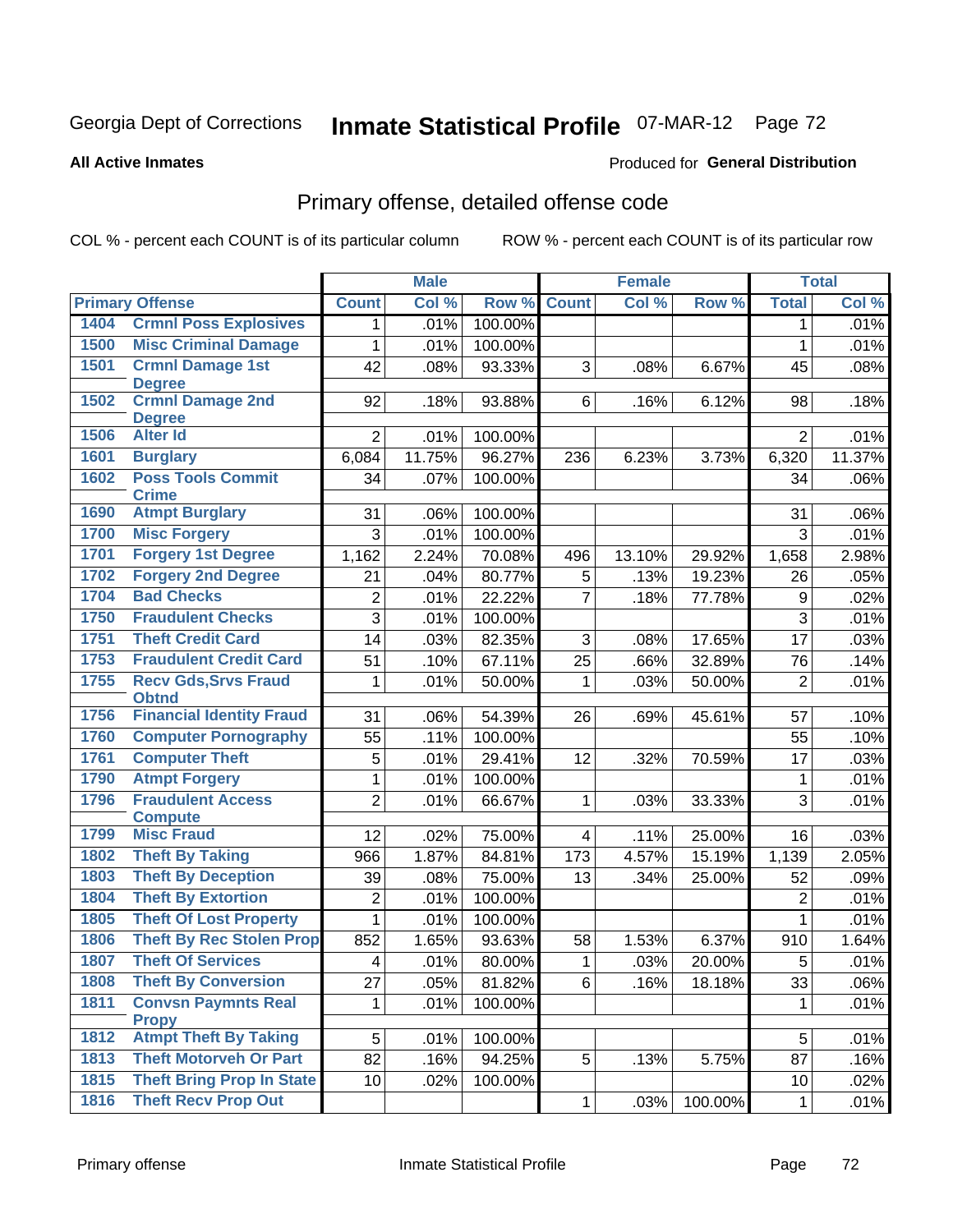#### **All Active Inmates**

#### Produced for **General Distribution**

## Primary offense, detailed offense code

|      |                                            |                | <b>Male</b> |         |                | <b>Female</b> |         |                     | <b>Total</b> |
|------|--------------------------------------------|----------------|-------------|---------|----------------|---------------|---------|---------------------|--------------|
|      | <b>Primary Offense</b>                     | <b>Count</b>   | Col %       | Row %   | <b>Count</b>   | Col %         | Row %   | <b>Total</b>        | Col %        |
|      | <b>State</b>                               |                |             |         |                |               |         |                     |              |
| 1817 | <b>Livestock Theft</b>                     | 5              | .01%        | 100.00% |                |               |         | 5                   | .01%         |
| 1821 | <b>Theft By Shoplifting</b>                | 337            | .65%        | 66.73%  | 168            | 4.44%         | 33.27%  | 505                 | .91%         |
| 1880 | <b>Entering Vehicle</b>                    | 115            | .22%        | 100.00% |                |               |         | 115                 | .21%         |
| 1901 | <b>Robbery</b>                             | 1,785          | 3.45%       | 93.60%  | 122            | 3.22%         | 6.40%   | 1,907               | 3.43%        |
| 1902 | <b>Armed Robbery</b>                       | 5,399          | 10.42%      | 96.79%  | 179            | 4.73%         | 3.21%   | 5,578               | 10.04%       |
| 1903 | <b>Robbery By Force</b>                    | 260            | .50%        | 88.44%  | 34             | .90%          | 11.56%  | 294                 | .53%         |
| 1904 | <b>Robbery By Intimidation</b>             | 270            | .52%        | 93.75%  | 18             | .48%          | 6.25%   | 288                 | .52%         |
| 1905 | <b>Robbery By Sudden</b><br><b>Snatch</b>  | 115            | .22%        | 87.12%  | 17             | .45%          | 12.88%  | 132                 | .24%         |
| 1911 | <b>Hijacking Motor Vehicle</b>             | 38             | .07%        | 100.00% |                |               |         | 38                  | .07%         |
| 1991 | <b>Atmpt Robbery</b>                       | 41             | .08%        | 95.35%  | $\overline{2}$ | .05%          | 4.65%   | 43                  | .08%         |
| 1992 | <b>Atmpt Armed Robbery</b>                 | 92             | .18%        | 95.83%  | $\overline{4}$ | .11%          | 4.17%   | 96                  | .17%         |
| 2000 | <b>Misc Sexual Offense</b>                 | 22             | .04%        | 100.00% |                |               |         | 22                  | .04%         |
| 2001 | <b>Rape</b>                                | 1,777          | 3.43%       | 99.78%  | 4              | .11%          | .22%    | 1,781               | 3.20%        |
| 2002 | <b>Sodomy</b>                              | 21             | .04%        | 95.45%  | 1              | .03%          | 4.55%   | 22                  | .04%         |
| 2003 | <b>Aggrav Sodomy</b>                       | 209            | .40%        | 99.05%  | $\overline{2}$ | .05%          | .95%    | 211                 | .38%         |
| 2004 | <b>Bestiality</b>                          |                |             |         | 1              | .03%          | 100.00% | 1                   | .01%         |
| 2006 | <b>Incest</b>                              | 183            | .35%        | 97.86%  | $\overline{4}$ | .11%          | 2.14%   | 187                 | .34%         |
| 2007 | <b>Bigamy</b>                              | 3              | .01%        | 100.00% |                |               |         | 3                   | .01%         |
| 2009 | <b>Aggrav Sexual Battery</b>               | 181            | .35%        | 99.45%  | $\mathbf{1}$   | .03%          | .55%    | 182                 | .33%         |
| 2011 | <b>Sexual Battery</b>                      | 164            | .32%        | 100.00% |                |               |         | 164                 | .30%         |
| 2016 | <b>Pimping A Minor Under</b>               | $\overline{7}$ | .01%        | 100.00% |                |               |         | 7                   | .01%         |
| 2017 | 18<br><b>Pandering By</b>                  |                |             |         |                |               |         |                     |              |
|      | <b>Compulsion</b>                          | 1              | .01%        | 100.00% |                |               |         | 1                   | .01%         |
| 2018 | <b>Statutory Rape</b>                      | 819            | 1.58%       | 98.44%  | 13             | .34%          | 1.56%   | 832                 | 1.50%        |
| 2019 | <b>Child Molestation</b>                   | 2,563          | 4.95%       | 97.97%  | 53             | 1.40%         | 2.03%   | 2,616               | 4.71%        |
| 2020 | <b>Enticing Child-Indec</b><br><b>Purp</b> | 79             | .15%        | 97.53%  | $\overline{2}$ | .05%          | 2.47%   | 81                  | .15%         |
| 2021 | <b>Aggrav Child Molestation</b>            | 1,284          | 2.48%       | 98.47%  | 20             | .53%          | 1.53%   | 1,304               | 2.35%        |
| 2023 | Sexl/Assit/Agn/Pers/Cstdy                  | 5              | .01%        | 100.00% |                |               |         | 5                   | .01%         |
| 2025 | <b>Solicit Sodomy From</b><br><b>Minor</b> | $\overline{3}$ | .01%        | 100.00% |                |               |         | $\overline{\omega}$ | .01%         |
| 2026 | <b>Sex Offender Fail Registr</b>           | 334            | .64%        | 99.40%  | 2              | .05%          | .60%    | 336                 | .60%         |
| 2028 | <b>Sex Offender Fail To</b>                | 10             | $.02\%$     | 100.00% |                |               |         | 10                  | .02%         |
|      | <b>Move</b>                                |                |             |         |                |               |         |                     |              |
| 2090 | <b>Entice Child, Attempted</b>             | 3 <sup>1</sup> | .01%        | 100.00% |                |               |         | 3                   | .01%         |
| 2091 | <b>Atmpt Rape</b>                          | 30             | .06%        | 96.77%  | $\mathbf{1}$   | .03%          | 3.23%   | 31                  | .06%         |
| 2093 | <b>Atmpt Aggrav Sodomy</b>                 | $\overline{2}$ | .01%        | 100.00% |                |               |         | $\sqrt{2}$          | .01%         |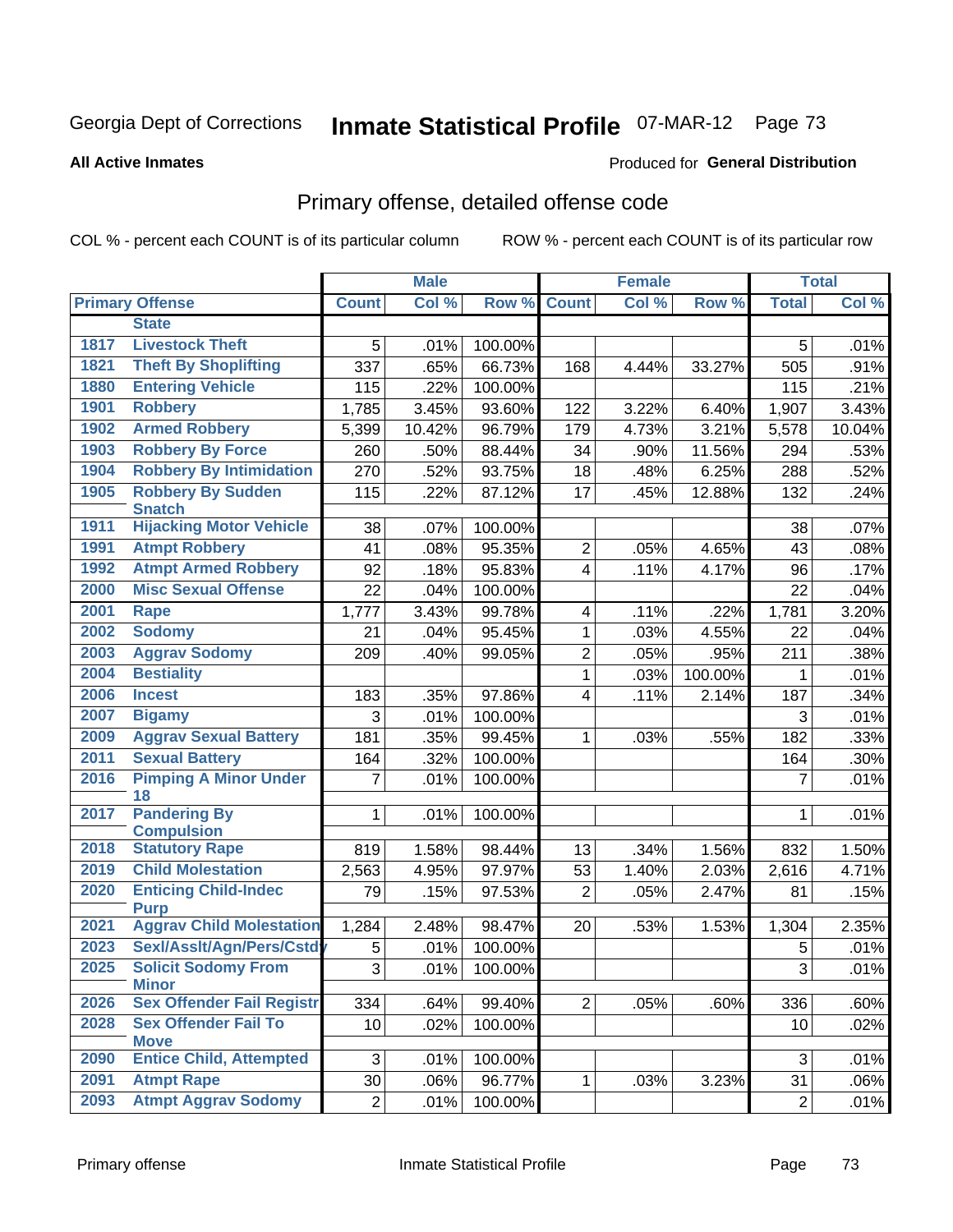Produced for **General Distribution**

#### **All Active Inmates**

## Primary offense, detailed offense code

|      |                                            |                         | <b>Male</b> |         |                | <b>Female</b> |         |                 | <b>Total</b>        |
|------|--------------------------------------------|-------------------------|-------------|---------|----------------|---------------|---------|-----------------|---------------------|
|      | <b>Primary Offense</b>                     | <b>Count</b>            | Col %       | Row %   | <b>Count</b>   | Col %         | Row %   | <b>Total</b>    | Col %               |
| 2094 | <b>Atmpt Child Molestation</b>             | $\overline{22}$         | .04%        | 100.00% |                |               |         | $\overline{22}$ | .04%                |
| 2095 | <b>Agg Aslt W Intnt To Rape</b>            | 51                      | .10%        | 100.00% |                |               |         | 51              | .09%                |
| 2096 | <b>Aggrav Ch Molest, Atmpt</b>             | 3                       | .01%        | 100.00% |                |               |         | 3               | .01%                |
| 2097 | <b>Statutory Rape, Atmpt</b>               | 1                       | .01%        | 100.00% |                |               |         | 1               | .01%                |
| 2098 | <b>Incest, Atmpt</b>                       | $\overline{2}$          | .01%        | 100.00% |                |               |         | $\overline{2}$  | .01%                |
| 2099 | <b>Agg Sex Battery Atmpt</b>               | $\mathbf 1$             | .01%        | 100.00% |                |               |         | $\mathbf{1}$    | .01%                |
| 2100 | <b>Misc Obscenity</b>                      | $\overline{2}$          | .01%        | 100.00% |                |               |         | $\overline{2}$  | .01%                |
| 2102 | <b>Distr Mat Depict Nudity</b>             | $\mathbf{1}$            | .01%        | 100.00% |                |               |         | 1               | .01%                |
| 2200 | <b>Misc Public Order</b>                   | 3                       | .01%        | 100.00% |                |               |         | 3               | .01%                |
| 2205 | <b>False Swearng Writtn</b>                | $\overline{7}$          | .01%        | 77.78%  | $\overline{2}$ | .05%          | 22.22%  | 9               | .02%                |
|      | <b>Stmt</b>                                |                         |             |         |                |               |         |                 |                     |
| 2300 | <b>Abuse Of Govt Office</b>                | 1                       | .01%        | 100.00% |                |               |         | 1               | .01%                |
| 2301 | <b>Bribery Govt Officer</b>                | 1                       | .01%        | 100.00% |                |               |         | $\mathbf{1}$    | .01%                |
| 2302 | <b>Viol Oath Public Offcr</b>              | 1                       | .01%        | 50.00%  | 1              | .03%          | 50.00%  | $\overline{2}$  | .01%                |
| 2307 | <b>Defrauding State</b>                    | $\overline{2}$          | .01%        | 100.00% |                |               |         | $\overline{2}$  | .01%                |
| 2311 | <b>False Certificates</b>                  | 1                       | .01%        | 50.00%  | 1              | .03%          | 50.00%  | $\overline{2}$  | .01%                |
| 2313 | <b>Influencing Witness</b>                 | $\overline{2}$          | .01%        | 66.67%  | $\mathbf{1}$   | .03%          | 33.33%  | 3               | .01%                |
| 2314 | <b>Obstr Of Law Enf Officer</b>            | 521                     | 1.01%       | 92.70%  | 41             | 1.08%         | 7.30%   | 562             | $\overline{1.01\%}$ |
| 2315 | <b>Tampering With</b><br><b>Evidence</b>   | 9                       | .02%        | 75.00%  | 3              | .08%          | 25.00%  | 12              | .02%                |
| 2316 | <b>Fleeing/Eluding Police</b>              | 185                     | .36%        | 94.87%  | 10             | .26%          | 5.13%   | 195             | .35%                |
| 2401 | <b>Perjury</b>                             | $\overline{2}$          | .01%        | 100.00% |                |               |         | $\overline{2}$  | .01%                |
| 2402 | <b>False Swearing</b>                      | 6                       | .01%        | 66.67%  | 3              | .08%          | 33.33%  | 9               | .02%                |
| 2404 | <b>Impersonation</b>                       | $\overline{2}$          | .01%        | 66.67%  | $\mathbf{1}$   | .03%          | 33.33%  | 3               | .01%                |
| 2405 | <b>Impersonating Officer</b>               | 1                       | .01%        | 100.00% |                |               |         | 1               | .01%                |
| 2406 | <b>Barratry</b>                            |                         |             |         | 1              | .03%          | 100.00% | 1               | .01%                |
| 2408 | <b>False Statements Govt</b>               | 19                      | .04%        | 70.37%  | 8              | .21%          | 29.63%  | 27              | .05%                |
| 2409 | <b>Unauth Represtn Peace</b>               | 1                       | .01%        | 100.00% |                |               |         | 1               | .01%                |
| 2411 | <b>Impersntng In Legal</b>                 | 1                       | .01%        | 100.00% |                |               |         | 1               | .01%                |
|      | <b>Procd</b>                               |                         |             |         |                |               |         |                 |                     |
| 2501 | <b>Escape</b>                              | 31                      | .06%        | 86.11%  | 5              | .13%          | 13.89%  | 36              | $.06\%$             |
| 2502 | <b>Aiding Escape</b>                       | 1                       | .01%        | 100.00% |                |               |         | 1               | .01%                |
| 2503 | <b>Hindering Appreh Or Pun</b>             | 4                       | .01%        | 66.67%  | $\overline{2}$ | .05%          | 33.33%  | 6               | .01%                |
| 2507 | <b>Mutiny In Penal Inst</b>                | 1                       | .01%        | 100.00% |                |               |         | 1               | .01%                |
| 2511 | <b>Bail Jumping</b>                        | $\overline{\mathbf{4}}$ | .01%        | 100.00% |                |               |         | 4               | .01%                |
| 2590 | <b>Atmpt Escape</b>                        | 1                       | .01%        | 100.00% |                |               |         | 1               | .01%                |
| 2613 | <b>Crmnl Interfere Govt</b><br><b>Prop</b> | 23                      | .04%        | 88.46%  | 3              | .08%          | 11.54%  | 26              | .05%                |
| 2718 | <b>Dogfighting</b>                         | 1                       | .01%        | 100.00% |                |               |         | $\mathbf{1}$    | .01%                |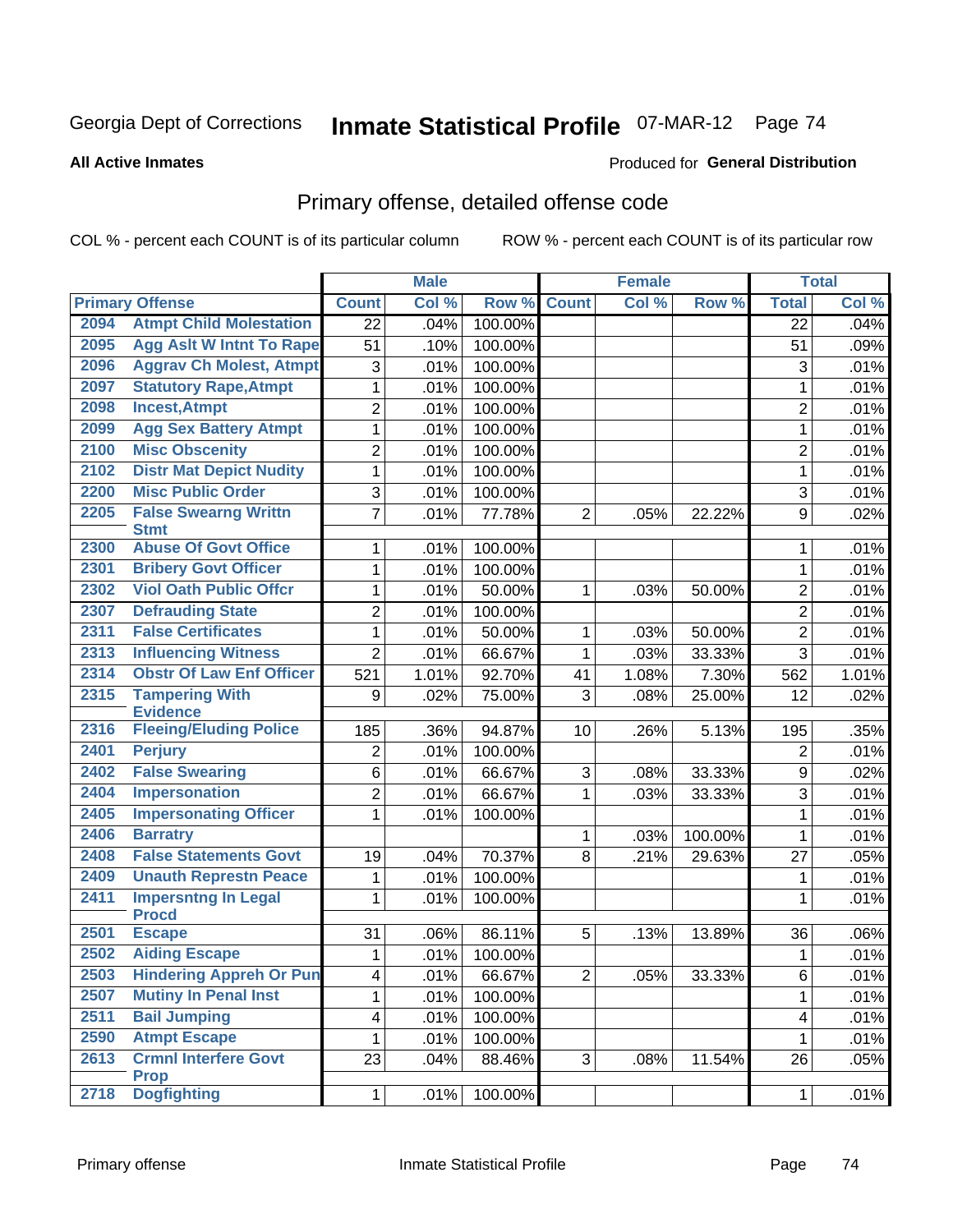**All Active Inmates**

#### Produced for **General Distribution**

## Primary offense, detailed offense code

|      |                                               |                         | <b>Male</b> |         |                | <b>Female</b> |         |                  | <b>Total</b> |
|------|-----------------------------------------------|-------------------------|-------------|---------|----------------|---------------|---------|------------------|--------------|
|      | <b>Primary Offense</b>                        | <b>Count</b>            | Col %       | Row %   | <b>Count</b>   | Col %         | Row %   | <b>Total</b>     | Col %        |
| 2761 | <b>Removal Baggage, Cargo</b><br><b>Etc</b>   |                         |             |         | 1 <sup>1</sup> | .03%          | 100.00% | $\mathbf{1}$     | .01%         |
| 2801 | <b>Cruelty To Children</b>                    | 248                     | .48%        | 74.03%  | 87             | 2.30%         | 25.97%  | 335              | .60%         |
| 2802 | <b>Atmpt Cruelty To</b><br><b>Children</b>    | 1                       | .01%        | 100.00% |                |               |         | $\mathbf 1$      | .01%         |
| 2803 | <b>Manufact Meth Near</b><br><b>Child</b>     | 10                      | .02%        | 71.43%  | $\overline{4}$ | .11%          | 28.57%  | 14               | .03%         |
| 2811 | <b>Cruelty To Elder Person</b>                | 17                      | .03%        | 68.00%  | 8              | .21%          | 32.00%  | 25               | .04%         |
| 2843 | <b>Sex Exploitation Child</b>                 | 121                     | .23%        | 98.37%  | $\overline{2}$ | .05%          | 1.63%   | 123              | .22%         |
| 2854 | <b>Cntrbtng Delingency</b><br><b>Minor</b>    |                         |             |         | $\mathbf{1}$   | .03%          | 100.00% | $\mathbf 1$      | .01%         |
| 2901 | <b>Carry Concealed Weapon</b>                 | 9                       | .02%        | 100.00% |                |               |         | 9                | .02%         |
| 2910 | <b>Poss Of Firearm Dur</b><br><b>Crime</b>    | 435                     | .84%        | 95.39%  | 21             | .55%          | 4.61%   | 456              | .82%         |
| 2911 | <b>Poss Knife During Crime</b>                | 3                       | .01%        | 100.00% |                |               |         | 3                | .01%         |
| 2912 | <b>Poss Of Certain</b><br><b>Weapons</b>      | 24                      | .05%        | 100.00% |                |               |         | 24               | .04%         |
| 2913 | <b>Poss Firearm 1st</b><br><b>Offender</b>    | 86                      | .17%        | 96.63%  | 3              | .08%          | 3.37%   | 89               | .16%         |
| 2914 | <b>Poss Firearm Convct</b><br><b>Felon</b>    | 904                     | 1.75%       | 97.41%  | 24             | .63%          | 2.59%   | 928              | 1.67%        |
| 2915 | <b>Carry Weapon At School</b>                 | $\overline{2}$          | .01%        | 100.00% |                |               |         | $\overline{2}$   | .01%         |
| 2963 | <b>Guard Line</b><br><b>W/Weapon/Drugs</b>    | $\overline{3}$          | .01%        | 50.00%  | 3              | .08%          | 50.00%  | $6\phantom{a}$   | .01%         |
| 2965 | <b>Poss Wpn, Drugs By</b><br><b>Prisnr</b>    | 40                      | .08%        | 95.24%  | $\overline{2}$ | .05%          | 4.76%   | 42               | .08%         |
| 2967 | <b>Destroy/Injur Police Dog</b>               | 1                       | .01%        | 100.00% |                |               |         | 1                | .01%         |
| 2971 | <b>Cruelty To Animals</b>                     | $\overline{\mathbf{4}}$ | .01%        | 100.00% |                |               |         | 4                | .01%         |
| 2972 | <b>Aggrav Cruelty To</b><br><b>Animals</b>    | 8                       | .02%        | 88.89%  | $\mathbf{1}$   | .03%          | 11.11%  | $\boldsymbol{9}$ | .02%         |
| 3000 | <b>Misc Invasion Of Privacy</b>               | 1                       | .01%        | 100.00% |                |               |         | 1                | .01%         |
| 3001 | <b>Eavesdrop &amp;</b><br><b>Surveillance</b> | 1                       | .01%        | 100.00% |                |               |         | $\mathbf{1}$     | .01%         |
| 3002 | <b>Peeping Tom</b>                            | 18                      | .03%        | 100.00% |                |               |         | 18               | .03%         |
| 3404 | <b>Racketeering</b>                           | 42                      | .08%        | 73.68%  | 15             | .40%          | 26.32%  | 57               | .10%         |
| 4001 | <b>S/D Narcotics Opiates</b>                  | 26                      | .05%        | 81.25%  | 6              | .16%          | 18.75%  | 32               | .06%         |
| 4002 | <b>S/D Dep Stim Cntrf Drugs</b>               | 60                      | .12%        | 72.29%  | 23             | .61%          | 27.71%  | 83               | .15%         |
| 4004 | <b>S/D Of Marijuana</b>                       | 346                     | .67%        | 95.32%  | 17             | .45%          | 4.68%   | 363              | .65%         |
| 4005 | <b>S/D Of Alcoholic Intox</b>                 |                         | .01%        | 100.00% |                |               |         |                  | .01%         |
| 4006 | <b>Poss Narcotics Opiates</b>                 | 60                      | .12%        | 81.08%  | 14             | .37%          | 18.92%  | 74               | .13%         |
| 4007 | <b>Poss Dep Stim Cntrf</b><br><b>Drugs</b>    | 48                      | .09%        | 69.57%  | 21             | .55%          | 30.43%  | 69               | .12%         |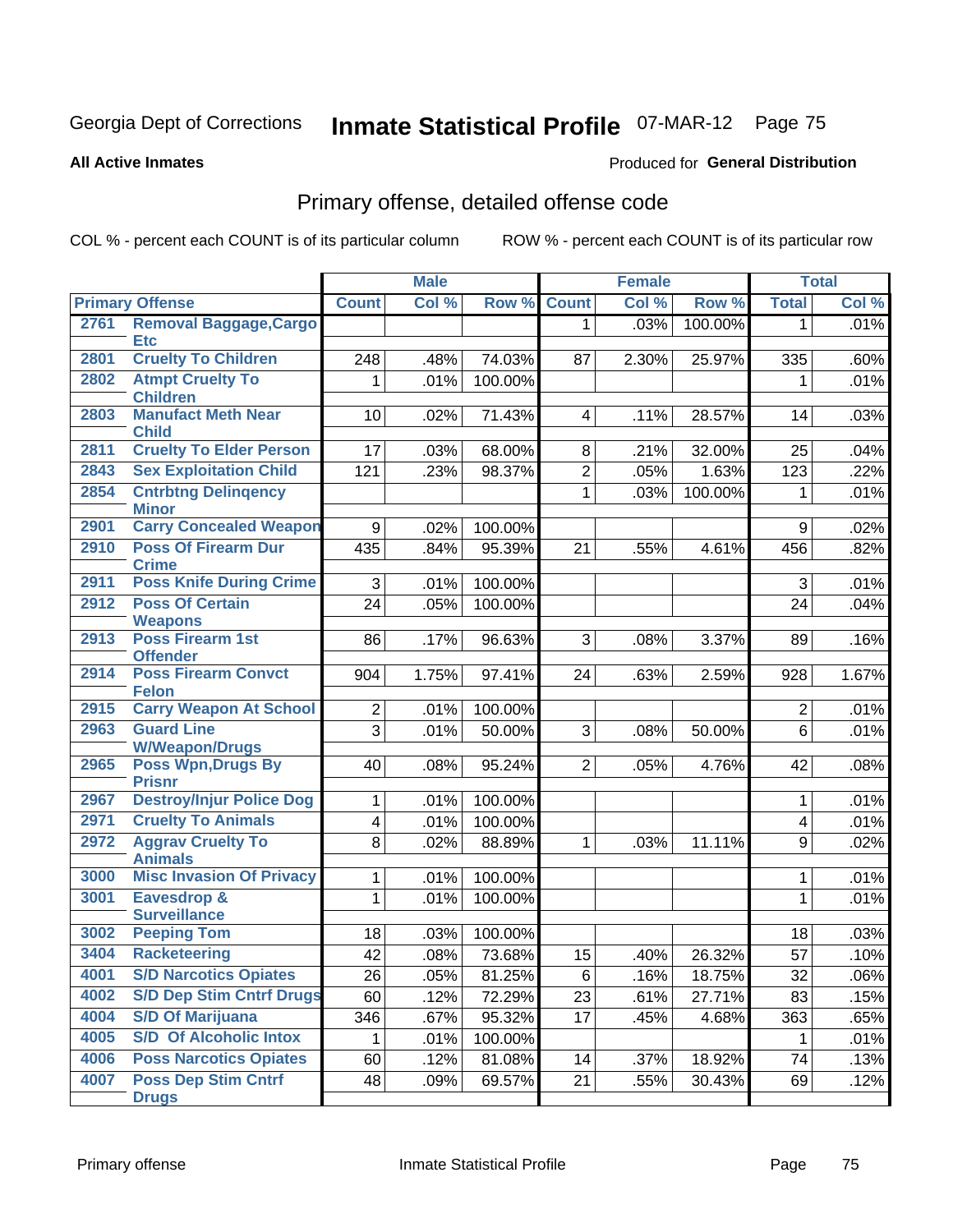#### **All Active Inmates**

#### Produced for **General Distribution**

## Primary offense, detailed offense code

|      |                                            |                | <b>Male</b> |         |                | Female |        |                | <b>Total</b> |
|------|--------------------------------------------|----------------|-------------|---------|----------------|--------|--------|----------------|--------------|
|      | <b>Primary Offense</b>                     | <b>Count</b>   | Col %       | Row %   | <b>Count</b>   | Col %  | Row %  | <b>Total</b>   | Col %        |
| 4008 | <b>Poss Of Lsd</b>                         | $\mathbf 1$    | .01%        | 100.00% |                |        |        | $\mathbf 1$    | .01%         |
| 4009 | <b>Poss Of Marijuana</b>                   | 95             | .18%        | 92.23%  | 8              | .21%   | 7.77%  | 103            | .19%         |
| 4010 | <b>Illegal Poss/Manf Liquor</b>            | 1              | .01%        | 100.00% |                |        |        | 1              | .01%         |
| 4011 | <b>Illegal Attm To Obt Drugs</b>           | $\overline{4}$ | .01%        | 40.00%  | 6              | .16%   | 60.00% | 10             | .02%         |
| 4012 | <b>Viol Ga Cntrl Sbst Act</b>              | 180            | .35%        | 87.80%  | 25             | .66%   | 12.20% | 205            | .37%         |
| 4013 | <b>Viol Dngrous Drgs Act</b>               | 131            | .25%        | 84.52%  | 24             | .63%   | 15.48% | 155            | .28%         |
| 4014 | <b>Uniwfl Mfg/Del/Dist N-C S</b>           | 19             | .04%        | 100.00% |                |        |        | 19             | .03%         |
| 4016 | <b>Poss Drug Related Matri</b>             | 10             | .02%        | 71.43%  | 4              | .11%   | 28.57% | 14             | .03%         |
| 4017 | <b>S/D Cont Sub Public</b>                 | 50             | .10%        | 100.00% |                |        |        | 50             | .09%         |
| 4018 | <b>S/D Cont Sub School</b>                 | 43             | .08%        | 97.73%  | 1              | .03%   | 2.27%  | 44             | .08%         |
| 4021 | <b>S/D Cocaine</b>                         | 1,008          | 1.95%       | 94.21%  | 62             | 1.64%  | 5.79%  | 1,070          | 1.93%        |
| 4022 | <b>Poss Of Cocaine</b>                     | 855            | 1.65%       | 86.19%  | 137            | 3.62%  | 13.81% | 992            | 1.78%        |
| 4030 | <b>Poss Ephedrine</b>                      | 9              | .02%        | 69.23%  | 4              | .11%   | 30.77% | 13             | .02%         |
| 4031 | <b>Poss Methamphetamine</b>                | 402            | .78%        | 77.91%  | 114            | 3.01%  | 22.09% | 516            | .93%         |
| 4032 | <b>Sale Methamphetamine</b>                | 100            | .19%        | 80.00%  | 25             | .66%   | 20.00% | 125            | .22%         |
| 4033 | <b>Poss Mda/Extsy</b>                      | 13             | .03%        | 86.67%  | $\overline{2}$ | .05%   | 13.33% | 15             | .03%         |
| 4034 | <b>Sale Mda/Extsy</b>                      | $\overline{7}$ | .01%        | 100.00% |                |        |        | $\overline{7}$ | .01%         |
| 4050 | <b>Poss W Int Dist Cocaine</b>             | 495            | .96%        | 94.47%  | 29             | .77%   | 5.53%  | 524            | .94%         |
| 4051 | <b>Poss W Int Dist</b>                     | 782            | 1.51%       | 95.37%  | 38             | 1.00%  | 4.63%  | 820            | 1.48%        |
|      | <b>Marijuana</b>                           |                |             |         |                |        |        |                |              |
| 4052 | <b>Poss W Int Dist Meth</b>                | 258            | .50%        | 82.69%  | 54             | 1.43%  | 17.31% | 312            | .56%         |
| 4053 | <b>Poss W Int Dis Other</b><br><b>Drug</b> | 82             | .16%        | 82.83%  | 17             | .45%   | 17.17% | 99             | .18%         |
| 4090 | <b>Atmpt Viol Substance</b>                | 31             | .06%        | 93.94%  | $\overline{2}$ | .05%   | 6.06%  | 33             | .06%         |
|      | Act                                        |                |             |         |                |        |        |                |              |
| 4100 | <b>Misc Drugs Trafficking</b>              | 32             | .06%        | 96.97%  | 1              | .03%   | 3.03%  | 33             | .06%         |
| 4101 | <b>Traf Cocaine Less 200</b>               | 427            | .82%        | 97.49%  | 11             | .29%   | 2.51%  | 438            | .79%         |
|      | Gm                                         |                |             |         |                |        |        |                |              |
| 4102 | <b>Traf Cocaine 201-400</b><br>Gm          | 209            | .40%        | 93.30%  | 15             | .40%   | 6.70%  | 224            | .40%         |
| 4103 | <b>Traf Cocaine 401+ Gm</b>                | 152            | .29%        | 94.41%  | 9              | .24%   | 5.59%  | 161            | .29%         |
| 4111 | <b>Traf Narcotic Less 14 Gm</b>            | $\overline{7}$ | .01%        | 87.50%  | 1              | .03%   | 12.50% | 8              | .01%         |
| 4112 | <b>Traf Narcotic 15-28 Gm</b>              | 8              | .02%        | 100.00% |                |        |        | 8              | .01%         |
| 4113 | <b>Traf Narcotic 29+ Gm</b>                | $\overline{7}$ | .01%        | 100.00% |                |        |        | $\overline{7}$ | .01%         |
| 4121 | Traf Marijna 10-2000 Lb                    | 101            | .20%        | 96.19%  | $\overline{4}$ | .11%   | 3.81%  | 105            | .19%         |
| 4122 | Traf Marijna 2001-10k Lb                   | $\overline{4}$ | .01%        | 100.00% |                |        |        | 4              | .01%         |
| 4123 | Traf Marijna 10001+ Lb                     | 4              | .01%        | 80.00%  | 1              | .03%   | 20.00% | 5              | .01%         |
| 4126 | <b>Traf Amphtmine 28-199</b>               | 3              | .01%        | 100.00% |                |        |        | 3              | .01%         |
|      | Gm                                         |                |             |         |                |        |        |                |              |
| 4127 | <b>Traf Amphtmine 200-399</b>              | 2              | .01%        | 100.00% |                |        |        | $\overline{c}$ | .01%         |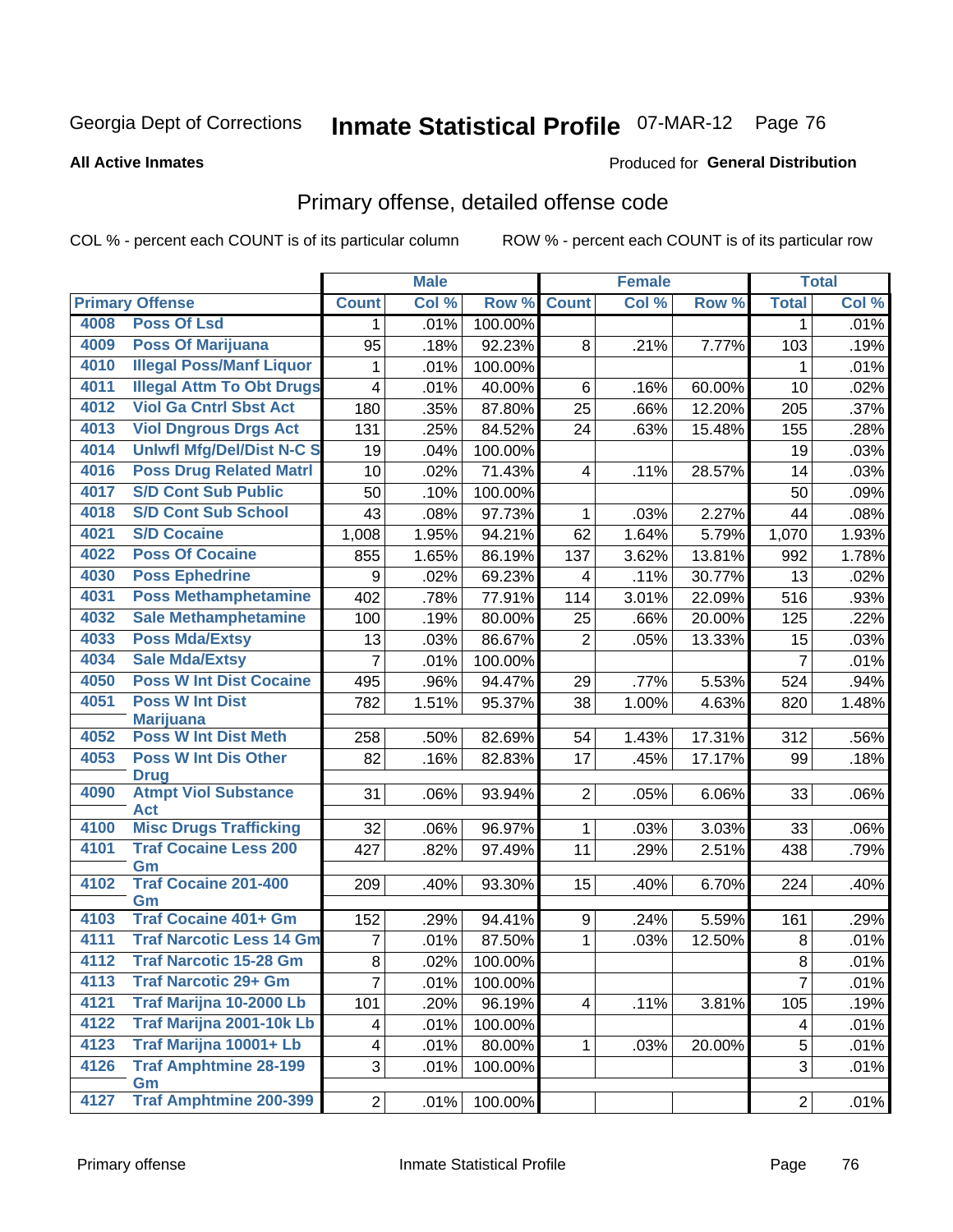**All Active Inmates**

### Produced for **General Distribution**

## Primary offense, detailed offense code

|      |                                            |                         | <b>Male</b> |         |                | <b>Female</b> |                     |                           | <b>Total</b> |
|------|--------------------------------------------|-------------------------|-------------|---------|----------------|---------------|---------------------|---------------------------|--------------|
|      | <b>Primary Offense</b>                     | <b>Count</b>            | Col %       | Row %   | <b>Count</b>   | Col %         | Row %               | <b>Total</b>              | Col %        |
|      | Gm                                         |                         |             |         |                |               |                     |                           |              |
| 4128 | Traf Amphtmine 400+ Gm                     | 3                       | .01%        | 100.00% |                |               |                     | 3                         | .01%         |
| 4130 | <b>Cnspire Traffic Cntrl Sub</b>           | 15                      | .03%        | 83.33%  | 3              | .08%          | 16.67%              | 18                        | .03%         |
| 4133 | <b>Use Comm Facity Vio C</b>               | 1                       | .01%        | 100.00% |                |               |                     | 1                         | .01%         |
|      | <b>Sub</b>                                 |                         |             |         |                |               |                     |                           |              |
| 4134 | <b>Att/Consprcy Commt</b><br>C/S/Of        | 51                      | .10%        | 87.93%  | $\overline{7}$ | .18%          | 12.07%              | 58                        | .10%         |
| 4140 | <b>Traf Methamph 28-199</b><br>Gm          | 202                     | .39%        | 84.87%  | 36             | .95%          | 15.13%              | 238                       | .43%         |
| 4141 | <b>Traf Methamph 200-399</b><br>Gm         | 68                      | .13%        | 89.47%  | 8              | .21%          | 10.53%              | 76                        | .14%         |
| 4142 | Traf Methamph 400+ Gm                      | 54                      | .10%        | 93.10%  | 4              | .11%          | 6.90%               | 58                        | .10%         |
| 4143 | <b>Manf Methamph 28-199</b>                | 28                      | .05%        | 75.68%  | 9              | .24%          | 24.32%              | 37                        | .07%         |
| 4144 | Gm<br><b>Manf Methamph 200-399</b>         | 5 <sup>1</sup>          | .01%        | 100.00% |                |               |                     | 5                         | .01%         |
|      | Gm                                         |                         |             |         |                |               |                     |                           |              |
| 4145 | Manf Methamph 400+ Gm                      | $\overline{2}$          | .01%        | 100.00% |                |               |                     | $\overline{2}$            | .01%         |
| 4146 | <b>Traf Methamph Unspec</b><br>Amt         | 76                      | .15%        | 89.41%  | 9              | .24%          | 10.59%              | 85                        | .15%         |
| 4147 | <b>Manf Methamph Unspec</b><br>Amt         | 214                     | .41%        | 87.70%  | 30             | .79%          | 12.30%              | 244                       | .44%         |
| 4150 | <b>Traf Mda/Extsy 28-199gm</b>             | 19                      | .04%        | 90.48%  | $\mathbf{2}$   | .05%          | 9.52%               | 21                        | .04%         |
| 4151 | <b>Traf Mda/Extsy 200-</b>                 | 10                      | .02%        | 83.33%  | $\overline{2}$ | .05%          | 16.67%              | 12                        | .02%         |
|      | 399gm                                      |                         |             |         |                |               |                     |                           |              |
| 4152 | <b>Traf Mda/Extsy 400+Gm</b>               | 5                       | .01%        | 100.00% |                |               |                     | 5                         | .01%         |
| 5001 | <b>Viol Motor Vehicle Laws</b>             | 27                      | .05%        | 96.43%  | 1              | .03%          | 3.57%               | 28                        | .05%         |
| 5003 | <b>Chop Shop Violation</b>                 | 1                       | .01%        | 100.00% |                |               |                     | $\mathbf 1$               | .01%         |
| 5004 | <b>Drvng Habtl Violator</b>                | 13                      | .03%        | 92.86%  | 1              | .03%          | $\overline{7.14\%}$ | 14                        | .03%         |
| 5005 | <b>Habit Traf Viol/Impaired</b>            | 21                      | .04%        | 95.45%  | $\mathbf{1}$   | .03%          | 4.55%               | 22                        | .04%         |
| 5006 | <b>Habit Traf Viol/Other</b>               | 24                      | .05%        | 96.00%  | 1              | .03%          | 4.00%               | 25                        | .04%         |
| 5007 | <b>Hit-Run W/Injury/Fatality</b>           | 9                       | .02%        | 81.82%  | $\overline{2}$ | .05%          | 18.18%              | 11                        | .02%         |
| 5171 | <b>Poss Contraband</b>                     | 1                       | .01%        | 100.00% |                |               |                     | 1                         | .01%         |
|      | <b>Articles</b>                            |                         |             |         |                |               |                     |                           |              |
| 6000 | <b>Misc Mrals/Pblic H/Safty</b>            | $\overline{\mathbf{4}}$ | .01%        | 100.00% |                |               |                     | 4                         | .01%         |
| 6200 | <b>Misc CorrectionI Inst Off</b>           | $\overline{2}$          | .01%        | 66.67%  | $\mathbf{1}$   | .03%          | 33.33%              | $\ensuremath{\mathsf{3}}$ | .01%         |
| 8001 | <b>Violatn Othr States Law</b>             | $\overline{5}$          | .01%        | 83.33%  | 1              | .03%          | 16.67%              | 6                         | .01%         |
| 9901 | <b>Conspiracy</b>                          | 46                      | .09%        | 88.46%  | 6              | .16%          | 11.54%              | 52                        | .09%         |
| 9905 | <b>Crmnl Atmpt</b>                         | $\overline{3}$          | .01%        | 100.00% |                |               |                     | 3                         | .01%         |
| 9906 | <b>Aircraft Hijacking</b>                  | $\overline{2}$          | .01%        | 100.00% |                |               |                     | $\overline{2}$            | .01%         |
| 9907 | <b>Unauth Dist Recrd</b><br><b>Devices</b> | 6                       | .01%        | 100.00% |                |               |                     | 6                         | .01%         |
| 9910 | <b>Crmnl Solicitation</b>                  | 2                       | .01%        | 100.00% |                |               |                     | $\overline{2}$            | .01%         |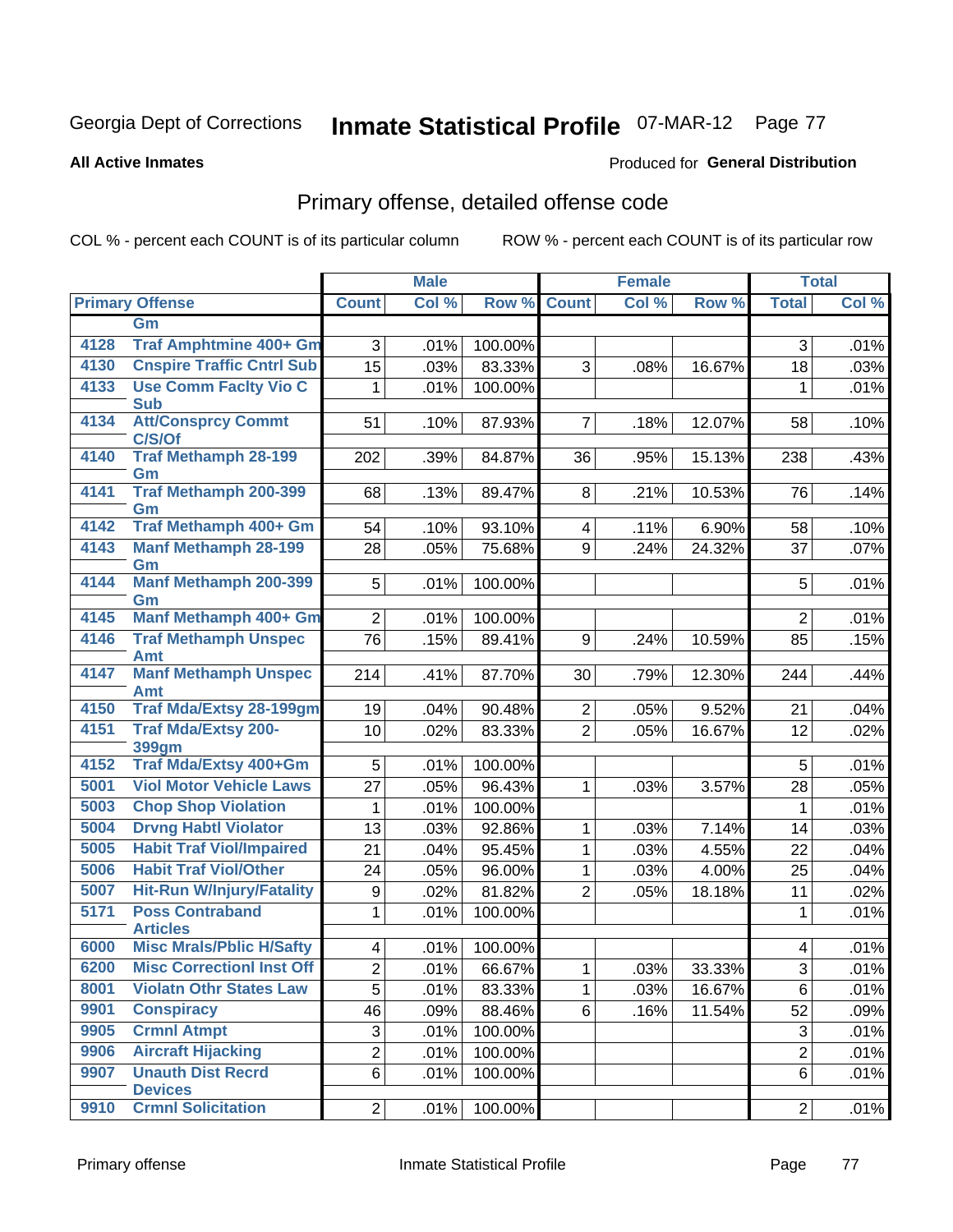**All Active Inmates**

#### Produced for **General Distribution**

## Primary offense, detailed offense code

|                                   |                 | <b>Male</b> |             |       | <b>Female</b> |        |                    | <b>Total</b> |
|-----------------------------------|-----------------|-------------|-------------|-------|---------------|--------|--------------------|--------------|
| <b>Primary Offense</b>            | <b>Count</b>    | Col%        | Row % Count |       | Col%          | Row %  | Total <sub>1</sub> | Col %        |
| <b>Party To A Crime</b><br>9911   |                 | $.01\%$     | 100.00%     |       |               |        |                    | .01%         |
| <b>Gang Participation</b><br>9914 | 30 <sub>1</sub> | .06%        | 100.00%     |       |               |        | 30                 | .05%         |
| 9999<br><b>Unknown Offense</b>    | 15 <sup>1</sup> | $.03\%$     | 71.43%      |       | .16%          | 28.57% | 21                 | .04%         |
| <b>Total Rported</b>              | 51,792          | 101%        | $93.19\%$   | 3.786 | 100%          | 6.81%  | 55,578             | 101%         |

| N<br>. teo | . .<br>4 E 4<br>. |       | 154                      |
|------------|-------------------|-------|--------------------------|
|            | 51,943            | 3,789 | $F = 700$<br>1 J L<br>-- |

| Mode (most frequent) | 1601 Burglary | 1701 Forgery 1st Degree | 1601 Burglary |
|----------------------|---------------|-------------------------|---------------|
|----------------------|---------------|-------------------------|---------------|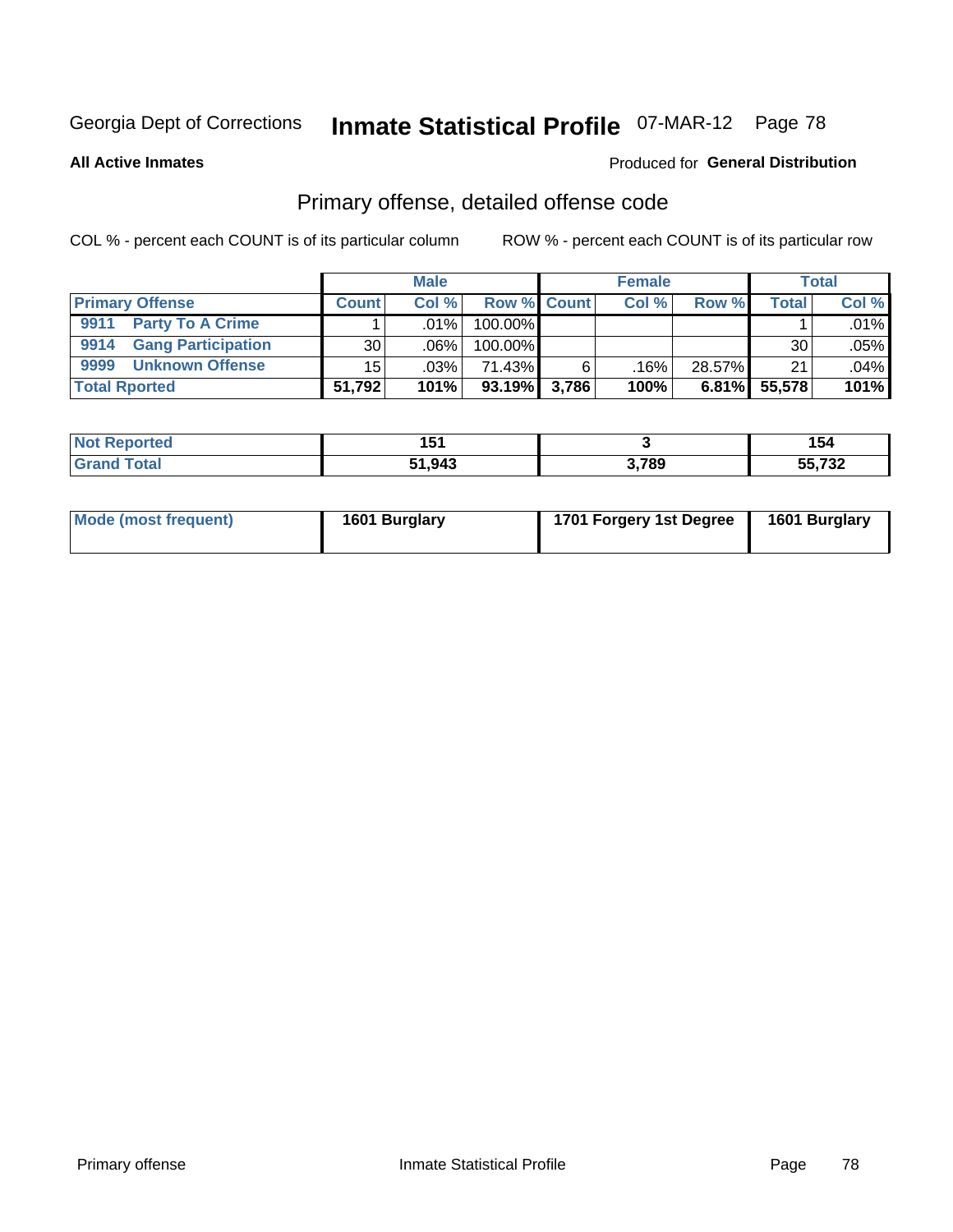#### **All Active Inmates**

#### Produced for **General Distribution**

## County of conviction of primary offense

|     |                             |              | <b>Male</b> |        |                           | <b>Female</b> |        |                  | <b>Total</b> |
|-----|-----------------------------|--------------|-------------|--------|---------------------------|---------------|--------|------------------|--------------|
|     | <b>County of Conviction</b> | <b>Count</b> | Col %       | Row %  | <b>Count</b>              | Col %         | Row %  | <b>Total</b>     | Col %        |
| 000 | <b>Unknown</b>              | 313          | .60%        | 95.72% | 14                        | .37%          | 4.28%  | $\overline{327}$ | .59%         |
| 001 | <b>Appling County</b>       | 101          | .19%        | 97.12% | $\sqrt{3}$                | .08%          | 2.88%  | 104              | .19%         |
| 002 | <b>Atkinson County</b>      | 51           | .10%        | 89.47% | 6                         | .16%          | 10.53% | 57               | .10%         |
| 003 | <b>Bacon County</b>         | 69           | .13%        | 95.83% | $\ensuremath{\mathsf{3}}$ | .08%          | 4.17%  | 72               | .13%         |
| 004 | <b>Baker County</b>         | 13           | .03%        | 92.86% | $\mathbf{1}$              | .03%          | 7.14%  | 14               | .03%         |
| 005 | <b>Baldwin County</b>       | 319          | .61%        | 93.00% | 24                        | .63%          | 7.00%  | 343              | .62%         |
| 006 | <b>Banks County</b>         | 68           | .13%        | 93.15% | 5                         | .13%          | 6.85%  | 73               | .13%         |
| 007 | <b>Barrow County</b>        | 261          | .50%        | 92.23% | 22                        | .58%          | 7.77%  | 283              | .51%         |
| 008 | <b>Bartow County</b>        | 657          | 1.26%       | 89.02% | 81                        | 2.14%         | 10.98% | 738              | 1.32%        |
| 009 | <b>Ben Hill County</b>      | 221          | .43%        | 94.04% | 14                        | .37%          | 5.96%  | 235              | .42%         |
| 010 | <b>Berrien County</b>       | 90           | .17%        | 95.74% | 4                         | .11%          | 4.26%  | 94               | .17%         |
| 011 | <b>Bibb County</b>          | 1,118        | 2.15%       | 94.91% | 60                        | 1.58%         | 5.09%  | 1,178            | 2.11%        |
| 012 | <b>Bleckley County</b>      | 66           | .13%        | 91.67% | 6                         | .16%          | 8.33%  | 72               | .13%         |
| 013 | <b>Brantley County</b>      | 67           | .13%        | 93.06% | 5                         | .13%          | 6.94%  | 72               | .13%         |
| 014 | <b>Brooks County</b>        | 61           | .12%        | 93.85% | 4                         | .11%          | 6.15%  | 65               | .12%         |
| 015 | <b>Bryan County</b>         | 106          | .20%        | 99.07% | 1                         | .03%          | .93%   | 107              | .19%         |
| 016 | <b>Bulloch County</b>       | 497          | .96%        | 91.53% | 46                        | 1.21%         | 8.47%  | 543              | .97%         |
| 017 | <b>Burke County</b>         | 220          | .42%        | 96.92% | $\overline{7}$            | .18%          | 3.08%  | 227              | .41%         |
| 018 | <b>Butts County</b>         | 186          | .36%        | 95.88% | $\bf 8$                   | .21%          | 4.12%  | 194              | .35%         |
| 019 | <b>Calhoun County</b>       | 36           | .07%        | 81.82% | $\bf 8$                   | .21%          | 18.18% | 44               | .08%         |
| 020 | <b>Camden County</b>        | 163          | .31%        | 94.77% | $\mathsf g$               | .24%          | 5.23%  | 172              | .31%         |
| 021 | <b>Candler County</b>       | 104          | .20%        | 89.66% | 12                        | .32%          | 10.34% | 116              | .21%         |
| 022 | <b>Carroll County</b>       | 634          | 1.22%       | 91.49% | 59                        | 1.56%         | 8.51%  | 693              | 1.24%        |
| 023 | <b>Catoosa County</b>       | 355          | .68%        | 91.26% | 34                        | .90%          | 8.74%  | 389              | .70%         |
| 024 | <b>Charlton County</b>      | 50           | .10%        | 90.91% | 5                         | .13%          | 9.09%  | 55               | .10%         |
| 025 | <b>Chatham County</b>       | 2,513        | 4.84%       | 95.48% | 119                       | 3.14%         | 4.52%  | 2,632            | 4.72%        |
| 026 | <b>Chattahoochee County</b> | 32           | .06%        | 91.43% | 3                         | .08%          | 8.57%  | 35               | .06%         |
| 027 | <b>Chattooga County</b>     | 264          | .51%        | 88.89% | 33                        | .87%          | 11.11% | 297              | .53%         |
| 028 | <b>Cherokee County</b>      | 576          | 1.11%       | 92.16% | 49                        | 1.29%         | 7.84%  | 625              | 1.12%        |
| 029 | <b>Clarke County</b>        | 477          | .92%        | 94.64% | 27                        | .71%          | 5.36%  | 504              | .90%         |
| 030 | <b>Clay County</b>          | 37           | .07%        | 92.50% | 3                         | .08%          | 7.50%  | 40               | .07%         |
| 031 | <b>Clayton County</b>       | 1,457        | 2.80%       | 93.04% | 109                       | 2.88%         | 6.96%  | 1,566            | 2.81%        |
| 032 | <b>Clinch County</b>        | 68           | .13%        | 97.14% | $\overline{2}$            | .05%          | 2.86%  | 70               | .13%         |
| 033 | <b>Cobb County</b>          | 2,621        | 5.05%       | 91.20% | 253                       | 6.68%         | 8.80%  | 2,874            | 5.16%        |
| 034 | <b>Coffee County</b>        | 231          | .44%        | 93.15% | 17                        | .45%          | 6.85%  | 248              | .44%         |
| 035 | <b>Colquitt County</b>      | 287          | .55%        | 94.41% | 17                        | .45%          | 5.59%  | 304              | .55%         |
| 036 | <b>Columbia County</b>      | 324          | .62%        | 90.76% | 33                        | .87%          | 9.24%  | 357              | .64%         |
| 037 | <b>Cook County</b>          | 126          | .24%        | 95.45% | 6                         | .16%          | 4.55%  | 132              | .24%         |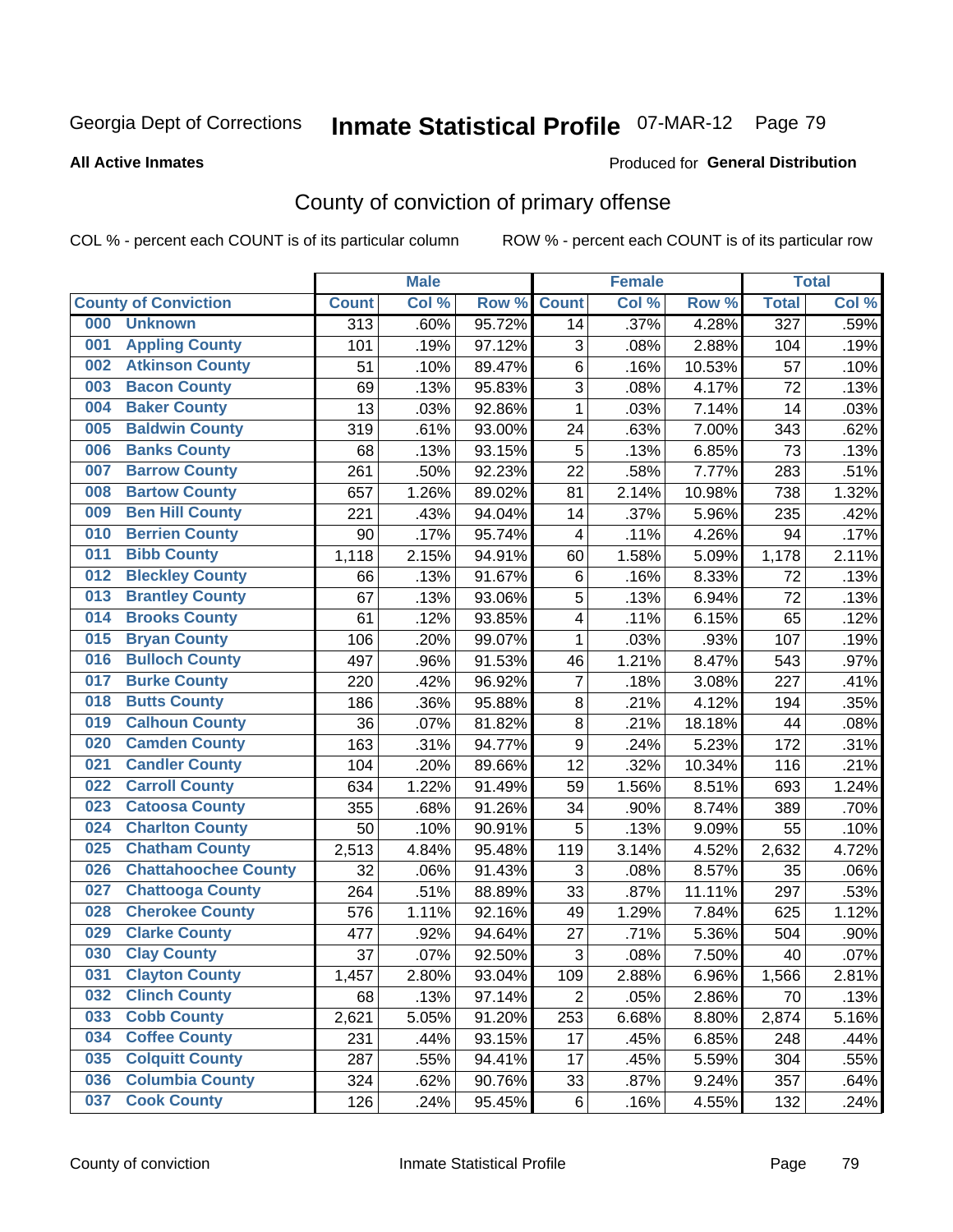**All Active Inmates**

#### Produced for **General Distribution**

## County of conviction of primary offense

|                                |                | <b>Male</b> |         |                | <b>Female</b> |        |                  | <b>Total</b> |
|--------------------------------|----------------|-------------|---------|----------------|---------------|--------|------------------|--------------|
| <b>County of Conviction</b>    | <b>Count</b>   | Col %       | Row %   | <b>Count</b>   | Col %         | Row %  | <b>Total</b>     | Col %        |
| <b>Coweta County</b><br>038    | 529            | 1.02%       | 92.00%  | 46             | 1.21%         | 8.00%  | $\overline{575}$ | 1.03%        |
| <b>Crawford County</b><br>039  | 19             | .04%        | 95.00%  | 1              | .03%          | 5.00%  | 20               | .04%         |
| <b>Crisp County</b><br>040     | 271            | .52%        | 93.13%  | 20             | .53%          | 6.87%  | 291              | .52%         |
| <b>Dade County</b><br>041      | 143            | .28%        | 91.67%  | 13             | .34%          | 8.33%  | 156              | .28%         |
| <b>Dawson County</b><br>042    | 128            | .25%        | 91.43%  | 12             | .32%          | 8.57%  | 140              | .25%         |
| <b>Decatur County</b><br>043   | 297            | .57%        | 90.55%  | 31             | .82%          | 9.45%  | 328              | .59%         |
| <b>Dekalb County</b><br>044    | 3,018          | 5.81%       | 94.91%  | 162            | 4.28%         | 5.09%  | 3,180            | 5.71%        |
| <b>Dodge County</b><br>045     | 165            | .32%        | 93.22%  | 12             | .32%          | 6.78%  | 177              | .32%         |
| <b>Dooly County</b><br>046     | 95             | .18%        | 95.96%  | 4              | .11%          | 4.04%  | 99               | .18%         |
| 047<br><b>Dougherty County</b> | 1,047          | 2.02%       | 94.84%  | 57             | 1.50%         | 5.16%  | 1,104            | 1.98%        |
| <b>Douglas County</b><br>048   | 1,225          | 2.36%       | 88.64%  | 157            | 4.14%         | 11.36% | 1,382            | 2.48%        |
| <b>Early County</b><br>049     | 101            | .19%        | 97.12%  | 3              | .08%          | 2.88%  | 104              | .19%         |
| <b>Echols County</b><br>050    | 7              | .01%        | 100.00% |                |               |        | $\overline{7}$   | .01%         |
| 051<br><b>Effingham County</b> | 166            | .32%        | 93.26%  | 12             | .32%          | 6.74%  | 178              | .32%         |
| <b>Elbert County</b><br>052    | 132            | .25%        | 91.67%  | 12             | .32%          | 8.33%  | 144              | .26%         |
| <b>Emanuel County</b><br>053   | 179            | .34%        | 93.72%  | 12             | .32%          | 6.28%  | 191              | .34%         |
| <b>Evans County</b><br>054     | 105            | .20%        | 97.22%  | 3              | .08%          | 2.78%  | 108              | .19%         |
| <b>Fannin County</b><br>055    | 116            | .22%        | 92.06%  | 10             | .26%          | 7.94%  | 126              | .23%         |
| <b>Fayette County</b><br>056   | 384            | .74%        | 91.65%  | 35             | .92%          | 8.35%  | 419              | .75%         |
| <b>Floyd County</b><br>057     | 807            | 1.55%       | 90.37%  | 86             | 2.27%         | 9.63%  | 893              | 1.60%        |
| <b>Forsyth County</b><br>058   | 299            | .58%        | 86.92%  | 45             | 1.19%         | 13.08% | 344              | .62%         |
| <b>Franklin County</b><br>059  | 133            | .26%        | 89.26%  | 16             | .42%          | 10.74% | 149              | .27%         |
| <b>Fulton County</b><br>060    | 5,185          | 9.98%       | 96.05%  | 213            | 5.62%         | 3.95%  | 5,398            | 9.69%        |
| <b>Gilmer County</b><br>061    | 135            | .26%        | 88.82%  | 17             | .45%          | 11.18% | 152              | .27%         |
| <b>Glascock County</b><br>062  | $\overline{7}$ | .01%        | 87.50%  | 1              | .03%          | 12.50% | 8                | .01%         |
| 063<br><b>Glynn County</b>     | 413            | .80%        | 94.51%  | 24             | .63%          | 5.49%  | 437              | .78%         |
| <b>Gordon County</b><br>064    | 324            | .62%        | 88.52%  | 42             | 1.11%         | 11.48% | 366              | .66%         |
| 065<br><b>Grady County</b>     | 216            | .42%        | 93.10%  | 16             | .42%          | 6.90%  | 232              | .42%         |
| <b>Greene County</b><br>066    | 162            | .31%        | 93.64%  | 11             | .29%          | 6.36%  | 173              | .31%         |
| <b>Gwinnett County</b><br>067  | 2,325          | 4.48%       | 92.41%  | 191            | 5.04%         | 7.59%  | 2,516            | 4.51%        |
| <b>Habersham County</b><br>068 | 110            | .21%        | 94.02%  | 7              | .18%          | 5.98%  | 117              | .21%         |
| 069<br><b>Hall County</b>      | 728            | 1.40%       | 92.50%  | 59             | 1.56%         | 7.50%  | 787              | 1.41%        |
| <b>Hancock County</b><br>070   | 41             | .08%        | 100.00% |                |               |        | 41               | .07%         |
| <b>Haralson County</b><br>071  | 103            | .20%        | 94.50%  | 6              | .16%          | 5.50%  | 109              | .20%         |
| <b>Harris County</b><br>072    | 113            | .22%        | 95.76%  | 5              | .13%          | 4.24%  | 118              | .21%         |
| <b>Hart County</b><br>073      | 117            | .23%        | 94.35%  | $\overline{7}$ | .18%          | 5.65%  | 124              | .22%         |
| <b>Heard County</b><br>074     | 59             | .11%        | 95.16%  | 3              | .08%          | 4.84%  | 62               | .11%         |
| <b>Henry County</b><br>075     | 594            | 1.14%       | 90.55%  | 62             | 1.64%         | 9.45%  | 656              | 1.18%        |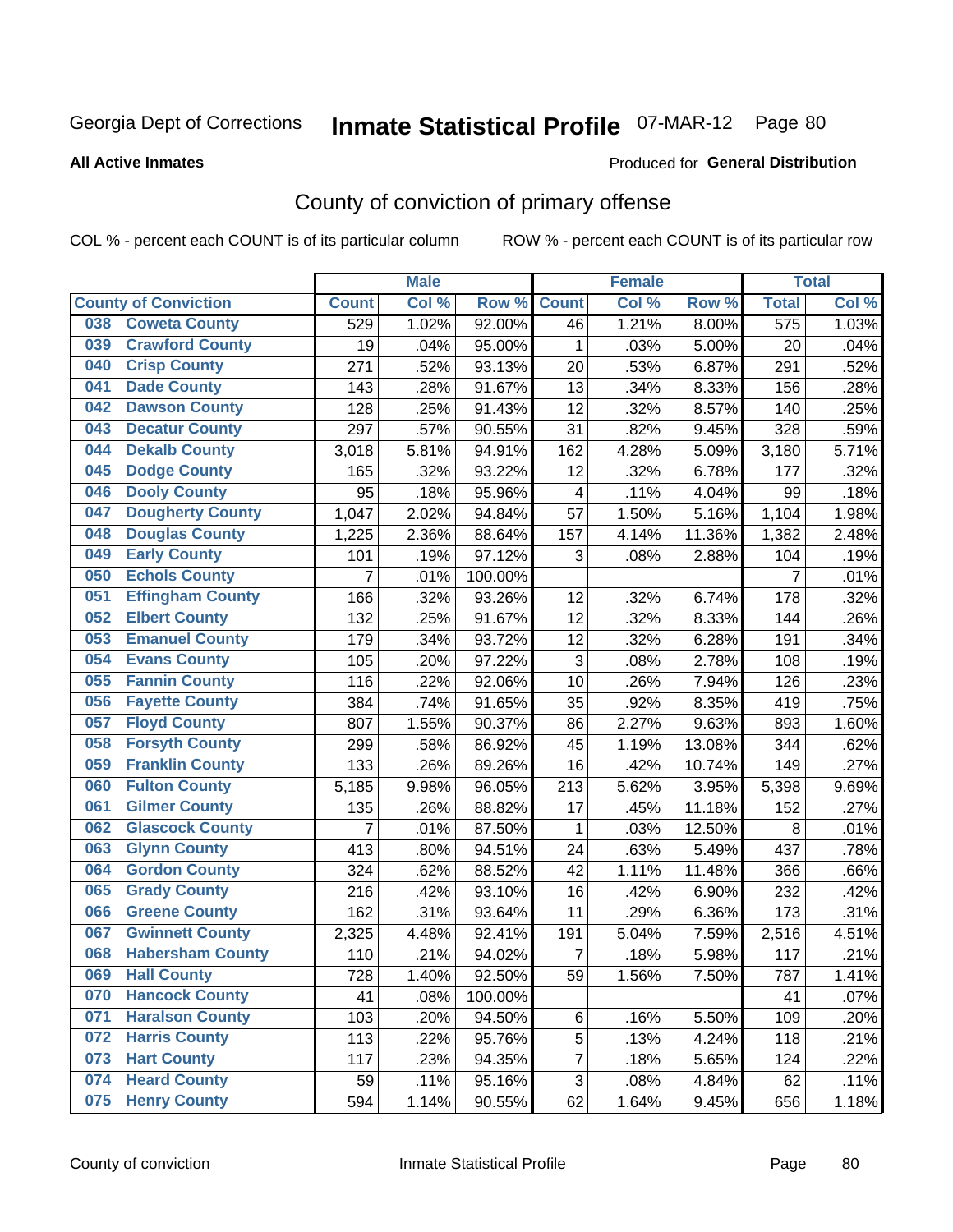#### **All Active Inmates**

#### Produced for **General Distribution**

## County of conviction of primary offense

|       |                             |              | <b>Male</b> |         |                | <b>Female</b> |        |              | <b>Total</b> |
|-------|-----------------------------|--------------|-------------|---------|----------------|---------------|--------|--------------|--------------|
|       | <b>County of Conviction</b> | <b>Count</b> | Col %       | Row %   | <b>Count</b>   | Col %         | Row %  | <b>Total</b> | Col %        |
| 076   | <b>Houston County</b>       | 683          | 1.31%       | 93.43%  | 48             | 1.27%         | 6.57%  | 731          | 1.31%        |
| 077   | <b>Irwin County</b>         | 78           | .15%        | 96.30%  | 3              | .08%          | 3.70%  | 81           | .15%         |
| 078   | <b>Jackson County</b>       | 222          | .43%        | 91.74%  | 20             | .53%          | 8.26%  | 242          | .43%         |
| 079   | <b>Jasper County</b>        | 66           | .13%        | 92.96%  | 5              | .13%          | 7.04%  | 71           | .13%         |
| 080   | <b>Jeff Davis County</b>    | 67           | .13%        | 87.01%  | 10             | .26%          | 12.99% | 77           | .14%         |
| 081   | <b>Jefferson County</b>     | 154          | .30%        | 95.65%  | $\overline{7}$ | .18%          | 4.35%  | 161          | .29%         |
| 082   | <b>Jenkins County</b>       | 62           | .12%        | 93.94%  | 4              | .11%          | 6.06%  | 66           | .12%         |
| 083   | <b>Johnson County</b>       | 60           | .12%        | 93.75%  | 4              | .11%          | 6.25%  | 64           | .11%         |
| 084   | <b>Jones County</b>         | 202          | .39%        | 89.38%  | 24             | .63%          | 10.62% | 226          | .41%         |
| 085   | <b>Lamar County</b>         | 83           | .16%        | 93.26%  | 6              | .16%          | 6.74%  | 89           | .16%         |
| 086   | <b>Lanier County</b>        | 46           | .09%        | 93.88%  | $\overline{3}$ | .08%          | 6.12%  | 49           | .09%         |
| 087   | <b>Laurens County</b>       | 319          | .61%        | 94.94%  | 17             | .45%          | 5.06%  | 336          | .60%         |
| 088   | <b>Lee County</b>           | 68           | .13%        | 95.77%  | 3              | .08%          | 4.23%  | 71           | .13%         |
| 089   | <b>Liberty County</b>       | 301          | .58%        | 93.77%  | 20             | .53%          | 6.23%  | 321          | .58%         |
| 090   | <b>Lincoln County</b>       | 27           | .05%        | 96.43%  | 1              | .03%          | 3.57%  | 28           | .05%         |
| 091   | <b>Long County</b>          | 81           | .16%        | 96.43%  | 3              | .08%          | 3.57%  | 84           | .15%         |
| 092   | <b>Lowndes County</b>       | 557          | 1.07%       | 93.30%  | 40             | 1.06%         | 6.70%  | 597          | 1.07%        |
| 093   | <b>Lumpkin County</b>       | 97           | .19%        | 88.18%  | 13             | .34%          | 11.82% | 110          | .20%         |
| 094   | <b>Macon County</b>         | 71           | .14%        | 97.26%  | $\overline{2}$ | .05%          | 2.74%  | 73           | .13%         |
| 095   | <b>Madison County</b>       | 112          | .22%        | 93.33%  | 8              | .21%          | 6.67%  | 120          | .22%         |
| 096   | <b>Marion County</b>        | 36           | .07%        | 92.31%  | 3              | .08%          | 7.69%  | 39           | .07%         |
| 097   | <b>Mcduffie County</b>      | 206          | .40%        | 92.79%  | 16             | .42%          | 7.21%  | 222          | .40%         |
| 098   | <b>Mcintosh County</b>      | 74           | .14%        | 100.00% |                |               |        | 74           | .13%         |
| 099   | <b>Meriwether County</b>    | 230          | .44%        | 96.23%  | 9              | .24%          | 3.77%  | 239          | .43%         |
| 100   | <b>Miller County</b>        | 37           | .07%        | 100.00% |                |               |        | 37           | .07%         |
| 101   | <b>Mitchell County</b>      | 226          | .44%        | 94.17%  | 14             | .37%          | 5.83%  | 240          | .43%         |
| 102   | <b>Monroe County</b>        | 176          | .34%        | 91.67%  | 16             | .42%          | 8.33%  | 192          | .34%         |
| 103   | <b>Montgomery County</b>    | 49           | .09%        | 98.00%  | $\mathbf 1$    | .03%          | 2.00%  | 50           | .09%         |
| 104   | <b>Morgan County</b>        | 142          | .27%        | 91.61%  | 13             | .34%          | 8.39%  | 155          | .28%         |
| 105   | <b>Murray County</b>        | 191          | .37%        | 93.17%  | 14             | .37%          | 6.83%  | 205          | .37%         |
| 106   | <b>Muscogee County</b>      | 1,549        | 2.98%       | 95.26%  | 77             | 2.03%         | 4.74%  | 1,626        | 2.92%        |
| 107   | <b>Newton County</b>        | 665          | 1.28%       | 91.72%  | 60             | 1.58%         | 8.28%  | 725          | 1.30%        |
| 108   | <b>Oconee County</b>        | 53           | .10%        | 94.64%  | 3              | .08%          | 5.36%  | 56           | .10%         |
| 109   | <b>Oglethorpe County</b>    | 66           | .13%        | 97.06%  | $\overline{2}$ | .05%          | 2.94%  | 68           | .12%         |
| 110   | <b>Paulding County</b>      | 294          | .57%        | 92.74%  | 23             | .61%          | 7.26%  | 317          | .57%         |
| 111   | <b>Peach County</b>         | 78           | .15%        | 97.50%  | $\overline{2}$ | .05%          | 2.50%  | 80           | .14%         |
| 112   | <b>Pickens County</b>       | 113          | .22%        | 88.98%  | 14             | .37%          | 11.02% | 127          | .23%         |
| $113$ | <b>Pierce County</b>        | 81           | .16%        | 95.29%  | 4              | .11%          | 4.71%  | 85           | .15%         |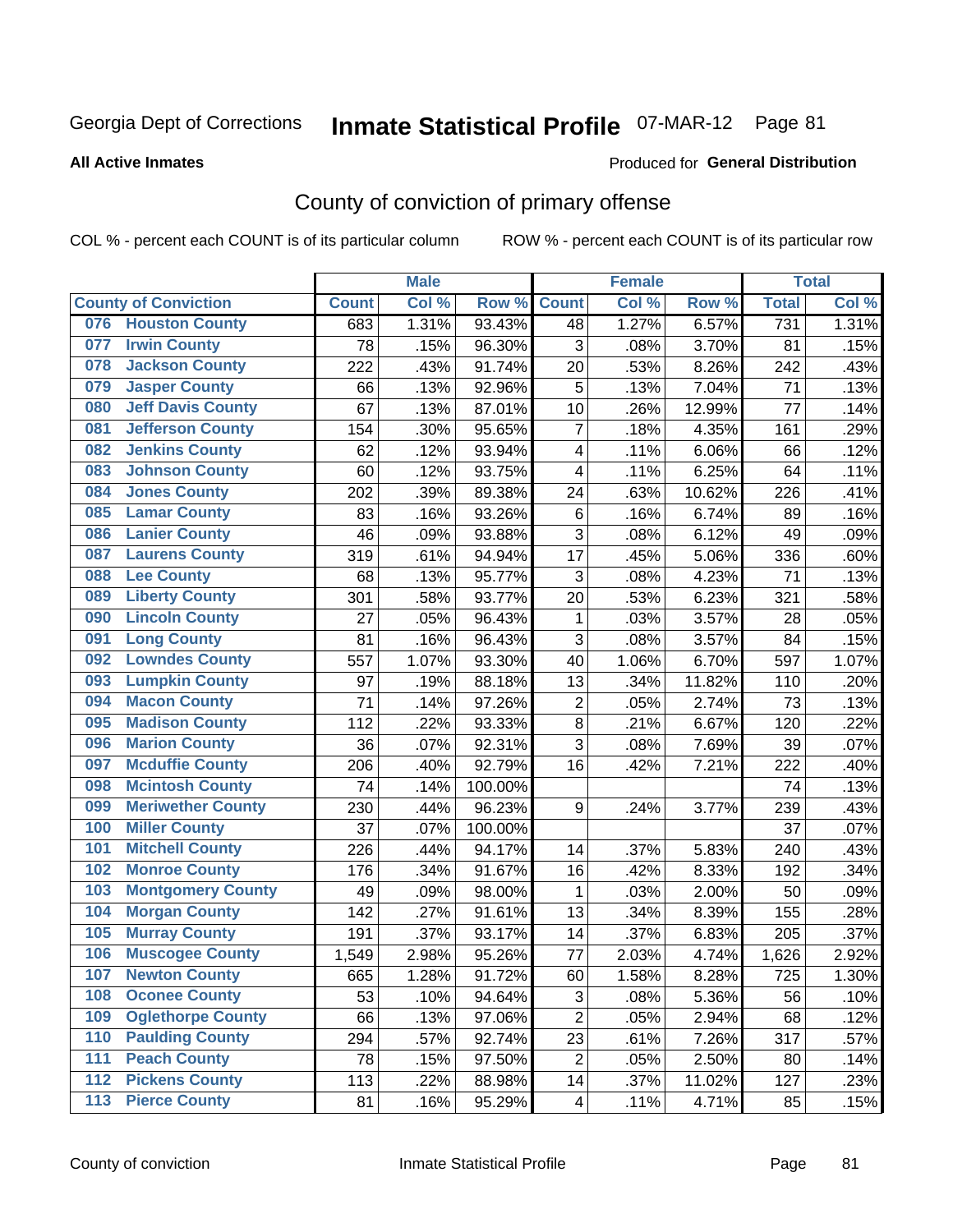#### **All Active Inmates**

#### Produced for **General Distribution**

## County of conviction of primary offense

|                                          |              | <b>Male</b> |         |                  | <b>Female</b> |        |                 | <b>Total</b> |
|------------------------------------------|--------------|-------------|---------|------------------|---------------|--------|-----------------|--------------|
| <b>County of Conviction</b>              | <b>Count</b> | Col %       | Row %   | <b>Count</b>     | Col %         | Row %  | <b>Total</b>    | Col %        |
| <b>Pike County</b><br>114                | 49           | .09%        | 87.50%  | $\overline{7}$   | .18%          | 12.50% | $\overline{56}$ | .10%         |
| <b>Polk County</b><br>$\overline{115}$   | 179          | .34%        | 92.75%  | 14               | .37%          | 7.25%  | 193             | .35%         |
| <b>Pulaski County</b><br>116             | 68           | .13%        | 91.89%  | 6                | .16%          | 8.11%  | 74              | .13%         |
| <b>Putnam County</b><br>117              | 167          | .32%        | 93.30%  | 12               | .32%          | 6.70%  | 179             | .32%         |
| <b>Quitman County</b><br>118             | 21           | .04%        | 100.00% |                  |               |        | 21              | .04%         |
| <b>Rabun County</b><br>119               | 49           | .09%        | 85.96%  | 8                | .21%          | 14.04% | 57              | .10%         |
| <b>Randolph County</b><br>120            | 73           | .14%        | 96.05%  | 3                | .08%          | 3.95%  | 76              | .14%         |
| <b>Richmond County</b><br>121            | 1,884        | 3.63%       | 95.06%  | 98               | 2.59%         | 4.94%  | 1,982           | 3.56%        |
| <b>Rockdale County</b><br>122            | 473          | .91%        | 92.93%  | 36               | .95%          | 7.07%  | 509             | .91%         |
| <b>Schley County</b><br>123              | 20           | .04%        | 100.00% |                  |               |        | 20              | .04%         |
| <b>Screven County</b><br>124             | 139          | .27%        | 96.53%  | 5                | .13%          | 3.47%  | 144             | .26%         |
| <b>Seminole County</b><br>125            | 62           | .12%        | 89.86%  | $\overline{7}$   | .18%          | 10.14% | 69              | .12%         |
| <b>Spalding County</b><br>126            | 577          | 1.11%       | 90.87%  | 58               | 1.53%         | 9.13%  | 635             | 1.14%        |
| <b>Stephens County</b><br>127            | 172          | .33%        | 92.47%  | 14               | .37%          | 7.53%  | 186             | .33%         |
| <b>Stewart County</b><br>128             | 31           | .06%        | 96.88%  | 1                | .03%          | 3.13%  | 32              | .06%         |
| <b>Sumter County</b><br>129              | 252          | .49%        | 94.74%  | 14               | .37%          | 5.26%  | 266             | .48%         |
| <b>Talbot County</b><br>130              | 56           | .11%        | 96.55%  | $\overline{2}$   | .05%          | 3.45%  | 58              | .10%         |
| <b>Taliaferro County</b><br>131          | 30           | .06%        | 90.91%  | $\overline{3}$   | .08%          | 9.09%  | 33              | .06%         |
| <b>Tattnall County</b><br>132            | 192          | .37%        | 95.05%  | 10               | .26%          | 4.95%  | 202             | .36%         |
| <b>Taylor County</b><br>133              | 88           | .17%        | 92.63%  | $\overline{7}$   | .18%          | 7.37%  | 95              | .17%         |
| <b>Telfair County</b><br>134             | 105          | .20%        | 90.52%  | 11               | .29%          | 9.48%  | 116             | .21%         |
| <b>Terrell County</b><br>135             | 78           | .15%        | 97.50%  | $\overline{2}$   | .05%          | 2.50%  | 80              | .14%         |
| <b>Thomas County</b><br>136              | 232          | .45%        | 95.87%  | 10               | .26%          | 4.13%  | 242             | .43%         |
| <b>Tift County</b><br>137                | 298          | .57%        | 96.44%  | 11               | .29%          | 3.56%  | 309             | .55%         |
| <b>Toombs County</b><br>138              | 362          | .70%        | 89.16%  | 44               | 1.16%         | 10.84% | 406             | .73%         |
| <b>Towns County</b><br>139               | 47           | .09%        | 79.66%  | 12               | .32%          | 20.34% | 59              | .11%         |
| <b>Treutlen County</b><br>140            | 81           | .16%        | 95.29%  | 4                | .11%          | 4.71%  | 85              | .15%         |
| <b>Troup County</b><br>141               | 642          | 1.24%       | 91.32%  | 61               | 1.61%         | 8.68%  | 703             | 1.26%        |
| <b>Turner County</b><br>142              | 66           | .13%        | 94.29%  | 4                | .11%          | 5.71%  | 70              | .13%         |
| <b>Twiggs County</b><br>$\overline{143}$ | 72           | .14%        | 94.74%  | 4                | .11%          | 5.26%  | 76              | .14%         |
| <b>Union County</b><br>144               | 90           | .17%        | 90.91%  | $\boldsymbol{9}$ | .24%          | 9.09%  | 99              | .18%         |
| 145<br><b>Upson County</b>               | 184          | .35%        | 93.88%  | 12               | .32%          | 6.12%  | 196             | .35%         |
| <b>Walker County</b><br>146              | 421          | .81%        | 90.34%  | 45               | 1.19%         | 9.66%  | 466             | .84%         |
| <b>Walton County</b><br>147              | 498          | .96%        | 91.38%  | 47               | 1.24%         | 8.62%  | 545             | .98%         |
| <b>Ware County</b><br>148                | 311          | .60%        | 93.11%  | 23               | .61%          | 6.89%  | 334             | .60%         |
| <b>Warren County</b><br>149              | 39           | .08%        | 92.86%  | 3                | .08%          | 7.14%  | 42              | .08%         |
| <b>Washington County</b><br>150          | 160          | .31%        | 90.91%  | 16               | .42%          | 9.09%  | 176             | .32%         |
| <b>Wayne County</b><br>151               | 127          | .24%        | 90.71%  | 13               | .34%          | 9.29%  | 140             | .25%         |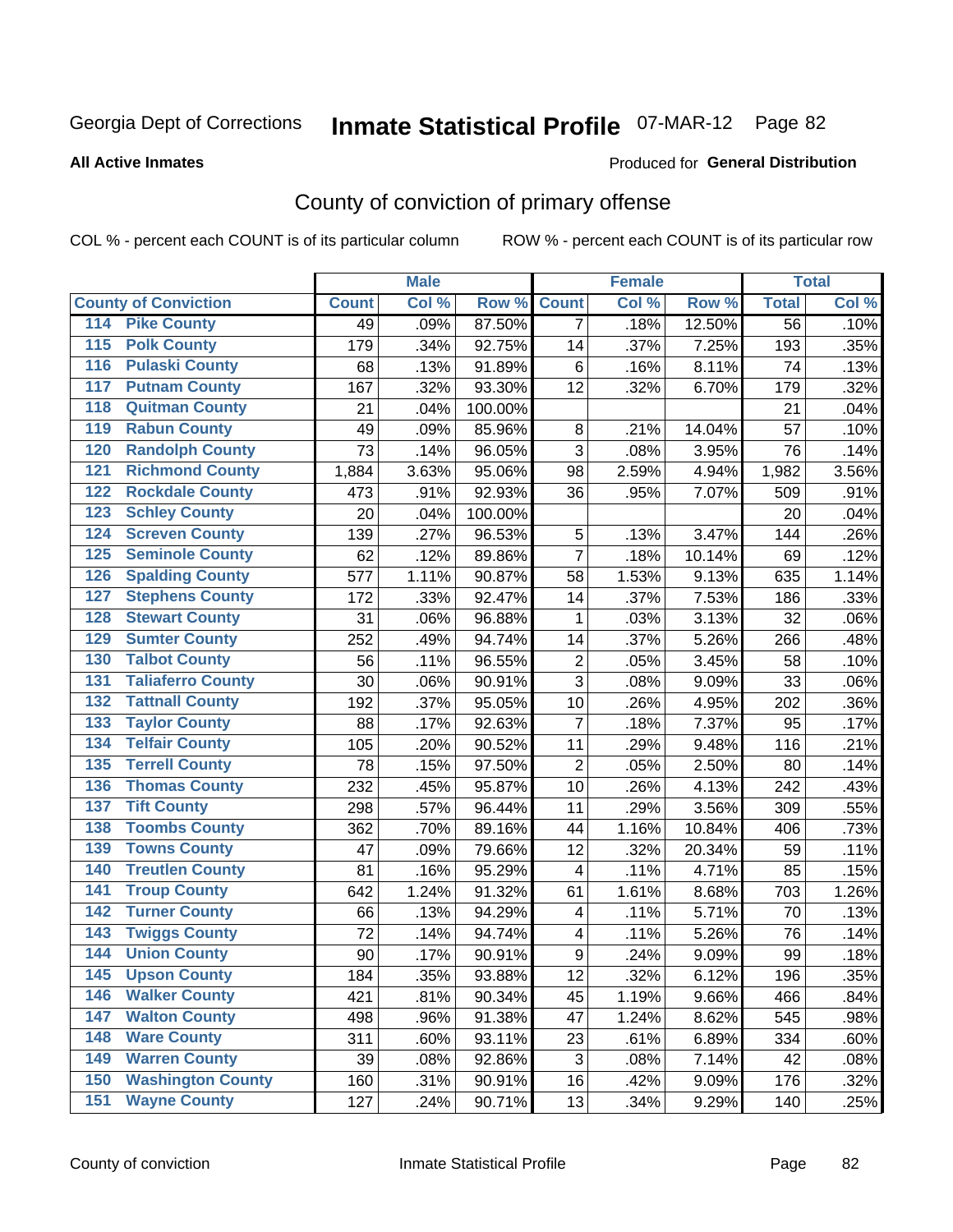**All Active Inmates**

#### Produced for **General Distribution**

## County of conviction of primary offense

|                                |              | <b>Male</b> |             |       | <b>Female</b> |        |              | <b>Total</b> |
|--------------------------------|--------------|-------------|-------------|-------|---------------|--------|--------------|--------------|
| <b>County of Conviction</b>    | <b>Count</b> | Col %       | Row % Count |       | Col %         | Row %  | <b>Total</b> | Col %        |
| <b>Webster County</b><br>152   | 8            | $.02\%$     | 100.00%     |       |               |        | 8            | .01%         |
| <b>Wheeler County</b><br>153   | 35           | .07%        | 87.50%      | 5     | .13%          | 12.50% | 40           | .07%         |
| <b>White County</b><br>154     | 112          | .22%        | 88.19%      | 15    | .40%          | 11.81% | 127          | .23%         |
| <b>Whitfield County</b><br>155 | 645          | 1.24%       | $90.08\%$   | 71    | 1.87%         | 9.92%  | 716          | 1.28%        |
| <b>Wilcox County</b><br>156    | 56           | .11%        | 84.85%      | 10    | .26%          | 15.15% | 66           | .12%         |
| <b>Wilkes County</b><br>157    | 65           | .13%        | 91.55%      | 6     | .16%          | 8.45%  | 71           | .13%         |
| <b>Wilkinson County</b><br>158 | 53           | .10%        | 96.36%      | 2     | $.05\%$       | 3.64%  | 55           | .10%         |
| <b>Worth County</b><br>159     | 115          | .22%        | 94.26%      |       | .18%          | 5.74%  | 122          | .22%         |
| <b>Total Rported</b>           | 51,943       | 100%        | 93.2%       | 3,789 | 100%          | 6.8%   | 55,732       | 100%         |

| <b>Not Reported</b> |        |       |                    |
|---------------------|--------|-------|--------------------|
| <b>Grand Total</b>  | 51,943 | 3,789 | $EP$ 700<br>33,732 |

| Mode (most frequent) | <b>Fulton County</b> | <b>Cobb County</b> | <b>Fulton County</b> |
|----------------------|----------------------|--------------------|----------------------|
|                      |                      |                    |                      |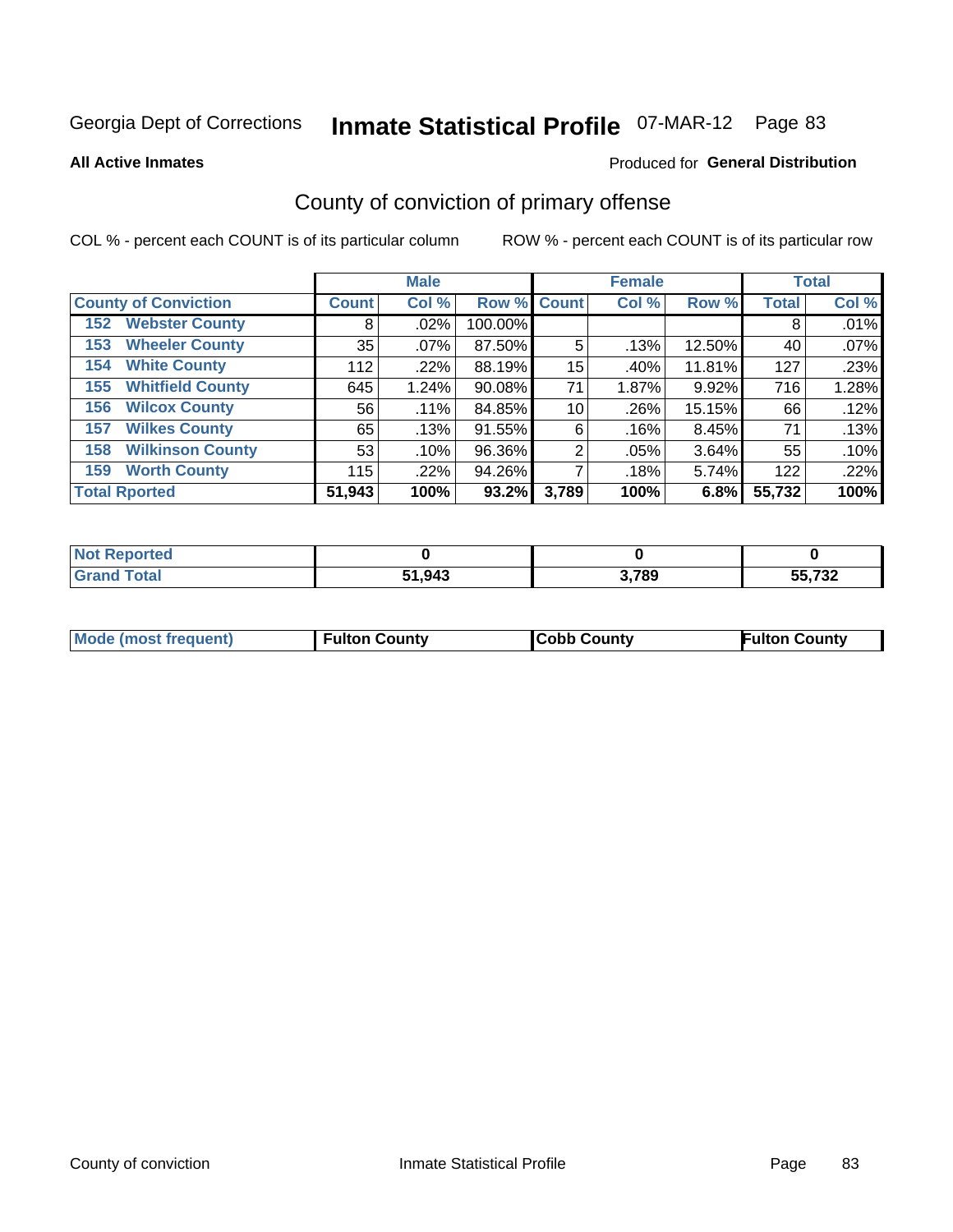**All Active Inmates**

#### Produced for **General Distribution**

## Circuit of conviction of primary offense

|                              |              | <b>Male</b> |                    | <b>Female</b> |       |              | Total |
|------------------------------|--------------|-------------|--------------------|---------------|-------|--------------|-------|
| <b>Circuit of Conviction</b> | <b>Count</b> | Col%        | <b>Row % Count</b> | Col %         | Row % | <b>Total</b> | Col % |
| <b>Total Rported</b>         |              |             |                    |               |       |              |       |

| neo<br><b>NOT</b>     | 51,943 | 3,789 | EE 700<br>7 J Z |
|-----------------------|--------|-------|-----------------|
| <b>Total</b><br>r e e |        |       |                 |

| <b>Mode</b><br>Most frequent) ( | <b>Null</b> | <b>Nul</b> | Nul. |
|---------------------------------|-------------|------------|------|
|---------------------------------|-------------|------------|------|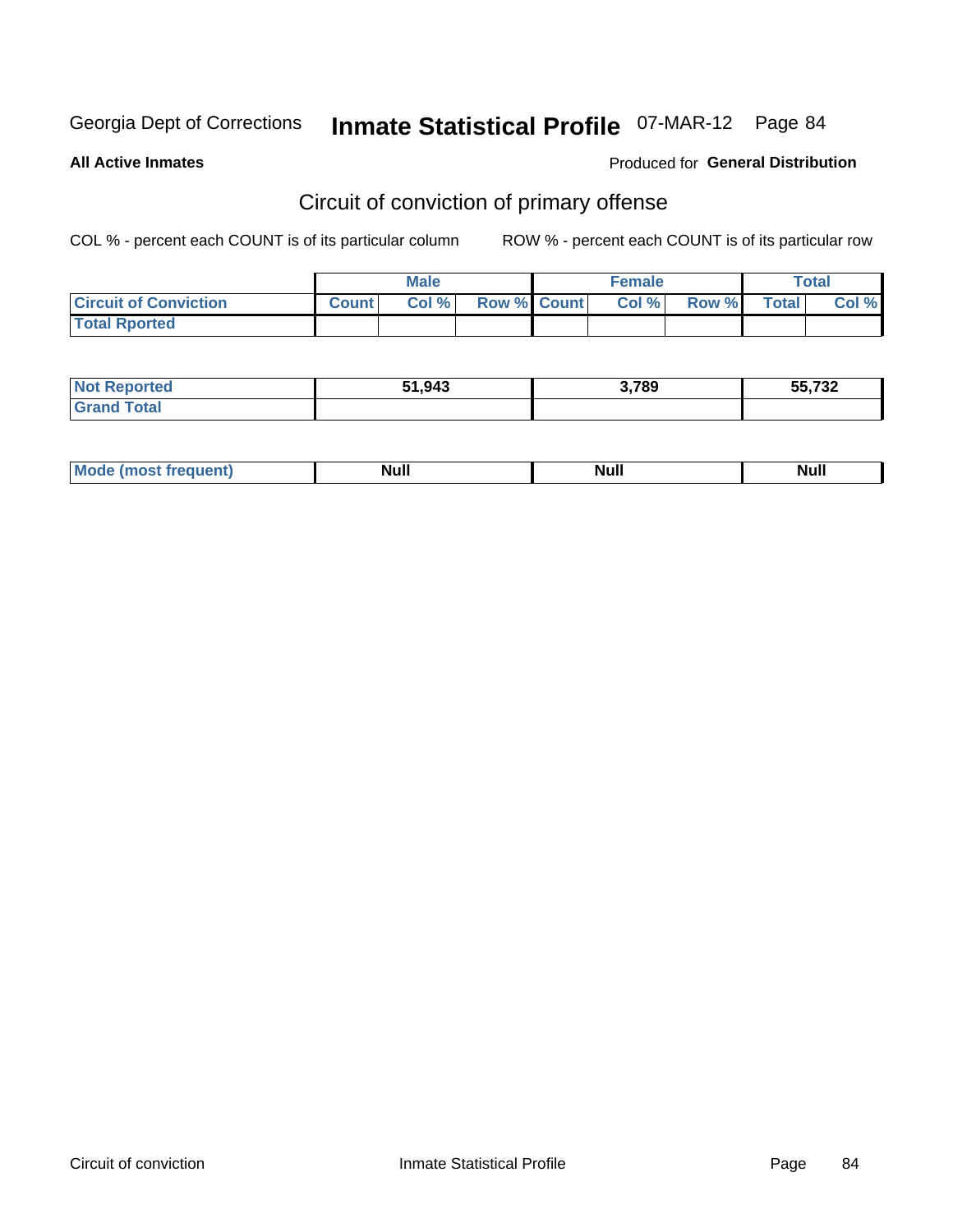### **All Active Inmates**

#### Produced for **General Distribution**

### Years served (jail + prison) in this incarceration

COL % - percent each COUNT is of its particular column ROW % - percent each COUNT is of its particular row

|                        |              | <b>Male</b> |         |                  | <b>Female</b> |                  |              | <b>Total</b> |
|------------------------|--------------|-------------|---------|------------------|---------------|------------------|--------------|--------------|
| <b>Years Served</b>    | <b>Count</b> | Col %       | Row %   | <b>Count</b>     | Col %         | Row <sup>%</sup> | <b>Total</b> | Col %        |
| Less than one year     | 9,497        | 18.34%      | 91.08%  | 930              | 24.61%        | 8.92%            | 10,427       | 18.77%       |
| 1 to 1.99 years        | 8,613        | 16.64%      | 90.61%  | 893              | 23.63%        | 9.39%            | 9,506        | 17.11%       |
| 2 to 2.99 years        | 6,792        | 13.12%      | 92.07%  | 585              | 15.48%        | 7.93%            | 7,377        | 13.28%       |
| 3 to 3.99 years        | 4,677        | 9.03%       | 93.22%  | 340              | 9.00%         | 6.78%            | 5,017        | 9.03%        |
| 4 to 4.99 years        | 3,915        | 7.56%       | 94.47%  | 229              | 6.06%         | 5.53%            | 4,144        | 7.46%        |
| 5 to 5.99 years        | 2,725        | 5.26%       | 94.39%  | 162              | 4.29%         | 5.61%            | 2,887        | 5.20%        |
| 6 to 6.99 years        | 1,994        | 3.85%       | 93.88%  | 130              | 3.44%         | 6.12%            | 2,124        | 3.82%        |
| 7 to 7.99 years        | 1,532        | 2.96%       | 95.33%  | 75               | 1.98%         | 4.67%            | 1,607        | 2.89%        |
| <b>8 to 8.99 years</b> | 1,451        | 2.80%       | 94.40%  | 86               | 2.28%         | 5.60%            | 1,537        | 2.77%        |
| 9 to 9.99 years        | 1,390        | 2.69%       | 95.40%  | 67               | 1.77%         | 4.60%            | 1,457        | 2.62%        |
| 10 to 10.99 years      | 991          | 1.91%       | 96.03%  | 41               | 1.08%         | 3.97%            | 1,032        | 1.86%        |
| 11 to 11.99 years      | 862          | 1.67%       | 96.64%  | 30               | 0.79%         | 3.36%            | 892          | 1.61%        |
| 12 to 12.99 years      | 795          | 1.54%       | 95.90%  | 34               | 0.90%         | 4.10%            | 829          | 1.49%        |
| 13 to 13.99 years      | 767          | 1.48%       | 95.52%  | 36               | 0.95%         | 4.48%            | 803          | 1.45%        |
| 14 to 14.99 years      | 785          | 1.52%       | 97.52%  | 20               | 0.53%         | 2.48%            | 805          | 1.45%        |
| 15 to 15.99 years      | 619          | 1.20%       | 97.17%  | 18               | 0.48%         | 2.83%            | 637          | 1.15%        |
| 16 to 16.99 years      | 582          | 1.12%       | 97.16%  | 17               | 0.45%         | 2.84%            | 599          | 1.08%        |
| 17 to 17.99 years      | 487          | 0.94%       | 96.82%  | 16               | 0.42%         | 3.18%            | 503          | 0.91%        |
| 18 to 18.99 years      | 464          | 0.90%       | 96.67%  | 16               | 0.42%         | 3.33%            | 480          | 0.86%        |
| 19 to 19.99 years      | 357          | 0.69%       | 97.54%  | 9                | 0.24%         | 2.46%            | 366          | 0.66%        |
| 20 to 20.99 years      | 321          | 0.62%       | 96.69%  | 11               | 0.29%         | 3.31%            | 332          | 0.60%        |
| 21 to 21.99 years      | 239          | 0.46%       | 96.76%  | 8                | 0.21%         | 3.24%            | 247          | 0.44%        |
| 22 to 22.99 years      | 197          | 0.38%       | 98.01%  | 4                | 0.11%         | 1.99%            | 201          | 0.36%        |
| 23 to 23.99 years      | 189          | 0.37%       | 98.44%  | 3                | 0.08%         | 1.56%            | 192          | 0.35%        |
| 24 to 24.99 years      | 175          | 0.34%       | 98.31%  | 3                | 0.08%         | 1.69%            | 178          | 0.32%        |
| 25 to 25.99 years      | 118          | 0.23%       | 100.00% |                  |               |                  | 118          | 0.21%        |
| 26 to 26.99 years      | 125          | 0.24%       | 97.66%  | 3                | 0.08%         | 2.34%            | 128          | 0.23%        |
| 27 to 27.99 years      | 88           | 0.17%       | 97.78%  | $\overline{2}$   | 0.05%         | 2.22%            | 90           | 0.16%        |
| 28 to 28.99 years      | 77           | 0.15%       | 98.72%  | $\mathbf 1$      | 0.03%         | 1.28%            | 78           | 0.14%        |
| 29 to 29.99 years      | 44           | 0.08%       | 97.78%  | $\mathbf 1$      | 0.03%         | 2.22%            | 45           | 0.08%        |
| Thirty + years         | 901          | 1.74%       | 99.01%  | $\boldsymbol{9}$ | 0.24%         | 0.99%            | 910          | 1.64%        |
| <b>Total Reported</b>  | 51,769       | 100%        | 93.20%  | 3,779            | 100%          | 6.80%            | 55,548       | 100%         |

| <b>Not Reported</b>     | 174                | 10                 |               |  |  |
|-------------------------|--------------------|--------------------|---------------|--|--|
| <b>Grand Total</b>      | 51,943             | 3.789              |               |  |  |
|                         |                    |                    |               |  |  |
| Mean<br>(average)       | 6.11               | 3.61               | 5.94          |  |  |
| <b>Median (middle)</b>  | 3.19               | 2.09               | 3.07          |  |  |
| Mode<br>(most frequent) | Less than one year | Less than one year | Less than one |  |  |

**year**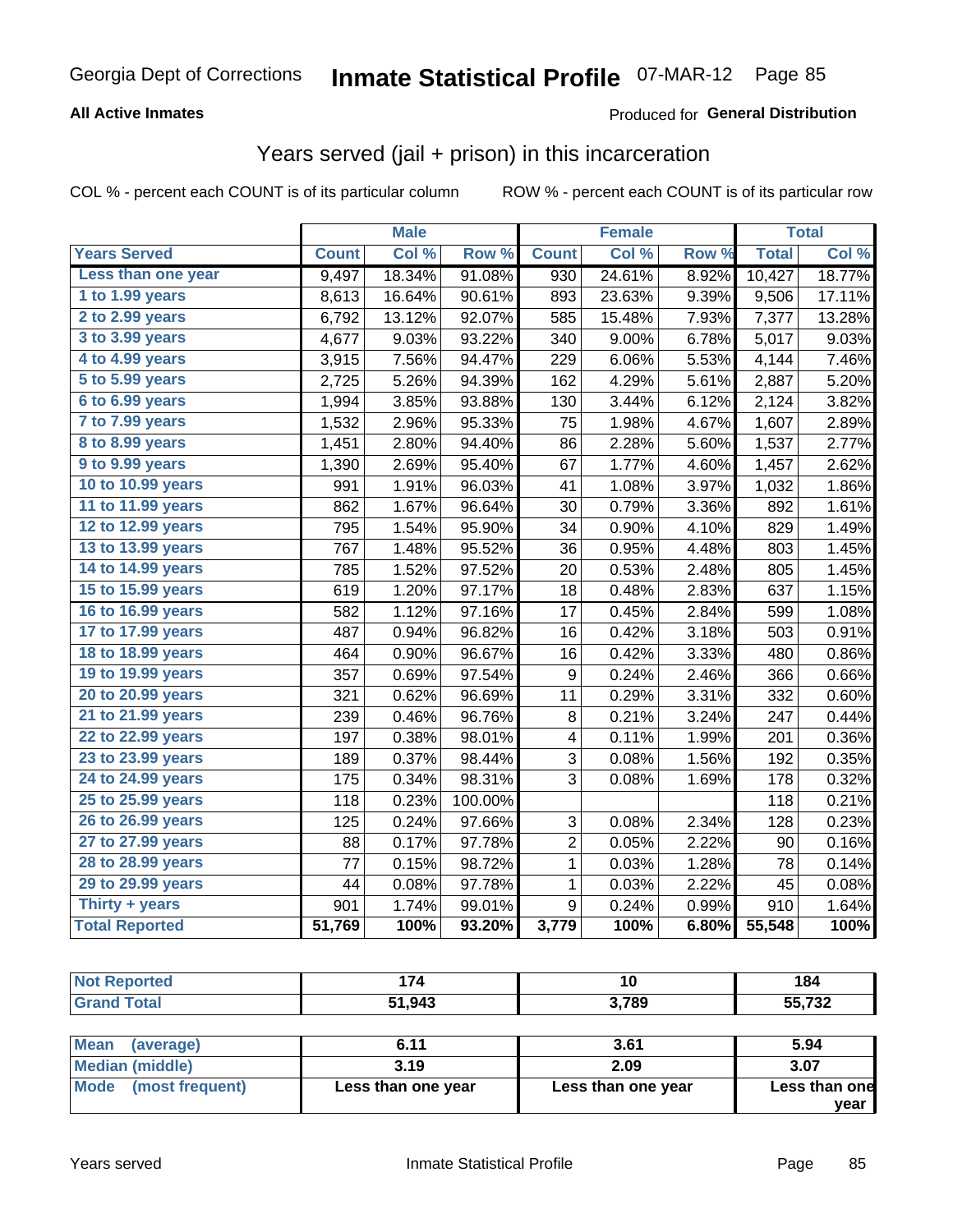#### **All Active Inmates**

Produced for **General Distribution**

### Results of most recent HIV tests

|                         |              | <b>Male</b> |           |                 | <b>Female</b> |          |        | <b>Total</b> |
|-------------------------|--------------|-------------|-----------|-----------------|---------------|----------|--------|--------------|
| <b>HIV Test Results</b> | <b>Count</b> | Col %       | Row %I    | <b>Count</b>    | Col %         | Row %    | Total  | Col %        |
| <b>Positive</b>         | 782          | 1.59%       | $91.46\%$ | 73 <sub>1</sub> | $2.01\%$      | $8.54\%$ | 855    | 1.62%        |
| <b>Negative</b>         | 48,443       | 98.40%      | 93.15%    | 3,560           | $97.99\%$     | 6.85%    | 52,003 | 98.38%       |
| <b>Indeterminate</b>    |              | 0.01%       | 100.00%   |                 |               |          |        | 0.01%        |
| <b>Total Reported</b>   | 49,229       | 100%        | 93.13%    | 3,633           | 100%          | $6.87\%$ | 52,862 | 100.0%       |

| <b>Not Reported</b> | ?.714  | 156   | 2,870  |
|---------------------|--------|-------|--------|
| Total<br>Gran       | 51,943 | 3,789 | 55,732 |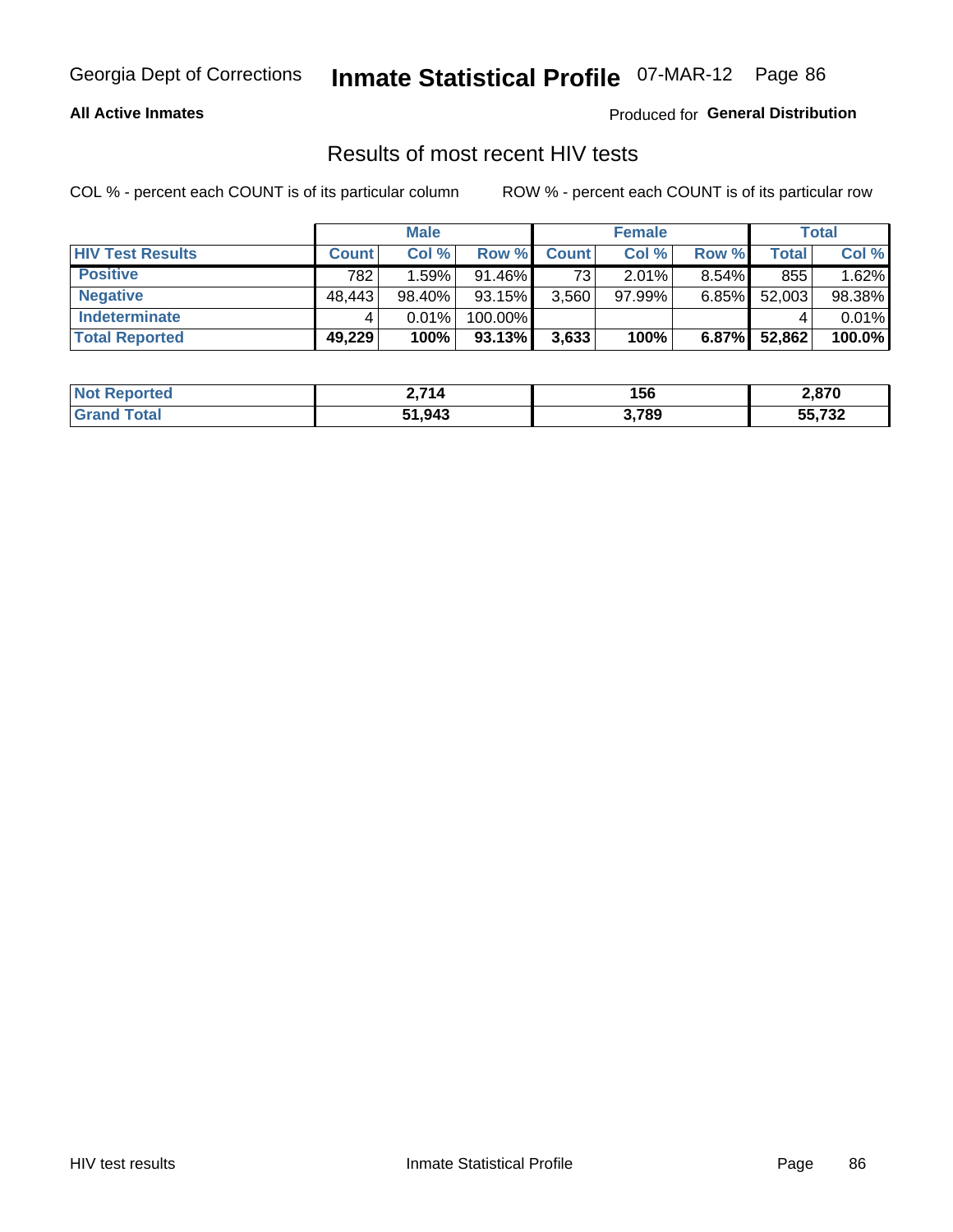#### **All Active Inmates**

#### Produced for **General Distribution**

### Results of most recent tuberculosis test

|                                  |              | <b>Male</b> |           |              | <b>Female</b> |          |              | Total  |
|----------------------------------|--------------|-------------|-----------|--------------|---------------|----------|--------------|--------|
| <b>Tuberculosis Test Results</b> | <b>Count</b> | Col %       | Row %     | <b>Count</b> | Col %         | Row %    | <b>Total</b> | Col %  |
| <b>Positive on current test</b>  | 9,331        | 18.91%      | 97.70%    | 220          | $6.07\%$      | $2.30\%$ | 9,551        | 18.03% |
| <b>Positive on previous test</b> | 117          | 0.24%       | 98.32%    |              | $0.06\%$      | 1.68%    | 119          | 0.22%  |
| <b>Negative</b>                  | 39.906       | 80.86%      | $92.14\%$ | 3,402        | $93.87\%$     | 7.86%    | 43,308       | 81.75% |
| <b>Total Reported</b>            | 49,354       | 100%        | 93.16%    | 3,624        | 100%          | $6.84\%$ | 52,978       | 100%   |

| <b>Not Reported</b> | 2,589  | 165   | 2,754  |
|---------------------|--------|-------|--------|
| Total<br>Gran       | 51,943 | 3,789 | 55,732 |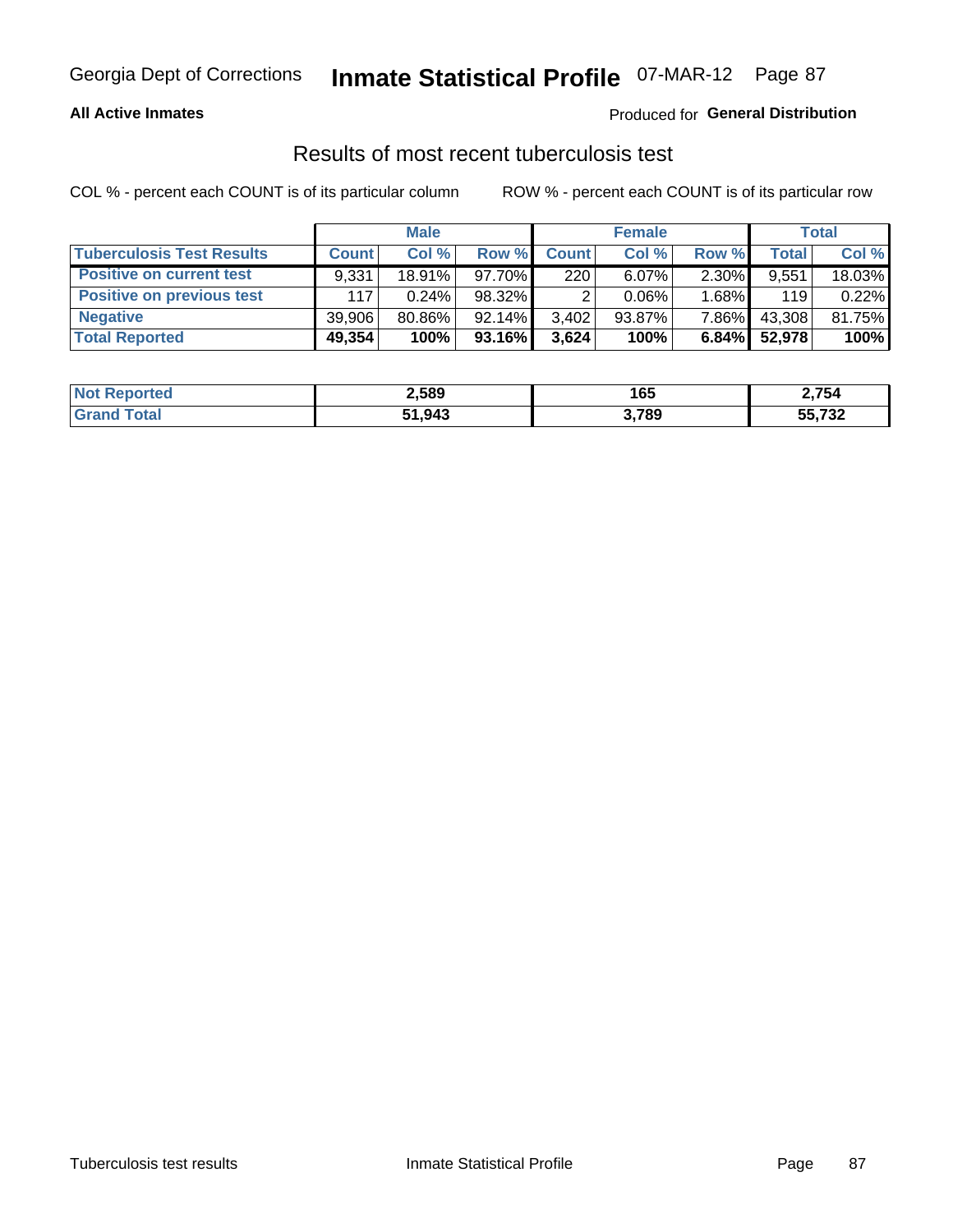#### **All Active Inmates**

Produced for **General Distribution**

### Results of most recent syphilis test

|                                 | <b>Male</b>  |          |           | <b>Female</b> |        |          | Total           |        |
|---------------------------------|--------------|----------|-----------|---------------|--------|----------|-----------------|--------|
| <b>Syphilis Test Results</b>    | <b>Count</b> | Col%     | Row %     | <b>Count</b>  | Col %  | Row %    | Total I         | Col %  |
| <b>Positive on current test</b> | 472          | $1.41\%$ | $91.12\%$ | 46            | 2.29%  | $8.88\%$ | 518             | .46%   |
| <b>Negative</b>                 | 33.094       | 98.59%   | 94.41%    | .961          | 97.71% | $5.59\%$ | 35,055          | 98.54% |
| <b>Total Reported</b>           | 33,566       | 100%     | 94.36%    | 2,007         | 100%   |          | $5.64\%$ 35,573 | 100%   |

| <b>Not Reported</b> | 18,377 | 782. ا | 20,159              |
|---------------------|--------|--------|---------------------|
| <b>Grand Total</b>  | 51,943 | 3,789  | $F = 700$<br>33.732 |